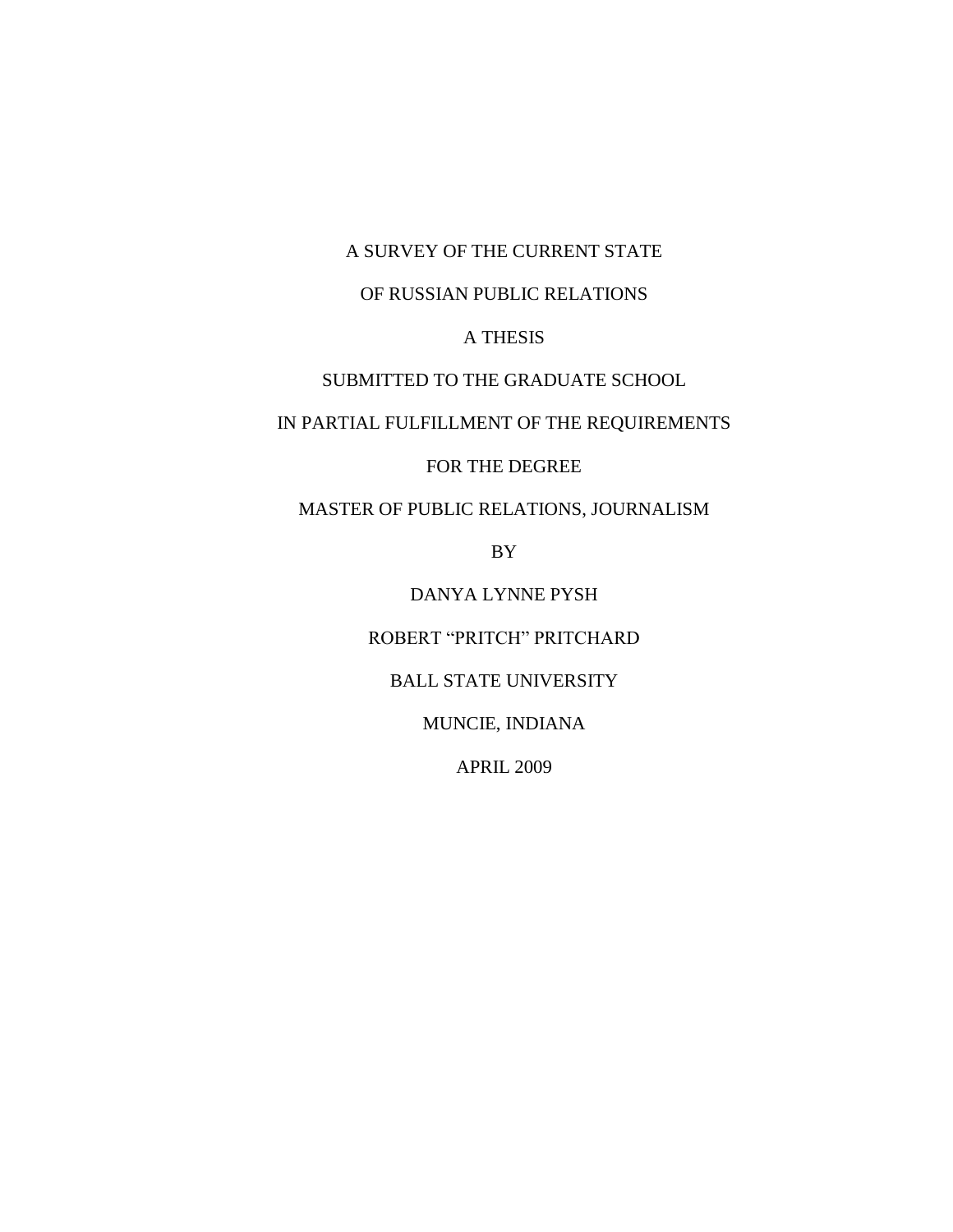# **TABLE OF CONTENTS**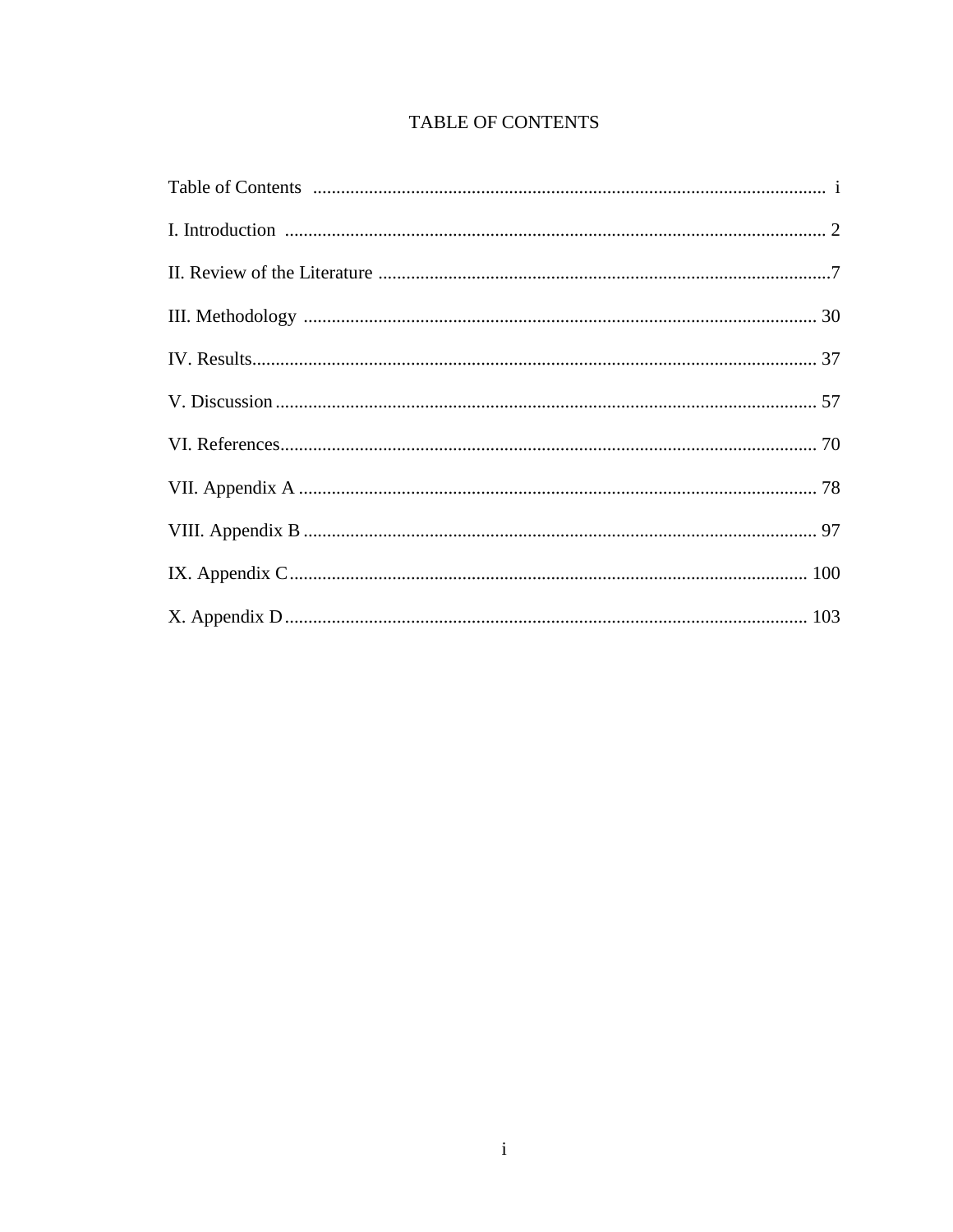### **A STUDY OF THE CURRENT STATE OF RUSSIAN PUBLIC RELATIONS**

## **I. Introduction**

On January 31, 1990 the first McDonald's restaurant in the Soviet Union opened for business. Thousands of patrons wound up and down Moscow's Pushkin Square hoping to get inside. The event ushered in a new era of western business in Russia, and was a main news feature for many of the Soviet media outlets. It also created the initial imprint of public relations in Russia. Since then, "the golden arches have become part of the historical landscape." (Russian Life, 2000) The opening of the McDonald's restaurant was an incredibly successful event, and has had prolonged effects on the Russian population. Seventeen years later, the Pushkin Square McDonald's restaurant continues to be the busiest McDonald's in the world. [\(http://www.mcdonalds.com/countries/russia.](http://www.mcdonalds.com/countries/russia))

Since the early days of the fall of communism, Russia has experienced its share of economic, cultural, and political changes. It has continued to modernize and integrate western influences, and as of August 2007, even has a Starbucks. (Seattle Times, 2007) An additional testament to the growth in development and westernization within Russia are the more than 800 American companies currently registered with the American Chamber of Commerce in Russia. [\(http://www.amcham.ru\)](http://www.amcham.ru/)

However, with Russia's business network actively supporting a growing population of 141.4 million, (CIA World Fact book) questions remain about the public relations connecting the citizens to the network.

Russia is continuing to be a rising-star on the world business and economic scenes (Emerging Europe Monitor 2007). Additionally, it is a relatively new arena for public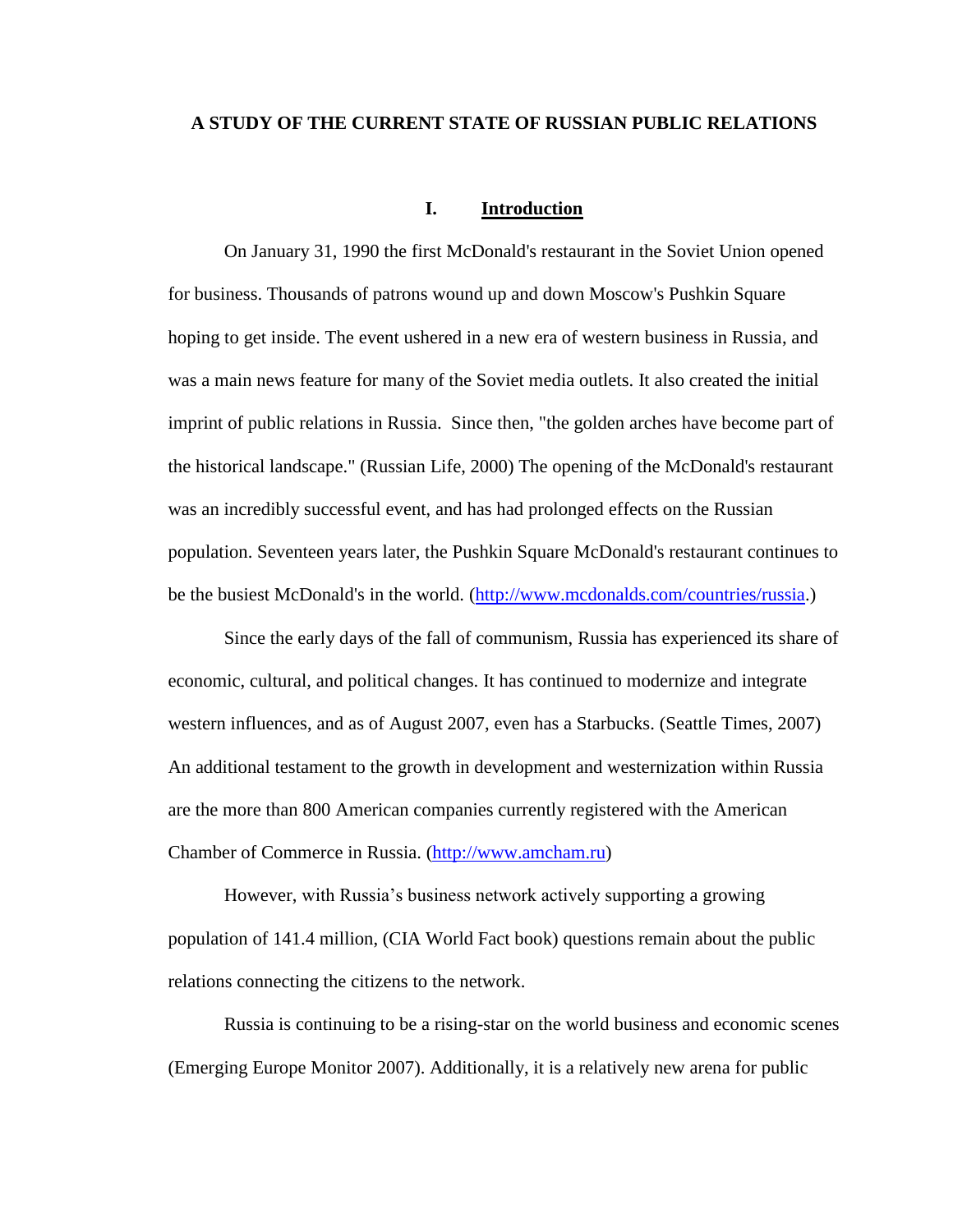relations, but supports four professional public relations practitioner's associations, a chapter of International Public Relations Association (IPRA), Russian Public Relations Consultancies Association (AKOC), Russian Public Relations Association (RASO), and Russian Communication Association (RCA).

The last study to examine the current status of public relations in Russia (Goregin and Nikolayev 1996,) focused on the aspects of the evolution of public relations. No scholar, Russian or otherwise, to date has examined Russian public relations through the lens of Grunig's four public relations models. A clear need was created for this study by the incongruous element of a small body of public relations research with a moderatelysized practitioner base. In Moscow and St. Petersburg, the base of practitioners consists of more than 1700 members supporting 21 agencies and additional corporations.

This study focuses mainly on Grunig's four models of public relations, which include two-way symmetrical, two-way asymmetrical, press agentry, and public information. A secondary focus for the study is Hofstede's cultural dimensions. The method of research for this study was an Internet survey with questions adopted from the Wu, Taylor and Chen (2001) study of Taiwanese public relations.

The focus for the study was based in Moscow and St. Petersburg, Russia, the country's main business centers. As Russia is a nation of many diverse cultures and nationalities, attempting to research the entire country would prove to be difficult, since most of the public relations practices are city-focused. Many oblasts (territories) and krais (provinces) have different cultural practices.

This study is unique to the body of Russian public relations research, as many of the studies which have preceded it on Russian public relations have focused on other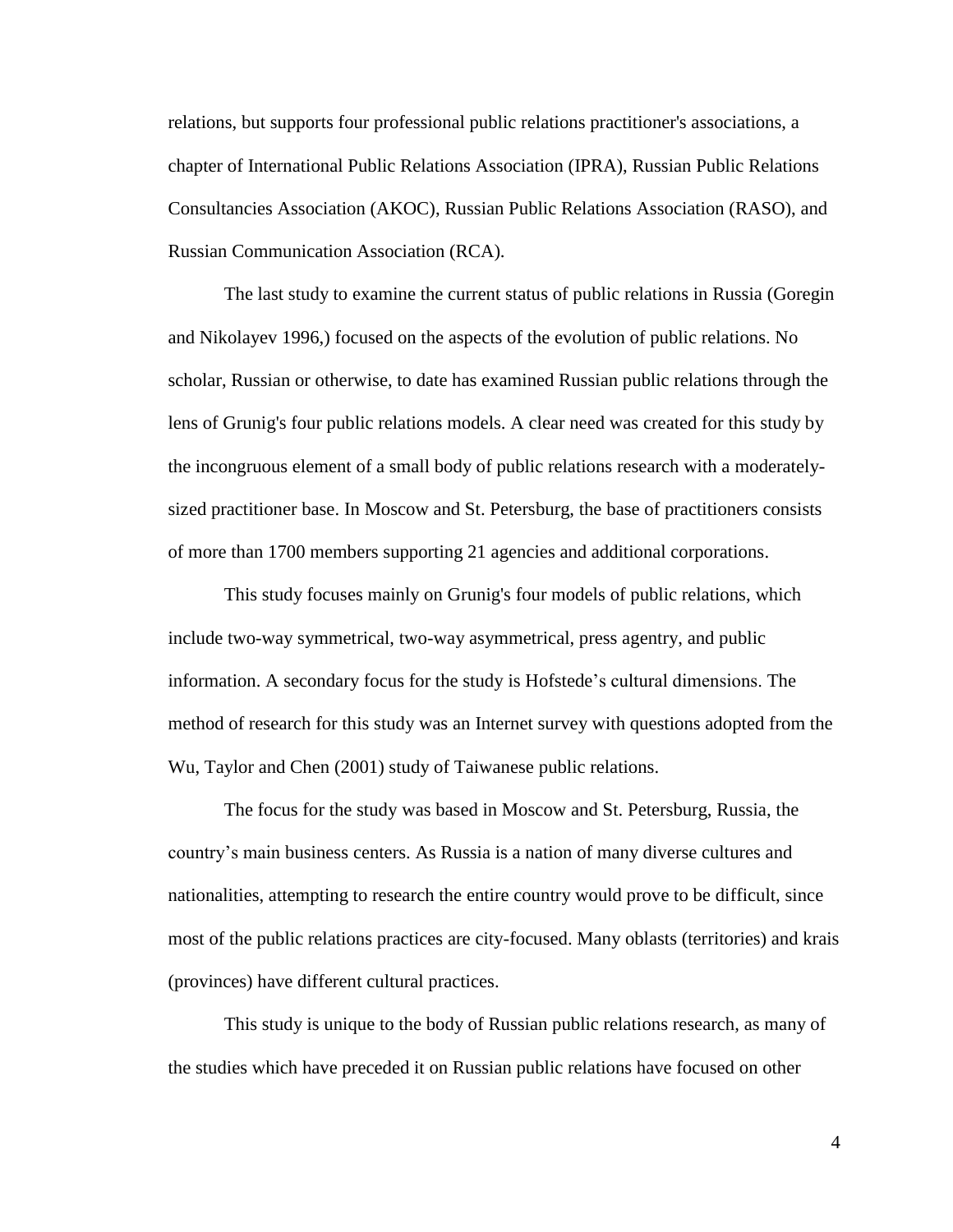aspects of the public relations profession. For example, Tsetsura (2005) focused on women's roles in Russian public relations and Guth (2000) focused on governmental aspects. The implementation of the Grunig and Hunt models and Hofstede's cultural dimensions has gone un-researched.

If an examination of the published literature is any indicator, international public relations is developing in great leaps and bounds. (Wouters 1991; Botan 1992; Wilcox, Ault, and Agee 1992; Botan 1993; Zaharna 2000; Zaharna 2001; Sung 2003; Kim 2003; Lee 2005; Dickerson 2005; Curtin and Gaither 2006; Vorvoreanu 2007; Braun 2007; Dumitrascu 2007; Kiousis and Wu 2008; and Wu and Baah-Boakye 2009.)

By studying how other countries, cities, and cultures are integrating public relations into their daily dealings, the exchange of ideas can be fostered and assist in building a global culture where business no longer is constrained by geographical boundaries. With the downfall of Russian communism in 1991, the Eastern European world of business has been refreshed and has become a sphere of prosperity to explore.

Examining the past areas of research within international public relations can yield valuable information that presents an overview of the field, thus expanding our overall definition of what is included within the subject area. Furthermore, by focusing on the definition and level of incorporation of public relations are Eastern Europe and Russia we can narrow the focus to examine the extent of practice within these areas.

The purpose of this study is to further the depth and breadth of knowledge about the current state of public relations in Russia through qualitative methods. After a small period of influence within Russian business practices, public relations have made an impact. (Guth 2000, p.206)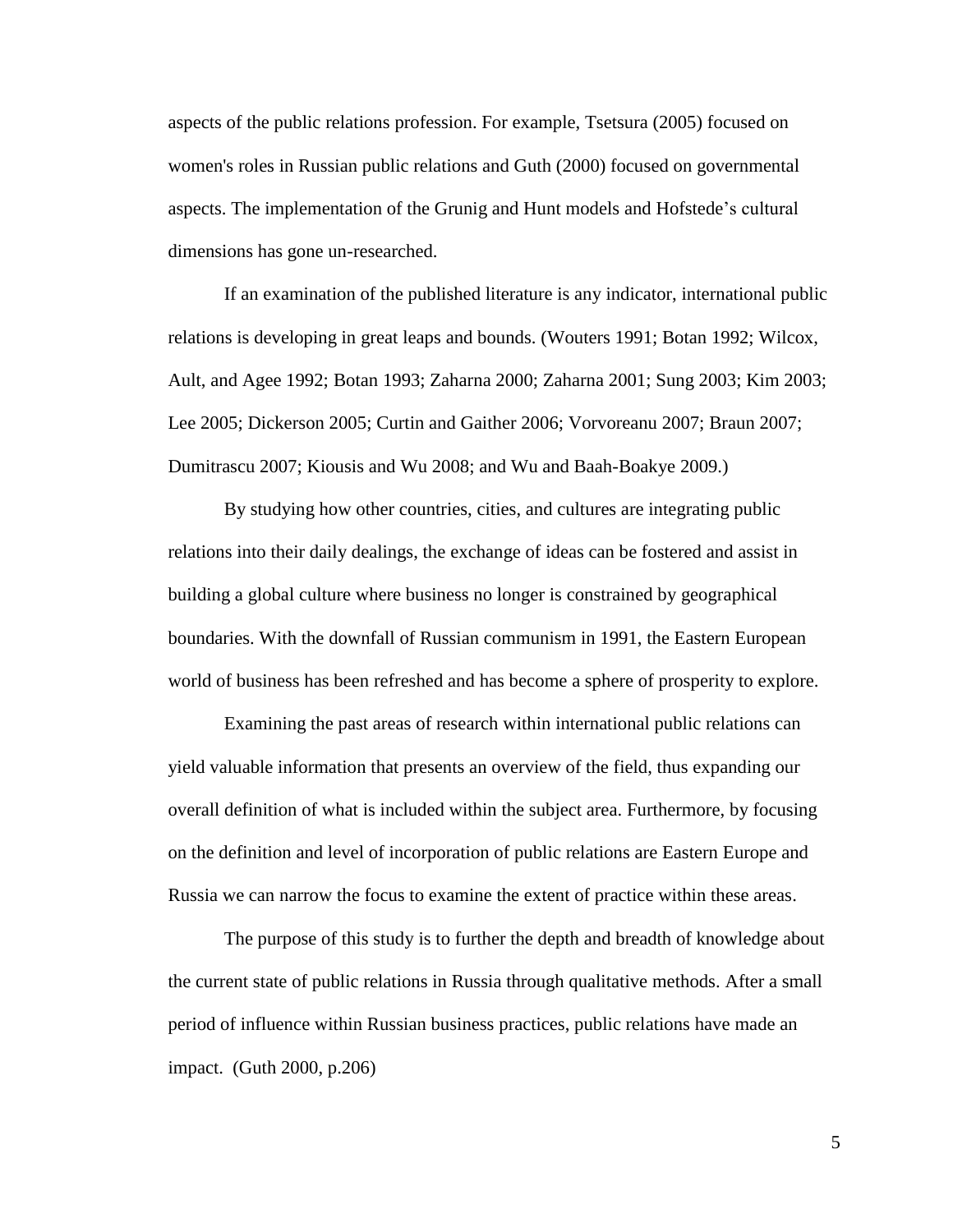## **II. Review of the Literature**

This literature review initially explored the overall body of research in international public relations; tapered into the definitional and integrative aspects of international public relations research to build a foundation, and then further limited the focus to public relations in Eastern Europe and Russia.

In order to better understand the concepts presented in this paper, a review of the Grunig and Hunt study and Hofstede's cultural dimensions were conducted. Public relations definitions and integration past and present were examined in the broader sense of Eastern Europe, due to the overarching involvement of the area. Finally, previous Russian public relations research was investigated.

#### **A Review of the Grunig study**

Grunig and Hunt (1984) identified four archetypical models practiced in the history of public relations. *Press agentry* describes programs whose sole purpose is to gain favorable publicity for an organization in the mass media. Typically, Grunig and Hunt report that most often this is viewed as propaganda, and is used in sports, theatre, and product-promotion (Grunig and Hunt 1984, p. 8). *Public information* is similar to press agentry because it is also a one-way model which views public relations as the dissemination of information; and according to the researchers, typically utilized in government, non-profit associations, and businesses. (Grunig and Hunt 1984, p. 8) The *Two-way asymmetrical model* outlined in the Grunig and Hunt study uses research to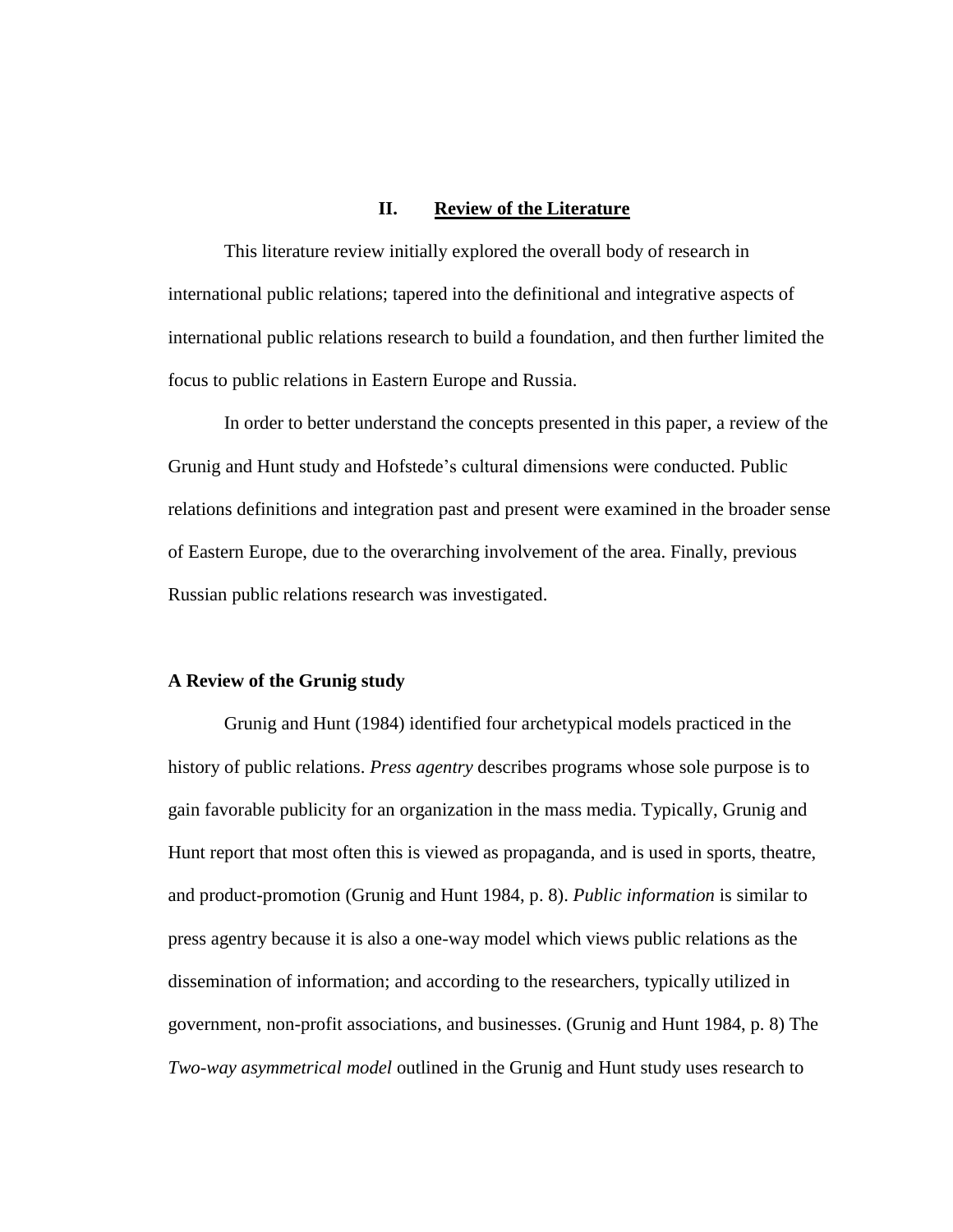develop messages that are likely to persuade strategic publics to behave in a manner the organization would like, and is utilized in competitive business and agencies. (Grunig and Hunt 1984, p. 8) The *Two-way symmetrical mode,* in Grunig and Hunt's opinion, the optimal model of public relations, is based on research which uses communication to manage conflict and improve understanding with strategic publics, viewed as ethical, and typically utilized with regulated businesses and agencies. (Grunig and Hunt 1984, p. 9)

Further studies, including a portion of Grunig's 2001 study explicating the third and fourth models, a combination of which "almost always could increase the contribution of public relations to organizational effectiveness."(Grunig 2001; Kim 2000; Zayani 2008; Zhang and Cameron 2003; Zhanga, Qiu, and Cameron 2004; Lee 2006; Wang 2006; and Wang 2007.) This combination is considered an ideal communication model in public relations to "balance of the organization's and the public's interests" (Grunig, 2001, p. 15). Of special note, Grunig, Grunig, Sriramesh, Huang, and Lyra (1995) study of Grecian, Taiwanese, and Indian public relations focused on clarifying if Grunig's four models of public relations were implemented in an international context. Grunig, Grunig, Sriramesh, Huang and Lyra (1995) discovered the two-way symmetrical was the ideal, but many practitioners used the press agentry or public information models (p. 166). Additionally, they discovered two new models of international public relations, the personal influence model, explained by the researchers as ‗it's who you know, not what you know'; and the cultural interpreter model, explained as utilizing someone based in the country of interest to interpret the culture for your business to avoid any major faux-pas. (p. 180). Similarly, the Wu, Taylor, and Chen (2001) study of Taiwanese public relations explored through Grunig's four-dimensional public relations paradigm. Wu,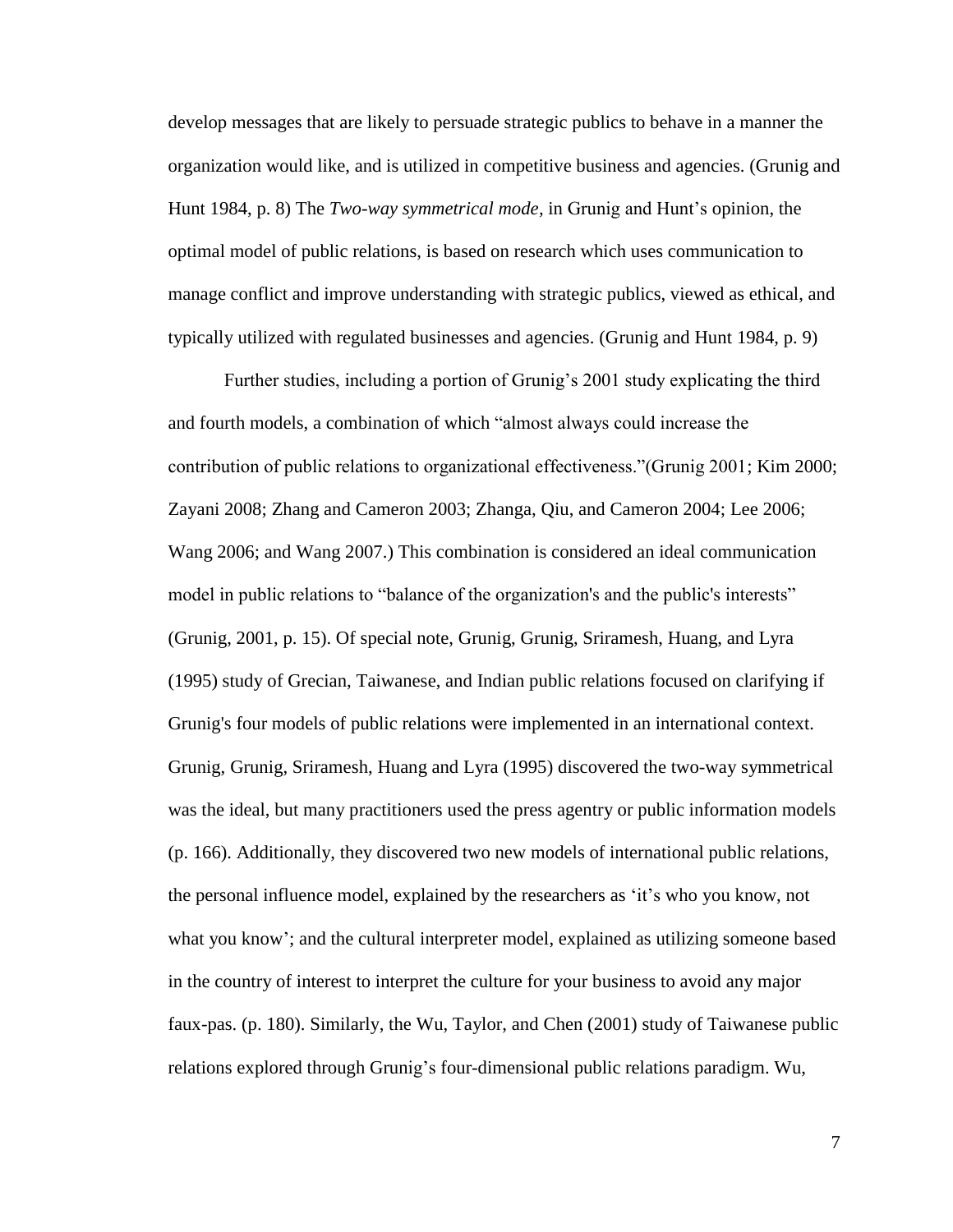Taylor, and Chen (2001) self-administered a questionnaire that had three parts, compiled with close-ended qualitative questions, open-ended qualitative questions, and demographic information (p.324). After they completed their research, Wu, Taylor, and Chen (2001) found that the press agentry model was most favored, the two-way asymmetrical model is used moderately, the two-way symmetrical model is often used, and the public information model is least favored. (p.8)

As a final example, Sriramesh, Kim, and Takasaki (1999) examined if the four models were utilized in India, Japan, and South Korea. Sriramesh, Kim and Takasaki (1999) used a meta-study method, combining survey methodology with participant observation, and qualitative interviews, and identified that the press agentry/publicity model was the most frequently practiced model in all three researched countries (p.328).

#### **Brief overview of Hofstede's cultural dimensions**

Dutch researcher Geert Hofstede (2005) identified five cultural dimensions based on his IBM studies that can provide an accurate depiction of work culture when measured. Hofstede examined the values of people from surveys by IBM employees representing more than 50 countries. The dimensions he discerned were power distance, individualism-collectivism, masculinity-femininity, uncertainty avoidance, and long-term and short-term orientation.

*Power distance* (PDI), according to Hofstede, informs us about the extent to which the less powerful members of institutions and organizations within a country expect and accept that power is distributed unequally. Hoftstede further explains, "The basic issue involved, which different societies put different weights on status consistency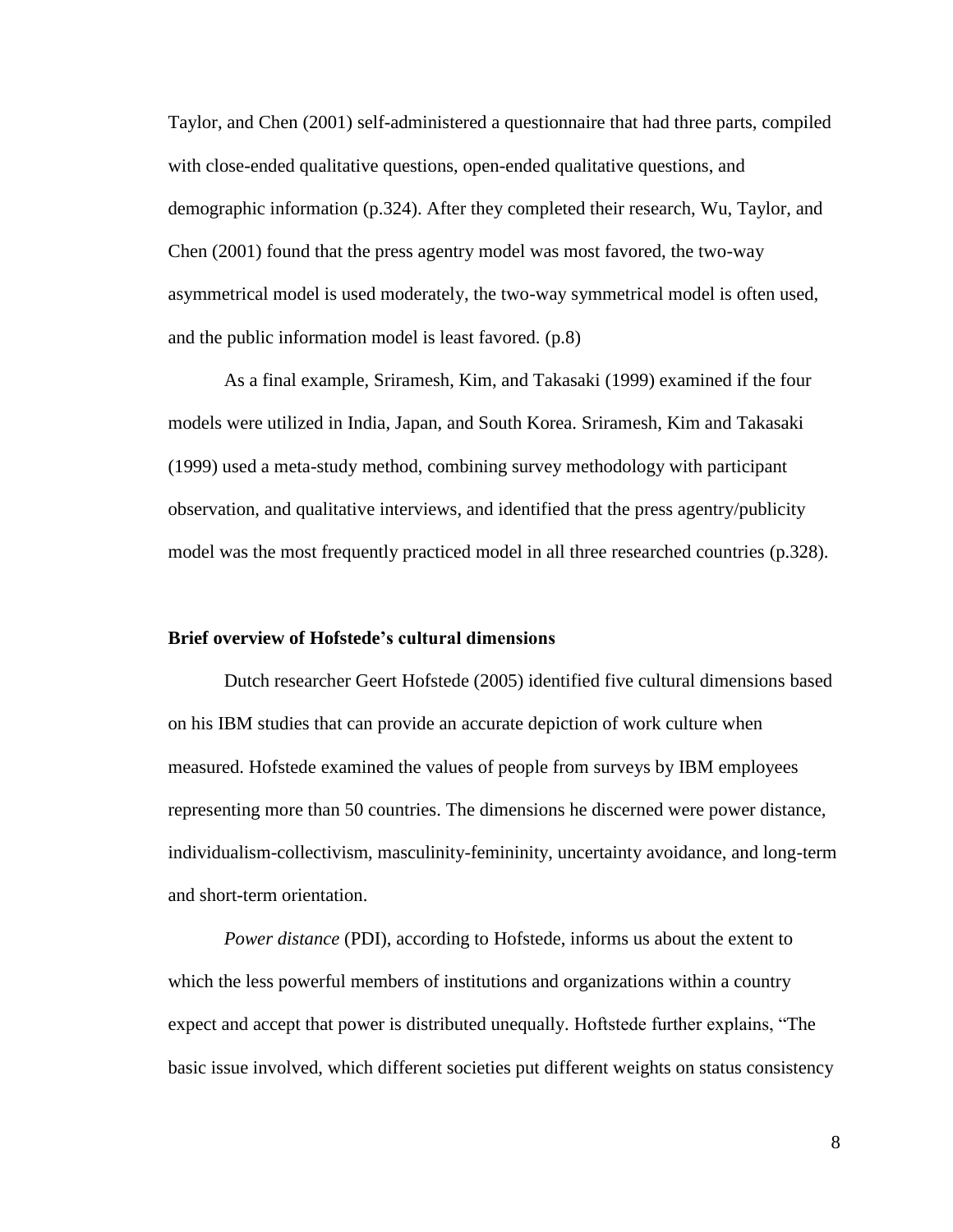among these areas." (Hoftstede 2001, p. 86). The term power distance is borrowed from the Dutch social psychologist Mulder, who conducted experiments to investigate interpersonal power dynamics. (Hoftstede 2001, p. 79) Hoftstede suggests that power distances are to a considerable extent societally determined. (Hoftstede 2001, p. 79)

*Individualism-collectivism* (IDV) examines the proximity of society between individuals. Collectivism is a "society in which people from birth onward are integrated into strong, cohesive in-groups, which throughout people's lifetime continue to protect them in exchange for unquestioning loyalty." (Hofstede and Hofstede 2005, p. 33). Individualism is defined by the researcher as a society in which the ties between individuals are loose: everyone is expected to look after himself or herself and his or her immediate family only. IDV describes the relationship between the individual and the collectivity that prevails in a given society (Hoftstede 2001, p. 211). He further clarifies the social context of this dimension, "In some cultures, individualism is seen as a blessing and a source of well-being; in others, it is seen as alienating" (Hoftstede 2001, p. 209).

*Masculinity-femininity* (MAS) measures the degree of masculinity or femininity in a country's culture. Masculinity is defined as a society in which emotional gender roles are clearly distinct: men are supposed to be assertive, tough and focused on material success; women are supposed to be more modest, tender, and concerned with the quality of life. Femininity is defined by Hofstede and Hofstede (2005) as a society in which emotional gender roles overlap: both men and women are supposed to be modest, tender, and concerned with the quality of life  $(p.50)$ . "The duality of the sexes is a fundamental fact with which different societies cope in different ways; the issue is what implecations the biological differences between the sexes should have for the emotional and social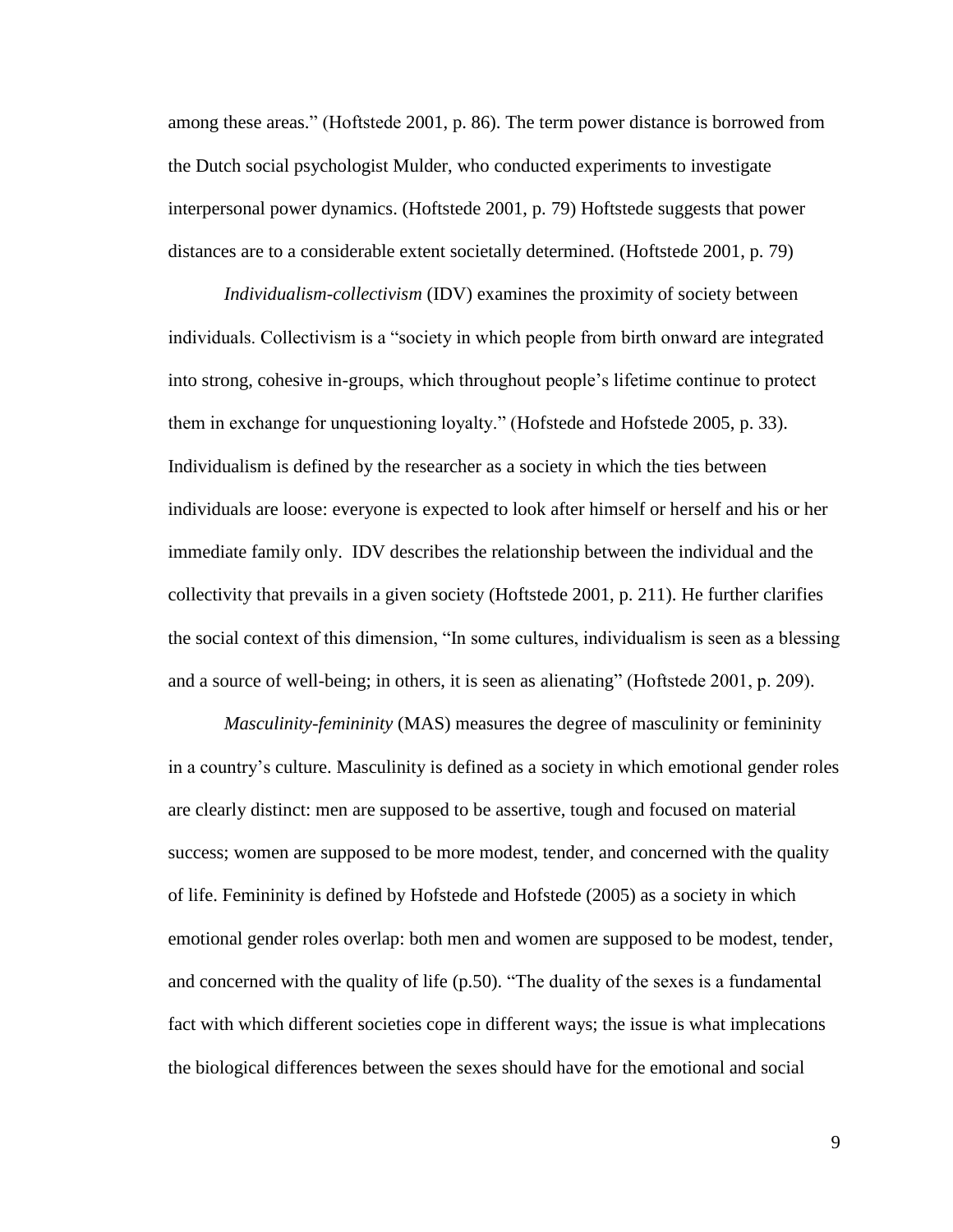roles of the genders." (Hoftstede 2001, p. 279) Hofstede further recognizes that women attach more importance to social goals such as relationships, helping others, and the physical environment, and men attach more importance to ego goles such as careers and money (Hoftstede 2001, p. 279).

*Uncertainty Avoidance* (UAI) measures the extent to which members of a culture feel threatened by ambiguous or unknown situations. Hoftstede explains that UAI should not be confused for risk avoidance. "Uncertainty about the future is a basic fact of human life with which we try to cope through the domains of technology, rules and rituals." (Hoftstede 2001, p. 145) Hoftstede borrowed the term UAI from U.S. organizational theorists Richard M. Cyert and James G. March, who utilized the expression in their book *A Behaviorial Theory of the Firm* (1963).

*Long-term and short-term orientation* (LTO) measures the degree of long-term orientation in a country's culture. Long-term is defined by the researcher as the fostering of virtues oriented toward future rewards, in particular perseverance and thrift. Shortterm involves the fostering of values related to the past and present, in particular, respect for tradition, preservation of "face", and fulfilling social obligations. As the fifthdimension, LTO is based on the poles of long-term versus short-term aspects of Confucian thinking. "Implecations of LTO differences are divided into two sections, one dealing with family, work, and social life and one dealing with ways of thinking." (Hoftstede 2001, p. 351)

Naumov and Puffer (2000) examined Hofstede's dimensions with a broad sampling of 250 Russian business professionals and university students in the late 1980's and 1990's. Their research revealed "during the late 1980's and 1990's, Russians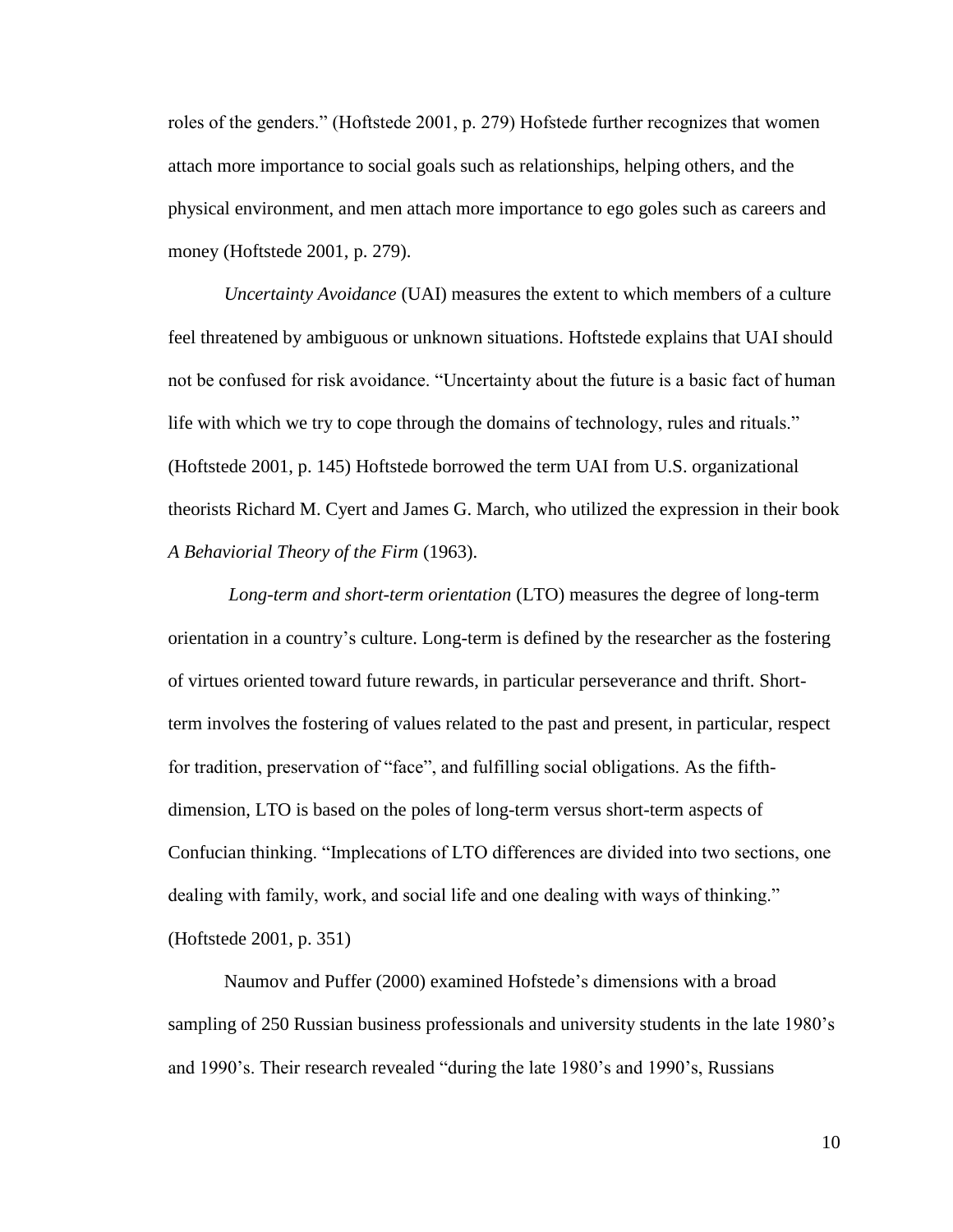appeared to be moderate in individualism, masculinity and power distance, and fairly high in uncertainty avoidance and paternalism" (Naumov and Puffer 2000, p. 715). (Hofstede has since replaced this dimension with long-term and short-term orientation.) It was also identified by Naumov and Puffer that "individuals employed in the business sector had higher uncertainty avoidance than those in the university sector" (Naumov and Puffer 2000, p. 717).

#### **Key studies in International Public Relations**

Originating with McLuhan's (1962) seminal research study of the "global

village,"  $(p.21)$  the body of research of international public relations has grown exponentially in recent years with the proliferation of studies, (Epley 1992; Sharpe 1992; Mounter 2003; Behrens 2002; Choi and Cameron 2005; Coombs, Hasenauer, Signitzer

1994; Holtzhausen, Petersen, and Tindall 2003; Arceo 2004; and Beng 1994.) Sriramesh

and Vercic (2001) corroborate McLuhan's initial findings:

―As a profession, however, public relations are fast becoming global. The rapid expansion of communication technology has increased the dissemination of information about products, services, and lifestyles around much of the world, thereby creating a global demand for these products. As a result, countries in Africa, Asia, the Middle East, Eastern Europe and Latin America are going to be major markets in the new millennium. Meeting this global demand is not limited to a few large multinational corporations anymore" (Sriramesh and Vercic 2001, p. 356).

Noting that many societal changes "revolve around and are centered on

information and how it is communicated through time and space," (Kruckeberg 1995, p.

36) said that public relations practitioners must "predict and consider the impact of

technologically driven changes in communication so that they can prepare themselves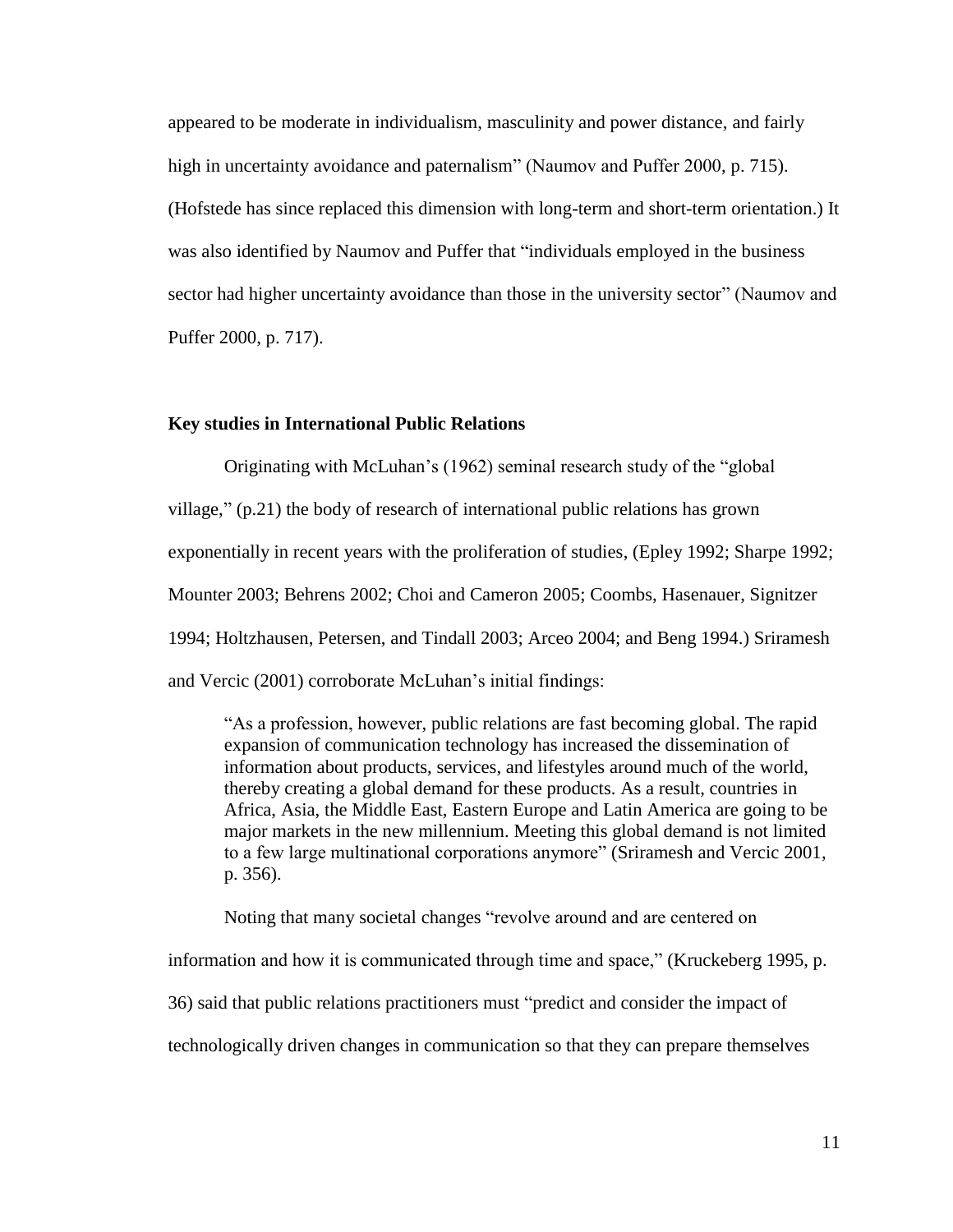accordingly as professional communicators" (Kruckeberg 1995, p.37). Cultural and geographical boundaries will be challenged and will create a "McLuhanesque global" village" (Kruckeberg 1995, p. 37). Practitioners need to "will need to consider not only theories of communication but also theories of society that can satisfactorily transcend narrow political ideologies‖ (Kruckeberg 1995, p. 38). He concludes by calling all practitioners to define themselves globally and professionally through an examination and articulation of their own values, belief systems, and ideology as a professional community" (Kruckeberg 1995, p. 38).

Skinner, Mercham, and Valin (2003) examined international public relations through the lens of a global protocol on ethics. They discovered globally, there is a "much greater awareness among public relations practitioners, management, and clients of the need for improved ethical behavior" (Skinner, Mersham, and Valin 2003, p. 19). They concluded that "a majority of countries do not enjoy statutory regulations or protection, but prefer a more collaborative discussion‖ (Skinner, Mersham, and Valin 2003, p. 20).

Developing three concepts of the company in societal concept, Jensen (2001) studied the emerging functions of the global public sphere, where she determined "public relations functioning within an economically successful, but socially innocent company, (where the entity believes their economic ends will contribute to the local society's economy) is limited to sales promotion and publicity" (Jensen 2001, p. 137). Secondly, Jensen determined that "an economically successful and legal company, (where the market is inadequate as the only agent responsible for distributing goods to society,) depends heavily on legal regulation and that public relations, while still limited, focuses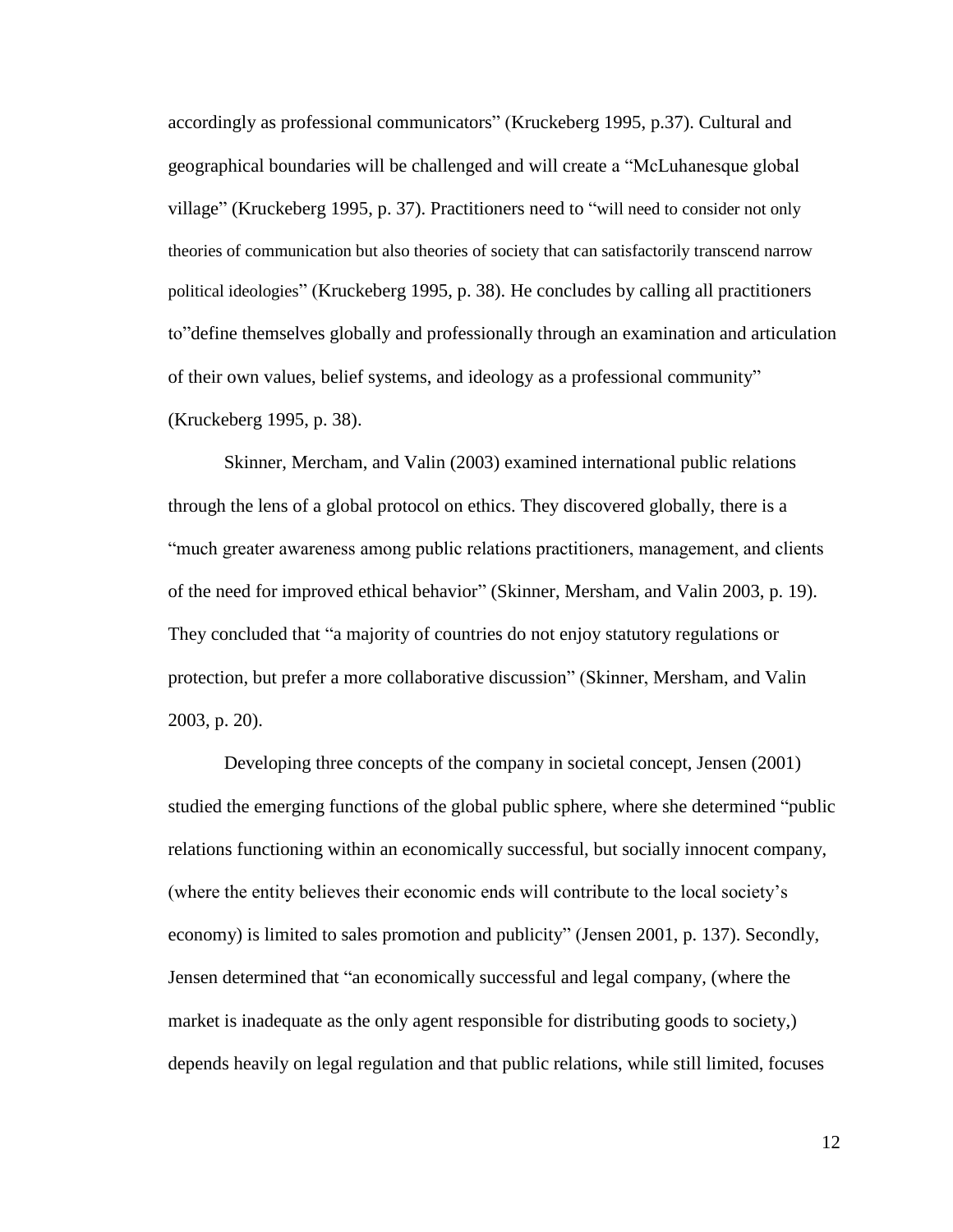on forecasting and influences governmental regulations, lobbying and public affairs" (Jensen 2001, p. 138). Finally, she recognizes the "economically successful, legal, and responsible company, where public relations is utilized most freely, is most often engaged in negotiation and adapting to stakeholders, interpreting processes, and reflecting the organizational identity" (Jensen 2001, p. 139).

Wakefield (2000) researched an effective public relations model for multinational companies, and identified factors of effectiveness in multinational public relations, which included a "global, but not a 'central-mandate' philosophy; valued 'outside-in' dialogue, viewing publics from various points of view, 'inside-out' communication'' (Wakefield  $2000$ , p. 66). Furthermore, he recognized "a senior management dual responsibility to both headquarters and local management; coordinated communications efforts, internally and externally; a fully-trained staff that is representational of the region it is maneuvering in; and frequent opportunities for formal and informal interaction within the regional and international groups" (Wakefield 2000, p. 69). In general, he also concluded that ―European firms are ahead of U.S. firms in integrating the above attributes into their business practices" (Wakefield 2000, p. 70).

Synott and McKie (1997) identified Wakefield's (2000) study as the "most important trend in international public relations business research in their study target areas: South Africa, Zimbabwe, Australia, Singapore, Hong Kong, Malaysia, Japan, Taiwan, South Korea, Papua New Guinea, and New Zealand" (Synott and McKie 1997, p. 260).

Emphasizing the need for understanding the unique cultural nuances and patterns of the world in successful implementation of strategic plans, Ihator (2000), points to six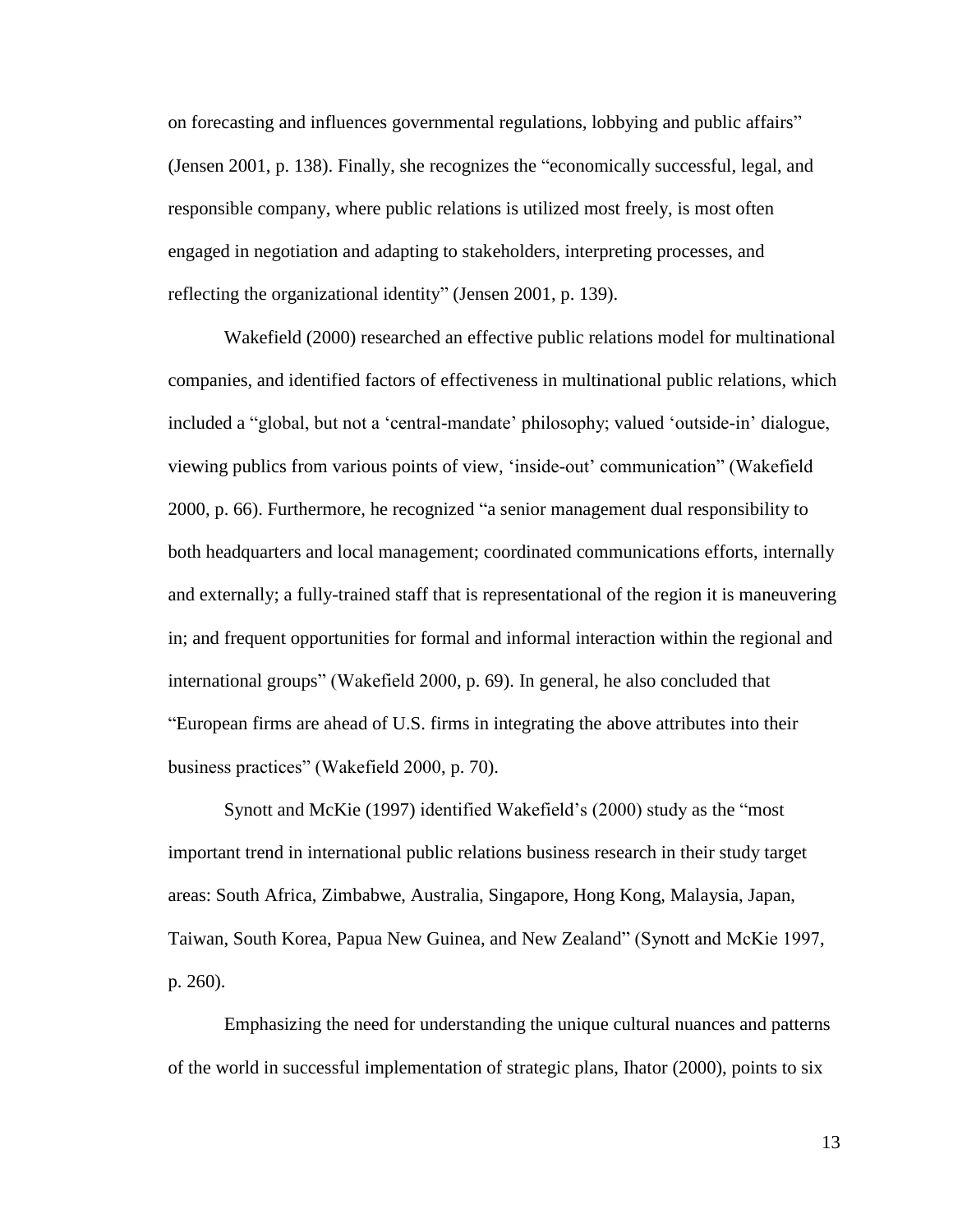areas of focus. He mentions "individualism vs. collectivism; high-context and lowcontext communication styles, orientation of time, degree of media independence and its resulting cultural impact, religious beliefs, and the importance of accurate translation" (Ihator 2000, p. 44). Concluding, he "challenges practitioners to see cultural differences" as strengths, not weaknesses" (Ihator 2000, p. 44)

Similarly, Mounter (2002) discusses global internal communication, and sets out ―seven steps to a global communications heaven…

―senior management commitment; evaluation/ research of issues, both local and global to uncover cultural nuances; identification of a few key messages; creation of a communication network to support local management; identification of nonnegotiables concerning delivery and feedback; empowerment of local management and communication network to deliver messages and controlling feedback on them to stimulate ownership; and engagement of management and leadership at all levels in a continuing process" (Mounter 2002, p. 268).

Exploring the diffusion of the Internet and international public relations, Vercic,

Razpet, Dekleva, and Slenc (2001) inquired how the public relations industry is distributed throughout the world. They determined that "Neither the Internet nor international public relations are truly global, and there is a technology gap within countries correspondent to the distribution of wealth" (Vercic, Razpet, Dekleva, and Slenc 2001, p. 126).

Juan Carlos Molleda (2000) investigated the international paradigm of Latin American public relations, and cites the barriers of "language, access to publishers, difficulties in accessing books, and low levels of participation in international associations as previous restrictions to the public relations field growth on the subcontinent" (Molleda 2000, p. 513). Molleda continues that "schools of thought in Latin America focus on the interests of the community, and their own economic, social, and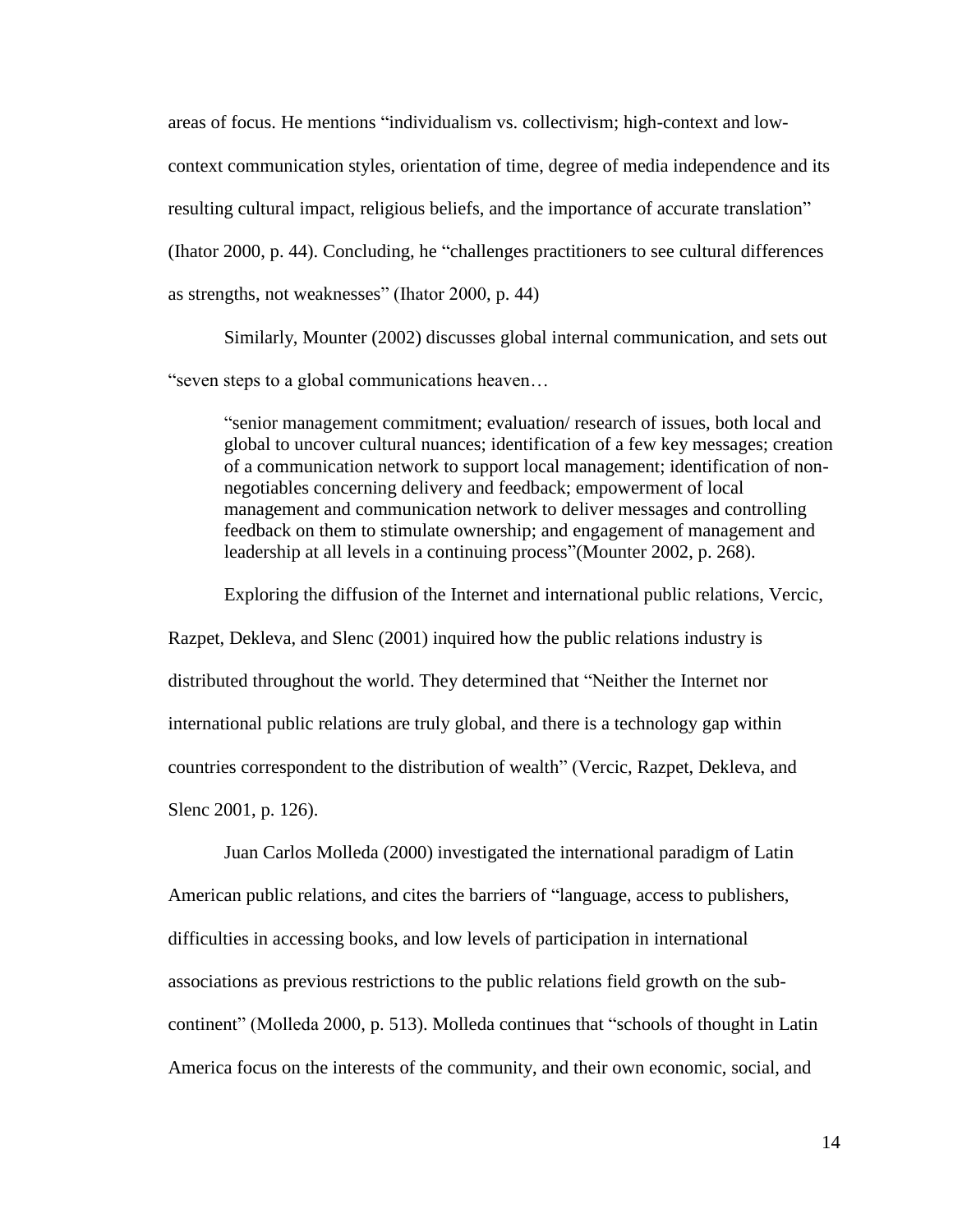political circumstances" (Molleda 2000, p. 518). Interviews conducted with practitioners noted the similarities between Latin American practices in scholarship and leadership and the United States. Conversely, he mentions the Latin American public relations sphere is considered more humanistic and socially-oriented. He concludes, "We in this country, should also reach out to our neighbors to learn from each other's experience and advance our discipline in an increasing interdependent continent" (Molleda 2000, p. 528).

#### **European Definitions of Public Relations**

As the basis for their study, Vercic, van Ruler, Butschi, and Flodin (2001) discussed the European definition of public relations. They conducted a Delphi study with participants recruited from 25 countries in Europe to serve on a panel to develop the definition. The authors noted "the European definition is not the same as the western [one]" (Vercic, van Ruler, Butschi, and Flodin 2001 p. 376). The authors noted "public relations in a United States sense is not what it is in Europe," (Vercic, van Ruler, Butschi, and Flodin 2001, p. 376) Drawing the U.S. definition from Hutton, which is "managing strategic relationships" (Vercic, van Ruler, Butschi, and Flodin 2001, p. 377). Associated with this are "situational roles(advocate, educator, information provider), primary functions performed (research, counseling, managing, interpreting) and tactics and tools used (publicity, product placement, news releases, speeches, interpersonal communication, Web sites, publications, trade shows, corporate identity programs)" (Vercic, van Ruler, Butschi, and Flodin 2001, p. 378). Based on their observations, Vercic and Flodin outlined four dimensions of European public relations, "managerial, operational, reflective, and educational" (Vercic, van Ruler, Butschi, and Flodin 2001, p.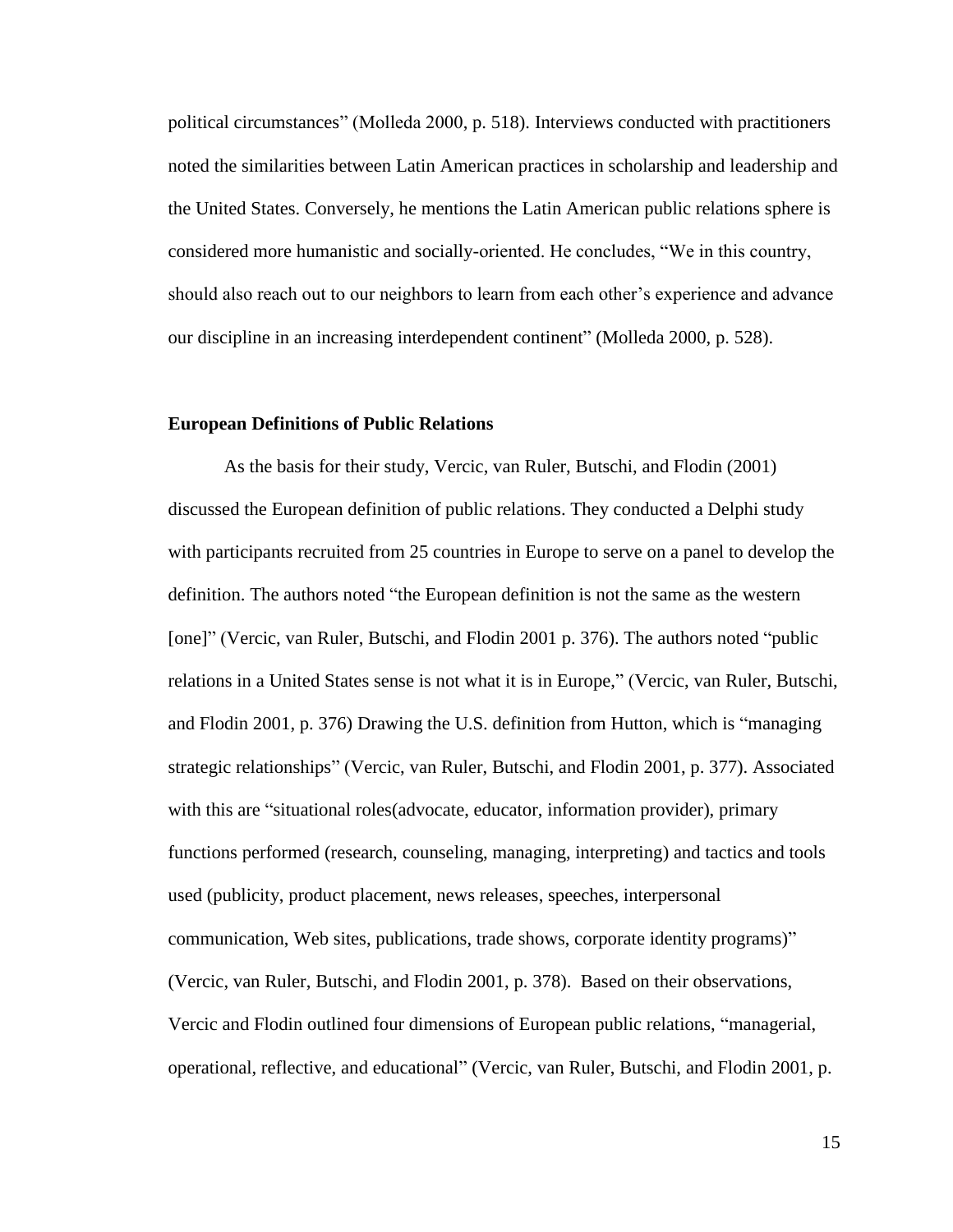380). Managerial involves "developing strategies to maintain relations with public groups in order to gain public trust/and or mutual understanding " (Vercic, van Ruler, Butschi, and Flodin 2001, p. 380); operational involves "preparing a means of communication for the organization to help formulate its communications‖ (Vercic, van Ruler, Butschi, and Flodin 2001, p. 380). Reflective involves "analyzing changing standards and values in society and discussing them with the members of the organization to adjust to organizational standards and values‖ (Vercic, van Ruler, Butschi, and Flodin 2001, p. 380); and educational involves "helping all the members of the organization to become communicatively competent to respond to social demands‖ (Vercic, van Ruler, Butschi, and Flodin 2001, p. 380).

In corroboration to Vercic's definition, Paluszek (2007) defined public relations as "Public relations, in its fullest, finest sense – developing and maintaining relationships – is arguably a global profession because it now functions in the public interest in virtually every part of our interconnected world" (Paluszek 2007, p. 2). He further adds, ―Listening to audiences with ongoing research will feed into an organization's policy formation and performance, to create and maintain harmonious relationships" (Paluszek 2007, p. 2). Paluszek further speculates on future and current global linkages with public relations, centered on population growth, resource availability, technology, information, integration, conflict and governance.

Vercic and Sriramesh (2007) provided the most current definition and status on public relations in Europe. They studied the diffusion of the top ten global public relations agencies as an indicator. They defined countries with the terms globalized, ("Having at least eight members from the top ten global public relations agencies")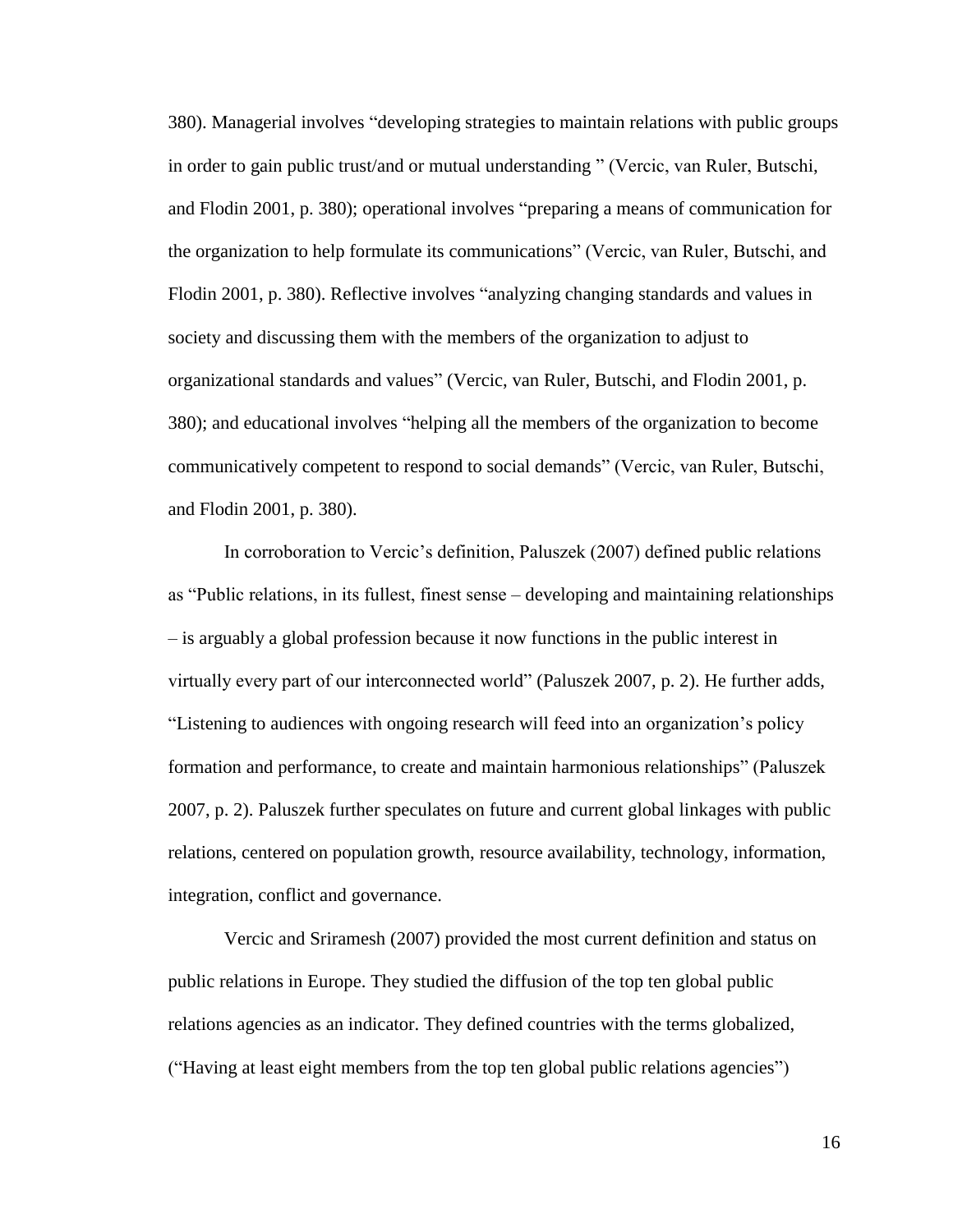(Vercic and Sriramesh 2007, p. 104); globalizing, ("Having between 4 to 7 members from the top ten global public relations agencies") (Vercic and Sriramesh 2007, p. 104); emerging, ("Having one to three members from the top ten global public relations agencies") (Vercic and Sriramesh 2007, p. 104); and excluded, ("Not having a member from any of the top ten global public relations agencies") (Vercic and Sriramesh 2007, p. 105). Russia is defined as a member of the "globalized category." (Vercic and Sriramesh 2007, p. 105).

Defining the Eastern European region in terms of trust, the Edelman Trust Barometer (2007) defined the region as judging most heavily on how fairly a company treats their employees. Additionally, "unethical labor practices are the first thing which undermines trust in a company" (Edelman 2007, p. 18). Poland is defined as "The country with the lowest trust in corporate or product advertising, and the highest trust in the healthcare industry" (Edelman 2007, p. 29). Russia is defined as "Having the companies least trusted worldwide, and has the lowest trust in non-governmental organizations‖ (Edelman 2007, p. 29).

Defining Europe in terms of identity, Manz, Musolff, Long, and Saric (2004) define Eastern Europe as a "Europe of the Regions, with vertically downward, supranational structures that have made it impossible for the individual to regard the nation as the sole point of reference in regard to state authority" (Manz, Musolff, and Long 2004, p. 364). Expounding on their definition, Manz, Musolff, and Long said, ―Migration and cultural exchanges have influenced the traditional perceptions of societies, economies and cultures" (Manz, Musolff, and Long 2004, p. 365). They further indicate that mullticulturalism has become a feature in modern societies, and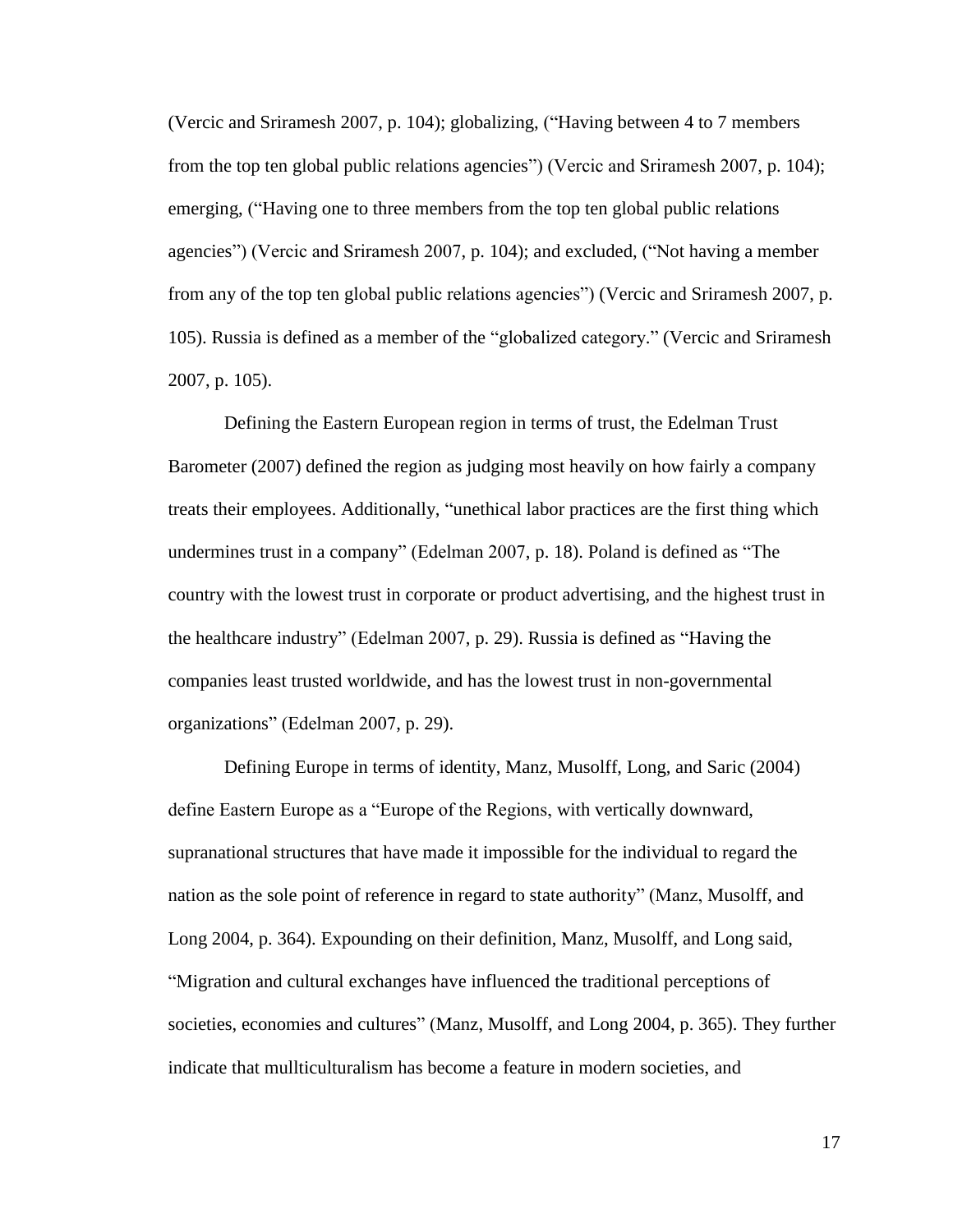―necessitates a redefinition of nationality and inclusion‖ (Manz, Musolff, and Long 2004, p. 365). Both collective and individual identities have become increasingly "intercultural through immigration and European integration‖ (Manz, Musolff, and Long 2004, p. 365). The authors noted "European integration and migration are a driving force behind interculturality, interaction between cultures, exchange and communication where the individual recognizes and accepts the reciprocity of the other's culture, but not a condition thereof" (Manz, Musolff, and Long 2004, p. 365).

### **Eastern European Public Relations**

To begin the integration section a recent document produced by the European Union (2007), entitled *Communicating Europe in Partnership,* details the future communications integration by the EU. Authored by the commission to the European parliament, the council, the European Economic and Social Committee, and the Committee of the Regions, this document synthesized the future of European communications. It aims to "create and nurture exchanges, debates, and understanding among European institutions, the general public, organized civil society, and specialized audiences and European, national, regional, and local levels‖ (EU 2007, p.3). Goals for the future of European communications included "having coherent and integrated communications disseminated to the public; empowering citizens through debate or twoway symmetrical communication at a local level; developing a European public sphere within the political and media and information services; and reinforcing the partnership approach to promote common communication avenues and tactics" (EU 2007, p.4).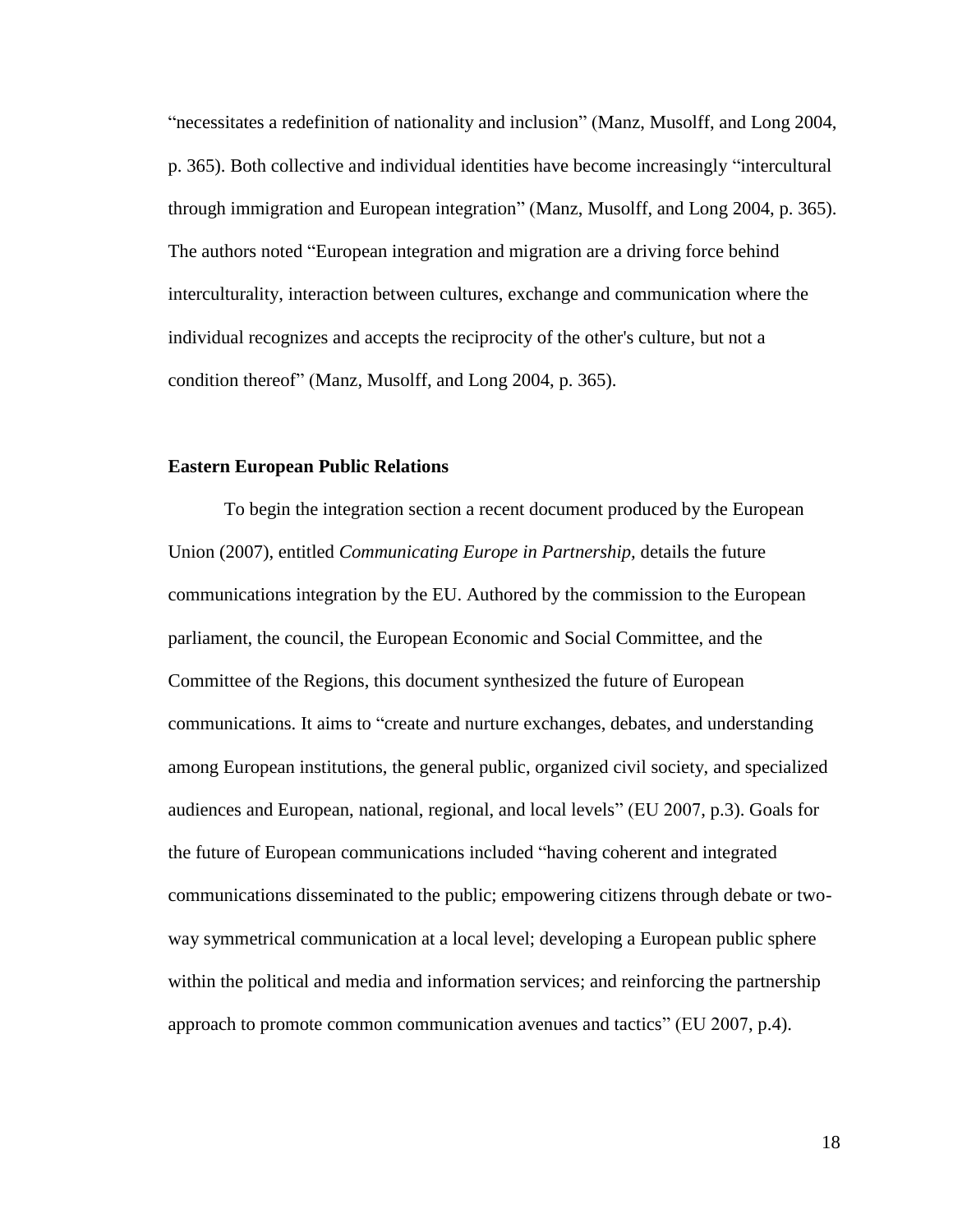To further the common communication tactics suggested by the EU, Gruban (1995) said, "public relations professionals are in greater demand in Eastern Europe than in the United States and Western Europe" (Gruban 1995, p. 21). He explained "public relations principles can even contribute to the change of the political system and social structure the way it happened in the Slovene version of the velvet revolution" (Gruban 1995, p. 21). Specifically bringing attention to "the big multinational public relations agencies [that] have been opening offices in the region since the early 1990's" (Gruban 1995, p. 21), but further mentions "problem[s] are that the agencies are staffed with inexperienced, young managers from the west" (Gruban 1995, p. 21). However, the author noted there are large benefits to having a "good" public relations practitioner. "For example, one can be the first on the market with a product or service which is saturated in the west" (Gruban 1995, p. 21). He suggested "behaving like an anthropologist entering a newly-discovered land, not assuming one knows everything" (Gruban 1995, p. 22). The countries of Central and Eastern Europe are,

―Different very much in the same way, the only substantial difference being their markets can be more rewarding." Gruban also discussed practical tips for practicing public relations in the Central and Eastern European market, "Learn the geography, never use emigrants as translators, don't bribe, take people seriously and not like they are "some natives" in Third World countries, don't preach or teach, try to do business as usual, don't try to save too much money, don't make too many intermediaries, and don't try to impress with importing westerners into the market itself: use locals" (Gruban 1995, p. 22).

As another example of the degree of integration of Eastern European public relations, Hiebert (1992) provided a summary of his conclusions made at two conferences on Eastern European communications. He noted "market research during the Soviet days was conducted by Agitprop [1920s-1930s] to determine the most effective messages and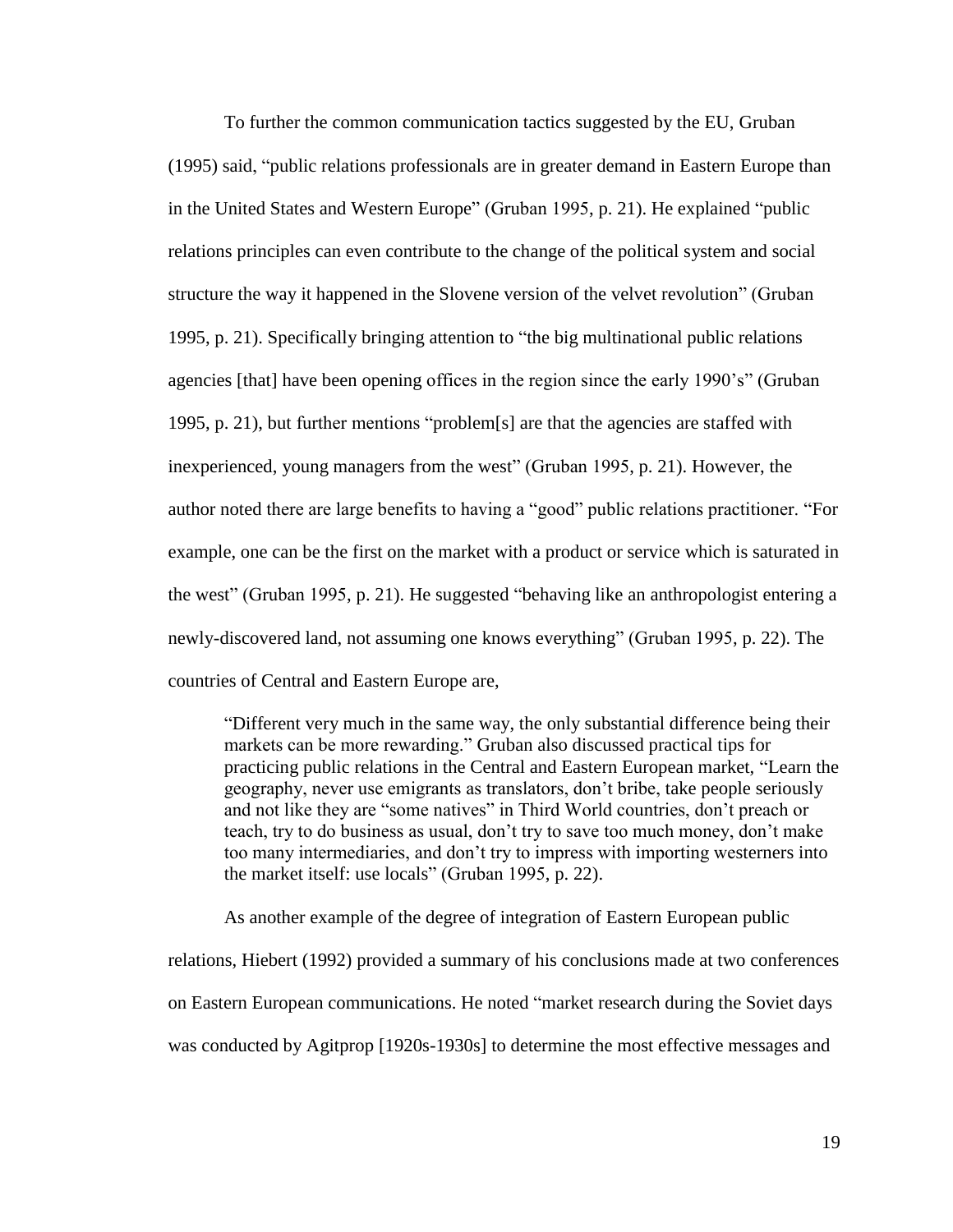media for communist propaganda" (Hiebert 1992, p. 118). According to surveys conducted by the United States Information Agency in the early 1990's, "Television was the best medium to reach a mass audience of Eastern Europeans" (Hiebert 1992, p. 118). Hiebert mentioned "The Eastern Europeans lacked a sophisticated understanding of the concepts of "choice," because under communism, all information was controlled by the "system," and thus there was need to develop a "choice" (Hiebert 1992, p. 119). In the "rise of global public relations networks" section, Hiebert reported "The most successful public relations practitioners were those who are multi-lingual and have specialties which include issues and crisis management, government relations, employee communications, media relations, marketing communications, and advertising" (Hiebert 1992, p. 118). The typical Eastern European consultancy is "a small company with a handful of employees" (Hiebert 1992, p. 118).

Neff (1993) noted that public relations "may be emerging in the Commonwealth of Independent States (CIS) [modern day Eastern Europe], but the preparedness of public relations practitioners is minimal" (Neff 1993, p. 6). Additionally, "professional public relations publications do not discuss or cover in detail the public relations in CIS." (Neff 1993) She implies this is due to "[The] conditions which foster growth in research have only recently developed in the CIS" (Neff 1993, p. 9). The author goes on to say "trade and tourism have traditionally been the two major reasons for cultural exchanges between Russia and the CIS, and little has been done to further this exchange" (Neff 1993, p. 8).

With integration there are traditional road blocks, and Nelles (2001) pointed out that ―A complex overlay of historic, ethnic, religious, linguistic, and political images or geographic boundaries both unite and separate "East-Central Europe" (Nelles 2001, p.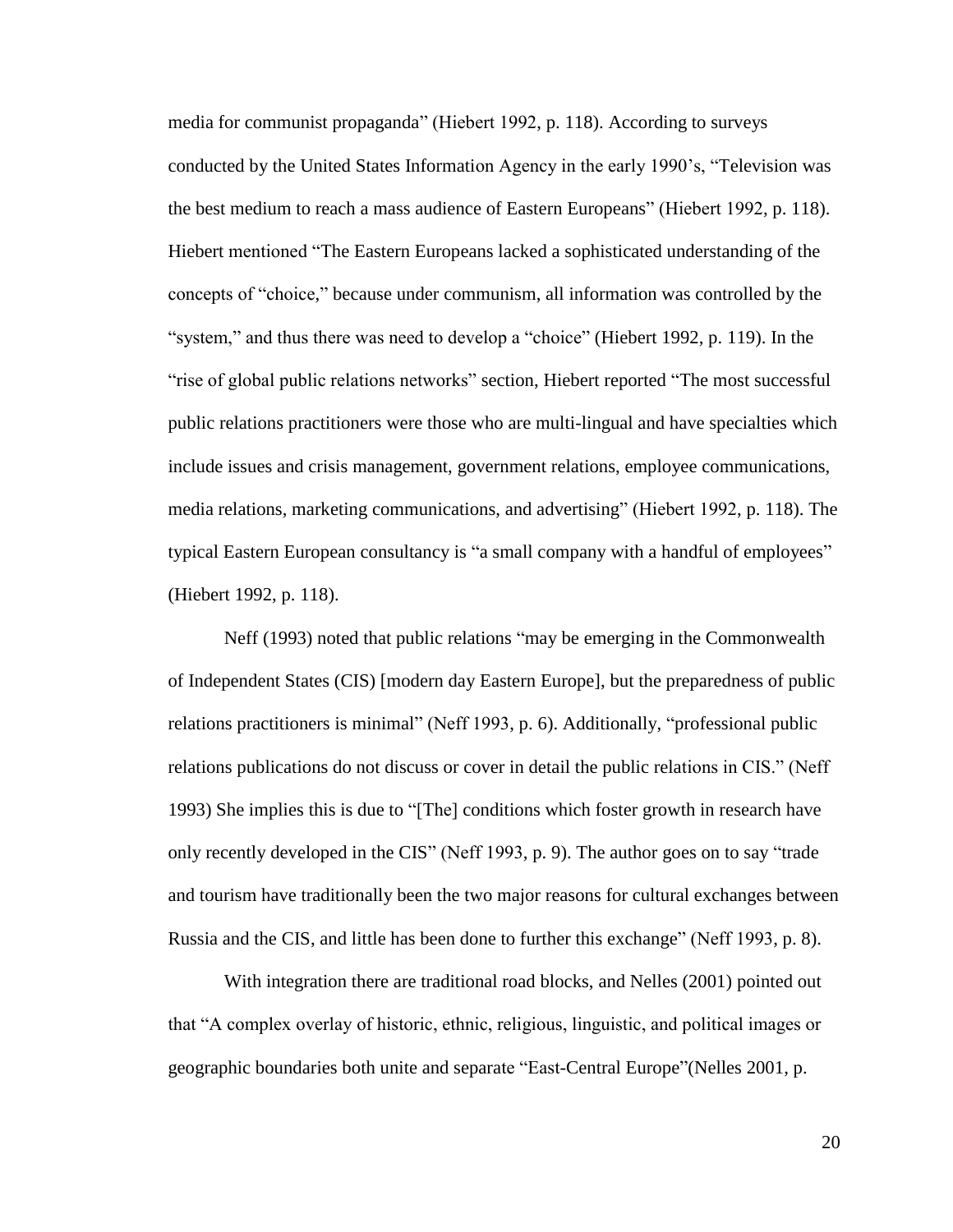228). Thus "further dialogue between the European nations on controversial and other issues needs to occur to foster cooperation to rise above the complex issues. Furthering interpersonal and inter-institutional relationships not indebted to corporate interests or state control is also an important part of fostering the cooperation" (Nelles 2001, p. 231). He also mentions the "digital divide" among the populations of South Eastern and Central Europe, "With the stagnation of technology among the excluded groups, the opinions of the excluded groups are marginalized, thus not creating cooperation among all groups" (Nelles 2001, p. 231).

Another aspect of modern integration in Eastern Europe are the *Challenges to EU Integration* proposed by Jouan (2004), relating to the demographics of members of the EU. The author conducted a survey with a representative population from each of the 25 member-states of the EU, based on the main indicators of consumer lives, "including shopping, technology, consumer issues, media consumption, personal aspirations, satisfaction, fear, tolerance, and liberal values" (Jouan 2004, p. 48). He discovered a correlation between "the countries with the strongest economy being the most technologically advanced" (Jouan 2004, p. 49). He further discovered that "Slovenia is the Eastern European exception, because it is more like the western European countries due to its lower unemployment and higher GDP per person" (Jouan 2004, p. 50). The Germanic/ Nordic countries have "the highest daily media consumption" (Jouan 2004, p. 50). While the south western and south eastern European countries have "the lowest" media consumption, [however], they do consume audio-visual, television and radio, media more than print" (Jouan 2004, p. 50).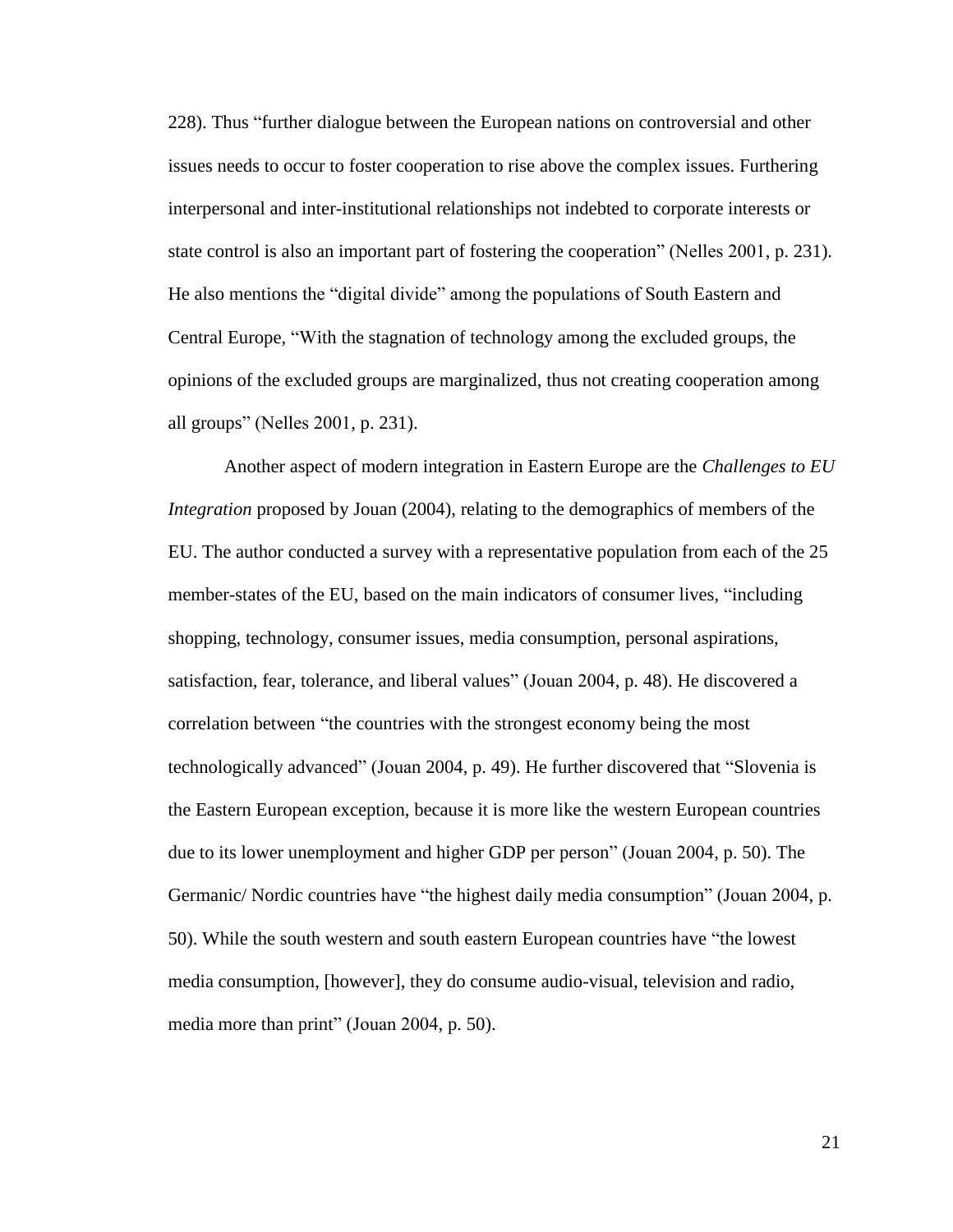For a more current look at the integration of public relations, Kent, Taylor, and Turcilo (2006) studied public relations in newly-privatized businesses in Bosnia-Herzegovina, and identified marketing as a dominant organizational function. The authors said "organizations which operate in global contexts have to balance the diverse goals of public relations and marketing" (Kent, Taylor and Turcillo 2006, p. 12). The authors conducted a benchmark study of face-to-face interviews and a four-page questionnaire with senior public relations practitioners in thirty-eight organizations. The authors looked at two research questions: "how Bosnian organizations define public relations, how do they define marketing, and a hypothesis that marketing and public relations will be understood by Bosnian practitioners to support similar communications activities‖ (Kent, Taylor and Turcillo 2006, p. 14). One way public relations can distinguish itself from marketing is "its use of new technologies such as the Internet."(Kent, Taylor and Turcillo 2006, p. 16). The authors collected both qualitative and quantitative data from the practitioners, and discovered that "Bosnian NGO's relied on female presidents with little or no experience to conduct public relations communication‖ (Kent, Taylor and Turcillo 2006, p. 16). They also discovered public relations have a history in Bosnia, having been practiced under Yugoslavian control. ―The managers had a sophisticated understanding of their organizational roles‖ (Kent, Taylor and Turcillo 2006, p. 12). While the authors say "[public relations] is still a luxury communications function, it is becoming institutionalized and with economic improvement, will emerge as a distinct and valued organizational resource" (Kent, Taylor and Turcillo 2006, p. 15).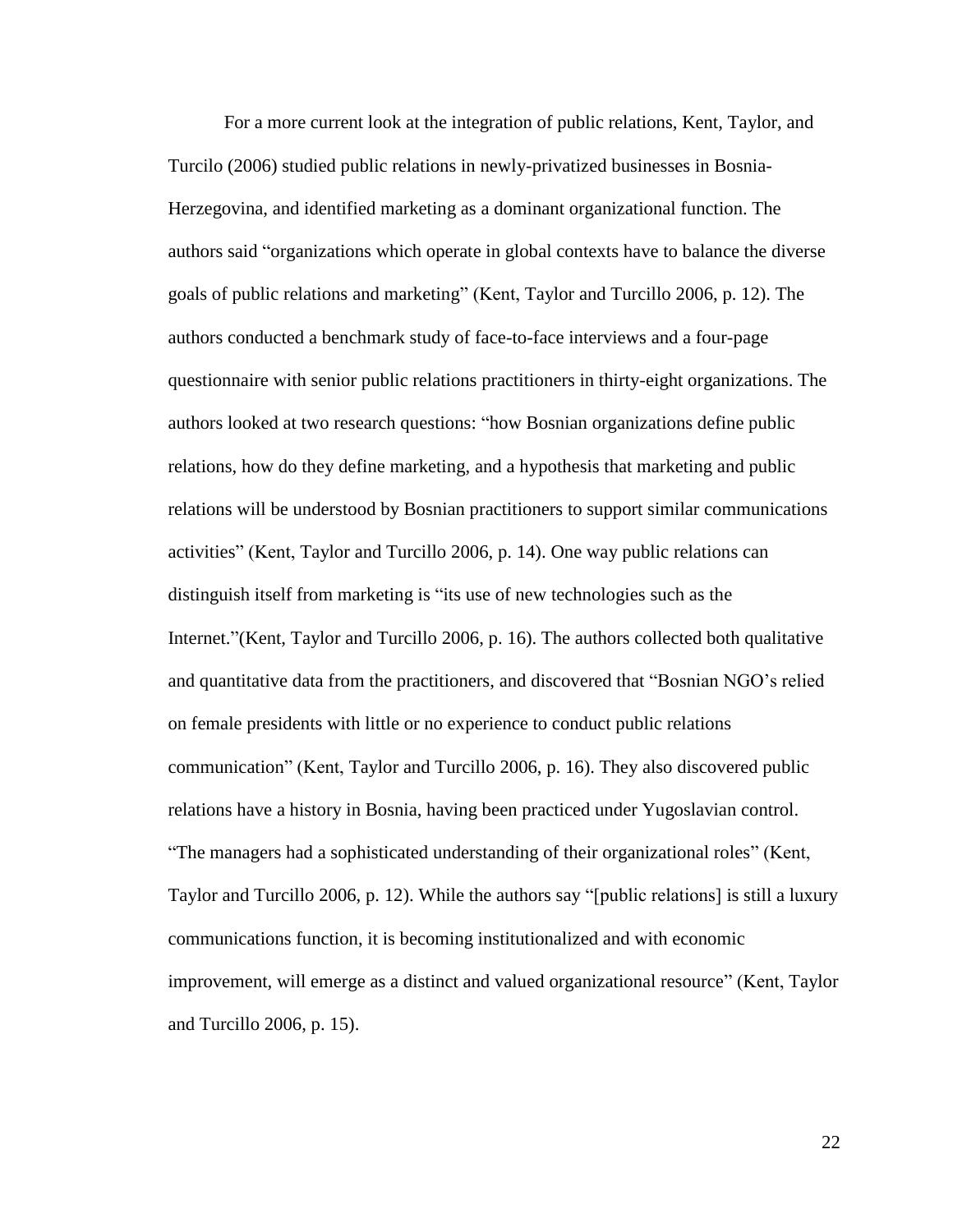In an older example of Eastern European integration, Howard (1992) focused on the lessons learned from integrating Reader's Digest in the Soviet Union and Hungary. She reported "you cannot get to the communications issues until you have solved the business issues, which you cannot solve until you have a good understanding of the local market, culture, and business environment" (Howard 1992, p.15). She noted "the need for typical office items and the hassle of waiting in lines to even have a chance to own them<sup>"</sup> (Howard 1992, p.16). Second, she learned "most of the public relations and promotional techniques that work well in the United States also worked well in the Soviet Union and Hungary" (Howard 1992, p.16). They used "direct mail successfully in each country, and sent copies to VIP lists, which included journalists, business and government leaders, post office and kiosk distribution companies, and advertising agencies and libraries, which created a great deal of word-of-mouth promotion" (Howard 1992, p.17). Howard cautioned utilizing direct mail though, "it's best to send your material registered mail – and in a plain brown envelope. Attractive packages tend to get 'lost' in the mail."" (Howard 1992,  $p.17$ ). The third lesson Howard learned was "trust your own instincts and professional knowledge, especially if you have international experience" (Howard 1992, p.17). In the Soviet Union, Howard encountered pressure to invite government officials to the launch/news conference of Reader's Digest, and she refused, saying "it is only for the working journalists" (Howard 1992,  $p.21$ ). She explains her tactics to achieve results, "A back-to-basics approach and relentless attention to detail are essential for success." Howard added that "allowing more time for a task to be accomplished is very important." (Howard 1992, p.21).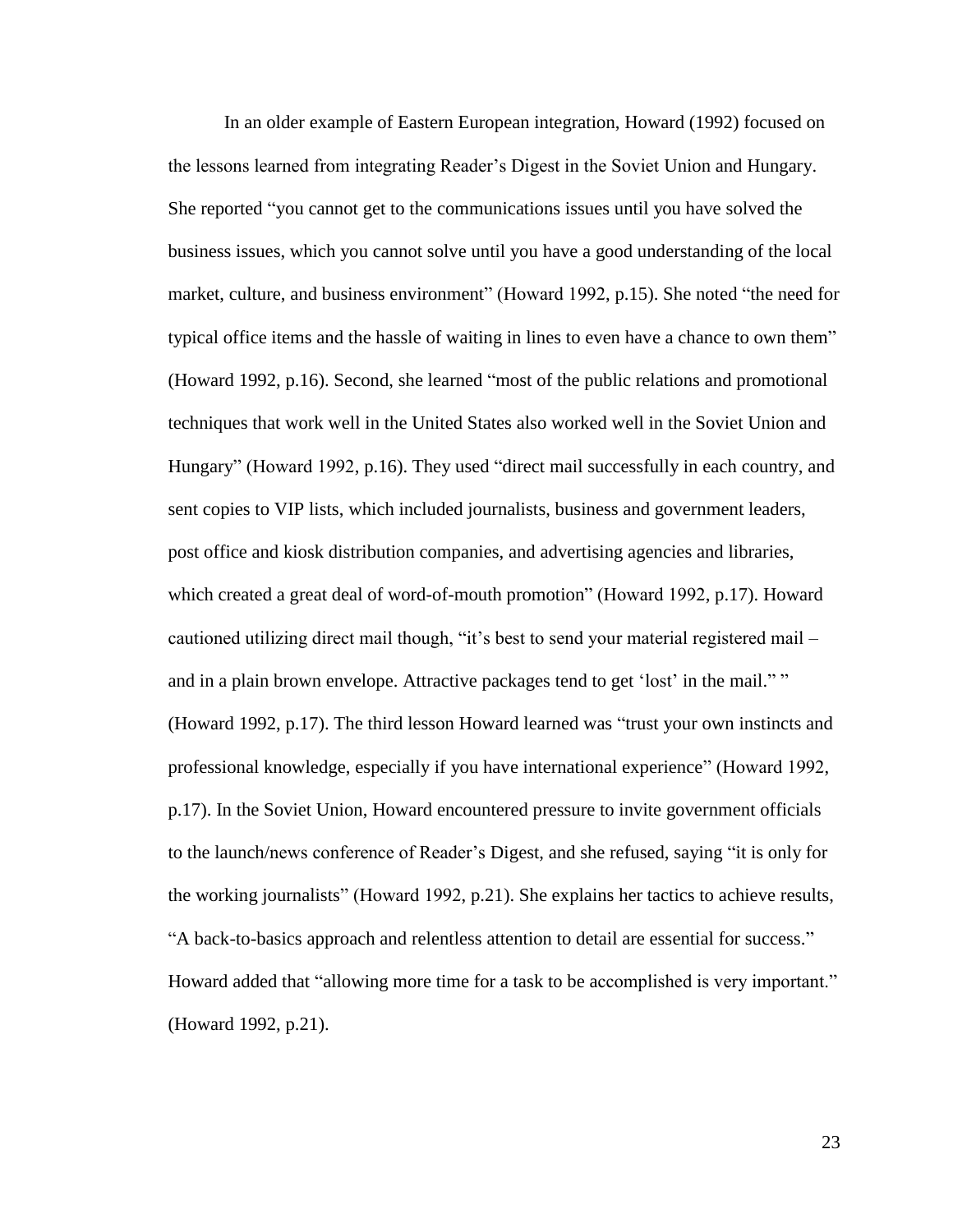Petersone (2006) reported on the integration of public relations in Latvia and the degrees of utilization of Grunig's four models of public relations, Lyra's cultural interpreter, Sriramesh's personal influence model, and to what extent the communist propaganda had on the public relations practitioners of Latvia. Through ten in-depth interviews, he gathered that "all of the models are used, but two-way symmetrical communication is the least practiced in Latvia" (Petersone 2006, p. 10). He also investigated the effects of communist propaganda on the public, and discovered "there are definitive effects, a lack of communication and decision making skills, lack of trust, lack of media independence, and the continued involvement of the communist propagandists in the Latvian media today" (Petersone 2006, p. 13).

#### **Russian public relations research**

Leathers (1993) researched the defining features of institutional and interpersonal communication in Russia through his personal contacts with Russian business people, academics, individuals in the service industry, interpreters, relationships with several well-known Russian researchers, and careful reading of books published during or after the fall of communism. He addresses the value of Russian communications research, "As it evolves, Russia may provide researchers with insights with regard to the adaptation and evolution of its communication system" (Leathers 1993, p. 59). The author also pointed out that "under communism, all information was controlled by the "system," and the average Russian had the conditioned reflex to accept information from above."" (Leathers 1993, p. 59). He defines four salient characteristics of interpersonal communications in Russia: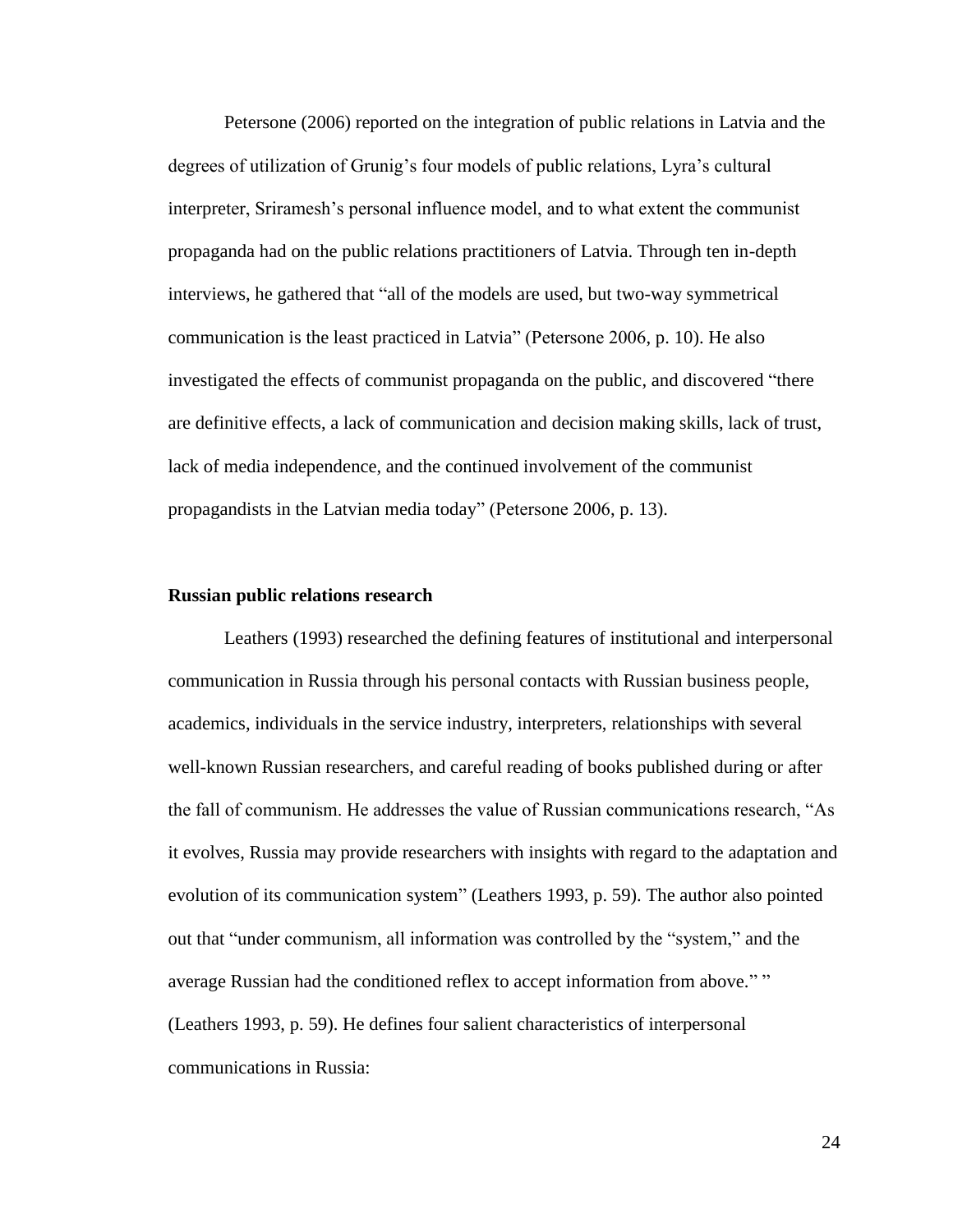―[Communication] tends to be highly directive with little interaction preferred or encouraged. Human feedback is a concept which most Russians are not familiar, as Russian communication is often highly mechanical, highly structured, and carefully pre-planned. Russians prefer to use command communication rather than persuasive communication, which relies for success on a communicator's ability to motivate individuals to think or act in a desired way by knowing the structure of the communications." " (Leathers 1993, p. 55).

Maslov (1998) discusses the duality of Russian public relations. The author mentions "Russia has been caught in an inescapable labyrinth of duality, being not Western or Eastern and with two capital cities, Moscow and St. Petersburg. Thus she is permeated by doublings that impact every aspect of life, including public relations" (Maslov 1998, p. 21). The primary line of division within public relations is national. ―Businesspeople in Russia are aware of two individual spheres, which only occasionally occupy the same territory; Russian public relations firms and Russian companies, and Western companies and Western (and often American) public relations firms" (Maslov 1998, p. 21). The first public relations firm to enter Russia "was a joint Russian-Austrian venture called ACES, and was followed by a small American firm, PBN Company" (Maslov 1998, p. 21). In contrast to the Russian firms, "Western firms knew going into the country that they had a client so the risk of failure was greatly reduced‖ (Maslov 1998, p. 21). Russian public relations firms on the other hand entered a market that was completely lacking "not only PR services, but also in the many other services that are often confused with PR, such as advertising and marketing. Thus the firms just took on all of the marketing services and called themselves public relations agencies" (Maslov 1998, p. 21). He goes on to point out that "no satisfactory translation of public relations exists in the Russian language" (Maslov 1998, p. 21). [However, that has changed.] He says "most multinational corporations stay with well-known International PR firms,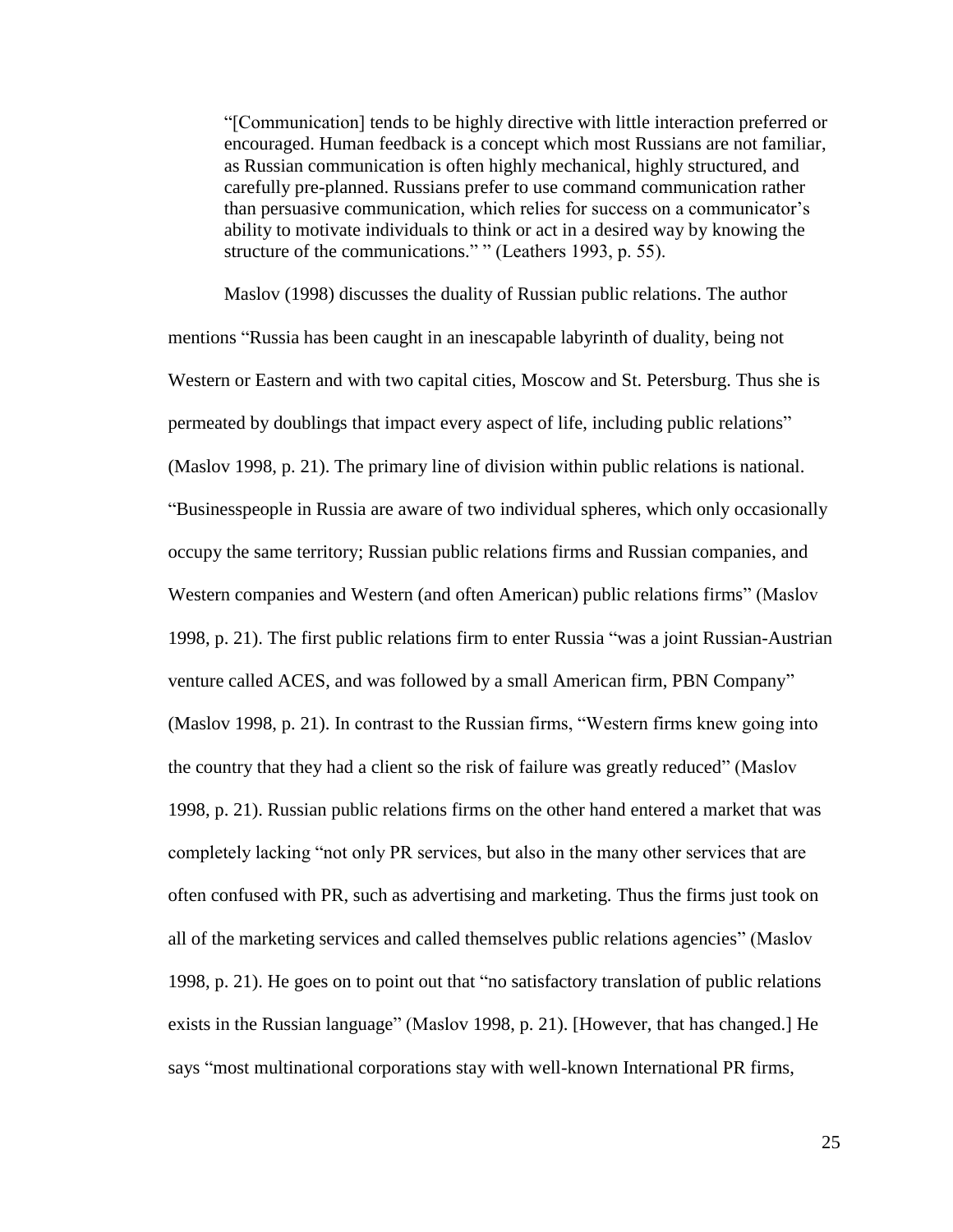because it is more convenient and comfortable for American businesses to work with American practitioners" (Maslov 1998, p. 21). An additional factor the author points out is that "the lack of experience in Russian public relations certainly works against them in the minds of Western business executives.‖ (Maslov 1998, p. 21). A final aspect of the Russian public relations situation are "the permeation of practices called "zakazukha" or "black PR," essentially bribery to print and other media representatives for placement in periodicals" (Maslov 1998, p. 21).

Russian public relations practitioners now have many active associations, and Nikolaev and Goregin (1995) discussed the value of a public relations association to Russians. "The association, created a system of professional communication, which allowed the official recognition of the "public relations specialist," created proper training opportunities, and created professional standards for PR practitioners" (Nikolaev and Goregin 1995, p. 7). The Professional Communicators Guild of Russia in Moscow and the St. Petersburg Association of Public Relations Specialists, were established as the first professional associations. "By 1993, most of those working in public relations in Russia connected public relations with advertising" (Nikolaev and Goregin 1995, p. 8). The authors mention the "extensive and rapid growth" of public relations in Russia" (Nikolaev and Goregin 1995, p. 10).

In 1996, Goregin and Nikolayev (1996) identified three stages of development Russian public relations. "1989-1992 – The journalism stage: a focus on openness and politics" (Nikolaev and Goregin 1996, p. 68). In the late 1980's, "Russian society was learning how to express opinions openly. Former journalists, became the first people to work in public relations simply to satisfy the mass media's interest in their employing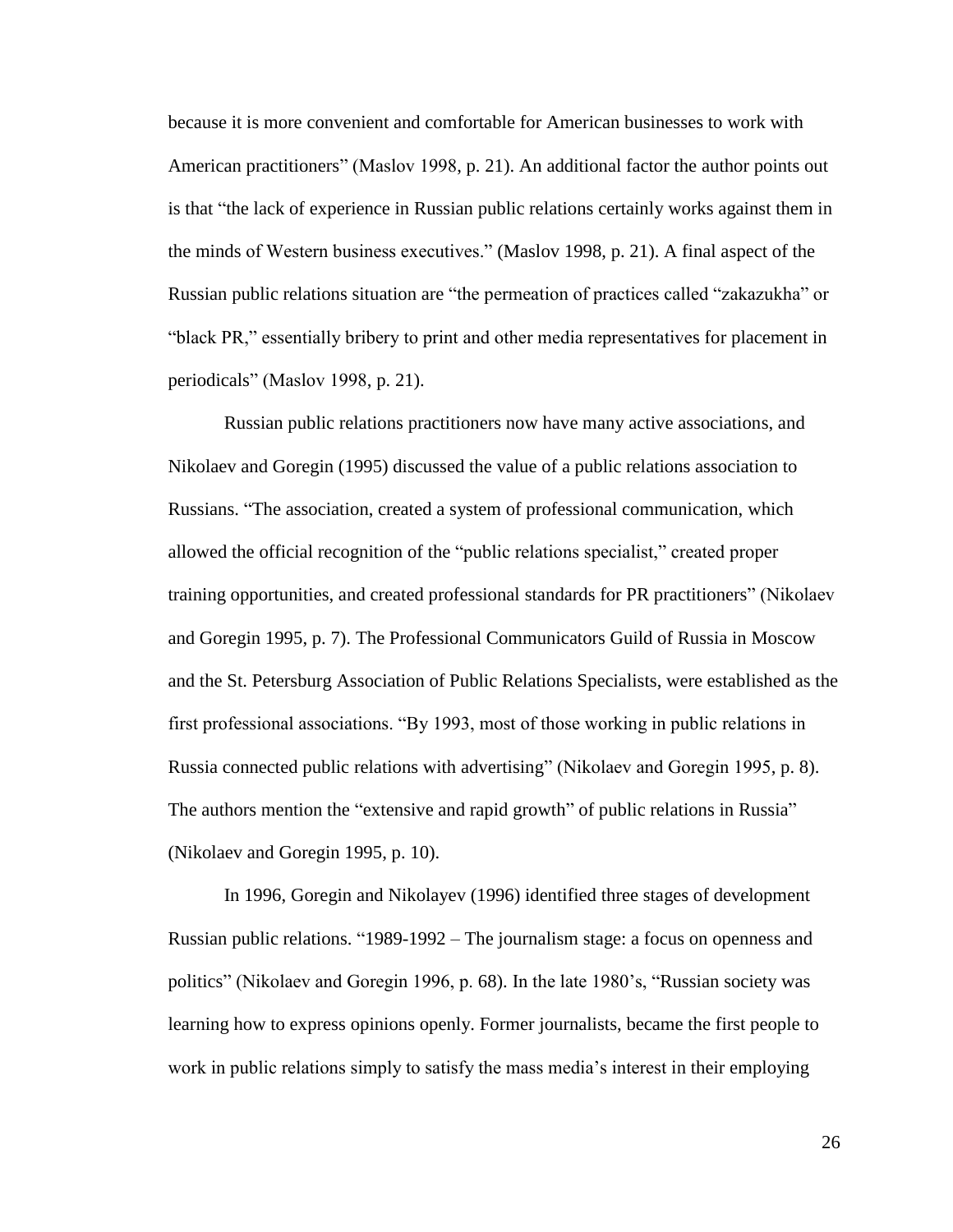institutions" (Nikolaev and Goregin 1996, p. 68). Because of their previous background, they were able to understand the media. "1992-1993 – The bureaucratic stage: controlling the message. By the end of 1992, many organizations were in a tough situation with the media. While they wanted to cooperate with the media, they were aware they could distort the information, be biased, or ignore the message" (Nikolaev and Goregin 1996, p. 68). They discovered that working with the media was "not as simple as it had originally appeared, and politics got involved" (Nikolaev and Goregin 1996, p. 69). The public relations practitioners began to work with the problem of "who, why, when, and where, how can people receive information, and who is responsible?" (Nikolaev and Goregin 1996, p. 69) Additionally, the authors pointed out, "businesses started to develop inhouse public relations departments, and they worked off of personal contacts with the media to gain favorable attention" (Nikolaev and Goregin 1996, p. 69). With all of these issues, they made "significant changes in the profession, the advisory role of public relations had been forged, and the first public relations counseling firms were established in Russia" (Nikolaev and Goregin 1996, p. 69). "1993 to the present: measuring the *effect*. The end of the second stage of public relations can be attributed to the 1993 parliamentary elections" (Nikolaev and Goregin 1996, p. 69). The authors suggested "the unexpected events were the obvious evidence that not all the messages sent to the public could affect it" (Nikolaev and Goregin 1996, p. 69). They began to think about the effectiveness of communication and took a proactive stance on it. "When people in Russian public relations, out of necessity, came to provide professional effective, active, two-way communication, they realized that they had created a new profession born out of democratic reforms in Russia" (Nikolaev and Goregin 1996, p. 69).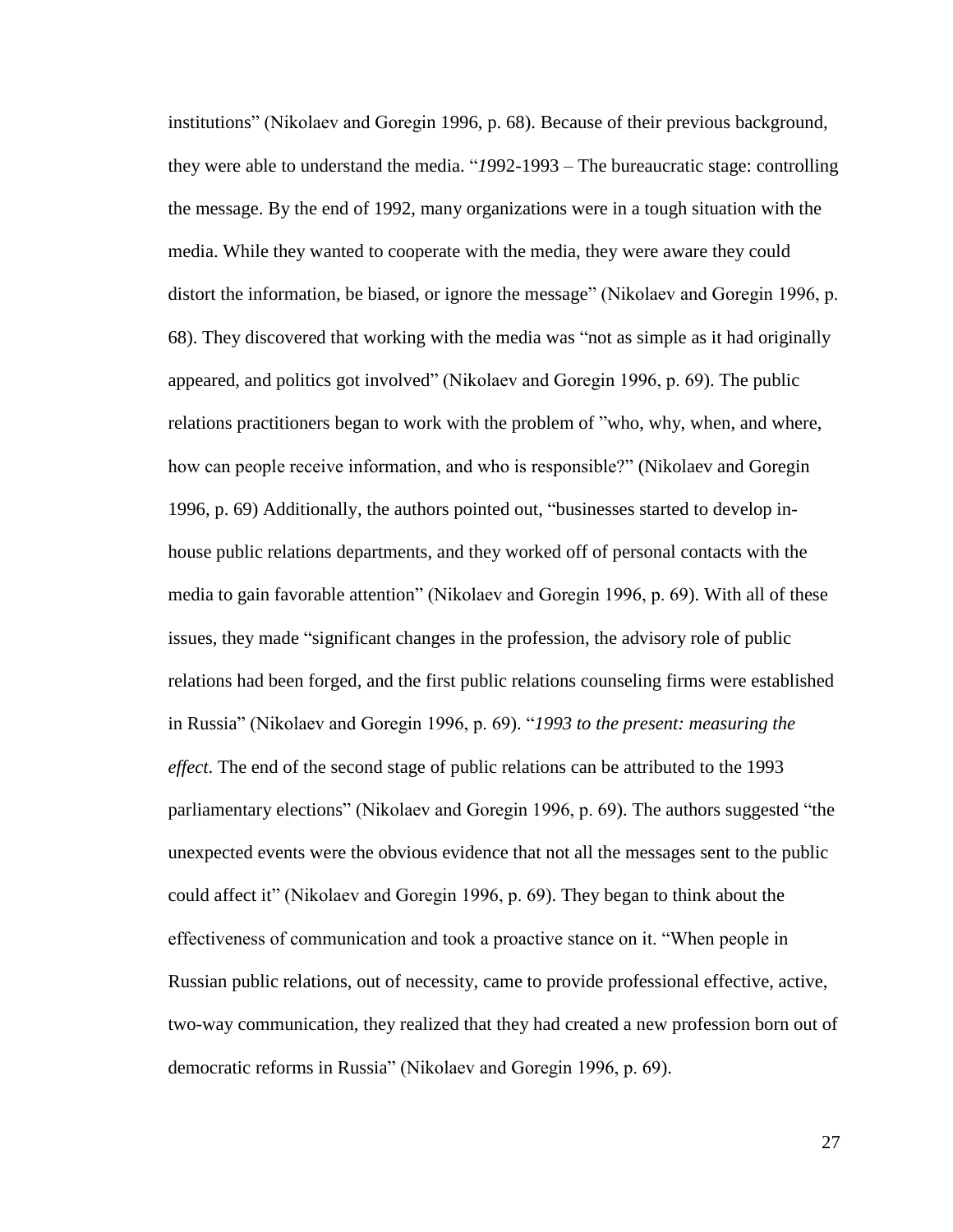Guth (2000) discusses the difficulties of public relations growth in Russia, "It is hard to convince Russian companies that they need public relations," says Andrei Barannikov of Granat" (p.198). Continuing on, Guth refers to propaganda, "An attempt to have a viewpoint accepted at the exclusion of all others, is not public relations. Nor is it a form of hidden advertising, where clients pay undisclosed payments for story placements. However, in the early days of Russian public relations, these distinctions are lost on some" (Guth 2000, p. 205).

In addition to historical studies, modern scholars like Tsetsura (2005) have studied public relations as a gendered profession in Russia. Her results showed that "while certain areas of Russian public relations are dominated by women, such as corporate public relations, work in others, such as political public relations and lobbying are deemed less appropriate for women" (Tsetsura 2005, p. 6).

As illustrated by the literature, many modern studies have yet to be conducted, especially one examining the utilization of Grunig's four models of public relations and Hoftstede's cultural dimensions.

By focusing on the definition of what public relations are in the broad scope of international public relations, Eastern Europe, and Russia, we can not only add to the body of knowledge, but we can incorporate the attributes of public relations in Eastern Europe into our overall definition of public relations.

This literature review explored international public relations, the European definition of public relations, Eastern European public relations and the previous Russian public relations research.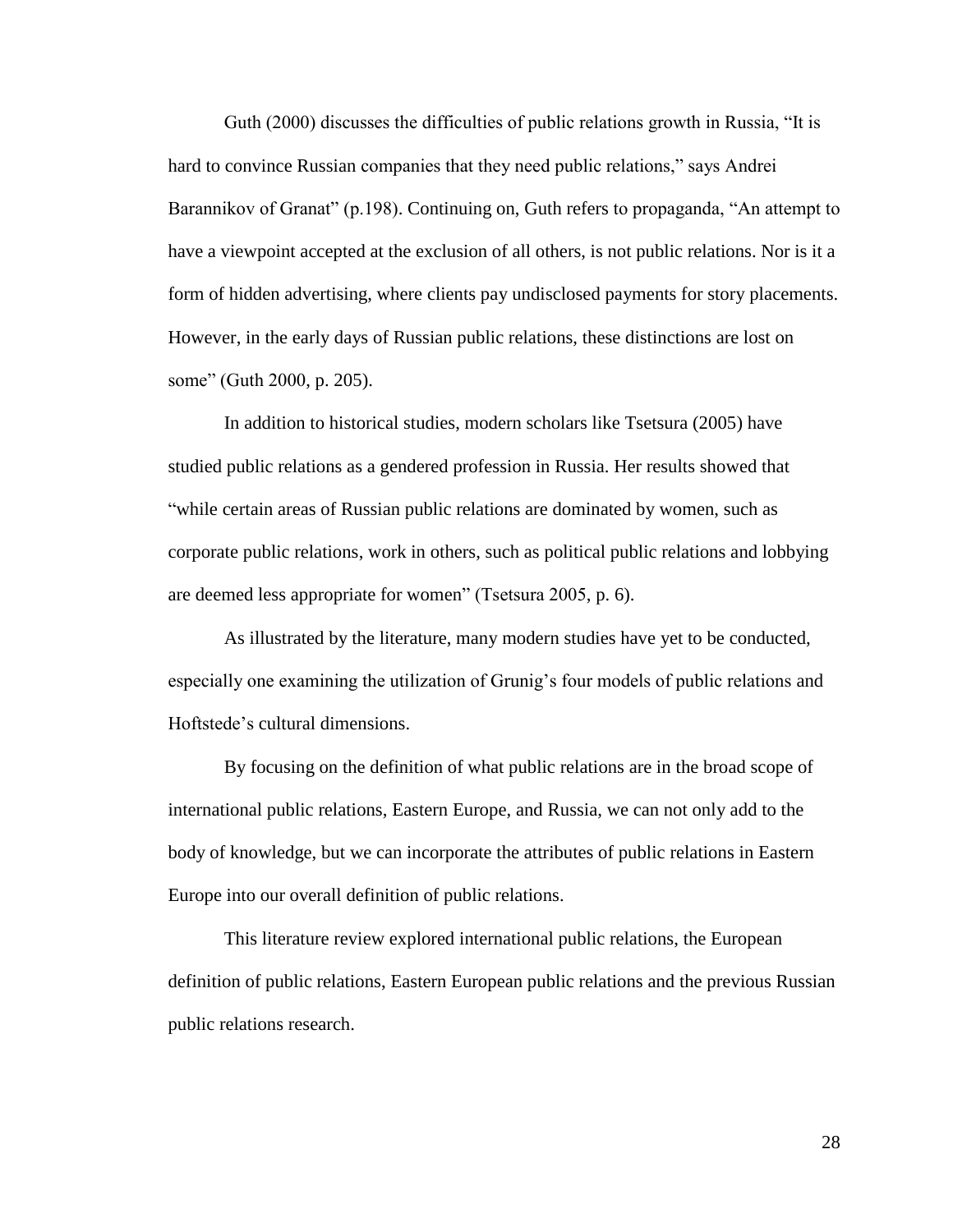## **Research Questions and Hypothesis:**

**Research Question 1:** Which models of public relations are practiced in Russia?

**Research Question 2:** Are there models of public relations practice specific to Russia?

**Research Question 3:** What cultural values influence Russian public relations practitioners?

**Hypothesis 1:** The Russian public relations environment will have a strong correlation with masculinity.

**Hypothesis 2:** Russian public relations practitioners will identify more with collectivism than individualism.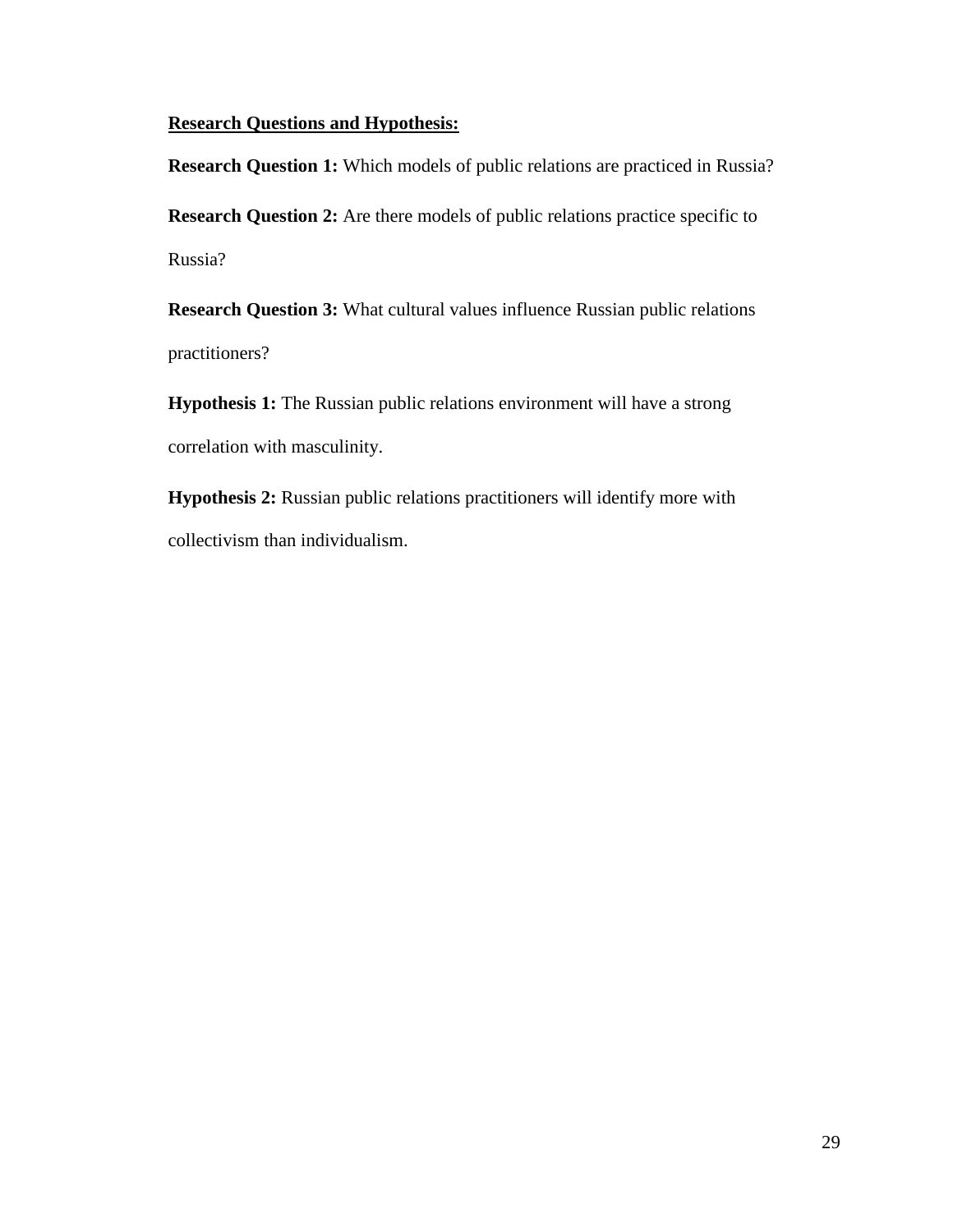#### **III. Methodology:**

Internet surveys were used because they can yield a representative participant sample that is less expensive than mail surveys and still retains psychometric properties. (Murray and Fisher 2002, p. 20). Additionally, they can describe, compare, or explain knowledge, attitudes and behavior. Surveys can reflect societal change in a way that few other research tools can. (Tourangeau 2004, p. 778). They can also add to the diversity of respondents and incorporate a large variety of participants, including hidden populations.

The logic for utilizing the internet for this study is the Internet is widely used in Russia, with two thirds of the 26 million users resulting from corporate entities. (Datamonitor 2007) Additionally, due to geographic restraints, it is a convenient medium of communication.

### **Instrument**

The survey instrument mirrored that used in the Wu, Taylor, and Chen (2001) study of Taiwanese public relations and was comprised of 54 questions divided into 4 sections: 16 items regarding Grunig's four models of public relations, 8 items regarding the cultural interpreter and personal influence models of public relations, and 24 items regarding Hofstede's cultural dimensions. The remaining 6 items captured demographic and descriptive data. The Grunig models of public relations items were drawn from the work of Grunig and Hunt (1984), Grunig and Hunt (1994), and Grunig, Grunig,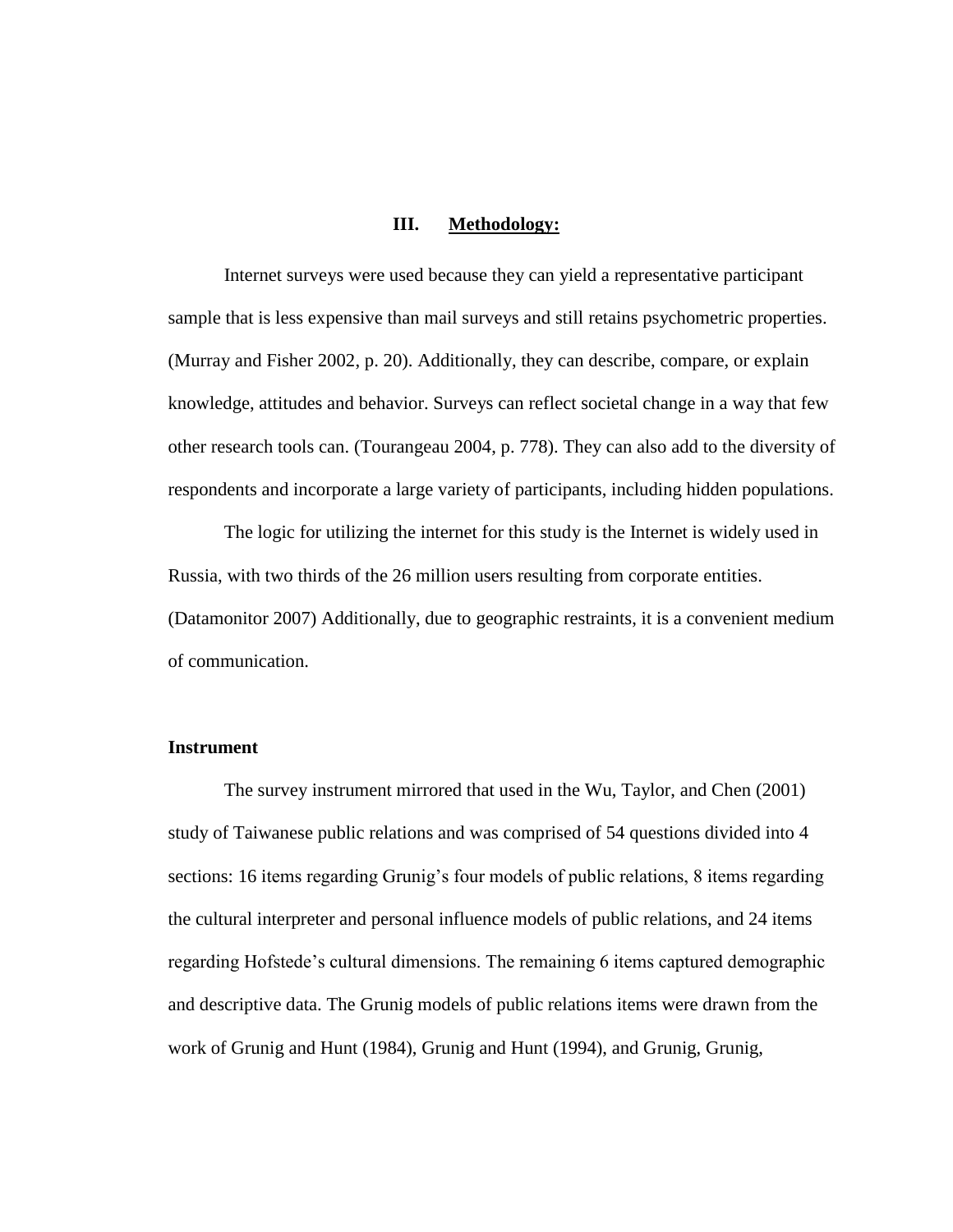Sriramesh, Huang and Lyra (1995). Items regarding the cultural interpreter and personal influence models were based on the Wu, Taylor, and Chen (2001) study of Taiwanese public relations, and items regarding Hofstede's cultural values were grounded in research conducted by Hoftstede (2001 and 2005). When appropriate, survey statements were accompanied by a 7-point agreement scale, with 1 indicating strongly disagree and 7 indicating strongly agree.

#### **Data Collection and Analysis Procedures**

The areas of interest to locate and recruit participants were focused on Moscow and St. Petersburg, the federation's two main business centers. The reason for this geographical restriction is that Russia is a nation of many diverse cultures and nationalities, and attempting to research the entire country would prove to be impossible. Many oblasts (territories) and krais (provinces) embedded within the federation have significantly different business and cultural practices.

Additionally, Russia is a growing area for public relations development, having achieved the professional status to support four professional public relations practitioner's associations, a chapter of International Public Relations Association (IPRA), Russian Public Relations Consultancies Association (AKOC), Russian Public Relations Association (RASO), and Russian Communication Association (RCA) and many practitioner groups on VKontakte, the number one Russian social networking site [\(http://www.alexa.com/site/ds/top\\_sites?cc=RU&ts\\_mode=country&lang=none.](http://www.alexa.com/site/ds/top_sites?cc=RU&ts_mode=country&lang=none))

The sampling technique was conducted utilizing purposeful sampling. The purposeful sample originated with public relations managers recruited from the executive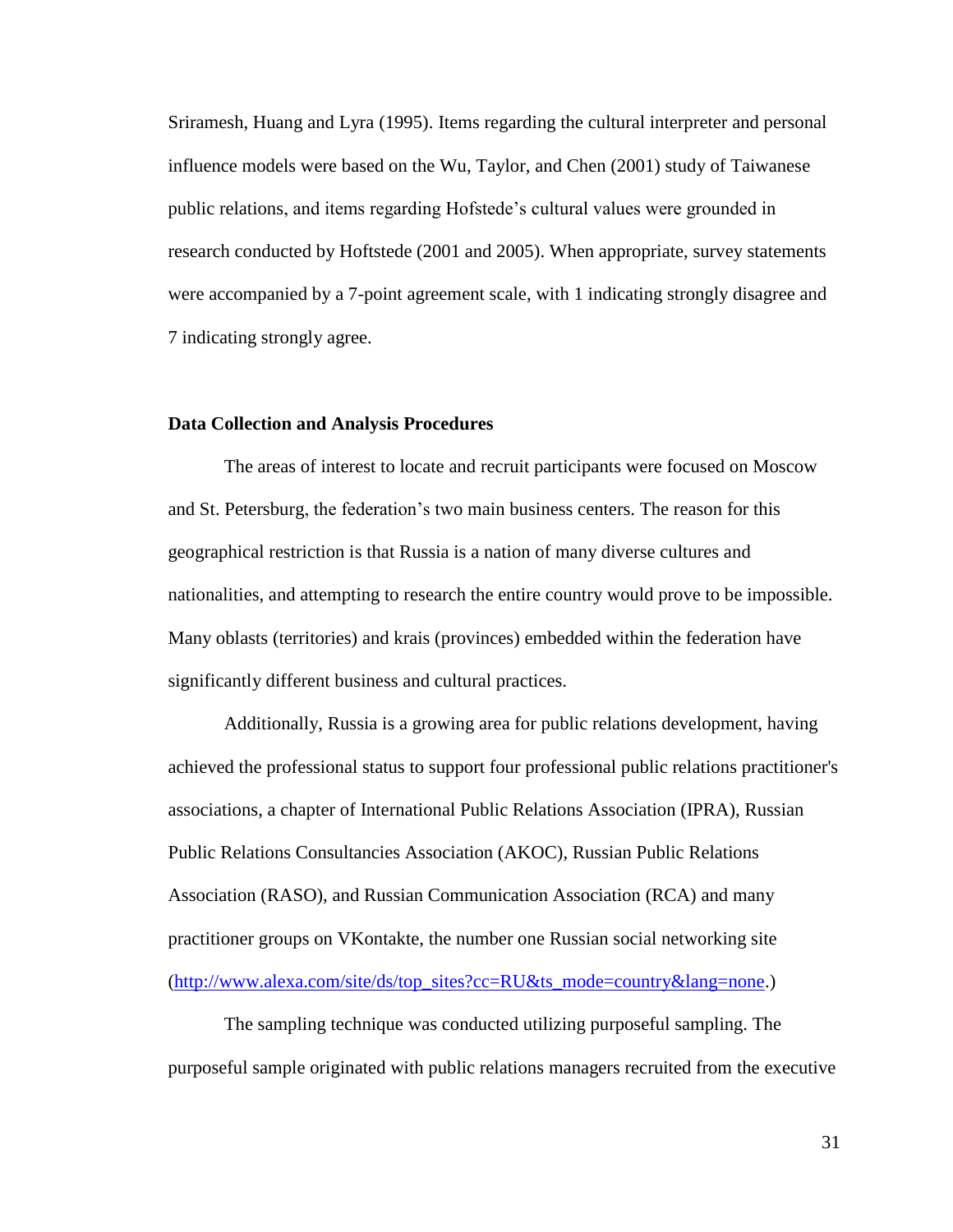board of IPRA (International Public Relations Association,) AKOS member list (Russian Public Relations Consultancies Association,) RASO president, Olga Surovtsova (Russian Public Relations Association,) and member lists found on the RCA Web site (Russian Communication Association) Web sites, which can be found at [http://www.akos-icco.ru/,](http://www.akos-icco.ru/) [http://www.raso.ru/,](http://www.raso.ru/) and [http://www.russcomm.ru.](http://www.russcomm.ru/) Additionally, members were found on VKontakte,<http://vkontakte.ru/> and LinkedIn, <http://www.linkedin.com/> using the same method, searching with the terms "Russian" and "public relations."

The technique of purposeful sampling was selected because the subjects involved in the study will require certain characteristics, i.e. practicing public relations (practitioners are defined as involved in disseminating a message to the Russian public,) in Russia based in Moscow and St. Petersburg. The geographical restraints are necessary for reasons previously explained.

Using this technique, participants were initially contacted with a personalized email requesting their participation in filling out the self-administered survey.

The link directed participants to a 54-question survey available in Russian, based on Grunig's four models of public relations and Hofstede's cultural variables in addition to 6 demographic questions. The survey was hosted on [http://www.surveymonkey.com.](http://www.surveymonkey.com/) (Please see appendix A.)

The researcher initially contacted Clare, the IPRA secretariat, on October 12, 2008, and she agreed to send the survey to their members in St. Petersburg and Moscow, Russia on January 4, 2009. Referred to the researcher by executive leadership at IPRA, Olga Surovtsova was contacted on January 4, 2009 and disseminated the survey text and link to the Russian association members on January 15, 2009.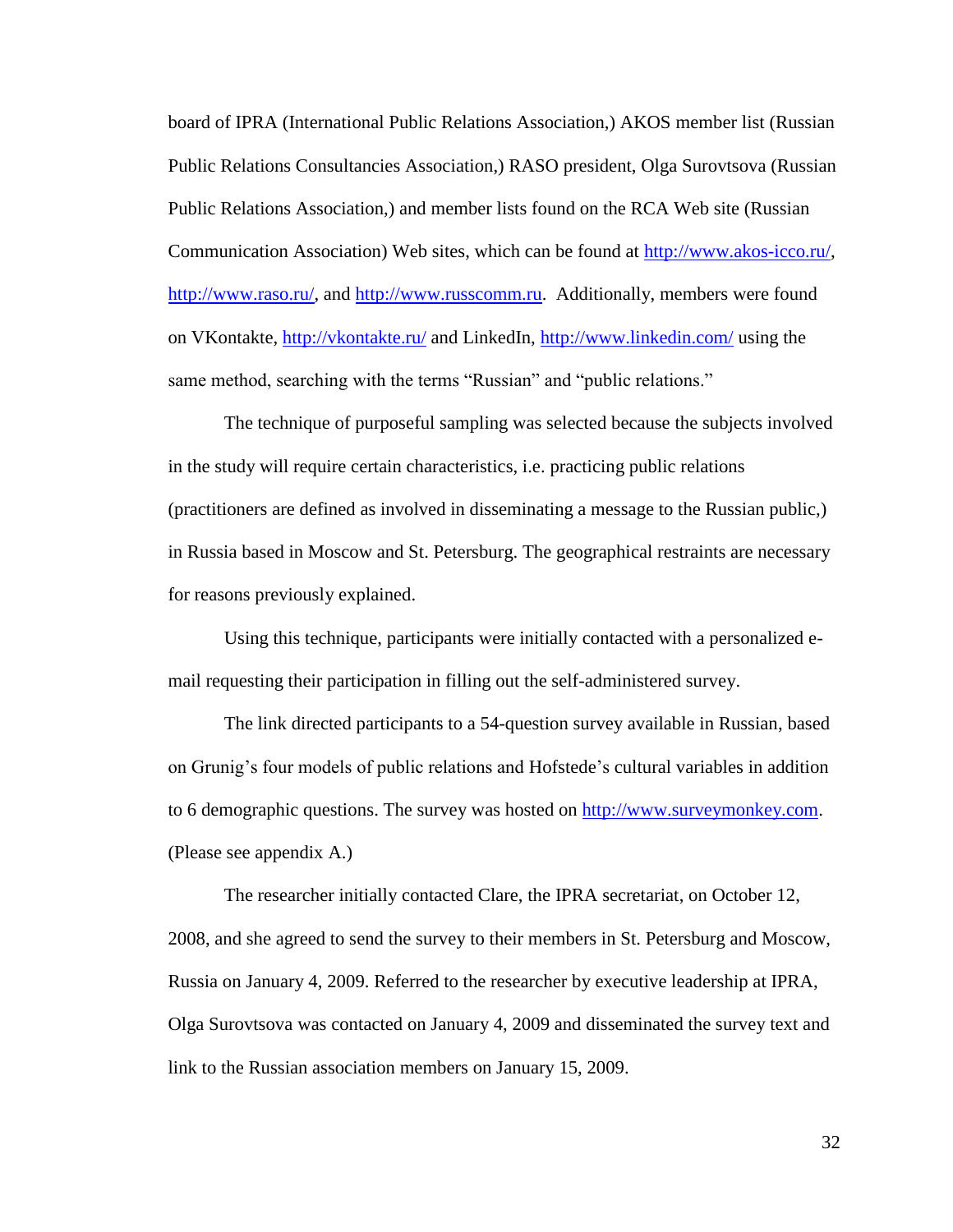To contact companies affiliated with AKOS, the researcher visited

[http://www.akos-icco.ru/,](http://www.akos-icco.ru/) located the member listing on the Web site, and clicked on

AKOS members. 19 companies were contacted with the letter text and survey link,

through the e-mail addresses listed in their company profile.

The final organization involved in the study was RCA. Their Web site,

[http://www.russcomm.ru,](http://www.russcomm.ru/) features the contact information for more than 20 Russian

communications professionals. The researcher e-mailed the text of the above letter and

links to the survey to each practitioner with a personalized message.

To ensure accuracy, the Russian questionnaire was translated into Russian by Mikhail Rybalko, a native Russian enrolled at Texas Tech University as a doctoral student. He was not involved in the study. Following Brislin's rules for back-translation, the two surveys were compared by another native Russian speaker to ensure accuracy. Brislin's back-translation rules require that researchers…

―Prepare material in one language and asks a bilingual to translate it into another (target) language. A second bilingual blindly translates the material back into the original language. The researcher then has two original language forms to examine and, even if he/she does not know the target language, can make some judgment about the quality of the translation." (Brislin 1976, p.223).

He further explains back-translation allows the researcher to have an accurate measure of two language-based dimensions examined in a phonetic analysis, emic and etic. The emic dimension tests what the culture values as important. The etic dimension establishes commonality in language across cultures, thus an accurate idea of what is understood culturally and universally is gained. The survey and letter text were backtranslated by Alime Salikova, a native Russian also enrolled at Texas Tech University as a master's student. Additionally, the researcher holds a Bachelor of Arts degree in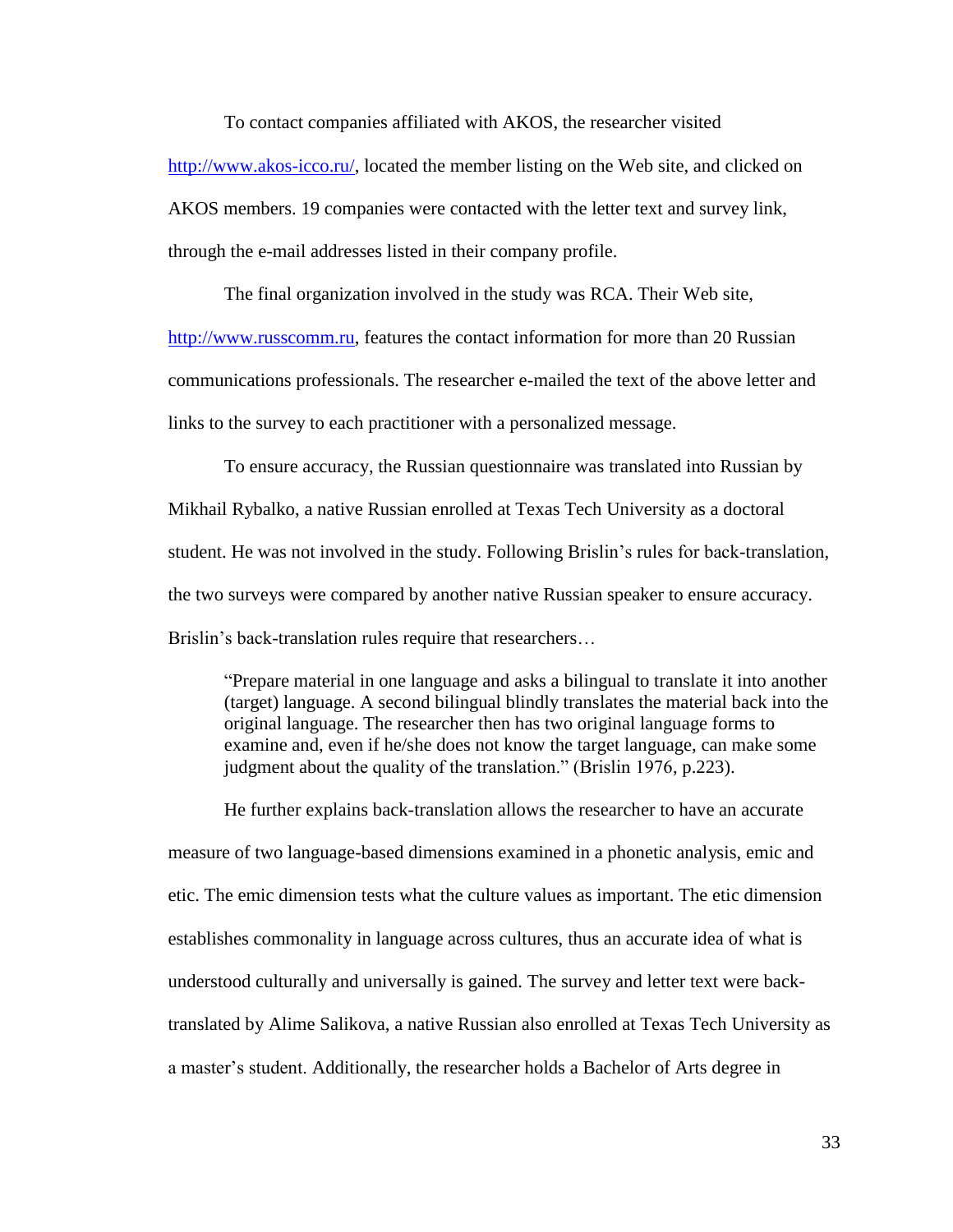Russian area and language studies from Texas Tech University, and has knowledge about the grammatical and written structure of the language.

The format and questions were adopted from the Wu, Taylor and Chen (2001) study that utilizes a 7-point Likert scale measurement for all of the 48 questions, ranging from 1 – strongly disagree to 7- strongly agree. In their original study, Wu, Taylor and Chen (2001) calculated Chronbach's alphas to establish the reliability the items they measured. Representing Grunig's four models of public relations, the reliability score for the press agentry index was 0.8258, the public information model scored 0.5719, the twoway asymmetrical model registered a 0.5295, and the two-way symmetrical model scored 0.6810. Wu, Taylor, and Chen (2001) note that other studies in the international realm have also derived low alphas in some categories, but have received consistent results nonetheless.

In the second category, Wu, Taylor, and Chen calculated the Chronbach's alpha for the "two newest models of public relations"  $(p. 10)$ . The cultural interpreter model showed a reliability score of 0.7836 and the personal influence model reported a reliability score of 0.6649.

Wu, Taylor and Chen (2001) calculated Chronbach's alphas on the Hofstede cultural dimensions used in the survey and found power distance and uncertainty avoidance to be low to marginal at 0.58 and 0.39 respectively. However, they found high alphas for the items of femininity  $(0.92)$ , masculinity  $(0.82)$ , individualism  $(0.75)$  and collectivism (0.84). Some of these validity issues could be accounted for because items in some dimensions may measure different constructs, as noted by Wu, Taylor and Chen (2001) or for the fact that the Wu, Taylor and Chen (2001) study was conducted in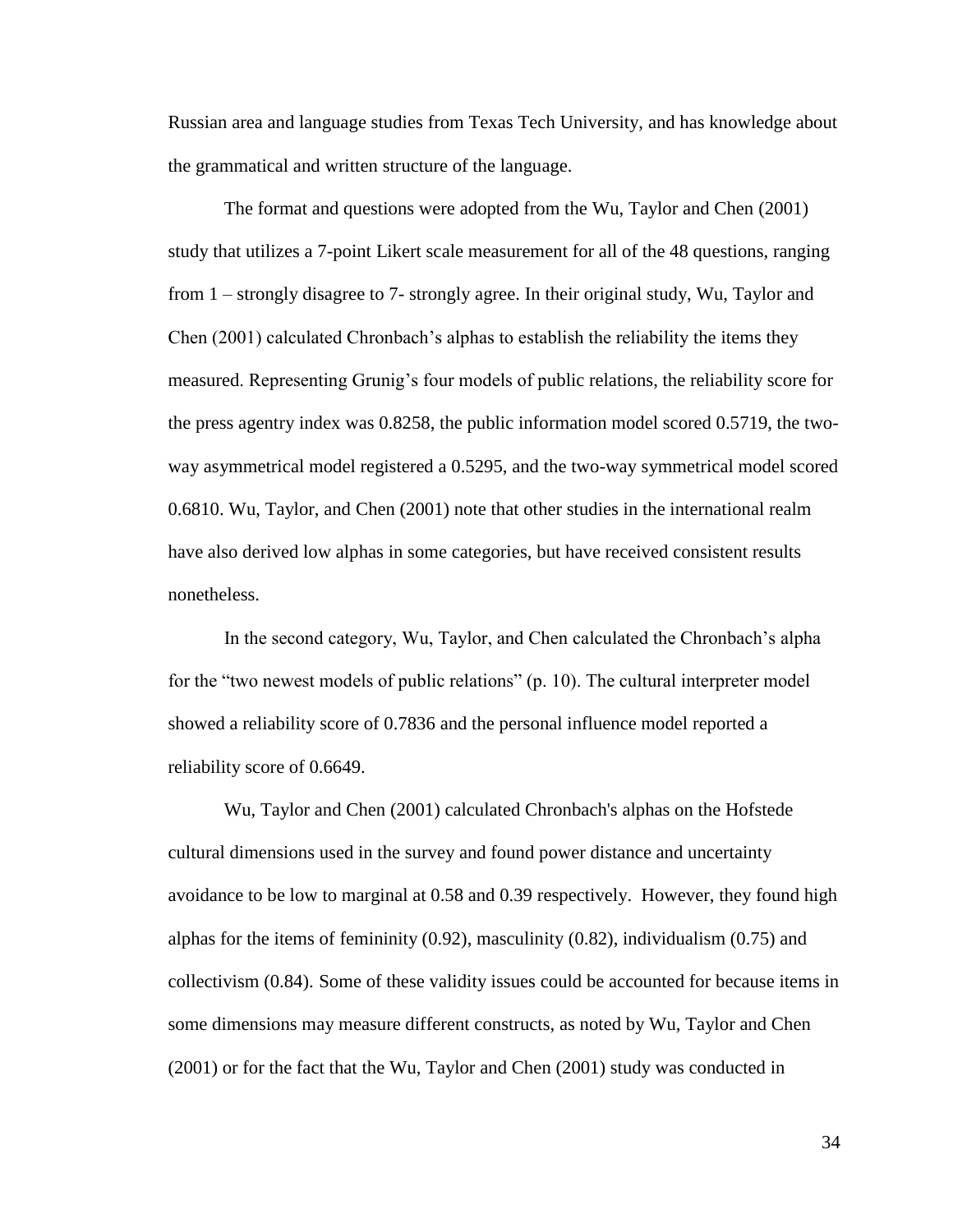Taiwan. In any event, the solid Chronbach's alphas for the two dimensions of most interest in this study, masculinity and femininity, give the researcher confidence that those items will also be valid in this study.

These questions were selected for adoption because the format chosen was easy for participants to maneuver, and measured Grunig's models and Hofstede's cultural values in a manner that will maximize clarity and allow for comparability after the study is complete. Six demographic questions, including age, sex, location, and area or industry of practice, will be formatted using a multiple choice measurement.

A time frame of four weeks, stated clearly in the introductory e-mail, ending on January 31, 2009, was allotted for respondents to complete the survey. This time span was selected for its ability to capture the information needed in a timely manner, and still be flexible enough to fit into the busy schedule of the practitioners. Research has suggested that an inclusion statement, (i.e. you have been selected to participate in a survey), in addition to a clearly stated deadline increases results. (Porter 2004) Both were utilized in the introductory e-mail and subsequent reminder e-mails.

Follow up e-mails, sent in both Russian and English were sent two weeks after the initial e-mail, a second reminder after the fourth week, and the third and final reminder was sent on January 26, the week of the study completion.

After the five week time period, 34 responses or a 45 percent response rate, were gathered. The data from each entry was entered by the researcher and examined with SPSS version 17.0 for Windows.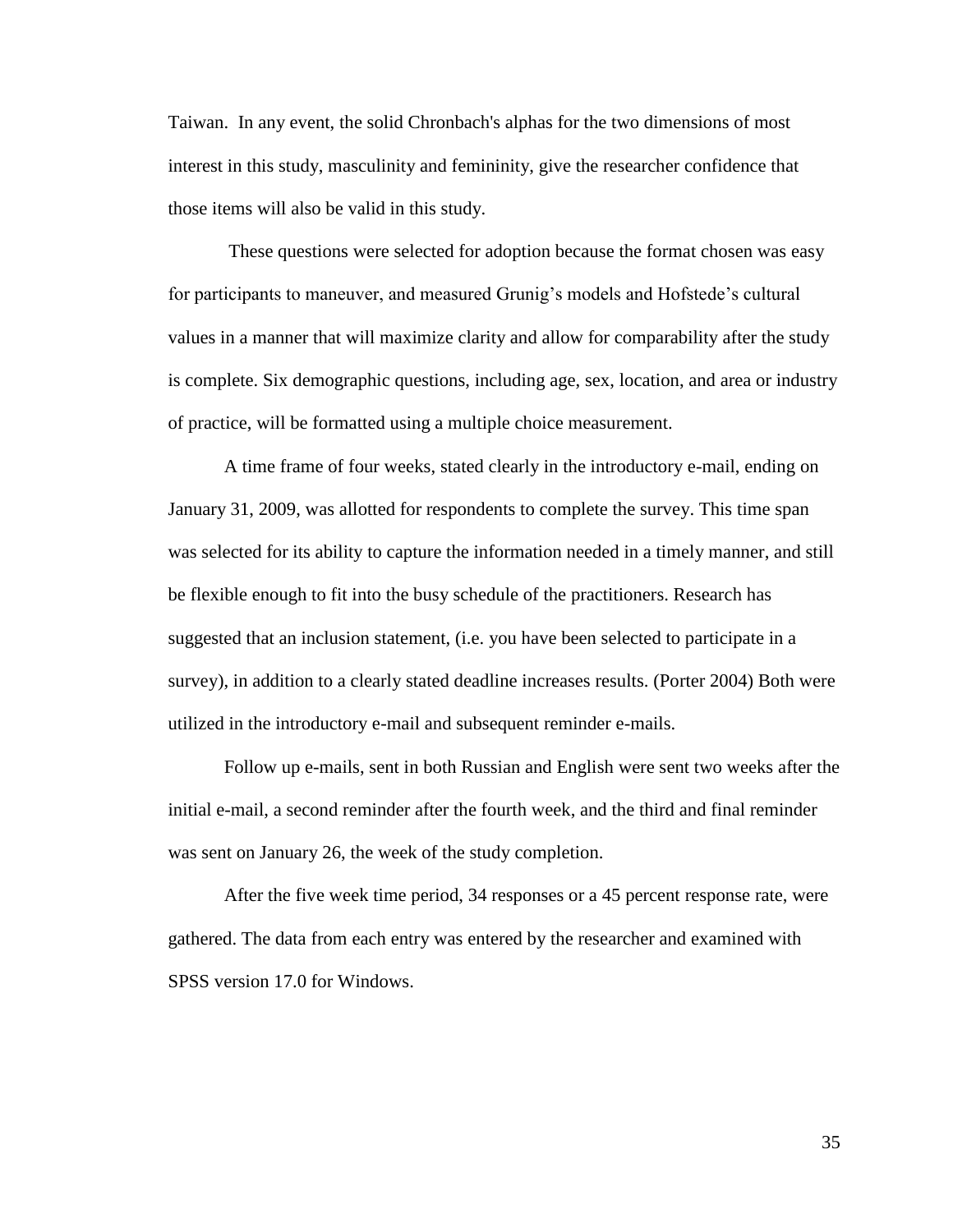The statistical analysis utilized by the researcher was a one sample T-test for each of the dimensions. To further explore the findings, in-depth interviews were conducted with five Russian public relations professionals.

Eight participants were selected for the in-depth interviews by the researcher through purposive sampling on the basis of subsequent e-mails responding to the survey. Five responded positively they would be willing to assist further, and the resulting sample included a corporate public relations practitioner, two public relations agency principal practitioners, a high-tech industry public relations consultant, and an entertainment industry consultant. (The other three participants did not respond.)

Each practitioner was contacted with two separate, personalized introductory emails in both English and Russian. The first e-mail requested their consent for further research and the second provided the additional research questions. (See appendix C and D.)

All respondents were immediately thanked and responses were incorporated with the survey results by the researcher.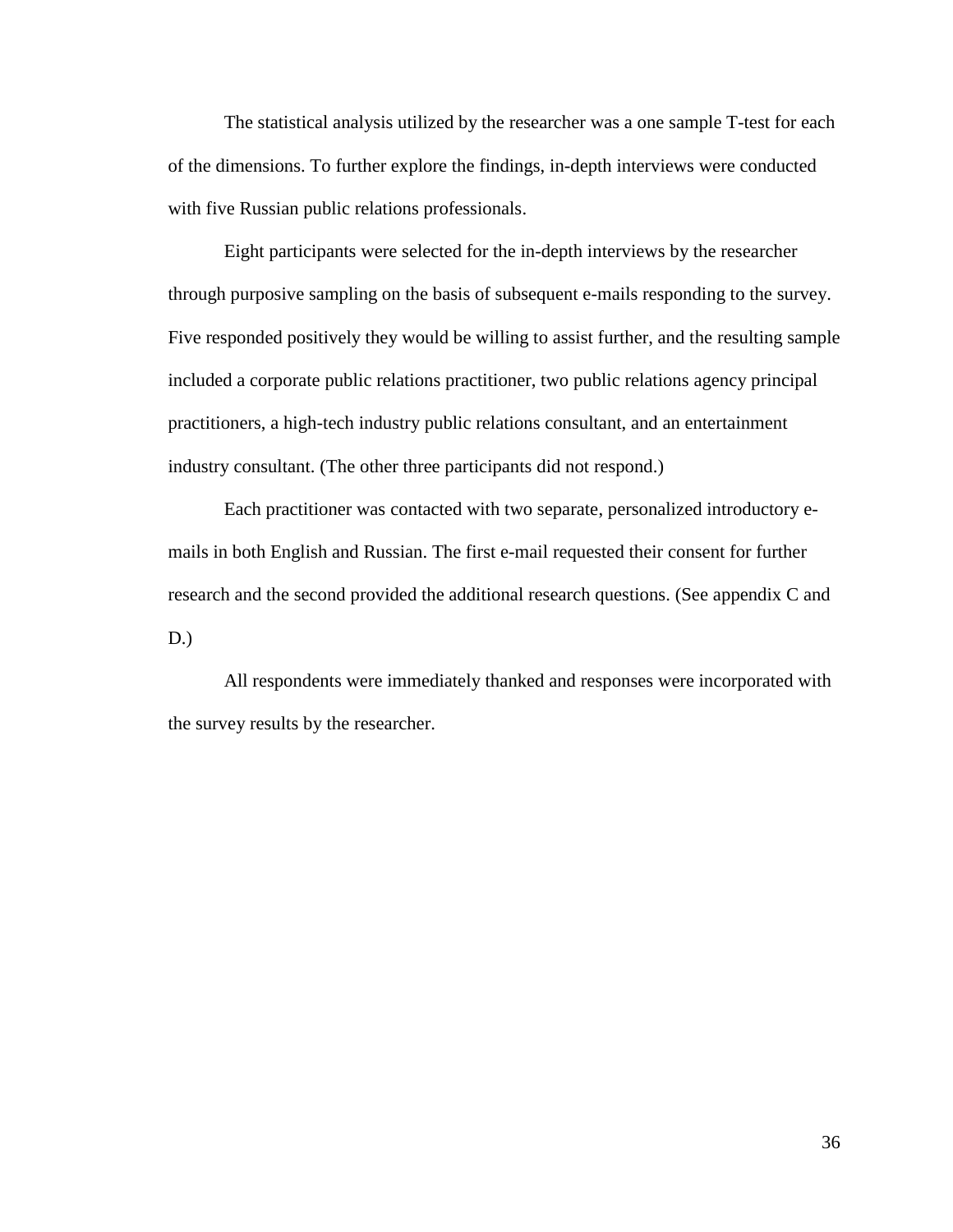## **IV. Results:**

The data for this study are based on 34 respondents at 6 different types of organizations, most frequently public relations agencies. 15 or 55 percent of respondents were female and 12 or 44 percent were male. More than 66 percent of respondents had completed a bachelor's degree or equivalent, while 22 percent had completed a master's degree or equivalent. More than 76 percent of respondents were practitioners from the Moscow area. The average age of all respondents was 33 years.

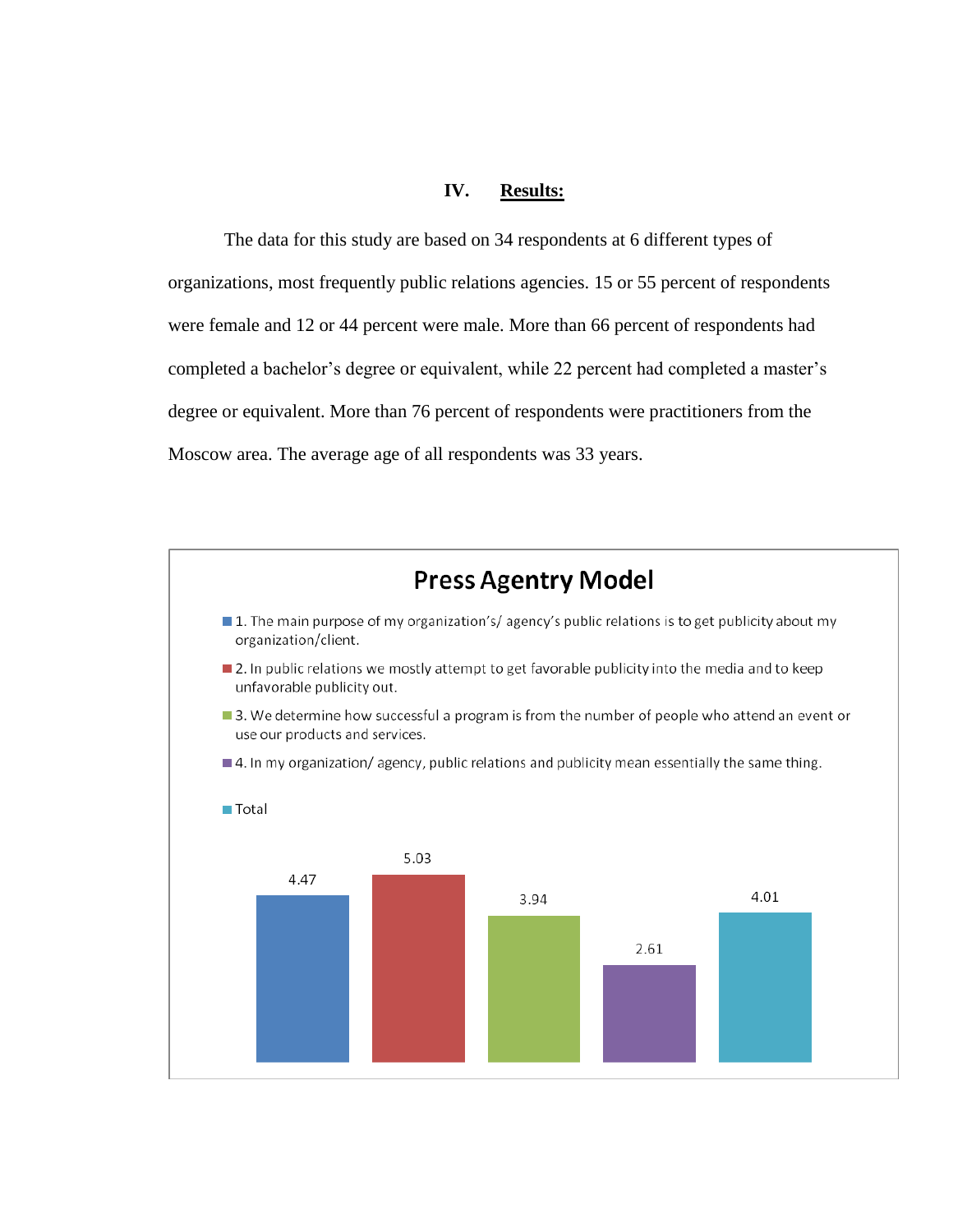Examining press agentry, programs whose sole purpose is to gain favorable publicity for an organization in the mass media, the survey posed four statements to Russian public relations practitioners and each were rated on a scale of 1- strongly disagree to 7- strongly agree. For the statement, "The main purpose of my organization's/ agency's public relations is to get publicity about my organization/client," a mean score of 4.47 was reported. Second, the statement, "In public relations, we mostly attempt to get favorable publicity into the media and to keep unfavorable publicity out," a mean score of 5.03 was recorded. Thirdly, the statement, "We determine how successful a program is from the number of people who attend an event or use our products and services," posted a mean score of 3.94. Lastly, the statement, "In my organization/ agency, public relations and publicity mean essentially the same thing," registered a mean score of 2.61. Overall, a total mean score of 4.01 was documented from the practitioner responses for the press agentry model.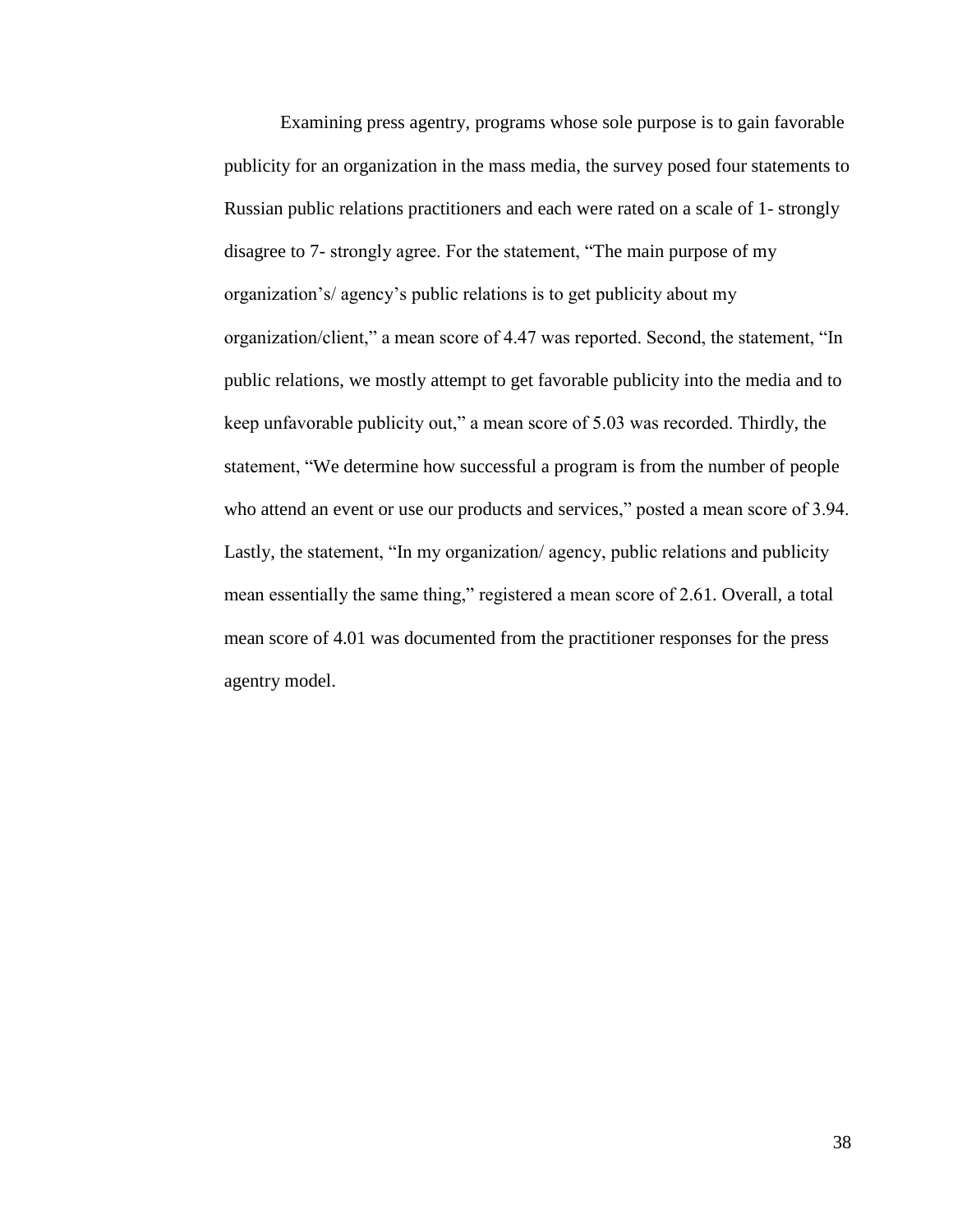

Exploring the public information model, a one-way communications model that views public relations as the act of disseminating information to the public, the survey posed four statements to Russian public relations practitioners and each were rated on a scale of 1- strongly disagree to 7- strongly agree. For the statement, "In public relations, nearly everyone is busy writing news stories or producing publications that there is no time to conduct research," a mean score of 2.18 was reported. Second, the statement, "In public relations, we disseminate accurate information, but do not volunteer unfavorable information," a mean score of 4.35 was recorded. Thirdly, the statement, "Keeping a list of media stories and placements is about the only way we have to determine the success of a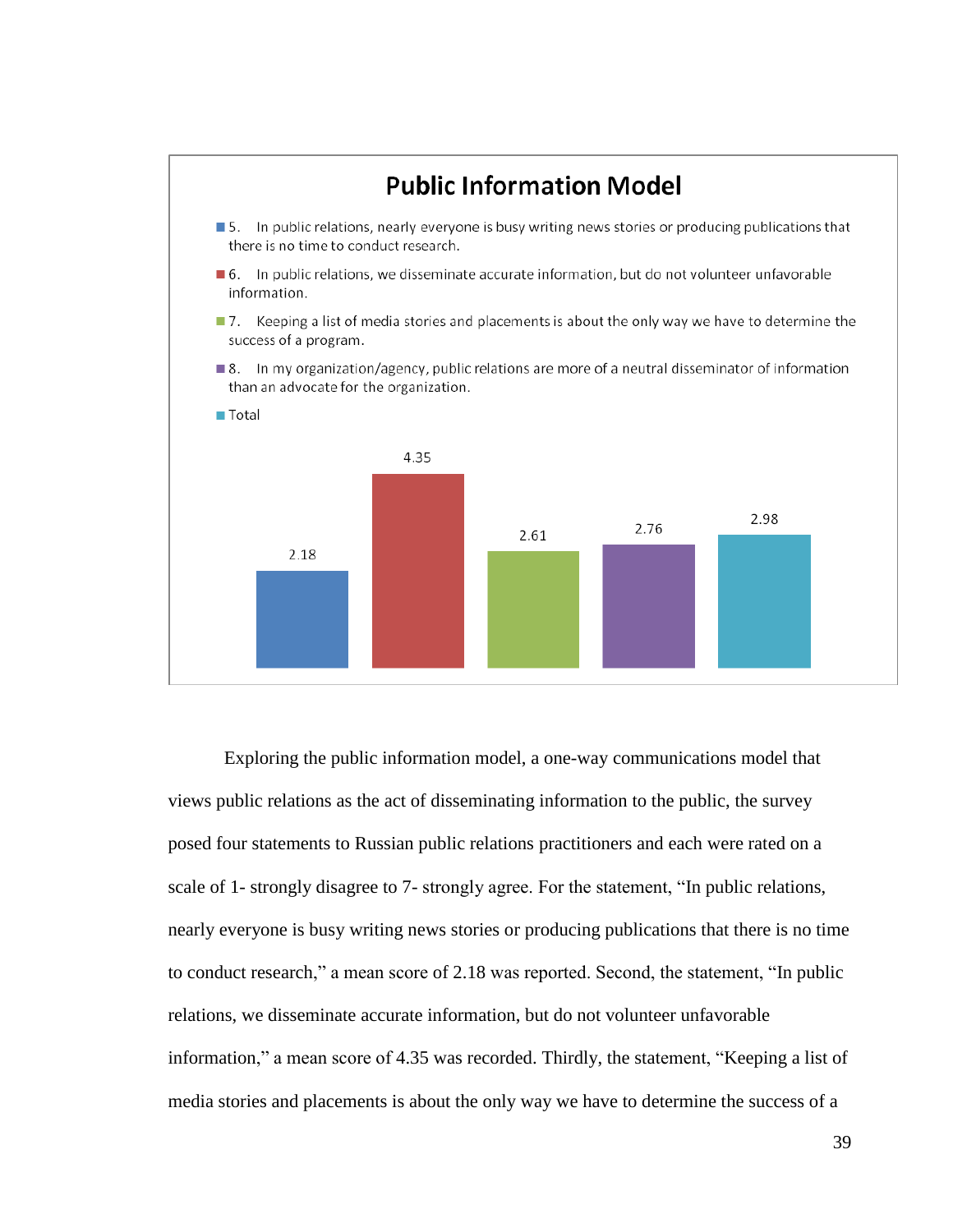program," posted a mean score of 2.61. Lastly, the statement, "In my organization/agency, public relations are more of a neutral disseminator of information than an advocate for the organization,‖ registered a mean score of 2.76. Overall, a total mean score of 2.98 was documented from the practitioner responses for the public information model.



Investigating the presence of the two-way asymmetrical model, developing messages that are likely to persuade strategic publics to behave in a manner the organization would like, the survey posed four statements to Russian public relations practitioners and each were rated on a scale of 1- strongly disagree to 7- strongly agree. For the statement, "After completing a public relations program, we conduct research to determine how effective the program has been in changing people's attitudes," a mean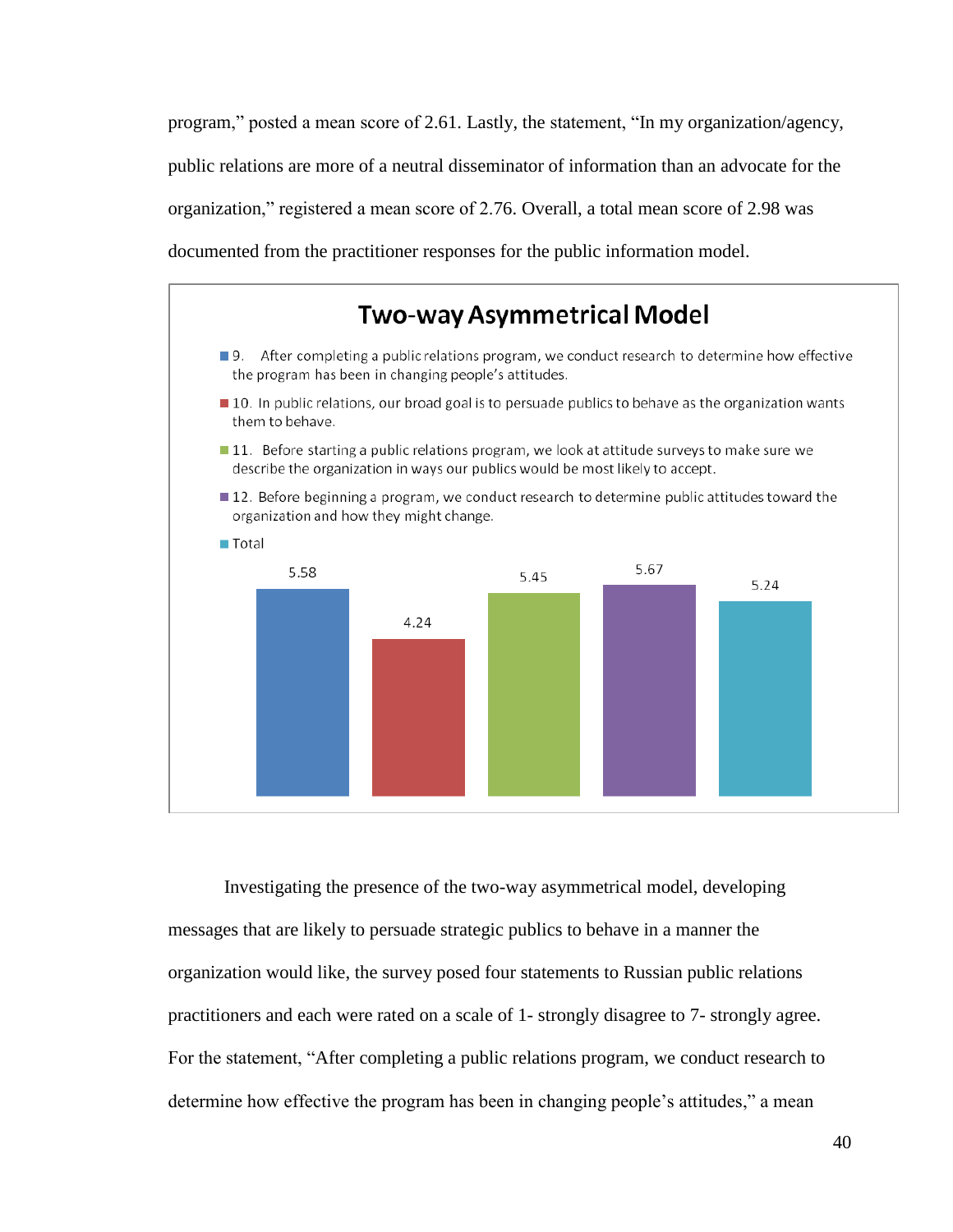score of 5.58 was reported. Second, the statement, "In public relations, our broad goal is to persuade publics to behave as the organization wants them to behave," a mean score of 4.24 was recorded. Thirdly, the statement, "Before starting a public relations program, we look at attitude surveys to make sure we describe the organization in ways our publics would be most likely to accept," posted a mean score of 5.45. Lastly, the statement, ―Before beginning a program, we conduct research to determine public attitudes toward the organization and how they might change," registered a mean score of 5.67. Overall, a total mean score of 5.24 was documented from the practitioner responses for the two-way asymmetrical model.

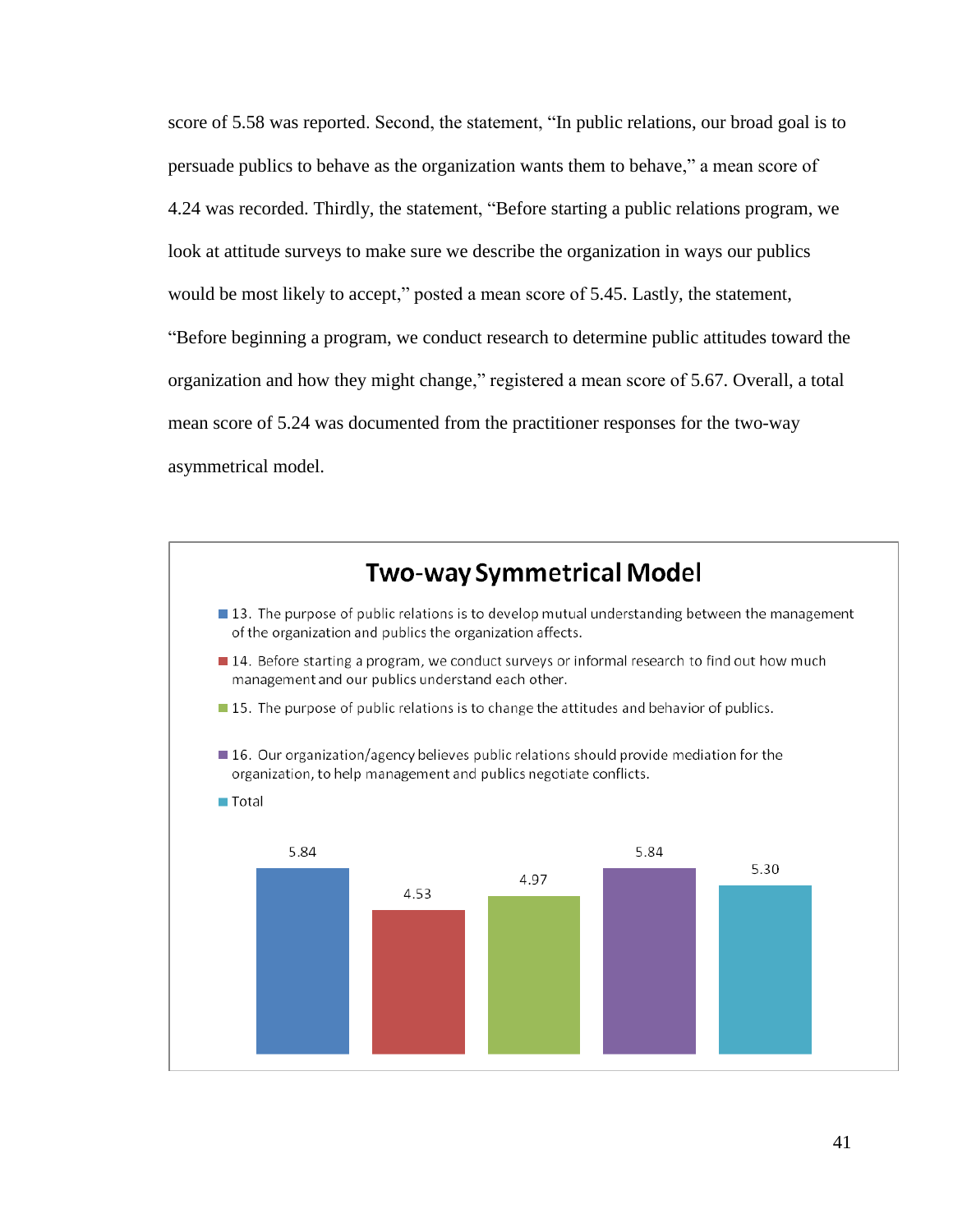

Investigating the presence of the two-way symmetrical model, based on research which uses communication to manage conflict and improve understanding with strategic publics, the survey posed four statements to Russian public relations practitioners and each were rated on a scale of 1- strongly disagree to 7- strongly agree. For the statement, ―The purpose of public relations is to develop mutual understanding between the management of the organization and publics the organization affects," a mean score of 5.84 was reported. Second, the statement, "Before starting a program, we conduct surveys or informal research to find out how much management and our publics understand each other," a mean score of 4.53 was recorded. Thirdly, the statement, "The purpose of public relations is to change the attitudes and behavior of publics," posted a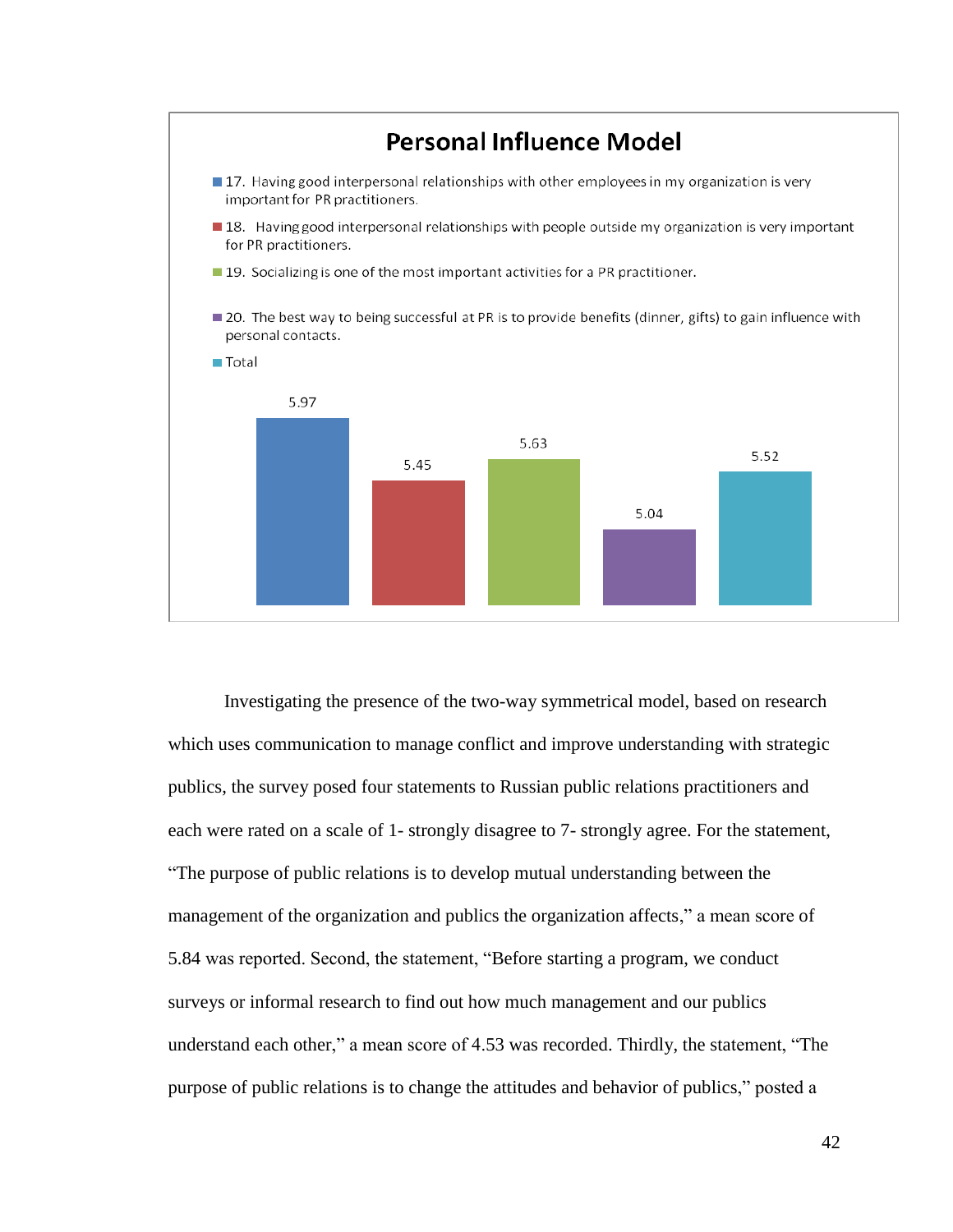mean score of 4.97. Lastly, the statement, "Our organization/agency believes public relations should provide mediation for the organization, to help management and publics negotiate conflicts," registered a mean score of 5.84. Overall, a total mean score of 5.30 was documented from the practitioner responses for the two-way symmetrical model.



Investigating the presence of the personal influence model, explained by Wu, Taylor, and Chen (2001) as 'it's who you know, not what you know,' the survey posed four statements to Russian public relations practitioners and each were rated on a scale of 1- strongly disagree to 7- strongly agree. For the statement, "Having good interpersonal relationships with other employees in my organization is very important for PR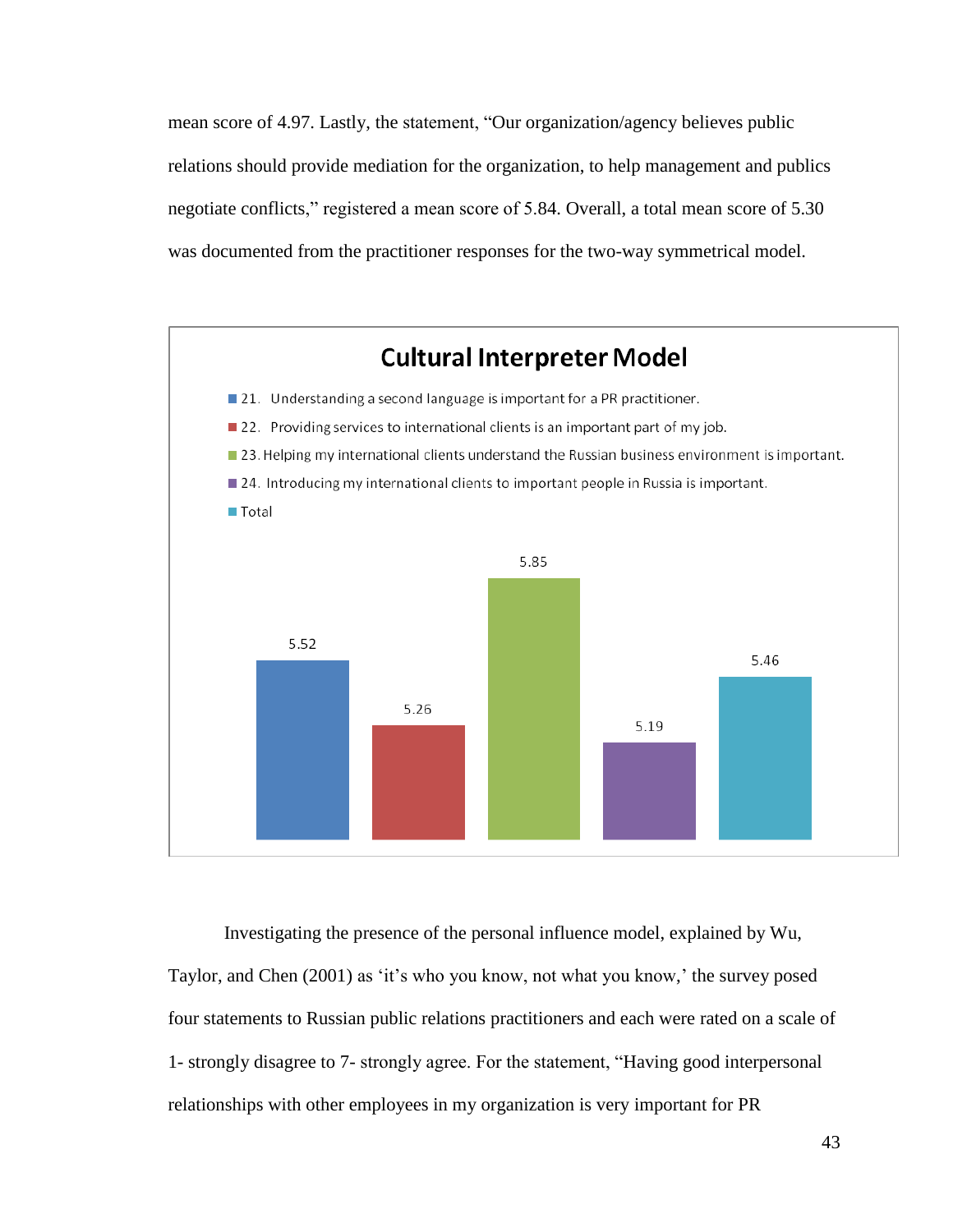practitioners," a mean score of 5.97 was reported. Second, the statement, "Having good interpersonal relationships with people outside my organization is very important for PR practitioners," a mean score of 5.45 was recorded. Thirdly, the statement, "Socializing is one of the most important activities for a PR practitioner," posted a mean score of 5.63. Lastly, the statement, "The best way to being successful at PR is to provide benefits (dinner, gifts) to gain influence with personal contacts," registered a mean score of 5.04. Overall, a total mean score of 5.52 was documented from the practitioner responses for the personal influence model.



Investigating the presence of the cultural interpreter model, utilizing someone based in the country of interest to interpret the culture for your business to avoid any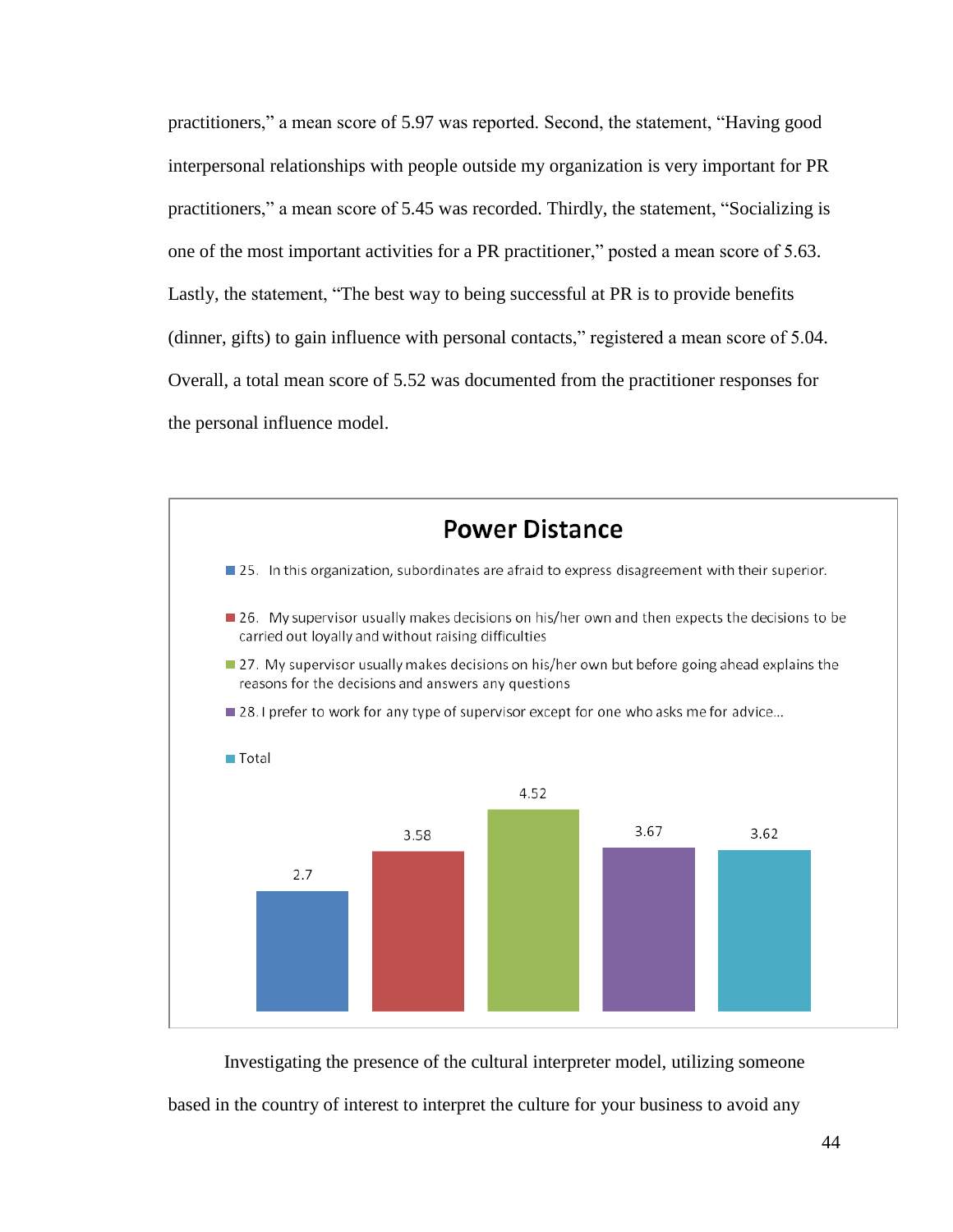major faux-pas, the survey posed four statements to Russian public relations practitioners and each were rated on a scale of 1- strongly disagree to 7- strongly agree. For the statement, "Understanding a second language is important for a PR practitioner," a mean score of 5.52 was reported. Second, the statement, "Providing services to international clients is an important part of my job," a mean score of  $5.26$  was recorded. Thirdly, the statement, "Helping my international clients understand the Russian business environment is important," posted a mean score of 5.85. Lastly, the statement, "The Introducing my international clients to important people in Russia is important," registered a mean score of 5.19. Overall, a total mean score of 5.46 was documented from the practitioner responses for the cultural interpreter model.

Researching Hofstede's cultural value of power distance, the extent to which the less powerful members of institutions and organizations within a country expect and accept that power is distributed unequally, the survey posed four statements to Russian public relations practitioners and each were rated on a scale of 1- strongly disagree to 7 strongly agree. For the statement, "In this organization, subordinates are afraid to express disagreement with their superior," a mean score of 2.70 was reported. Second, the statement, "My supervisor usually makes decisions on his/her own and then expects the decisions to be carried out loyally and without raising difficulties," a mean score of 3.58 was recorded. Thirdly, the statement, "My supervisor usually makes decisions on his/her own but before going ahead explains the reasons for the decisions and answers any questions," posted a mean score of 4.52. Lastly, the statement, "I prefer to work for any type of supervisor except for one who asks me for advice and then announces his/her decision and expects me to loyally implement the decision whether or not it was in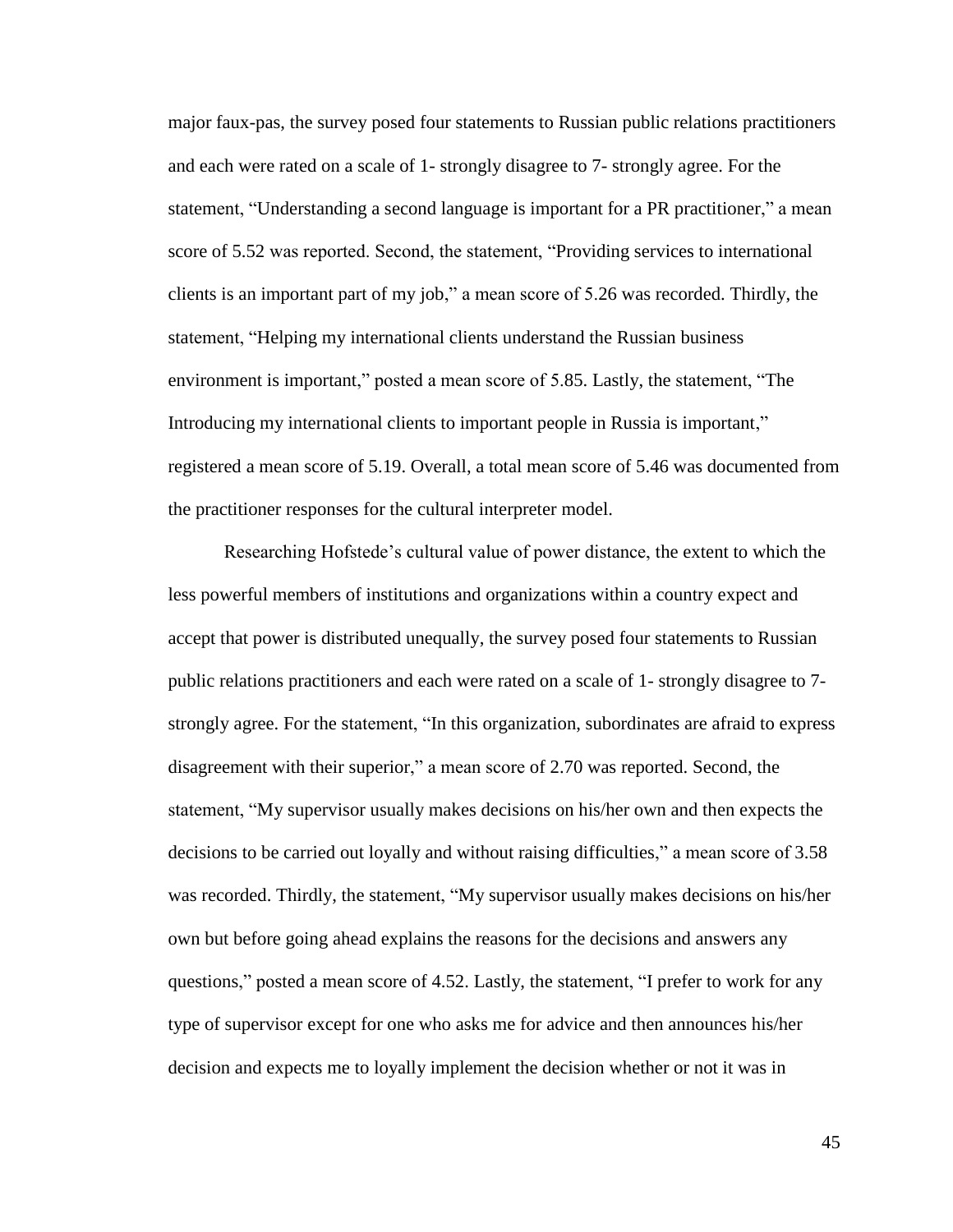accordance with the advice I gave," registered a mean score of 3.67. Overall, a total mean score of 3.62 was documented from the practitioner responses for the cultural value of power distance.



Researching Hofstede's cultural value of uncertainty avoidance, measures the extent to which members of a culture feel threatened by ambiguous or unknown situations, the survey posed four statements to Russian public relations practitioners and each were rated on a scale of 1- strongly disagree to 7- strongly agree. For the statement, ―It is very important to follow organizational rules even if I think it is in the organization's best interests if I break the rules," a mean score of 3.85 was reported.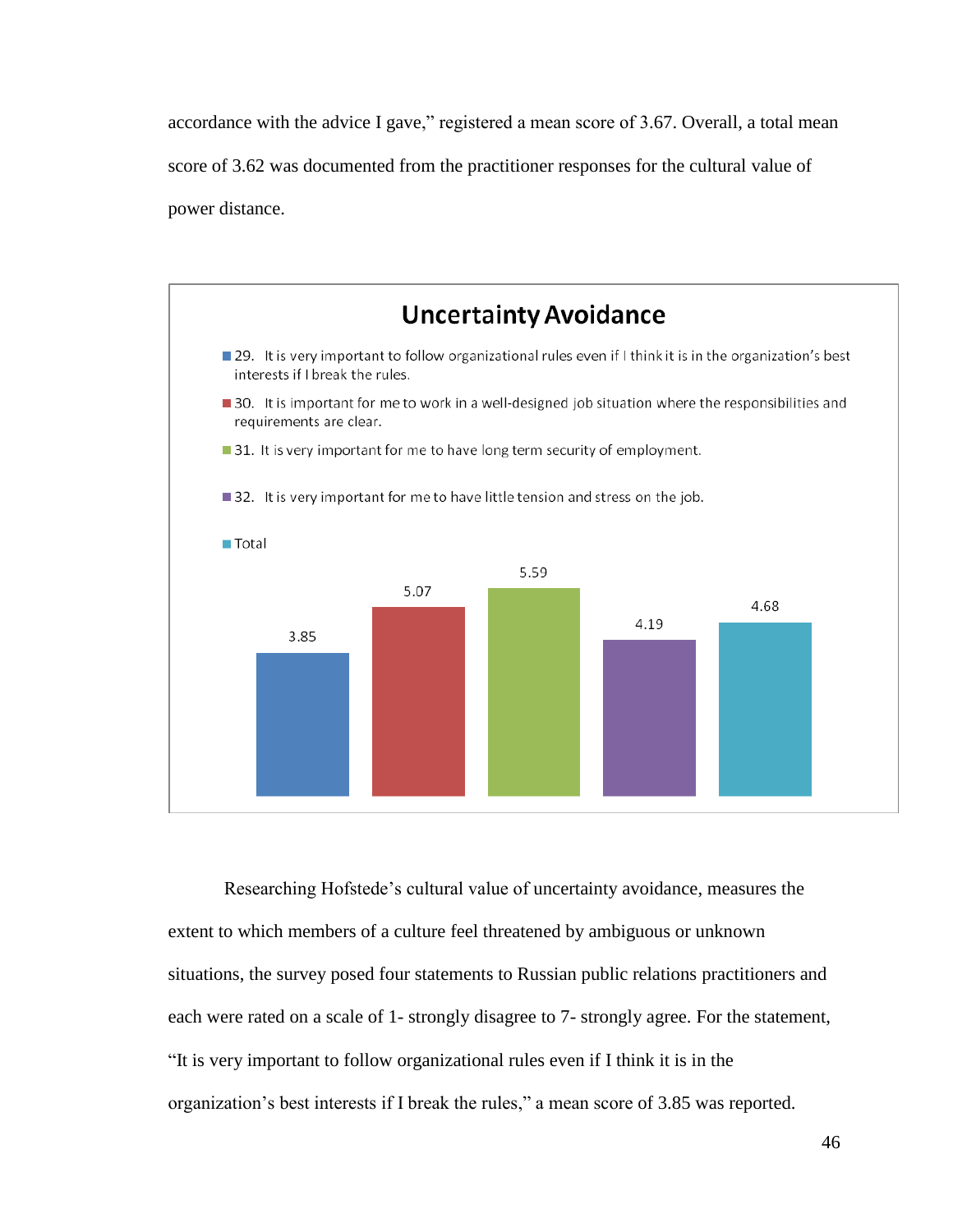Second, the statement, "It is important for me to work in a well-designed job situation where the responsibilities and requirements are clear," a mean score of 5.07 was recorded. Thirdly, the statement, "It is very important for me to have long term security of employment," posted a mean score of 5.59. Lastly, the statement, "It is very important for me to have little tension and stress on the job," registered a mean score of 4.19. Overall, a total mean score of 4.68 was documented from the practitioner responses for the cultural value of uncertainty avoidance.



Researching Hofstede's cultural value of femininity, a society in which emotional gender roles overlap: both men and women are supposed to be modest, tender, and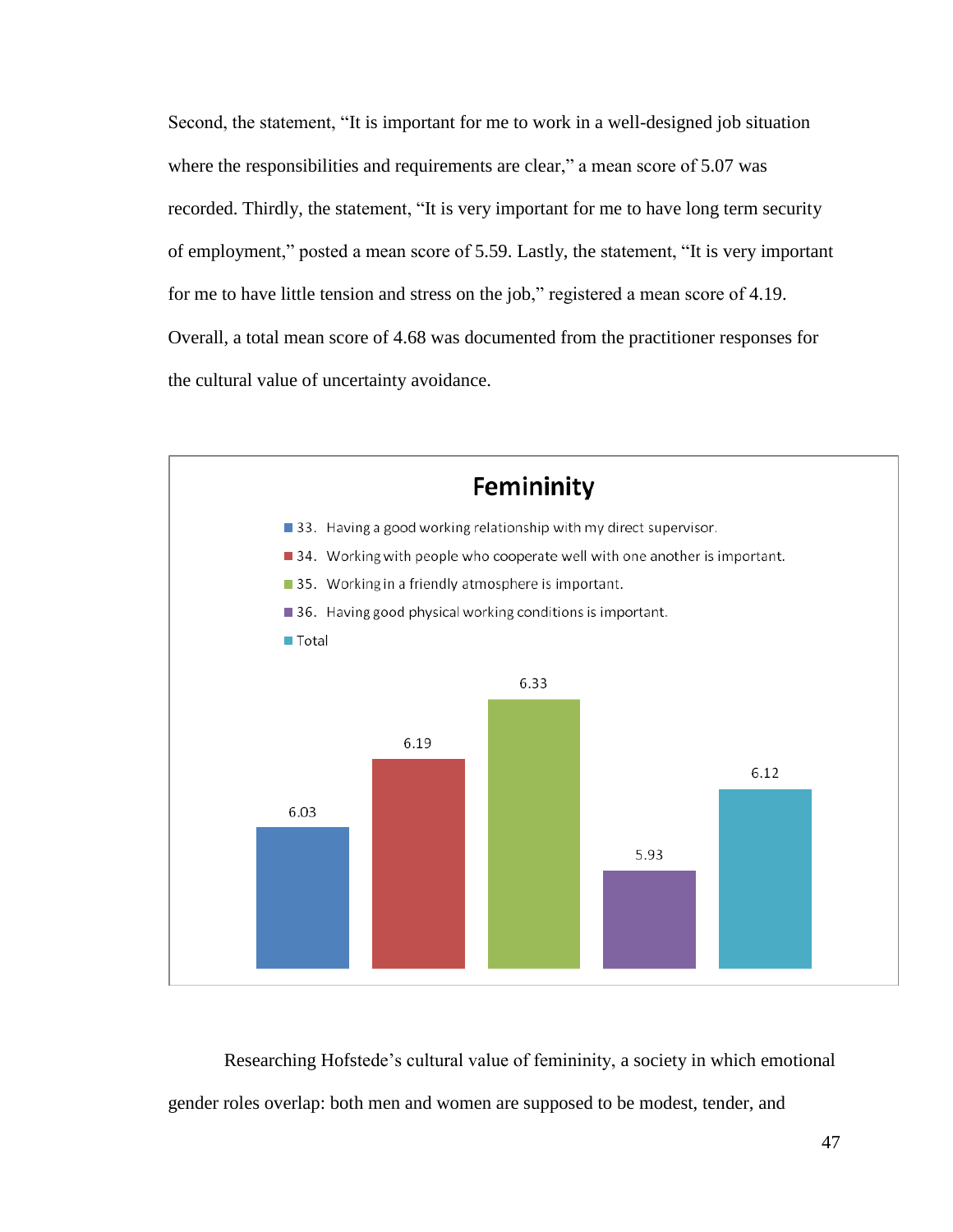concerned with the quality of life, the survey posed four statements to Russian public relations practitioners and each were rated on a scale of 1- strongly disagree to 7 strongly agree. For the statement, "Having a good working relationship with my direct supervisor," a mean score of 6.03 was reported. Second, the statement, "Working with people who cooperate well with one another is important," a mean score of 6.19 was recorded. Thirdly, the statement, "Working in a friendly atmosphere is important," posted a mean score of 6.33. Lastly, the statement, "Having good physical working conditions is important," registered a mean score of 5.93. Overall, a total mean score of 6.12 was documented from the practitioner responses for the cultural value of femininity.

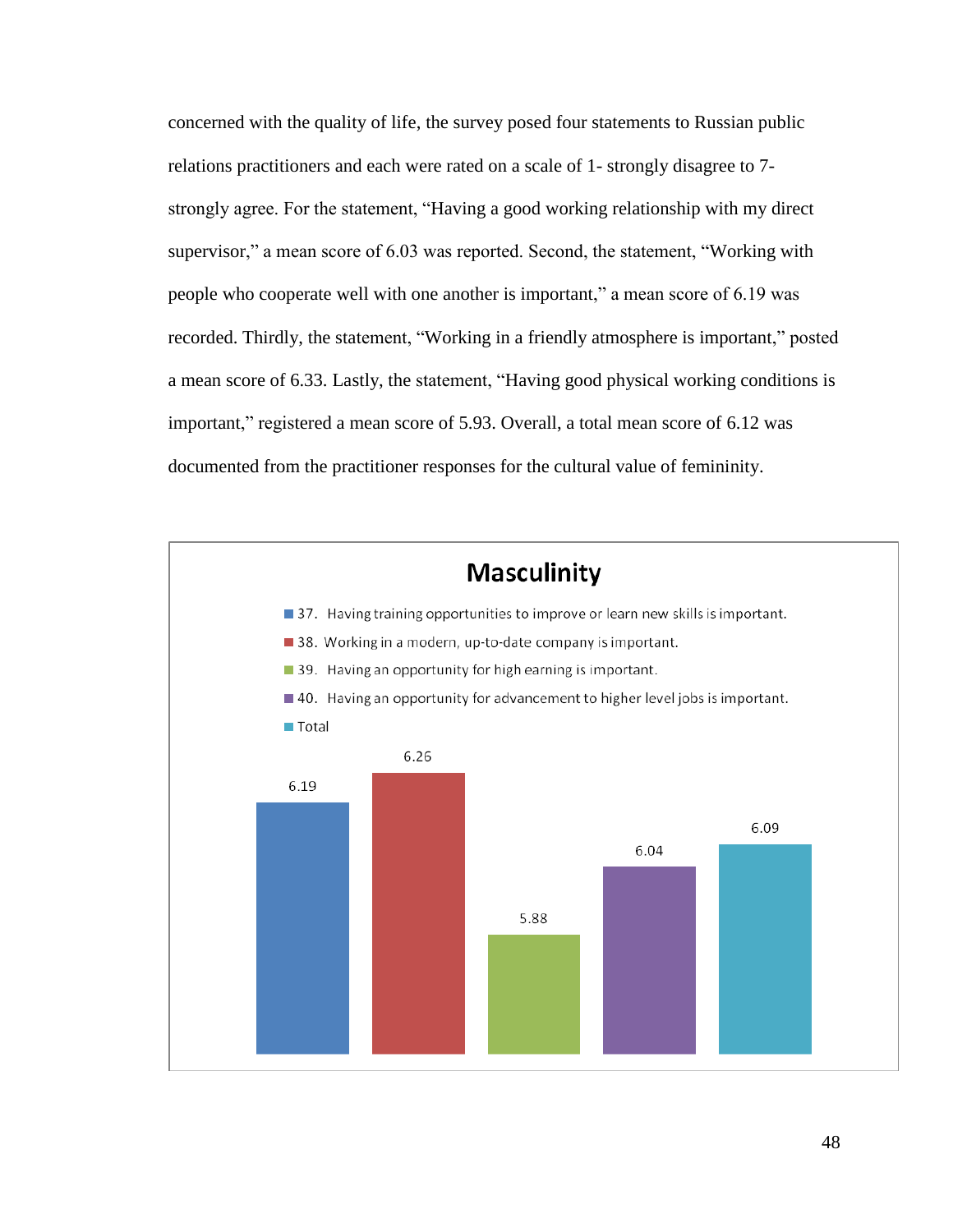Researching Hofstede's cultural value of masculinity, a society in which emotional gender roles are clearly distinct: men are supposed to be assertive, tough and focused on material success; women are supposed to be more modest, tender, and concerned with the quality of life, the survey posed four statements to Russian public relations practitioners and each were rated on a scale of 1- strongly disagree to 7 strongly agree. For the statement, "Having training opportunities to improve or learn new skills is important," a mean score of 6.19 was reported. Second, the statement, "Working in a modern, up-to-date company is important," a mean score of 6.26 was recorded. Thirdly, the statement, "Having an opportunity for high earning is important," posted a mean score of 5.88. Lastly, the statement, "Having an opportunity for advancement to higher level jobs is important," registered a mean score of 6.04. Overall, a total mean score of 6.09 was documented from the practitioner responses for the cultural value of masculinity.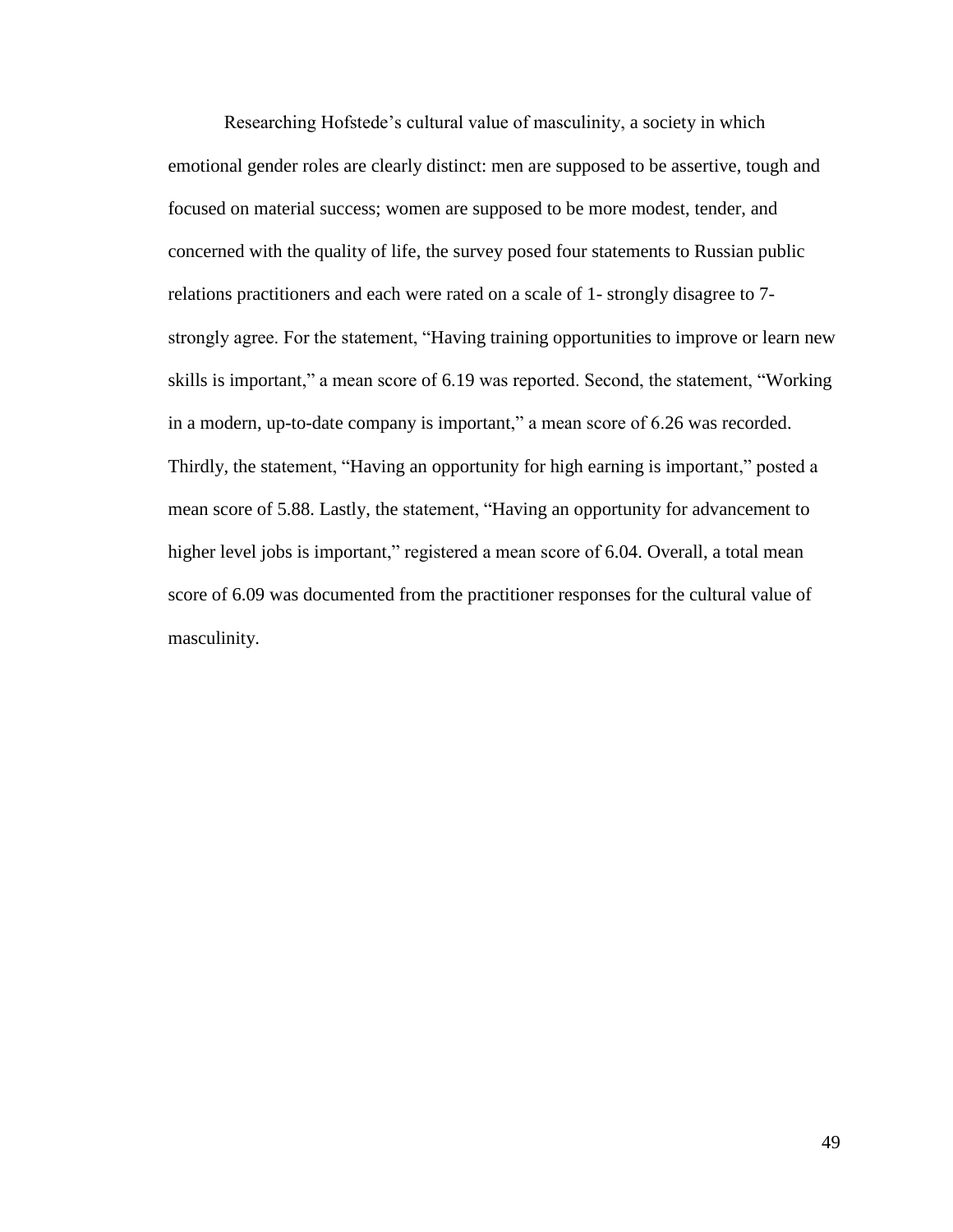

Researching Hofstede's cultural value of individualism, as a society in which the ties between individuals are loose: everyone is expected to look after himself or herself and his or her immediate family only, the survey posed four statements to Russian public relations practitioners and each were rated on a scale of 1- strongly disagree to 7 strongly agree. For the statement, "Having sufficient time left for my personal or family is important," a mean score of 5.58 was reported. Second, the statement, "Having challenging tasks to do, from which I can get a personal sense of accomplishment is important," a mean score of 6.27 was recorded. Thirdly, the statement, "Fully use my skills and abilities on the job are important," posted a mean score of 6.37. Lastly, the statement, "Working in a large and prestigious organization is important," registered a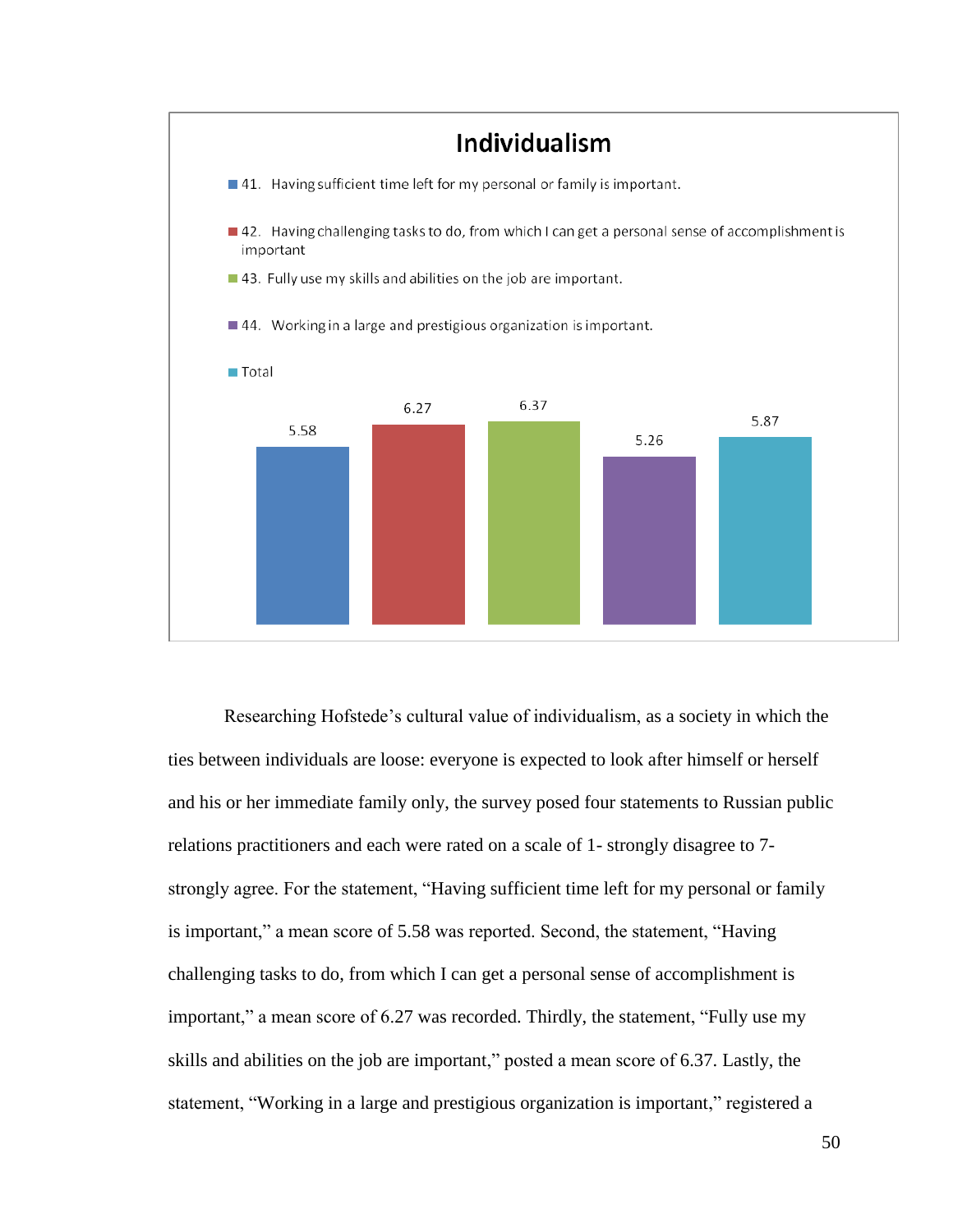mean score of 5.26. Overall, a total mean score of 5.27 was documented from the

practitioner responses for the cultural value of individualism.



Researching Hofstede's cultural value of collectivism, society in which people from birth onward are integrated into strong, cohesive in-groups, which throughout people's lifetime continue to protect them in exchange for unquestioning loyalty, the survey posed four statements to Russian public relations practitioners and each were rated on a scale of 1- strongly disagree to 7- strongly agree. For the statement, "Working in a large and prestigious organization is important," a mean score of 6.42 was reported. Second, the statement, "Serving my country is important," a mean score of 5.33 was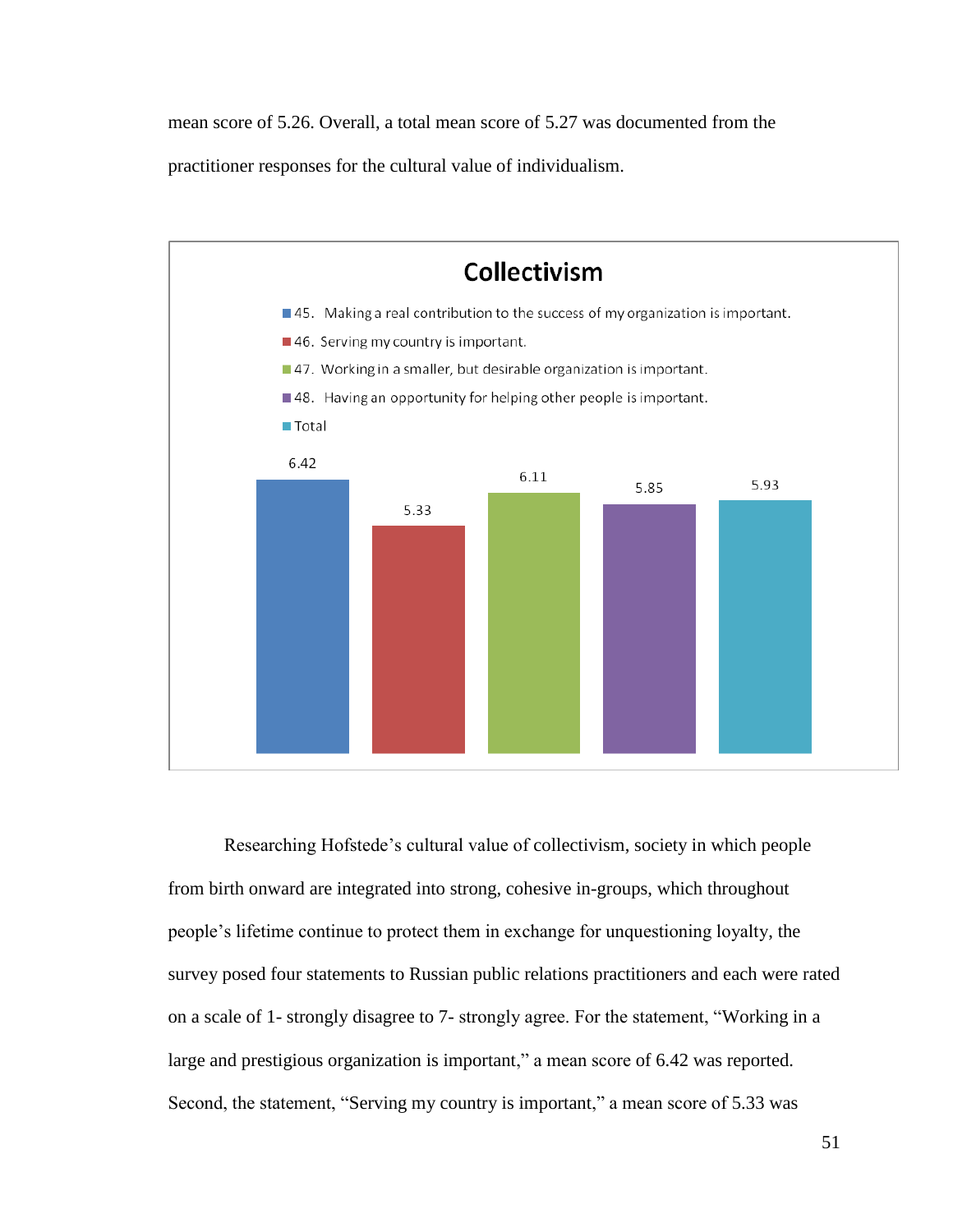recorded. Thirdly, the statement, "Working in a smaller, but desirable organization is important," posted a mean score of  $6.11$ . Lastly, the statement, "Having an opportunity for helping other people is important," registered a mean score of 5.85. Overall, a total mean score of 5.93 was documented from the practitioner responses for the cultural value of collectivism.

Data initially searched for the presence of Grunig's four models of public relations, and in this study, the two-way symmetrical model  $(M = 5.30)$  scored the highest. The public information model  $(M = 2.98)$  scored extremely low. The two-way asymmetrical model ( $M = 5.24$ ) closely follows in second place. Finally, the press agentry model scored in the middle range with  $(M = 4.01)$ .

Adapted from the Wu, Taylor, and Chen (2001) study, the personal influence and cultural interpreter models were created to explore the two newest models of public relations. Both scored moderately high, personal influence model ( $M = 5.52$ ) and cultural interpreter model  $(M = 5.46)$ 

As a final research prism, the work-related cultural dimensions via Hofstede's measures yielded interesting information. First and foremost, femininity  $(M = 6.12)$ scored the highest of all the dimensions, followed closely by masculinity  $(M = 6.09)$ , collectivism ( $M = 5.93$ ), and individualism ( $M = 5.87$ .) Moderately important, uncertainty avoidance  $(M = 4.68)$  ranked third. The lowest score was found with power distance  $(M = 3.62)$ .

To further explore the depth of Russian public relations, in-depth interviews were conducted via e-mail from [danya.pysh@gmail.com](mailto:danya.pysh@gmail.com) with 5 Russian public relations professionals.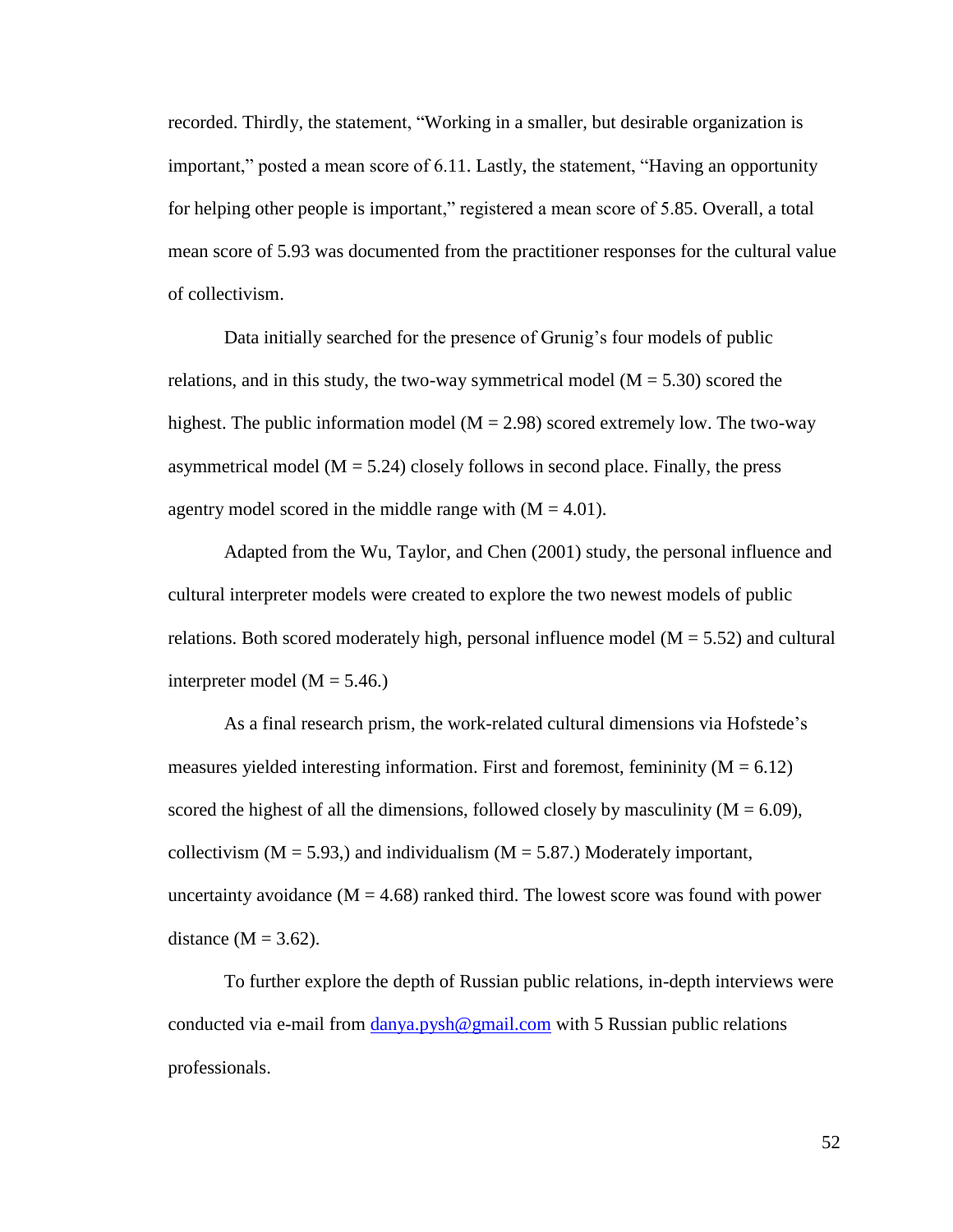*Research Question 1:* Which models of public relations are practiced in Russia?

Survey results indicated that the two-way symmetrical  $(M = 5.30)$  and two-way asymmetrical ( $M = 5.24$ ) were practiced in Russian public relations. Practitioners responded, "In Russia, business-PR is much more creative and varied, unlike the western countries" (interview with a Russian public relations practitioner, Feburary 13, 2009). One emphasized the mentality of the Russian people, "Though, certainly, there are some mental distinctions connected with the culture of the country, a way of life, features of the political system, and a state system. As a whole, I feel that the Russian expert take a more creative approach" (interview with a Russian public relations practitioner, February 4, 2009). Others cite its similarities to the west. "The current situation with PR in Russia is pretty similar to the western model" (interview with a Russian public relations practitioner, February 13, 2009).

*Research Question 2: Are there models of public relations practice specific to Russia?*

As evidenced in the survey results, the cultural interpreter  $(M = 5.46)$  and personal influence models  $(M = 5.52)$  were employed by Russian practitioners. In-depth interviews provided an inconclusive answer, although practitioners did note the role of cultural influences on the profession, "Certainly, Russian culture influences the PR-market" (interview with a Russian public relations practitioner, February 1, 2009). Another responded, "Yes, certainly, PR becomes people, and people very much depend on their own culture. It is expressed in those ideas that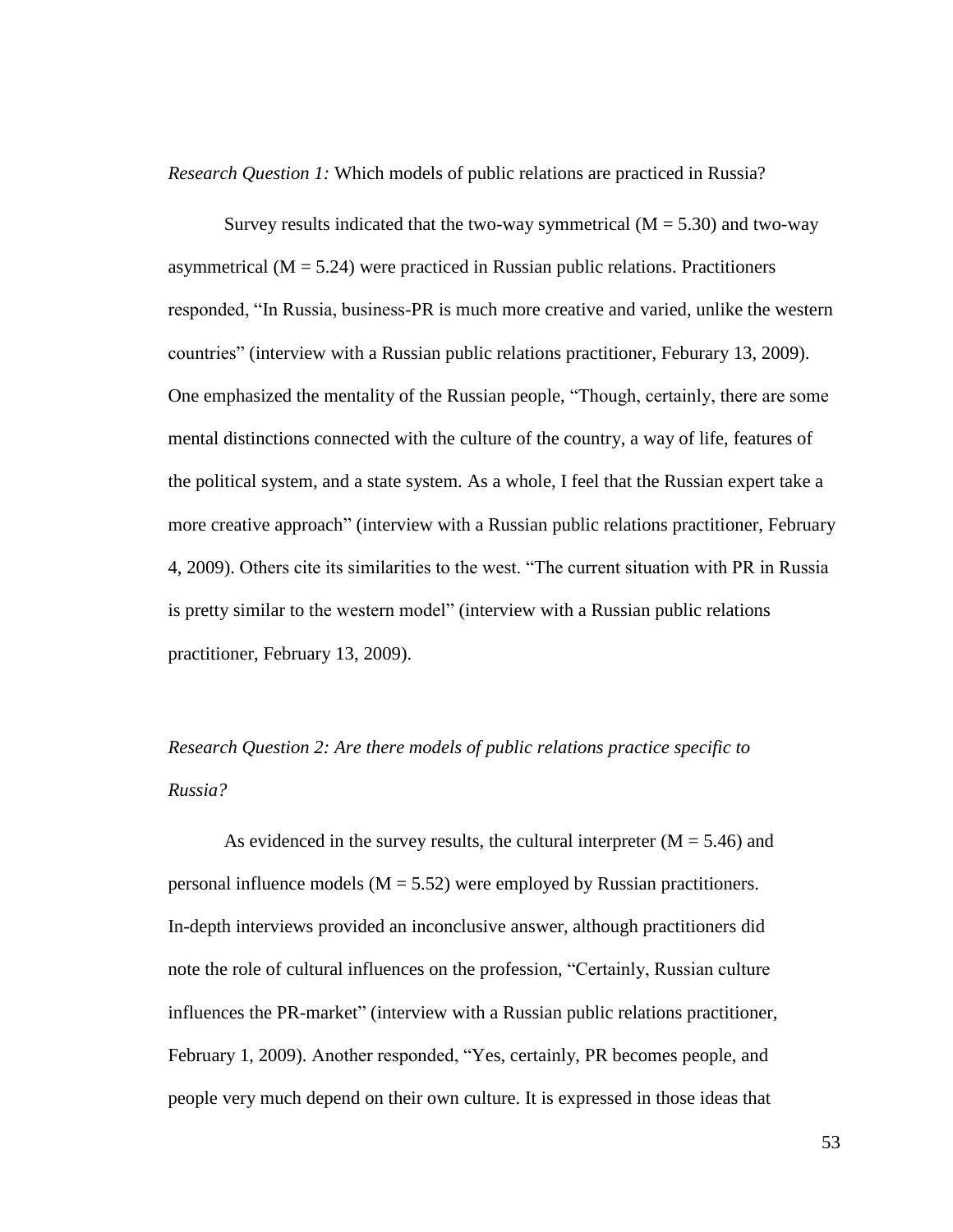form the basis of a public relations campaign, in the practice of business relations, etc.‖ (interview with a Russian public relations practitioner, February 13, 2009).

*Research Question 3: What cultural values influence Russian public relation practitioners?*

Results from Internet surveys indicated that cultural values influence the current Russian system. These included femininity ( $M = 6.12$ ), masculinity ( $M = 6.09$ ), collectivism ( $M = 5.93$ .) and individualism ( $M = 5.87$ .) uncertainty avoidance ( $M = 4.68$ .) and power distance  $(M = 3.62)$ .

Practitioners, with in-depth interviews, mention the developing nature of the cultural values in the market. "If to speak about an infrastructure (institutes, directories, the periodical press, principals of an estimation of efficiency, etc.) is still developing in Russia‖ (interview with a Russian public relations practitioner, January 28, 2009). Another, "I work in the Russian IT market. IT-press is quite proactive, we have many requests for interviews and materials. When we are running press conference we also have big attention from journalists' side" (interview with a Russian public relations practitioner, February 4, 2009). One emphasized the creativity of the Russian public relations market, "In Russia, business-PR is much more creative and is varied rather than in the western countries. At the same time, as a whole, services are less formalized" (interview with a Russian public relations practitioner, January 28, 2009).

*Hypothesis 1: The Russian public relations environment will have a strong correlation with masculinity.*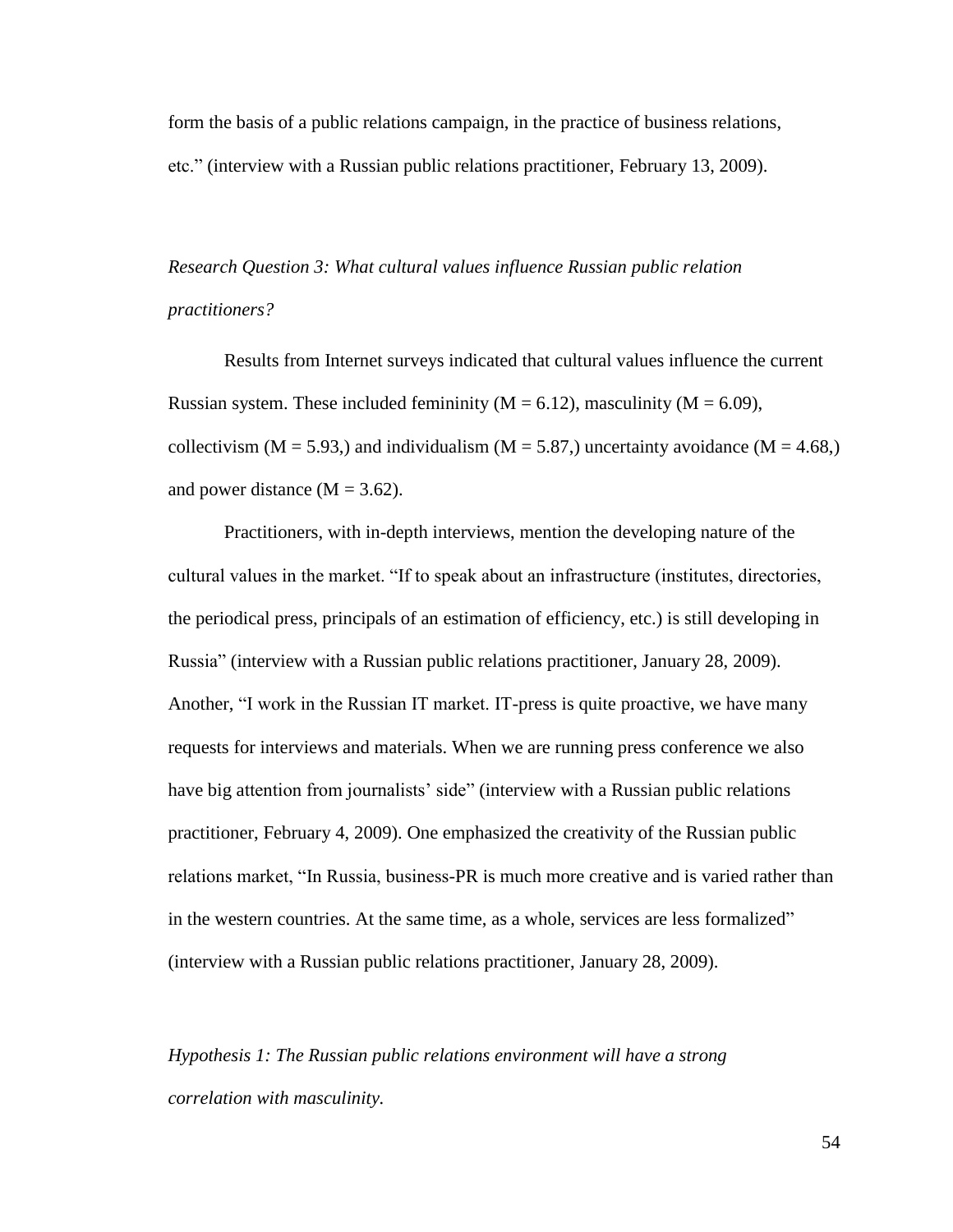Much like the surveys indicated the strong correlation with femininity, femininity ( $M = 6.12$ ), was followed closely by masculinity ( $M = 6.09$ ). In-depth interviews further yielded information to counteract the researcher's initial hypothesis. One practitioner said, "Now the PR market in Russia is structured and segmented. There are agencies specializing in the certain vertical markets (for example, IT, pharmaceutics, show business, and t.p.). Appear the agencies rendering concrete "narrow" services (for example, PR-advancement on the Internet or dispatch of press releases). Leading branch associations try to make the market more transparent" (interview with a Russian public relations practitioner, February 1, 2009).

## *Hypothesis 2: Russian public relations practitioners will identify more with collectivism than individualism.*

Survey results indicated a positive correlation with information to support this hypothesis, collectivism ( $M = 5.93$ ) and individualism ( $M = 5.87$ .) Additional information concerning this hypothesis was gleamed from the in-depth interviews, "The demand for PR-services in Russia considerably exceeds the qualified professional base. The approach to any offering, (participation in research, performance at conferences, etc) is exclusively utilitarian. In the case of countries like Russia, you also need to consider the communist past, which influenced every aspect of our lives‖ (interview with a Russian public relations practitioner, February 13, 2009). One emphasizes the need for qualified professionals, ―The demand for PR-services in Russia considerably exceeds the qualified offerings. The approach to any offerings (participation in researche,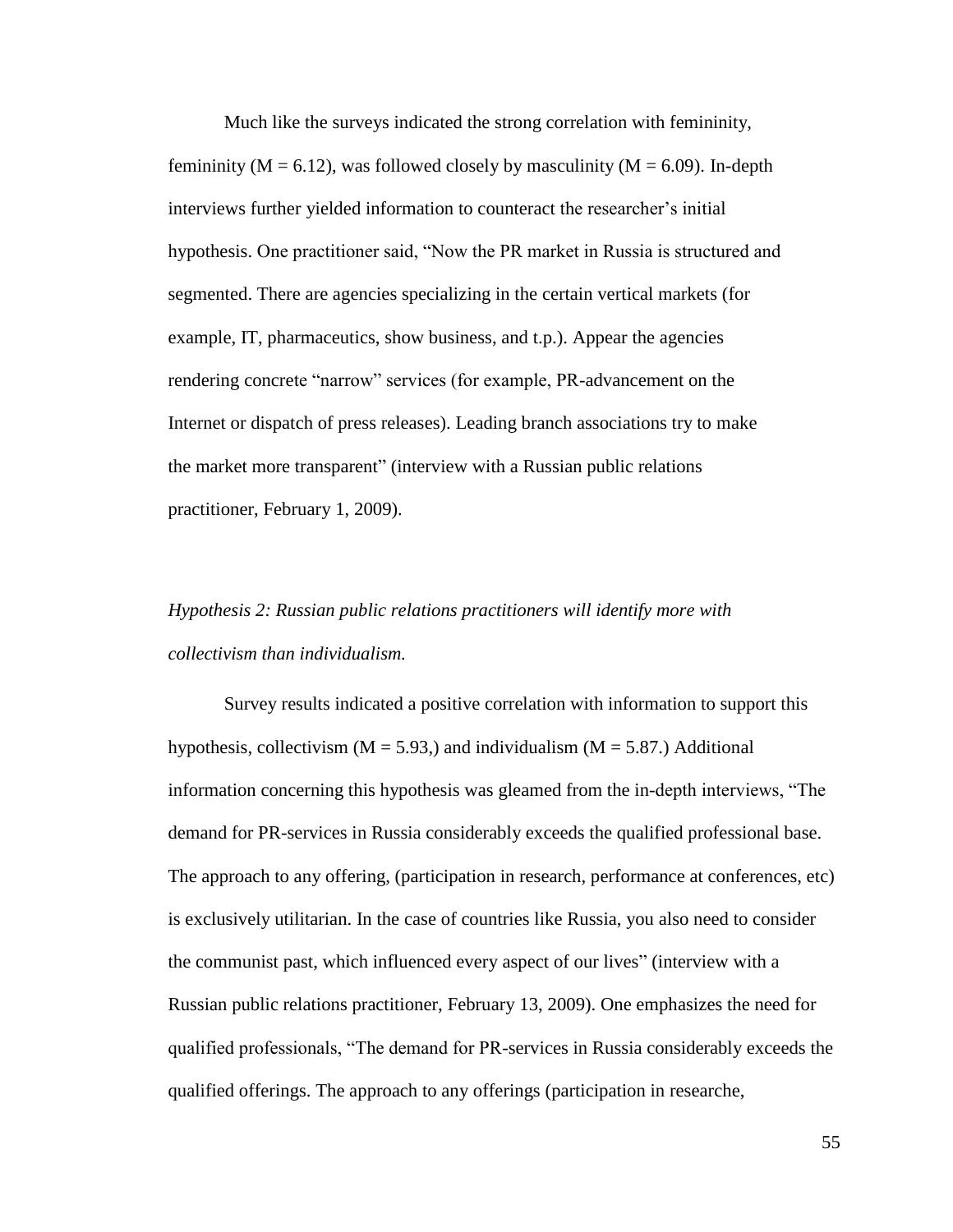performance at conferences, etc.) at PR-experts is exclusively utilitarian" (interview with a Russian public relations practitioner, February 4, 2009). Many emphasized the lack of time with Russian professionals, "I think that the problem is the lack of time. It is very tough period now and all PR and Marketing professionals are under pressure of economical situation, budget cuttings and other things" (interview with a Russian public relations practitioner, Feburary 13, 2009). Another, "Most of the people whom you contacted through the IPRA contact list are either agency leaders/ business owners or senior corporate executives, who are naturally quite busy especially at this time of the year, when there is a lot of activity on both – existing accounts and new business when it comes to agency life, or planning and budgeting processes in-house" (interview with a Russian public relations practitioner, January 28, 2009).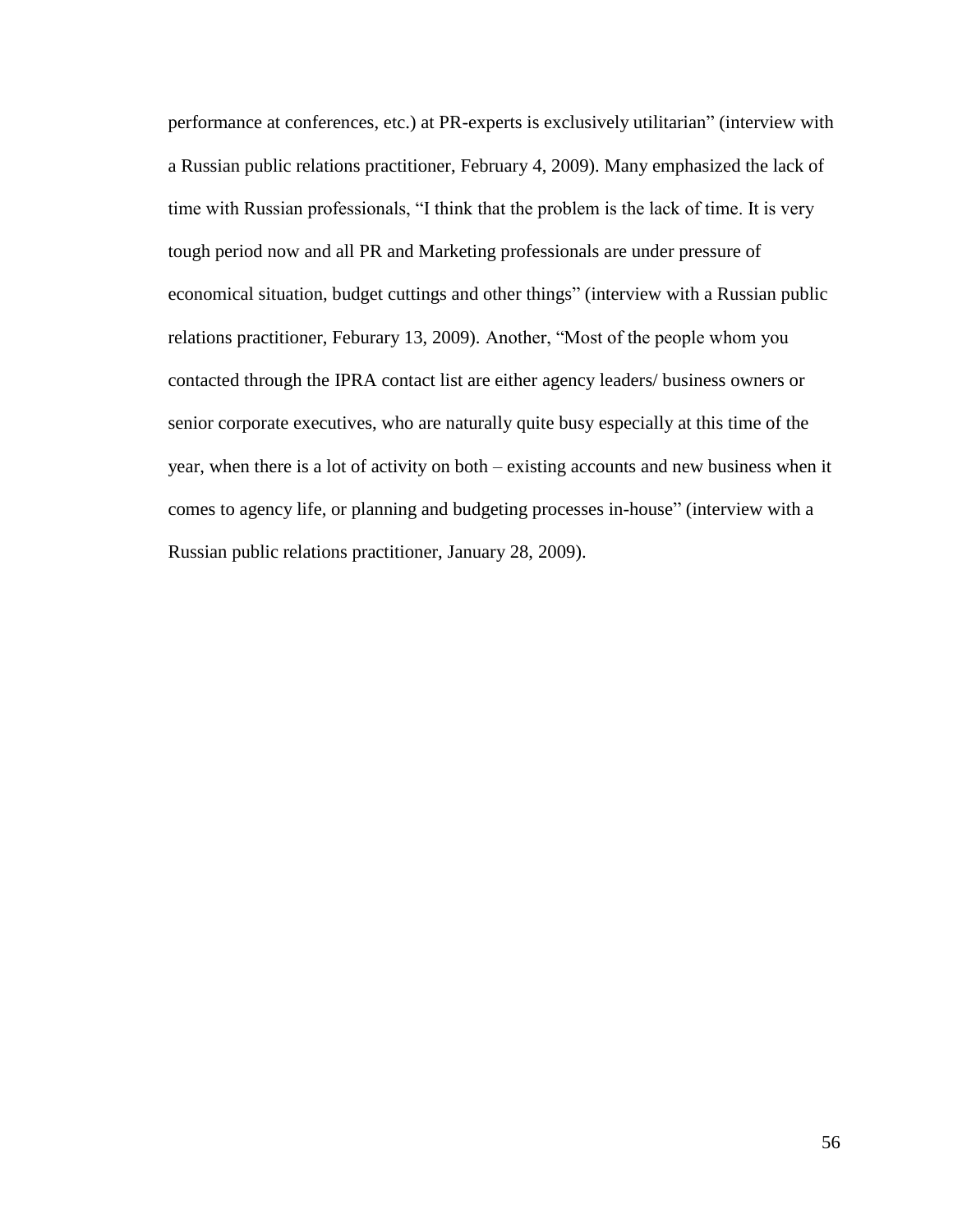## **V. Discussion:**

The results of this study enlighten us in several important ways. Most importantly, it is clear the practice of public relations in Moscow and St. Petersburg, Russia is thriving, and most importantly, many cite the need for more qualified professionals, and the inadequate amount of time available to complete their daily duties. Additionally, within this group of practitioners, it was evident the public relations profession in Russia is populated with young educated professionals, who utilize the Russian public relations practices. Minor insinuations we can make include the lasting influence of communism, ideal of Russian creativity, and westernization of practices. Consequently, this study marginally confirms the important role public relations will play in shaping the "New Russia."

The surveys and in-depth interviews generated information to draw mild conclusions on the researcher's hypotheses and research questions.

The first research question was as follows: Which models of public relations are practiced in Russia? While not fully conclusive, it was determined that within this group of professionals, both Grunig's two-way symmetrical (M=5.30) and two-way asymmetrical (M=5.24) were utilized. Other Grunig models were present, but only minutely important. These include the Public information model (M=2.98) and Press agentry (M=4.01). This is an important discovery because within the respondents, it supports their supposition of the integration of western public relations methods. For example, this ideal is strongly supported by a quote from a practitioner in the in-depth interviews, "The current situation with PR in Russia is pretty similar to the western model" (interview with a Russian public relations practitioner, Feburary 1, 2009).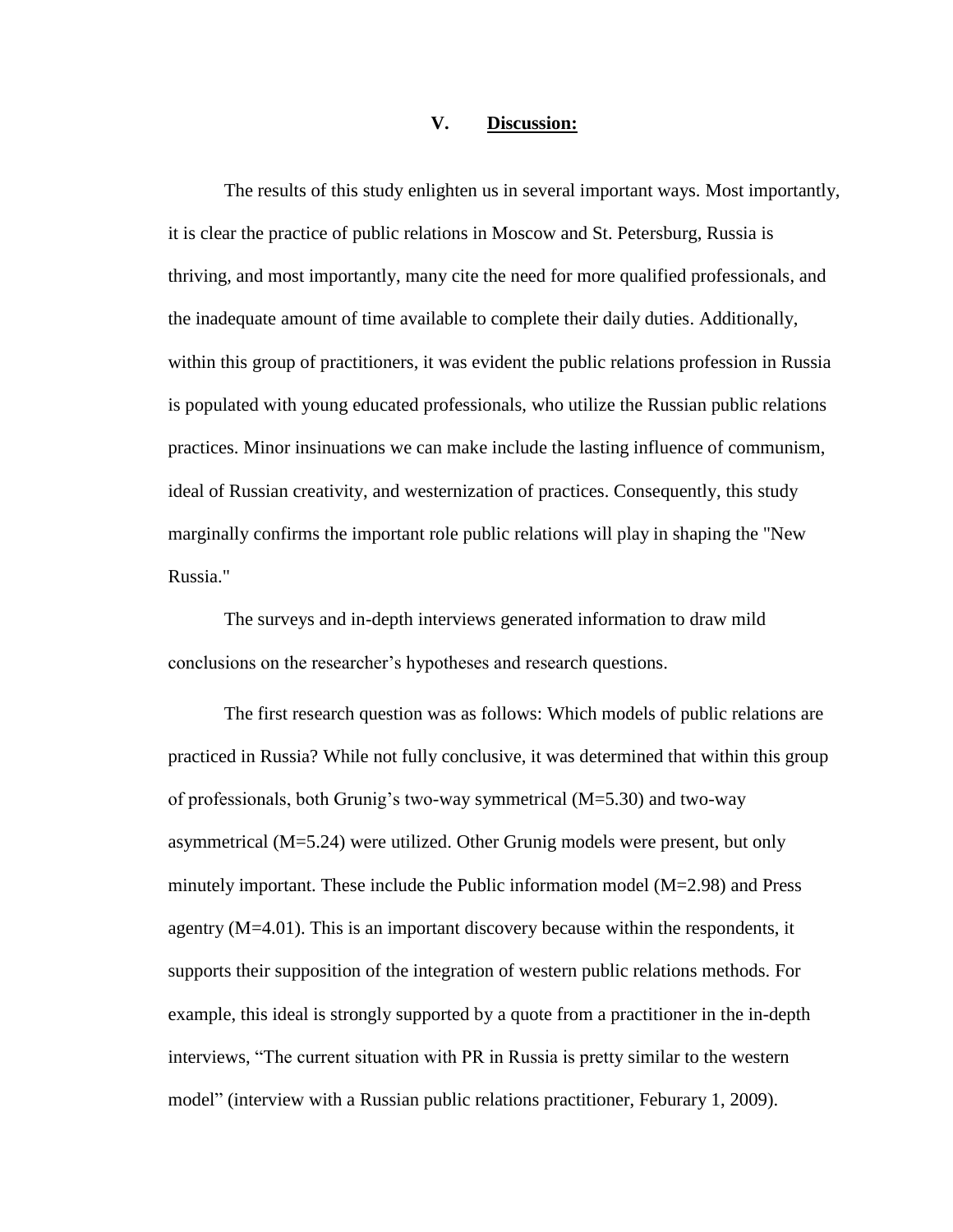While heavily modern and westernized, the legacy of its communist past remains, so much so, that a practitioner, who participated in the study, felt it necessary to place this disclaimer on his AKOS membership acknowledgement page: "We are driven by quality and known for our commitment to our impeccable reputation and high ethical standards, remaining one of a few agencies in Russia who does not engage in such illicit practices as press bribery, pre-approved tenders and cash-backs to companies, fully complying with all international professional charters." (AKOS 2009)

However, survey and interview results counteracts the above statement and previous study conducted by Maslov (1998) concerning "zakazukha" or "black PR," bribery to print and other media representatives for placement in periodicals. The presence of "Zakazukha" was not found within the results of the interviews or surveys. In fact, survey results revealed that within the group of practitioners surveyed, they avoid the idea of bribery completely, as supported by the low scores of the statements, "In my organization/ agency, public relations and publicity mean essentially the same thing,"  $M=2.61$ ; and "In my organization/ agency, public relations are more of a neutral disseminator of information than an advocate for the organization,"  $(M=2.76)$ .

The researcher opines that perhaps another explanation is possible; that "Zakazukha" is prevalent in Russian public relations practices, it has merely gone underground.

Drawing from the researcher's knowledge of Russian culture and history, this type of activity has been functioning since the rule of communism, and during the early Sixties and Seventies, provided bootleg books, music, clothing, art, and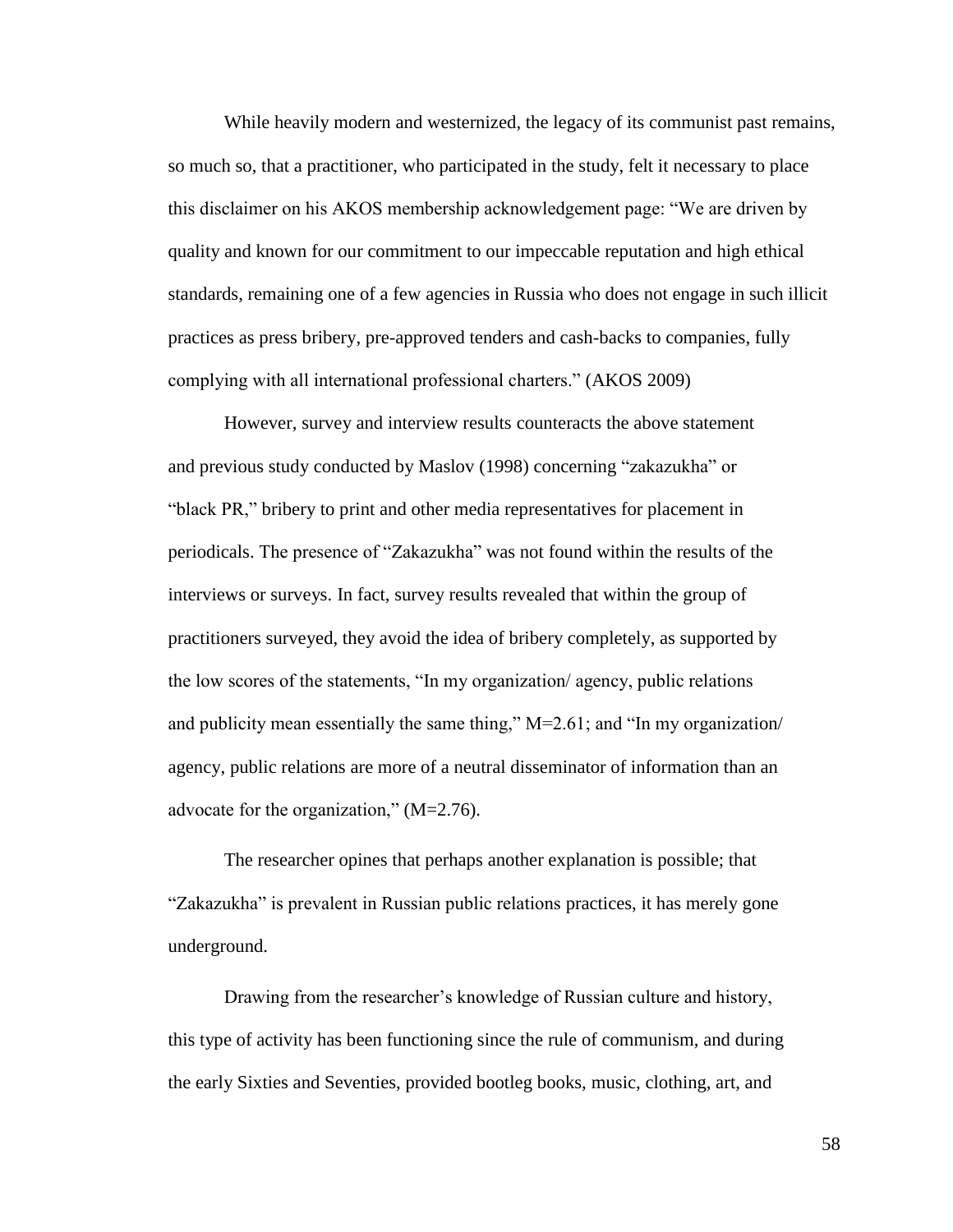theatre to the oppressed Russian citizens. Since the Federation's westernization, there is only a need for the "latest and greatest" consumer goods on the black market, most recently evidenced by the introduction of the "illegal" iPhone.

―[The] demand for iPhones is clearly insanely high in Russia. But the price point set by the three main carriers doesn't seem very competitive to me. You could buy a first generation iPhone on the Russian black market for around \$1,000, so I'm not sure why people will flock to the carriers to buy a legitimate iPhone - particularly when there is a strong tradition in Russia of buying a mobile phone privately, and buying just the contract from the carrier" (Siberian Light, September 20, 2008).

Most recently, Dmitry Medvedev, the President of the Russian Federation, was seen using an illegal iPhone, "In Russia, iPhones are the must have accessory, even though you can only buy them on the black market. Even Dmitry Medvedev, the Russian President, has one…‖ (Siberian Light) Rather large evidence to support the notion of Russia's thriving "black market."

Converstly, the darker side of Russia's black market can be seen with the brutal murder of Anna Politikovskya, a Russian journalist who was "gunned" down‖ for speaking out against Putin and other high-level powers within Moscow and St. Petersburg.

―Anna Politkovskaya imagined her own death long before it arrived. For years, she was Russia's most fearless journalist, reporting for the newspaper Novaya Gazeta from the killing fields of Chechnya and exposing the brutality of the Kremlin's war under President Vladimir Putin. She received one death threat after another, and was detained and beaten by Russian troops who threw her into a pit, threatened to rape her and performed a mock execution. "If it were up to me," an officer told her, "I'd shoot you."

Someone finally decided it was up to him. Politkovskaya's body was discovered in her Moscow apartment building last weekend with bullets in her head and chest, a Makarov pistol tossed at her feet. Her killing at age 48 came two months after she wrote this previously unpublished essay for "Another Sky," an English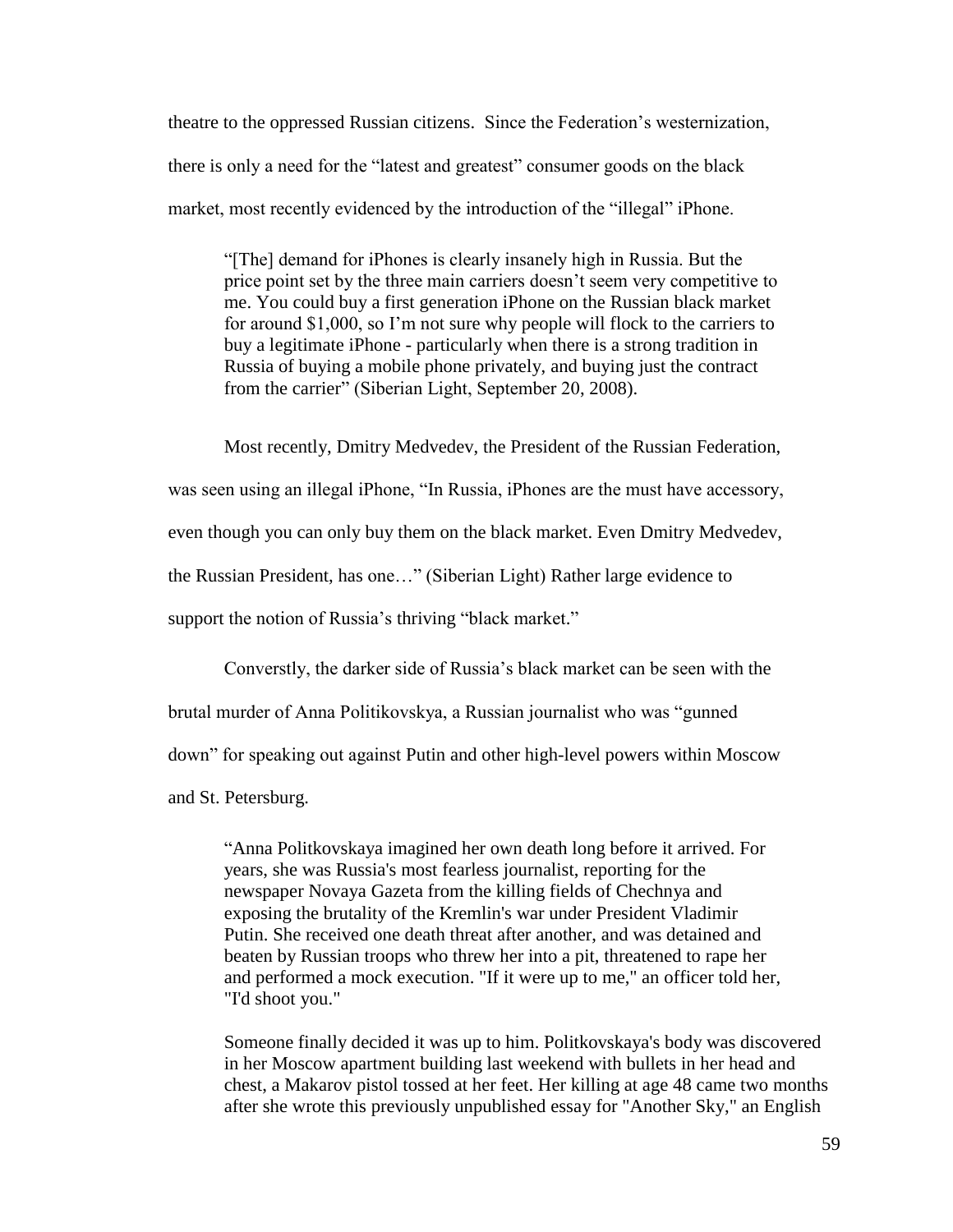PEN book forthcoming from Profile Books in 2007" (Washington Post October 14, 2006).

It is evidence such as this, along with the researcher's knowledge of the Russian culture that leads the researcher to believe that black market Russian public relations is being practiced along side the the westernized Grunig models and Hoftstede dimensions identified by the surveyed practitioners.

The second research question was as follows: Are there models of public relations practice specific to Russia? Results for this research question were inconclusive. The researcher followed the model set out by the Wu, Taylor, and Chen (2001) study, who identified the cultural interpreter  $(M=5.46)$  and personal influence  $(M=5.52)$  models. Within the group of respondents, these both scored in the median, i.e. no indication of high utilization. However, the researcher believes that since public relations in Russia is still in a heavy development phase, these models may yet appear. Public relations in Russia is in the early stages of switching from a communist nation to a federation and models specific to Russia are bound to become more evident as that process continues.

As evidenced by the average age of survey respondents, 33 years of age, and the educational background, 66 percent holding a bachelors degree or equivalent and 22 percent holding a master's or equivalent, one can infer that a majority of Russian public relations practitioners are young and educated professionals. Since the fall of communism only occurred 18 years ago, the market has realized the importance of public relations and thusly created the current demand. Many of these young professionals reside in the Moscow area, as evidenced by the 76 percent response rate from the city. Moscow has the distinction of being the one of the world's wealthiest and most expensive cities, (Forbes Magazine), the Federation's capital and its main business center. It's constructed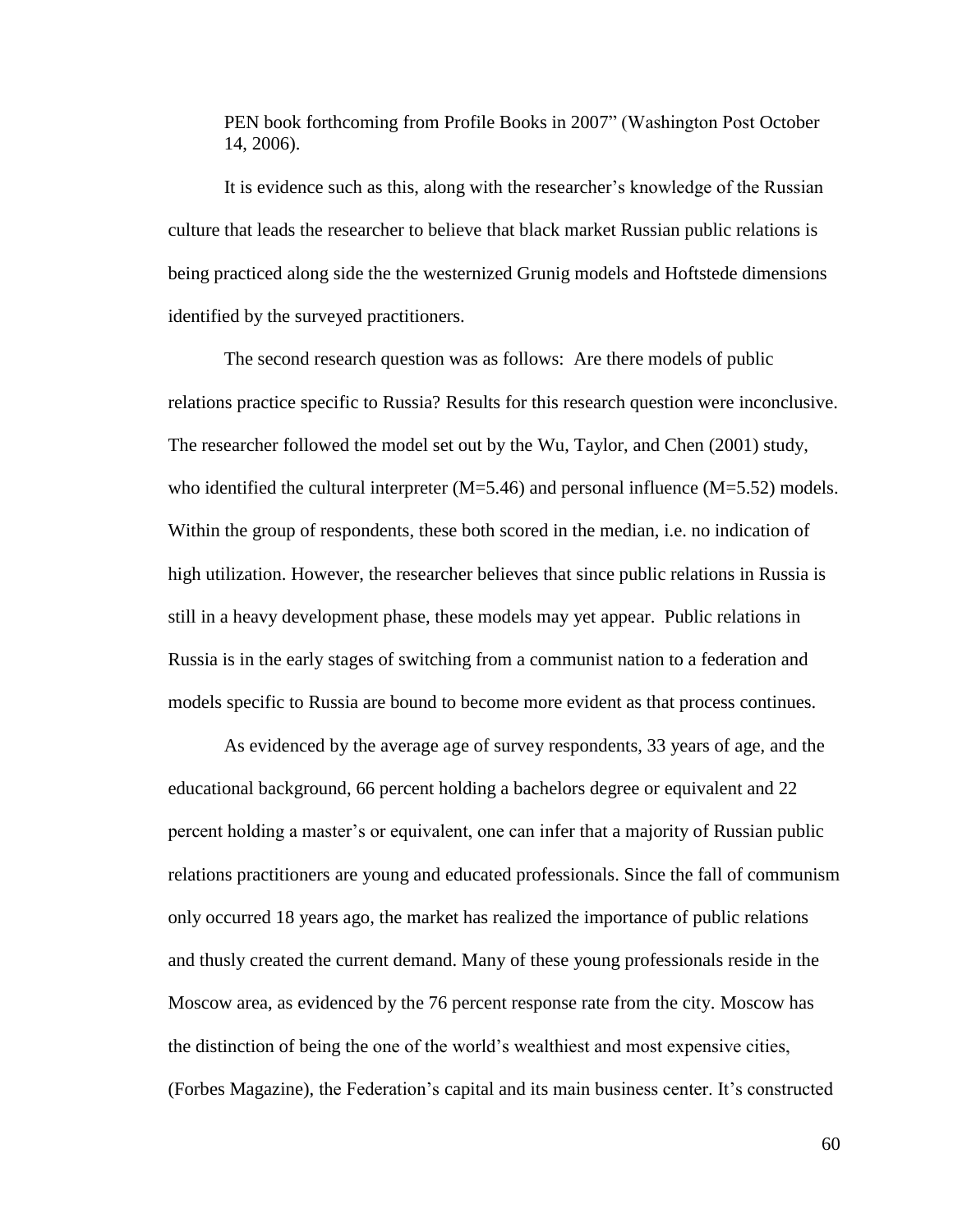for getting things done, and many buildings are merely functional. [The idea of detailed design has had a renaissance lately with the introduction of modern architecture.] This aggregation of professionals would never have occurred under the rule of communism.

―Offices and shops lacked the smooth intensity of those in the West, reflecting a more passive Soviet attitude to the job. Most employees were underutilized in a relatively slow-motion communal atmosphere. Salesclerks, who got paid no matter who bought what, often saw customers as intruders. Surliness at the counter was often interpreted by foreigners as a Russian personality trait, yet those same Russians in their leisure time could blossom into vivacious friends and hosts.‖ (Evtuhov, Goldfrank, Hughes, and Stites 2004 756) It is clear there has been a colossal effort within the Russian business culture to combat the influence of communism in regard to customer service. One can guess that this is a struggle, and the professionals surveyed in this study indicate the challenge of this battle, "In the case of countries like Russia, you also need to consider the communist past, which influenced every aspect of our lives" (interview with a Russian public relations practitioner, Feburary 13, 2009).

Other factors revealed in the survey and interview research support the culture shift. Within the survey, practitioners ranked the statement, "Fully use my skills and abilities on the job are important,"  $(M=6.37)$ , modern Russians view their work as not only a paycheck, but a way to make a difference, something very different than in communist times. ―If to speak about an infrastructure (institutes, directories, the periodical press, principals of an estimation of efficiency, etc.) is still developing in Russia‖ (interview with a Russian public relations practitioner, January 28, 2009). Both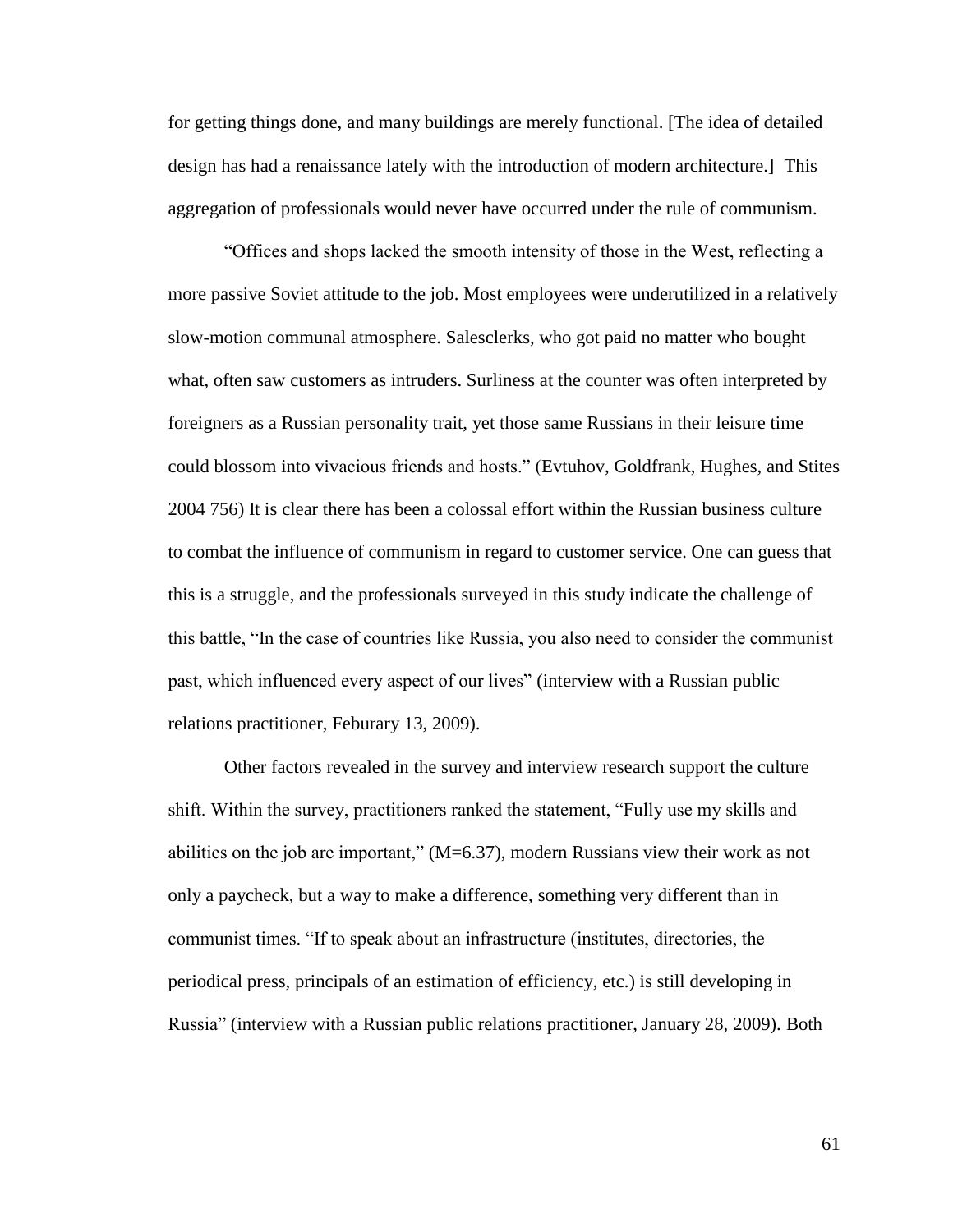results support the inference that within the group of practitioners surveyed, a cultural change is occurring.

As a minor note on the research findings, many stressed the creativity of the Russian public relations practitioner. "In Russia, business-PR is much more creative and is varied rather than in the western countries" (interview with a Russian public relations practitioner, Feburary 4, 2009). From the researcher's personal experience as a student of Russian culture, art, literature, and language, the idea of Russian creativity is one that is highly valued to the Russian people. This may be attributable to their unique working styles.

Michele Berdy, a Moscow-based translator and interpreter, talks about the difference in American and Russian working styles in an August 27, 2002 article in the St. Petersburg Times (Russia), "However, Russians and Americans have different styles of working. Americans tend to plug along, doing a modicum of work every day. Their Russian colleagues, meanwhile, tend to sail along for a bit, taking things easy and letting the work pile up and then push hard to clear the decks, *kak Stakhanovtsy* - like workers in the Stakhanov movement of the 1930s, which was named after a miner in the Donetsk coalfields who achieved high rates of production. As the saying goes, *rabota ne volk, i v les ne ubezhit* ("work isn't a wolf, and won't run off into the forest") which is to say that the work will always be there, however late you leave it."

The third research question was as follows: What cultural values influence Russian public relations practitioners? Much to the dismay of the researcher, the in-depth interviews proved to be more informative about this question than the surveys, but even within these participants, it was reflective that culture is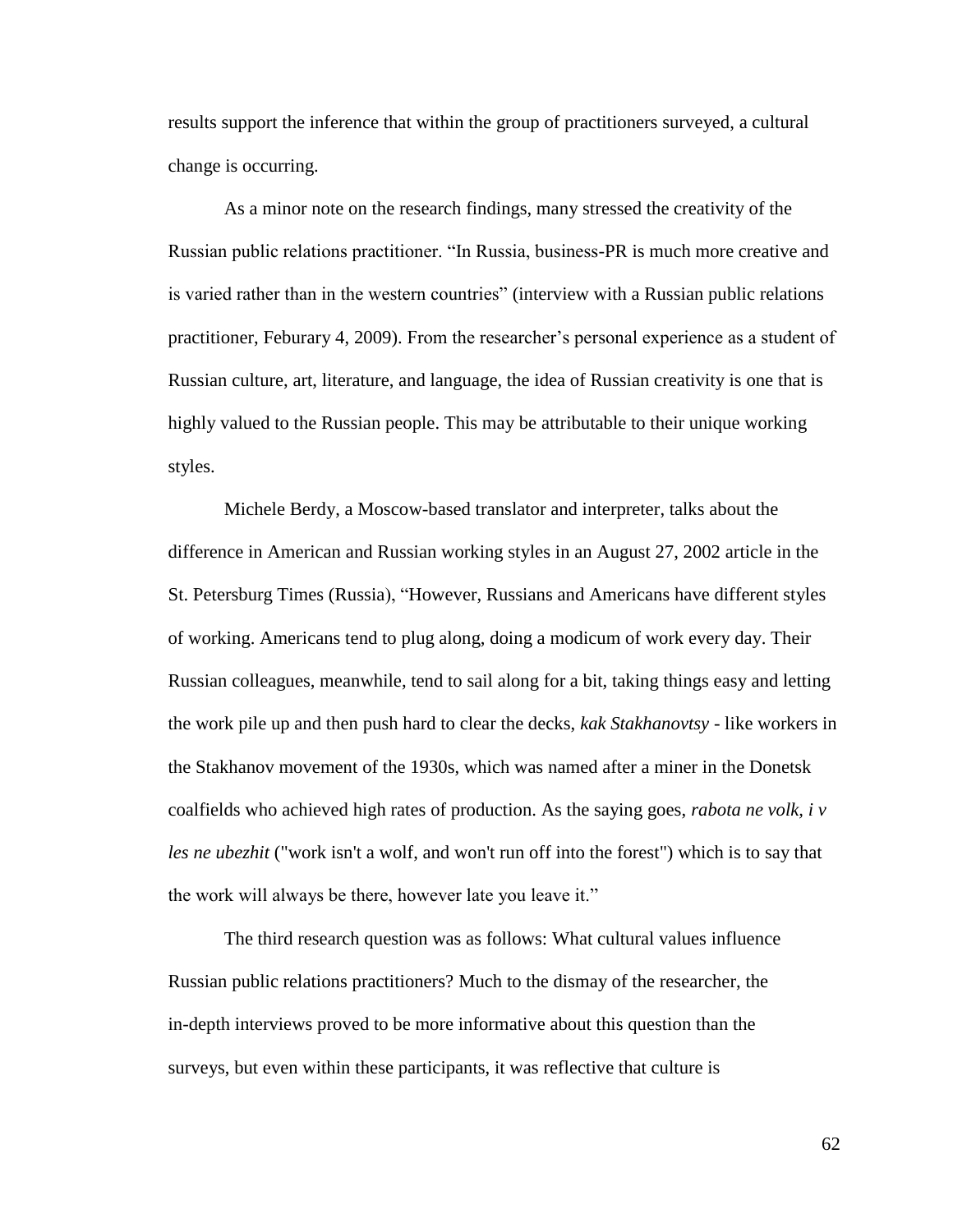something that is not easily separated and is heavily historical in influence. For example, one practitioner mentioned the overall inclusiveness of the idea of culture, "Yes, certainly, PR becomes people, and people very much depend on their own culture. It is expressed in those ideas that form the basis of a public relations campaign, in the practice of business relations, etc" (interview with a Russian public relations practititioner, January 28, 2009).

The Russian culture is a combination of many facets and over the years has endured such events as serving as the center of orthodox Christianity in the early stages of its development; the durable spirit of surviving a mongol invasion; outlasting the reign of Ivan the Terrible; witnessing the construction of St. Petersburg, "The Venice of the North," by Peter the Great; Catherine the Great's Germanic influences of music and propriety; carrying on through countless serf uprisings; emerging victorious after thwarting the Napoleonic invasion and the resulting Patriotic War; fostering a spirit of education and learnedness with the treasured writings of Pushkin, Tolstoy, Gogol, Dostoevsky and many other Russian authors; weathering the storm of the reign of the last czar, Nicolas I; celebrating and suffering under the rise of Communism and Lenin's rise to power; staying strong through World War II and Stalin's reign of terror; watching Khrushchev's visit to the U.S.; watching Sputnik and the space race in wonder and amazement; outlasting the Cuban Missile Crisis; hanging on to hope in Brezhnev's stagnation period; enjoying the benefits of Gorbachov's glasnost and perestroika; Celebrating Yeltsin's dissolution of the Soviet Union; and Putin's rise to power and the westernization of the Federation (Qualin 2007).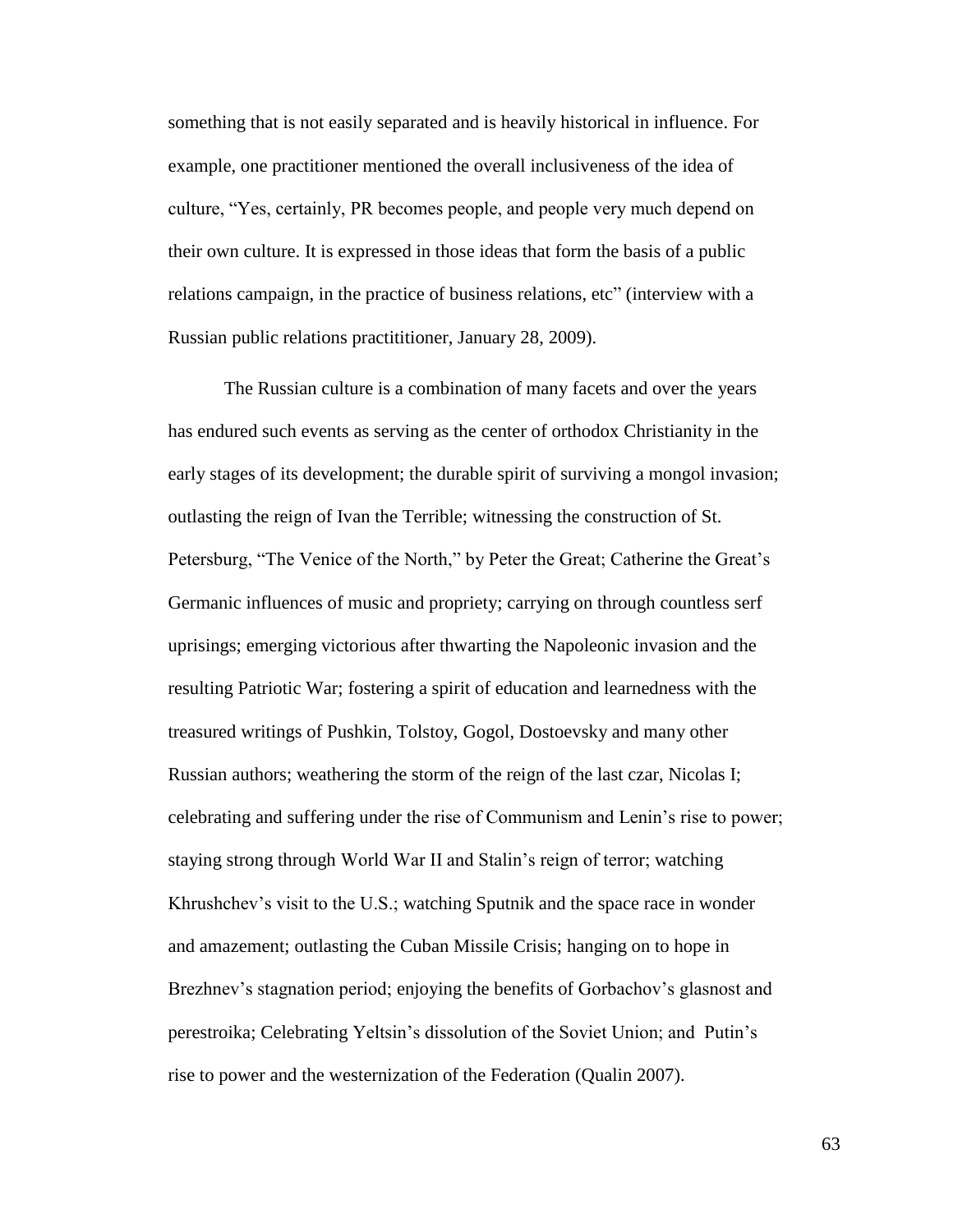While these events and resulting cultural values were not explicated in any of the research, drawing from the researcher's study abroad experience in Moscow and St. Petersburg and Russian knowledge, the traces are everywhere and Russians have a long memory. Thus, it would be a safe implication that the preceding events have had an effect on the Russian people and continues to influence their public relations practices.

The first hypothesis was as follows: The Russian public relations environment will have a strong correlation with masculinity. Much to the contrary of the researcher's initial thoughts, results revealed that practitioners, within the group surveyed, have a stronger identification with femininity  $(M=6.12)$  than masculinity (M=6.09). Although not separated by much of a margin, the integrated nature of the public relations profession is exhibited with this result. This is an important finding, because as it will be discussed further into this section, traditionally, Russians have been a male dominated culture.

However, this may be attributable to the 55 percent of females who responded to the survey request; they were followed closely by the 44 percent male population. Regardless, only in the late 1990's did the gender equity of the communists, traditionally a male dominated society, begin to change.

―Even the gender system was rocked. New waves of feminist ideas and mobilization campaigns sought to undermine the deep notions of division of labor and Soviet "femininity" fostered by previous regimes. Watching nude females at a circus performance was much less puzzling to older Russian women than the entry of women into high politics and business." (Evtuhov, Goldfrank, Hughes, and Stites 2004, p. 818)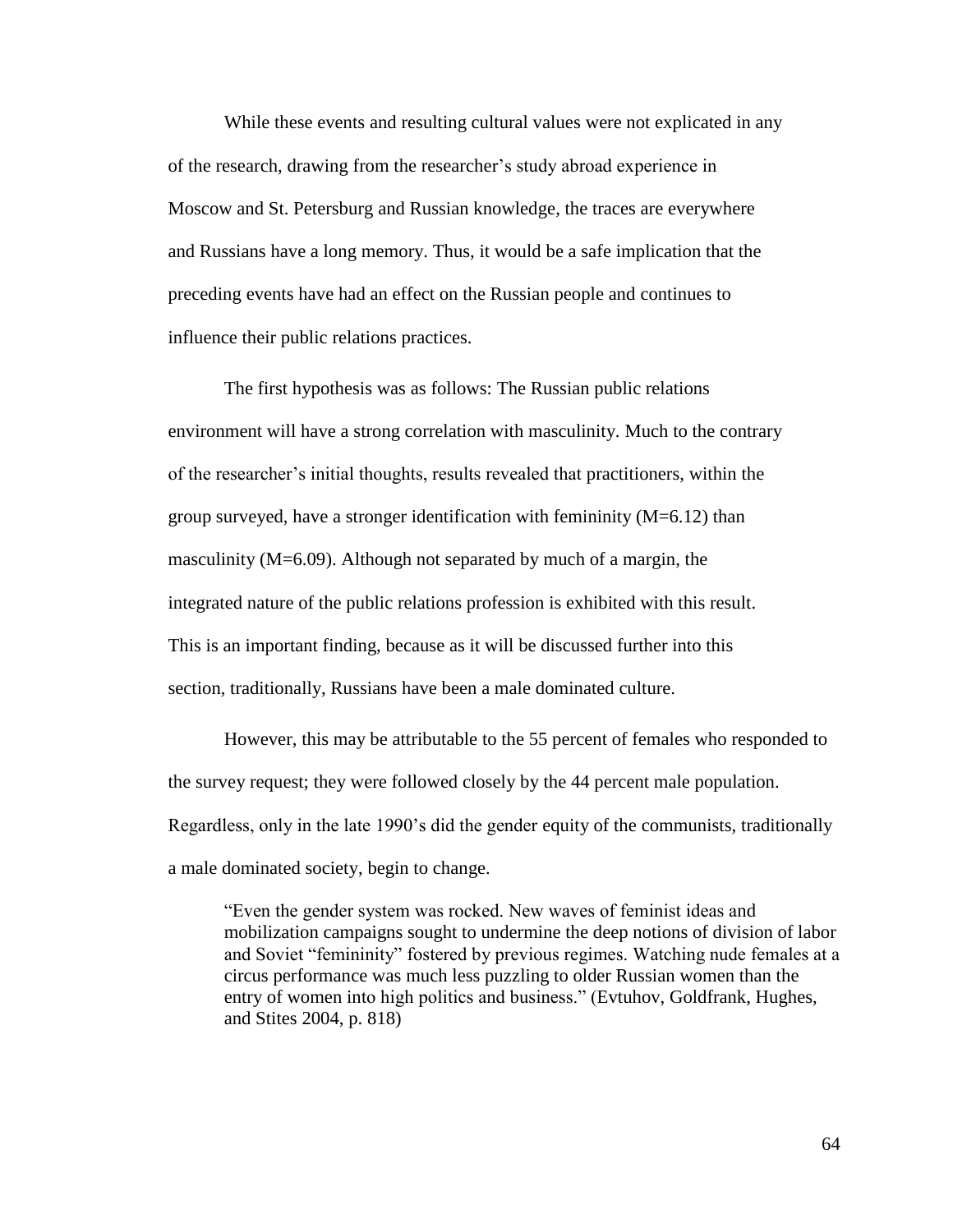Unlike the velvet ghetto of the United States, the notion of women working in the business world in Russia was introduced only a short while ago. Since then, one can infer from the results within the group surveyed, that this is becoming lesser of a problem.

The final and second hypothesis was as follows: Russian public relations practitioners will identify more with collectivism than individualism. The researcher was proven correct in this hypothesis. Within this group of practitioners, individualism (M=5.87) and collectivism (M=5.93), were recognized. This presents an important finding that the researcher believes to some degree reflects the past of the Russians under communism, with the collective nature of the policies and programs of the Soviets. This is specifically exemplified with the Communists idea of the collective farms.

―Under collectivism, the physical contours of the village remained, but the peasant commune, or mir, was dissolved – and with it a long, rich, and fiercely debated institution of Russian history… The collective farm, the dominant type, joined the lands of a village together, left intact families and households with a small half-acre private plot of land on which to grow crops for free sale in the market, and reimbursed joing work by labor teams according to days worked and harvest gleamed…Stalin's war on the countryside left many pitiful legacies – the death of millions, decimation of livestock, an artificial social and cultural wall between town and country and collaboration with German invaders in 1941." (Evtuhov, Goldfrank, Hughes, and Stites 2004, p. 670)

With this historical facet in mind, the survey research indicated that

practitioners work together to create an environment where "everyone works to

contribute to the organization."

Other facets mentioned during the in-depth interviews not addressed in the

research questions or hypothesis is explained by one practitioner, "The demand for PR-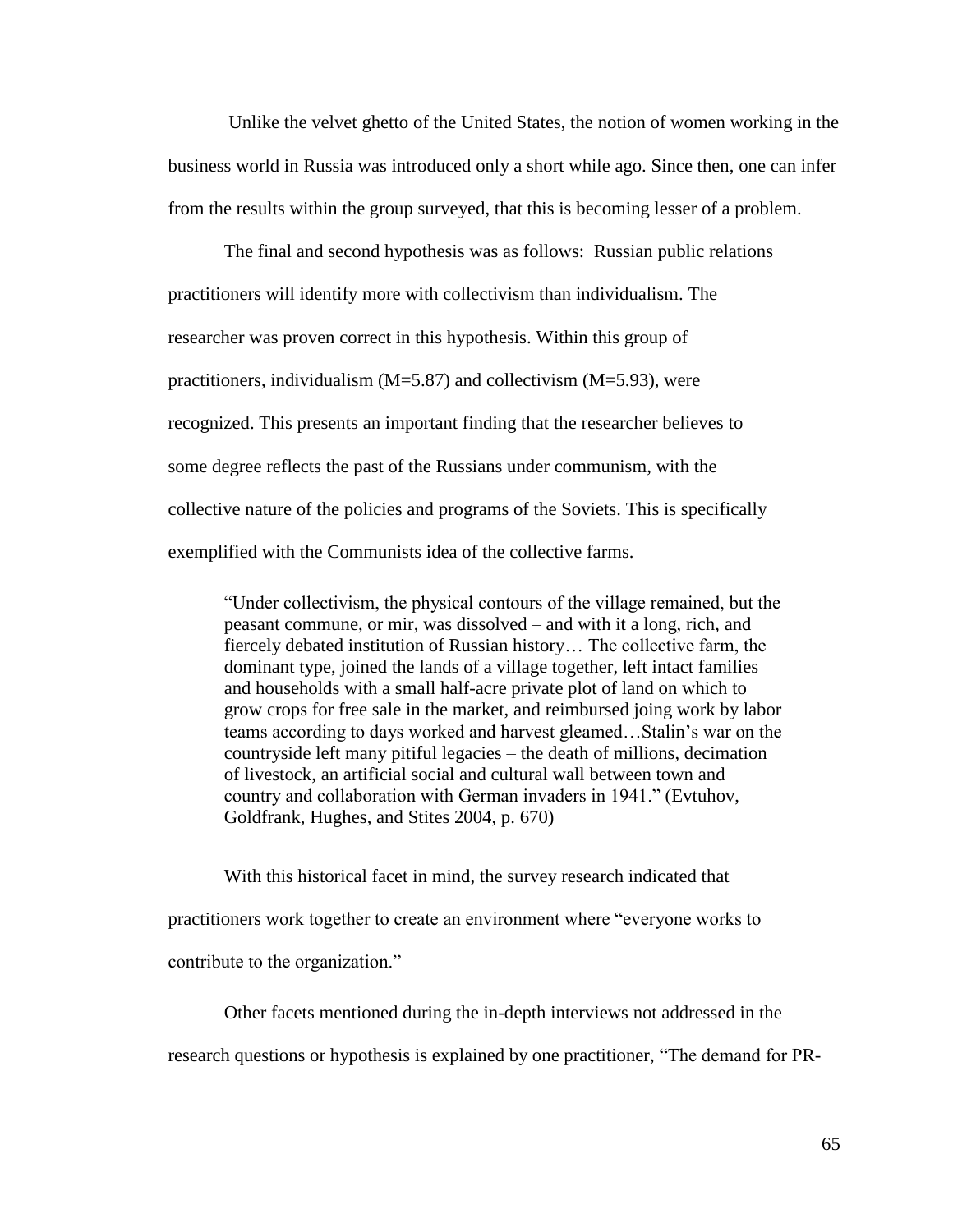services in Russia considerably exceeds the qualified offerings" (interview with a Russian public relations practitioner, Feburary 4, 2009).

It is evident in this quote and by the low response rate to the study that this is a factual statement. The question of whether or not public relations in Russia are thriving is moot. It is, as indicated by the numerous public relations professionals associations and public relations agencies in both the Moscow and St. Petersburg areas. However, it was indicated by professionals surveyed that there is no time to conduct "random research" requests." Thus, the study did not yield as much information as the researcher had hoped.

Many companies have discovered the potential profitability of Russia and become active in its markets. With this need is a strong desire for public relations professionals to assist with the maneuverability on the ground. In fact, this is very much the case as substantiated by the more than 800 American companies currently registered with the American Chamber of Commerce in Russia. [\(http://www.amcham.ru\)](http://www.amcham.ru/) These include Abbott Laboratories, Black & Decker, Ernst & Young, and Raytheon Technical, among many others. It was indicated in the survey results that the cultural interpreter model,  $(M=5.46)$ , is important to practitioners. Within this category, the statement "Helping my international clients understand the Russian business environment is important," scored the highest, (M=5.85), than any other category. Overall, the inference can be made within this group of pracitioners that one function of the Russian public relations professional is to serve as the medium between two cultures. They must be the peanut butter and jelly between the bread of the two cultures.

By employing the Grunig's models of public relations and Hofstede's cultural dimensions as a research prism, this exploratory study attempted to discover the current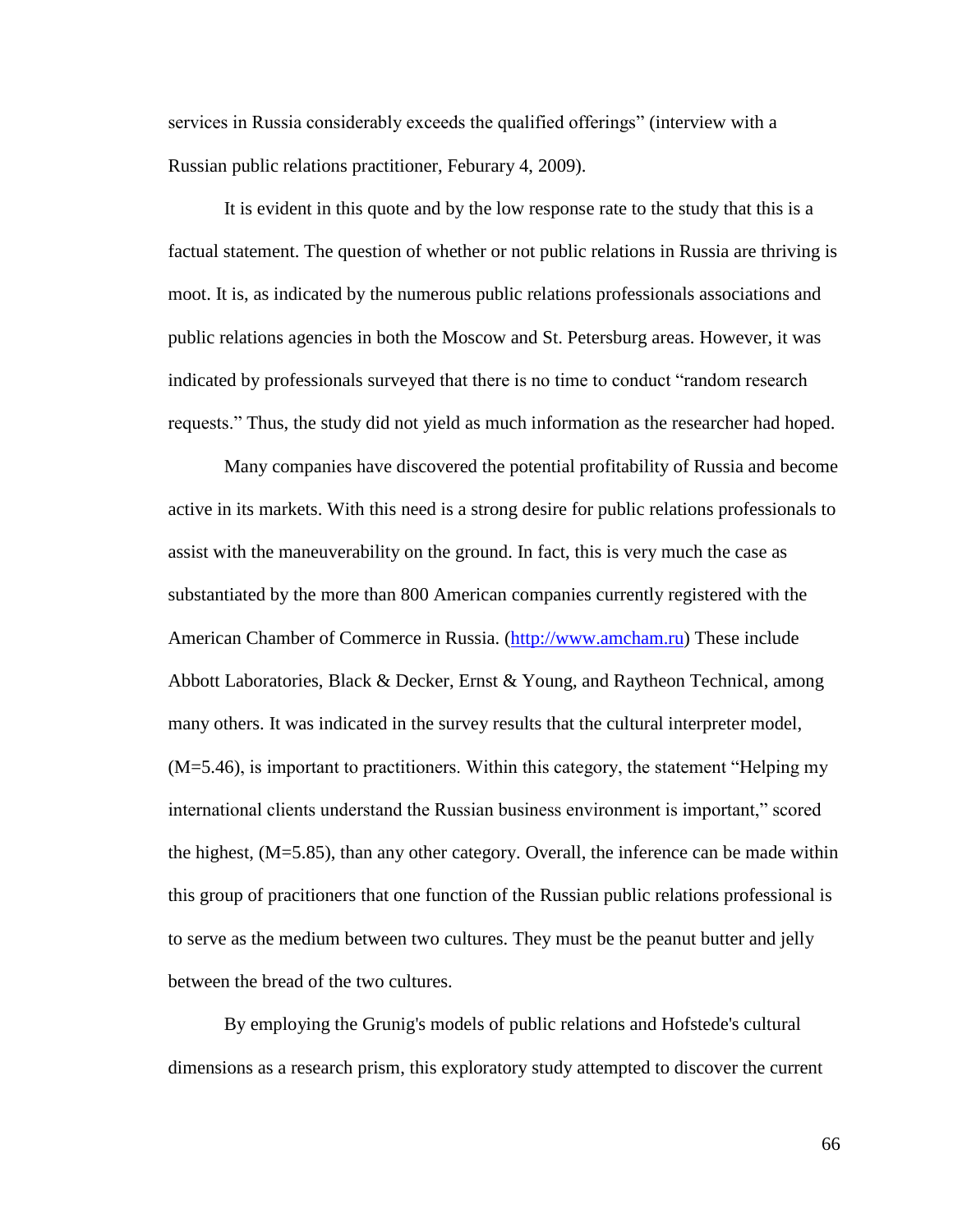state of public relations in Moscow and St. Petersburg, Russia. Findings indicate that within this group of practitioners, they do incorporate some of Grunig's models into their practice. Other trends identified by the researcher within this group include the need for additional qualified practitioners, counteracting the influence of communism, young demographic of professionals, and the usage of creativity.

The most important finding that needs to be noted from this study is the early stage of development within the industry, cited by the professionals themselves.

Confirming the study by Leathers (1993), the results of the surveyed group of Russian professionals inferred that they often use a command strategy to push their messages through to their respective publics. The in-depth interviews revealed that this is no longer the case. Practitioners are building relationships with the media and aim to provide the journalist with the information they need. "I work in the Russian IT market. IT-press is quite proactive; we have many requests for interviews and materials. When we are running press conference we also have big attention from journalists' side" (interview with a Russian public relations practitioner, Feburary 4, 2009).

Along with the inferences that can be made from the study's results, its limitations need to be discussed as well.

Most importantly, the researcher acknowledges the fact that the survey and subsequent demographic questions adopted from the Wu, Taylor, and Chen (2001) study, did not measure the indended subject matter, the current state of Russian public relations. The study yielded data that provided a positive identification of the presence of constructs for Grunig's four models of public relations, the cultural interpreter and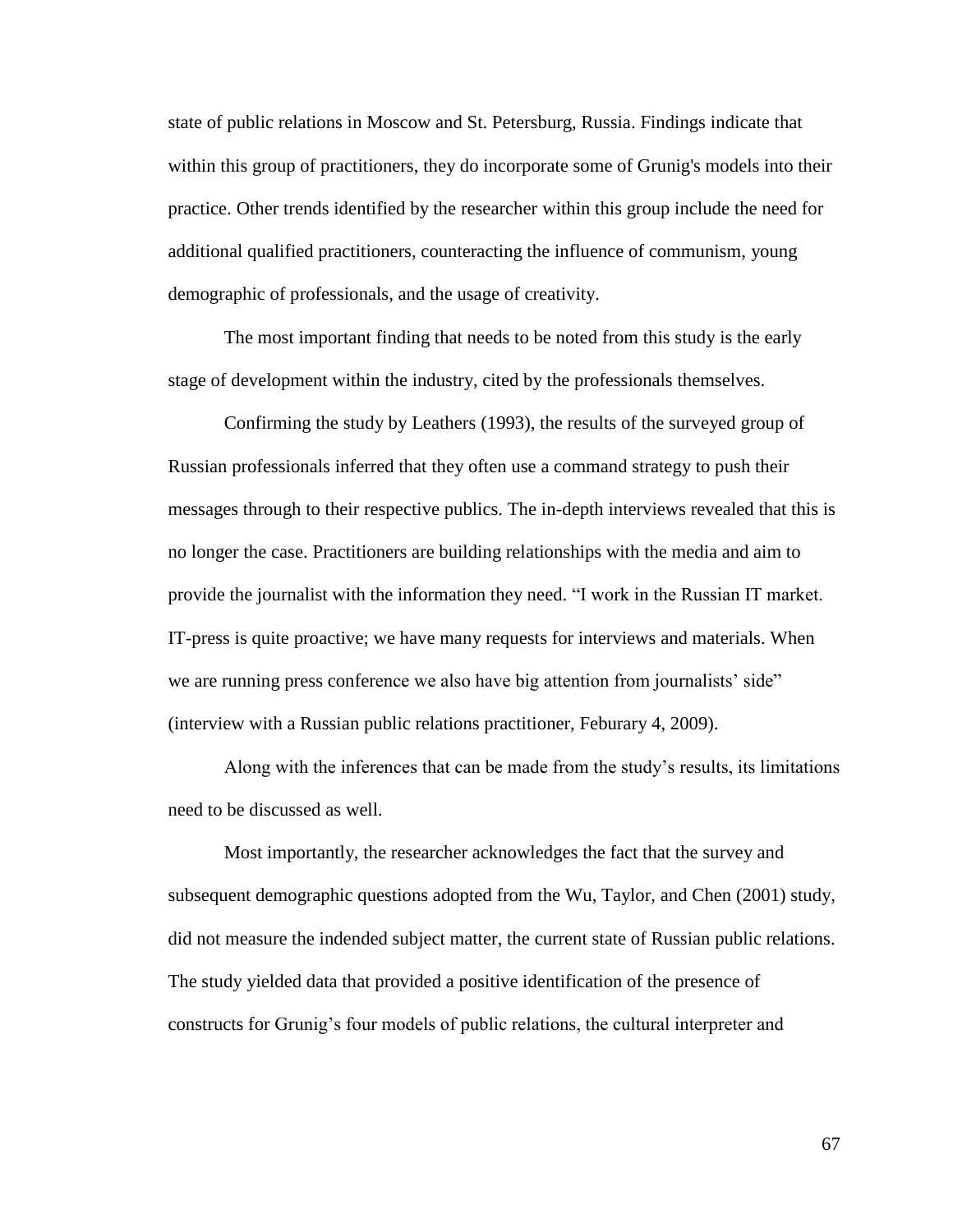personal influence models identified by Wu, Taylor and Chen (2001), and Hofstede's cultural values.

Additional limitations include the ultimate number of completed surveys, was attributed by the researcher to geographic restraints and lack of personal interaction. However, a Russian practitioner, in an in-depth interview, expressed a different attribution for the low response rate.

―Most of the people whom you contacted through the IPRA contact list are either agency leaders/business owners or senior corporate executives, who are naturally quite busy especially at this time of the year, when there is a lot of activity on both – existing accounts and new business when it comes to agency life, or planning and budgeting processes in-house" (interview with a Russian public relations practitioner, Feburary 13, 2009).

To minimize this limitation in future research, the researcher stongly suggests communicating with the practitioner on a one-to-one basis in a professional setting. Other limitations for the study include a bias within the survey, present from the original researchers, Wu Taylor and Chen, (2001) towards the positive identification of Grunig's models. Additionally, the English to Russian and Russian to English language barriers, even with native Russian translators involved with the study, proved a mild limitation throughout further correspondence with participants.

Future areas identified by the researcher for further exploration is a meta-analysis of public relations activity in both Western and Eastern Europe, which would continue to build on to the small research base, furthering the understanding of Eastern European practices. Additionally, the contrast of a historically public relations integrated area, Western Europe, with one that has just started to develop, Eastern Europe, would be an interesting study. Another idea is to conduct a survey for the main functions of a Russian public relations practitioners' job. This would allow for further exploration on the degress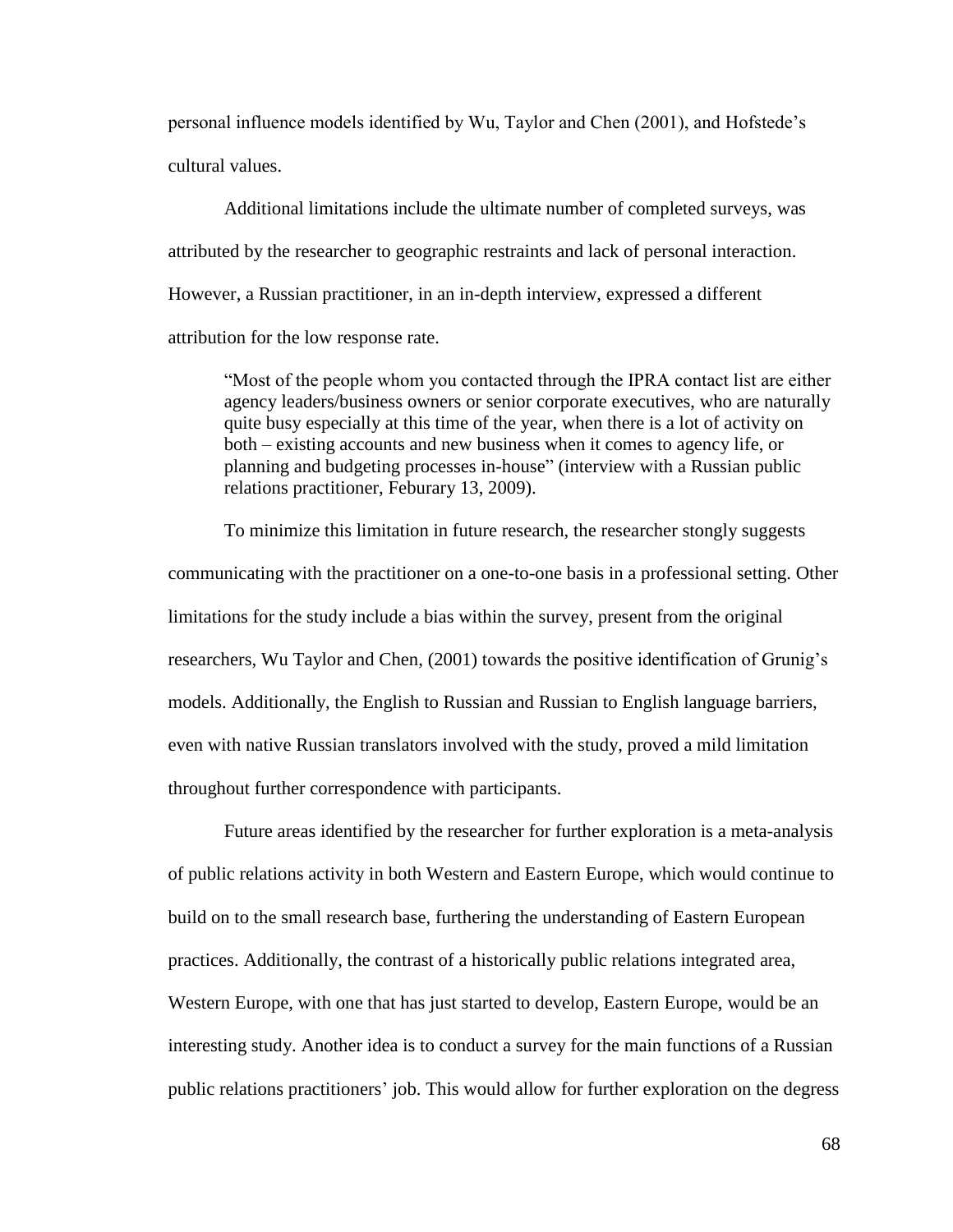of westernization present in the Russian practices. Furthermore, an in-depth look at the Russian public relations agency environment and a further examination of the relationship between Russian public relations agencies and their affiliation with their offices abroad utilizing the Wakefield (2000) study as a research basis would yield important information about the agency environment in Russia. The researcher feels that this would be an interesting study because many of the larger American agencies, Ketchum, Edelman, and Porter Novelli, among others, have a strong presence in Russia. To conclude, after a recent visit to Hungary, the researcher suggests a study of comparisons with public relations in Hungary and Russia, each former Soviet ruled countries. This would again provide important information to further the understanding of public relations in Eastern Europe and examine the comparisons and contrasts within the two countries.

Although the study endured many challenges and limitations, overall it achieved its main goal: providing a glimpse into the current developing status of public relations in Moscow and St. Petersburg, Russia.

In the wake of the fall of communism in 1991, in its short 18 years, the modern Russia is quickly becoming a business powerhouse on the international scene that has and will continue to change the way the world looks at business, and more specifically public relations in a globalized setting.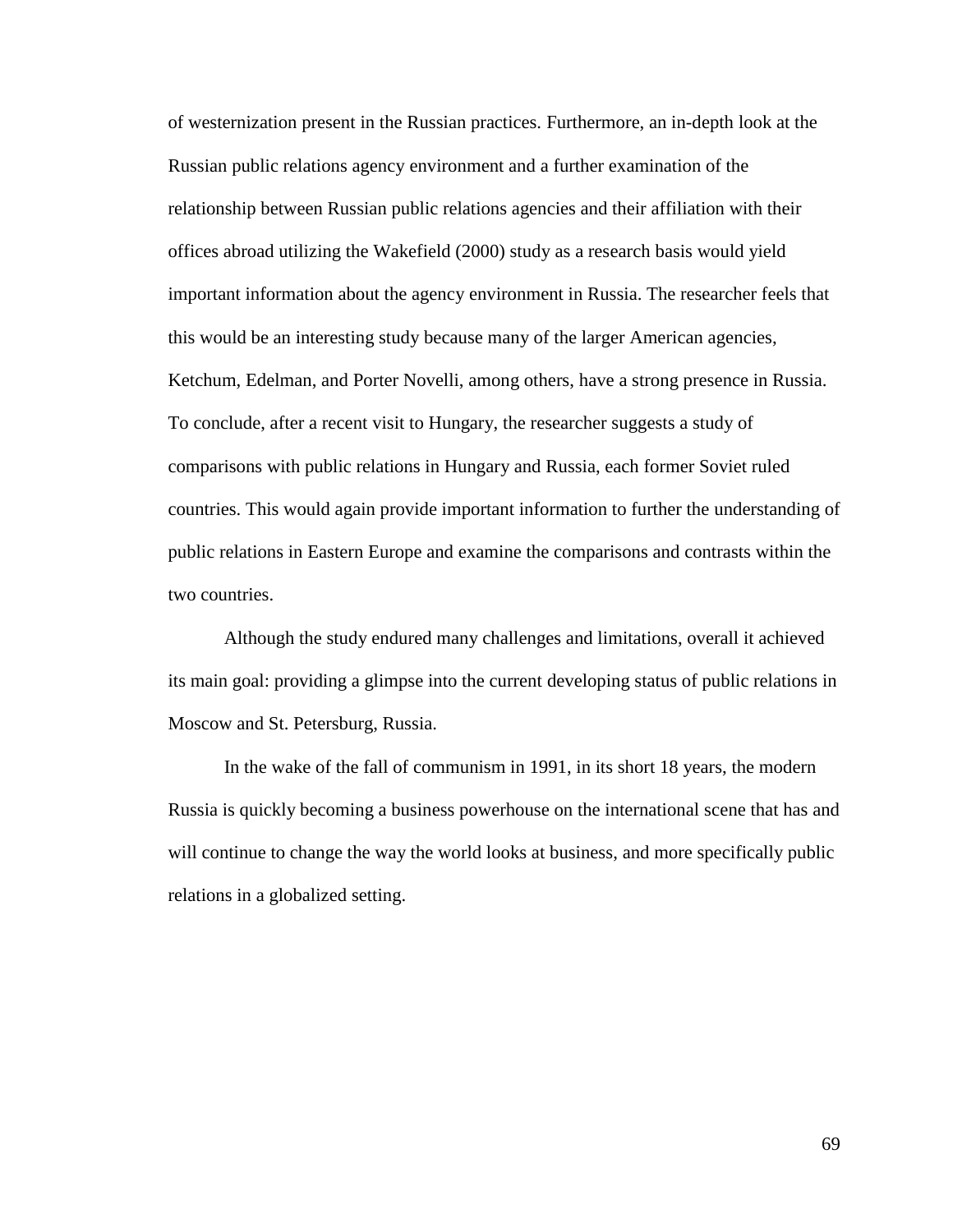## **VI. References**

AKOS (Association of Communicators and Public Relations Professionals). ―Full Member List," http://www.akos-icco.ru/eng\_members.php?part=3 (accessed April 7, 2009).

Alison, Melissa. "Russia to get a first taste of Starbucks." Seattle Times, The (WA). August 30, 2007.

American Chamber of Commerce in Russia. "March 2009 Members," http://www.amcham.ru/\_images/upload/Members\_2009\_March.pdf (accessed March 5, 2009).

Arceo, A. "Public relations in Spain: An introduction". *Public Relations Review* 30(3) (September 2004): 293-302.

Behrens, P. A. "Germany: Public affairs reinvented." *Journal of Public Affairs* 2(3) (2002 August): 173-176.

Beng, Y. S. "The state of public relations in Singapore." *Public Relations Review* 20 (Winter 1994): 373-394.

Berdy, Michele. "Russian Creativity in Talking the Talk to Make the Money." St. Petersburg Times, The (Russia). August 27, 2002.

Black, Sam. "Widening the Education Panorama in Europe." *Public Relations Quarterly* 35, no. 1 (Spring 1990): 15-16.

Botan, Carl. "International Public Relations: Critique and Reformulation." *Public Relations Review* 18, no. 2. (1992).

Botan, Carl. "A Human Nature Approach to Image and Ethics in International Public [Relations.‖](http://web.ebscohost.com.proxy.bsu.edu/ehost/viewarticle?data=dGJyMPPp44rp2%2fdV0%2bnjisfk5Ie42N%2bE6qTreefkrHrx6%2bt55%2bS%2bTK2rrUquprc4r6e4S7Kws0iexss%2b8ujfhvHX4Yzn5eyB4rOySbess0%2bvr68%2b6tfsf7vb7D7i2LuN5N6kjN%2fdu1nMnN%2bGu6yyS7Cqs1Ck3O2K69fyVeTr6oTy2%2faM&hid=112) *Journal of Public Relations Research* 5, no. 2. (1993).

Brislin, R. W. "Comparative research methodology: Cross-cultural studies." *International Journal of Psychology* 11 (1976): 215-229.

Choi, Y., & Cameron, G. T. "Overcoming ethnocentrism: The role of identity in contingent practice of international public relations.‖ *Journal of Public Relations Research* 17, no. 2 (2005): 171-189.

CIA Factbook. "Russia," [https://www.cia.gov/library/publications/the-world](https://www.cia.gov/library/publications/the-world-factbook/geos/rs.html)[factbook/geos/rs.html](https://www.cia.gov/library/publications/the-world-factbook/geos/rs.html) (accessed December 7, 2007).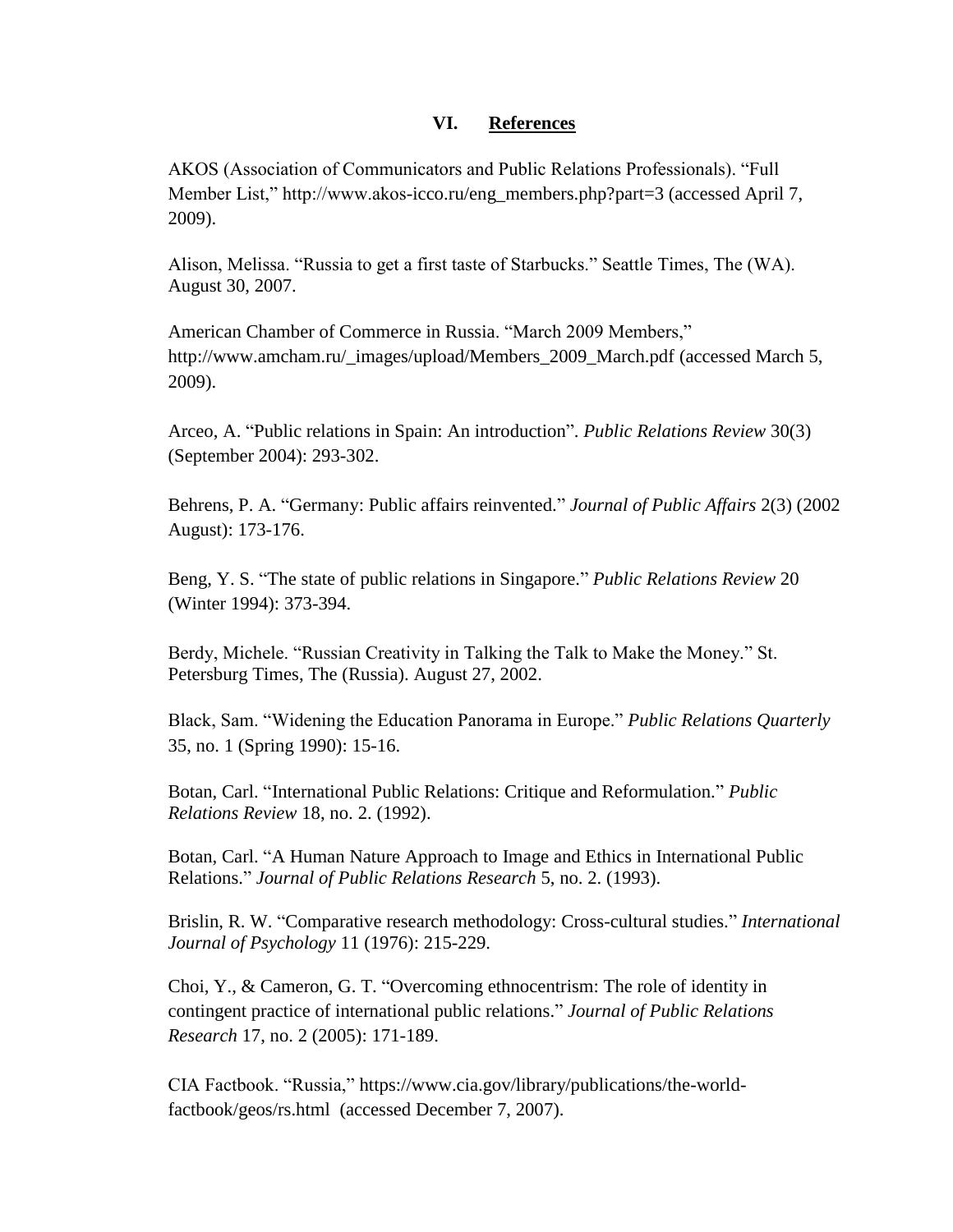Clarke, Terence M. ―An Inside Look at Russian Public Relations.‖ *Public Relations Quarterly* 45, no. 1 (Spring 2000): 18-21.

Coombs, W. T., Holladay, S., Hasenauer, G., & Signitzer, B. "A comparative analysis of international public relations: Identification and interpretation of similarities and differences between professionalization in Austria, Norway, and the United States." *Journal of Public Relations Research* 6(1) (1994): 23-39.

Culbertson, H.M. and Chen, N. *International Public Relations*: A comparative analysis. Lawrence Earlbaum: New Jersey, 1996.

Datamonitor, Russia –Industry Profile report. Internet Access in Russia. June 2007.

Dickerson, Michael A. "One Example of a Successful International Public Relations Program.‖ *Public Relations Quarterly* 50, no. 3 (2005).

Downing, John. *Internationalizing Media Theory: Transition, Power, and Culture, Reflections on Media in Russia, Poland, and Hungary 1980-95.* London: Sage Publications, 1996.

Dumitrascu, Radu. "An Adaptation of the Ethnocentric Stages: Approaches in International Public Relations.‖ Conference Papers -- National Communication Association, 2007.

Edelman Public Relations."Edelman Eighth Annual Trust Barometer." New York: Haymarket Media, Inc., 2007.

Emerging Europe Monitor. "Russia and CIS." Vol. 11, no. 12 (December 2007).

Epley, J. S. "Public relations in the global village: An American perspective." *Public Relations Review* 18(2) (1992 Summer): 109-116.

European Union. "Communicating Europe in Partnership." [Brussels, Belgium, March] 2007]: 22.

Evtuhov, Catherine, David Goldfrank, Lindsey Hughes, and Richard Stites. *A History of Russia: Peoples, Legends, Events, Forces.* Boston: Houghton Mifflin Company, 2004.

Fitzpatrick, Kathy R.; Whillock, Rita Kirk. "Assessing the impact of globalization on [U.S. public relations.‖](http://web.ebscohost.com.proxy.bsu.edu/ehost/viewarticle?data=dGJyMPPp44rp2%2fdV0%2bnjisfk5Ie42N%2bE6qTreefkrHrx6%2bt55%2bS%2bTK2rrUquprc4r6e4S7Kws0iexss%2b8ujfhvHX4Yzn5eyB4rOySbess0%2bvr68%2b6tfsf7vb7D7i2LuN5N6kjN%2fdu1nMnN%2bGu6%2bySa6os02vqLU%2b5OXwhd%2fqu37z4uqM4%2b7y&hid=112) *Public Relations Review* 19, no. 4 (1993).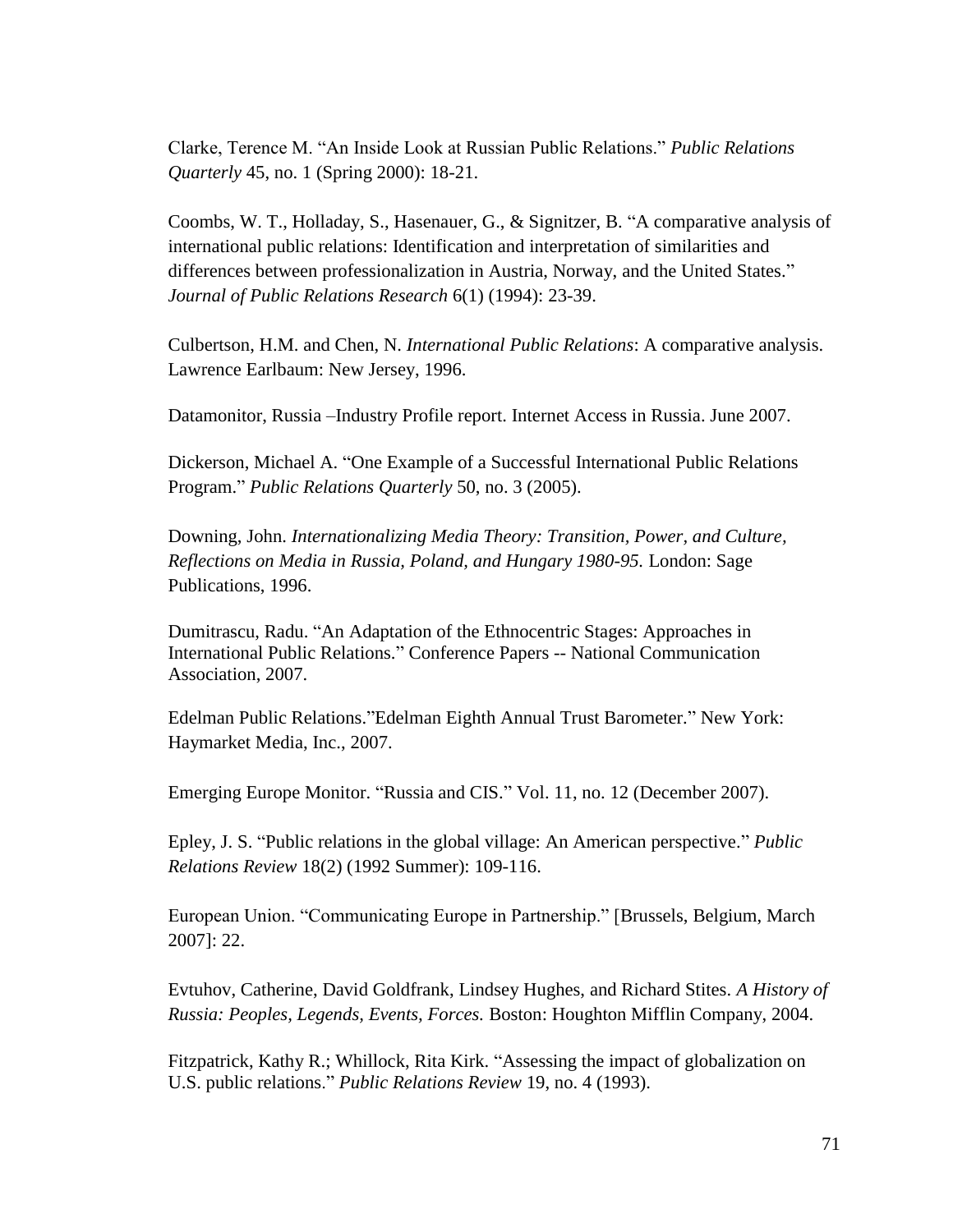Gaither, T.; Curtin, Patricia. "International Public Relations Ethics: A Cross-Disciplinary Approach to the Challenges of Globalization, Identity, and Power." Conference Papers --International Communication Association, 2006 Annual Meeting.

Goregin, Alexander G. and Alexandre G. Nikolaev. "Evolution of Modern Russian Communication.‖ *Communication World*, 13, no. 6 (June/July 1996).

Goregin, Alexander G. and Alexandre G. Nikolaev."The Value of a PR Association to Russians.‖ *Communication World* 12, no. 10 (November 1995).

Greenburg, Zach O'Malley. ―World's Most Expensive Cities*." Forbes Magazine*. July 2008. http://www.forbes.com/2008/07/23/cities-expensive-world-forbeslifecx\_zg\_0724expensivecities.html (accessed April 3, 2009.)

Gruban, Brane. "Performing Public Relations in Central and Eastern Europe." *Public Relations Quarterly* 40, no. 3 (Fall 1995): 20-23.

Grunig, James E., Larissa A. Grunig, K. Sriramesh, Yi-Hui Huang, and Anastasia Lyra. "Models of Public Relations in an International Setting". *Journal of Public Relations Research* 7, no. 3 (1995): 163-186.

Grunig, J., & Hunt T. *Managing public relations.* New York: Holt, Rinehart & Winston, 1984.

Grunig, James E. and Todd Hunt. *Public Relations Techniques.* Fort Worth: Holt, Rinehart, and Winston, Inc., 1994.

Guth, David W. "The Emergence of Public Relations in the Russian Federation." *Public Relations Review* 26, no.2 (Summer 2000): 191-207.

Hiebert, Ray E. "Public Relations and Mass Communication in Eastern Europe." *Public Relations Review* 18, no.2 (Summer 1992): 177-187.

Hazleton, Vincent and Craig Cutbirth. "Public Relations in Europe: An Alternative Educational Paradigm.‖ *Public Relations Review* 19, no. 2 (Summer 1993): 187-196.

Hofstede, G. *Culture's consequences: Comparing values, behaviors, institutions, and organizations across nations* (2nd ed.). Thousand Oaks, CA: Sage, 2001.

Hofstede, G. & Hofstede, G. J. *Cultures and organizations*: *Software of the mind*. New York: McGraw-Hill, 2005.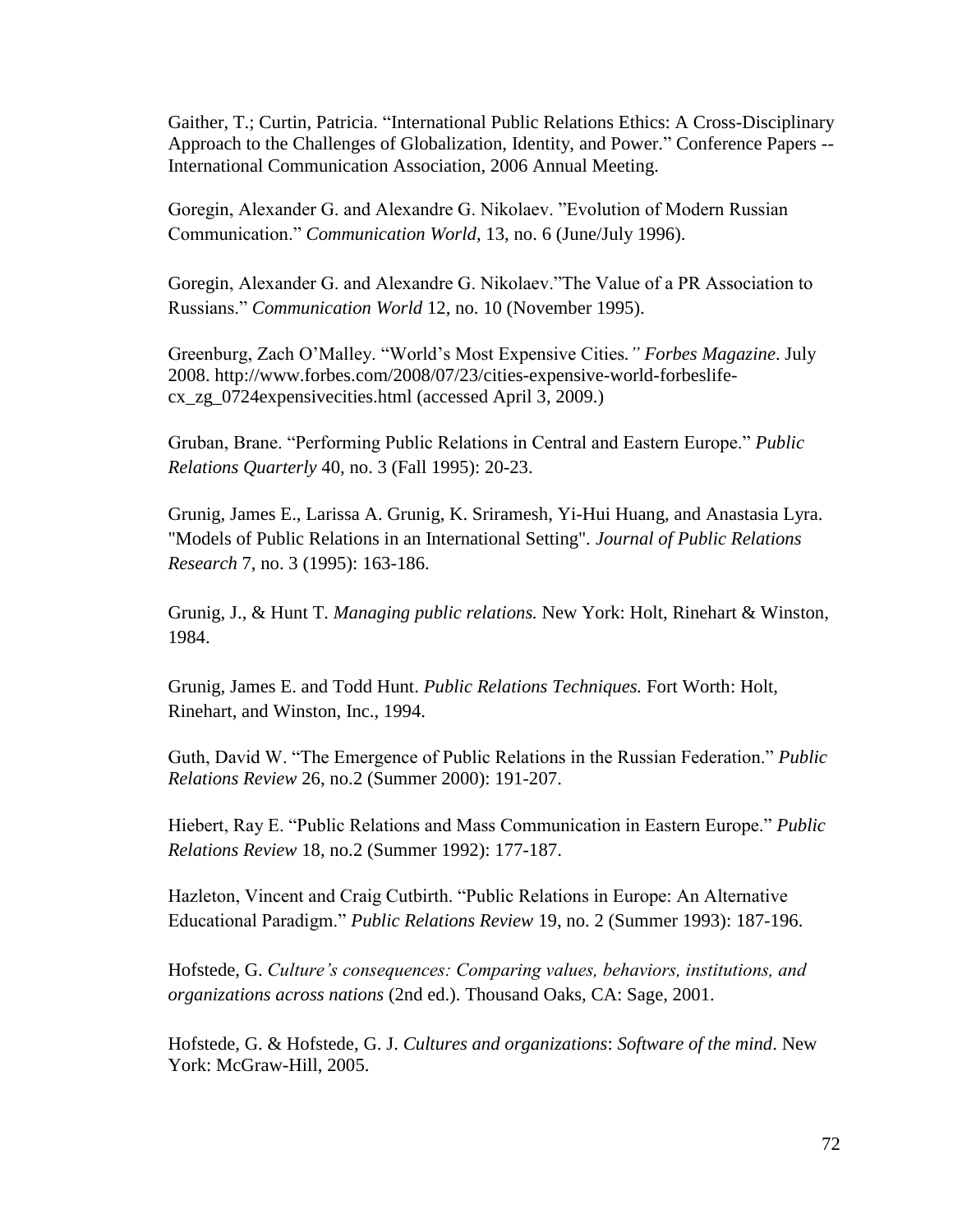Holtzhausen, D. R., Petersen, B. K.,  $&$  Tindall, N. T. J. "Exploding the myth of the symmetrical/asymmetrical dichotomy: Public relations models in the new South Africa." *Journal of Public Relations Research* 15, no. 4 (2003 October): 305-341.

Howard, Carole. "Perestroika from Pleasantville: Lessons Learned Launching Reader's Digest in the Soviet Union and Hungary." *Public Relations Quarterly* 36, no. 4 (Winter 1992): 15-21.

Ihator, A. "Understanding the cultural patterns of the world--an imperative in implementing strategic international pr programs." *Public Relations Quarterly* 45, no. 4 (2000 Winter): 38-44.

International Public Relations Association. "Gold Paper No. 12: The Evaluation of Public Relations Education and the Influence of Globalisation." [London: IPRA, October 1997).

Ivanov, Mikhail. "Care for Some Fries with That Reform?" *Russian Life* 43, no. 2 (March/April 2000).

Jensen, I. "Public relations and emerging functions of the public sphere: An analytical framework." *Journal of Communication Management* 6, no. 2, (2002): 133-147.

Jouan, Christophe. "Challenges to EU integration." *Brand Strategy* 180 (March 2004): 48-50.

Kent, Michael, Maureen Taylor, and Lejla Turcilo. "Public Relations in Newly Privatized Businesses in Bosnia-Herzegovina." *Public Relations Review* 32, no. 1 (2006): 10-17.

Kim, Hyo-Sook. "Exploring Global Public Relations in a Korean Multinational [Organization in the Context of Confucian Culture.‖](http://web.ebscohost.com.proxy.bsu.edu/ehost/viewarticle?data=dGJyMPPp44rp2%2fdV0%2bnjisfk5Ie42N%2bE6qTreefkrHrx6%2bt55%2bS%2bTK2srUquprc4r6e4SrSwsUqet8s%2b8ujfhvHX4Yzn5eyB4rOrUa6ptVC2rLBMpOLfhuWz44ak2uBV89zmPvLX5VW%2fxKR57LOvS7apt0y3qaR%2b7ejrefKz5I3q4vJ99uoA&hid=109) *Asian Journal of Communication* 13, no. 2 (2003).

Kiousis, Spiro; Xu Wu. "International Agenda-Building And Agenda-Setting Exploring the Influence of Public Relations Counsel on US News Media and Public Perceptions of Foreign Nations.‖ *International Communication Gazette* 70, no. 1 (2005): 58-75.

Kruckeberg, D. "The Challenge For Public Relations In The Era Of Globalization." *Public Relations Quarterly* 40, no. 4 (1995).

Leathers, Dale. "Defining Features of Institutional and Interpersonal Communication in Russia.‖ *World Communication* 22, no. 2 (1993): 54-61.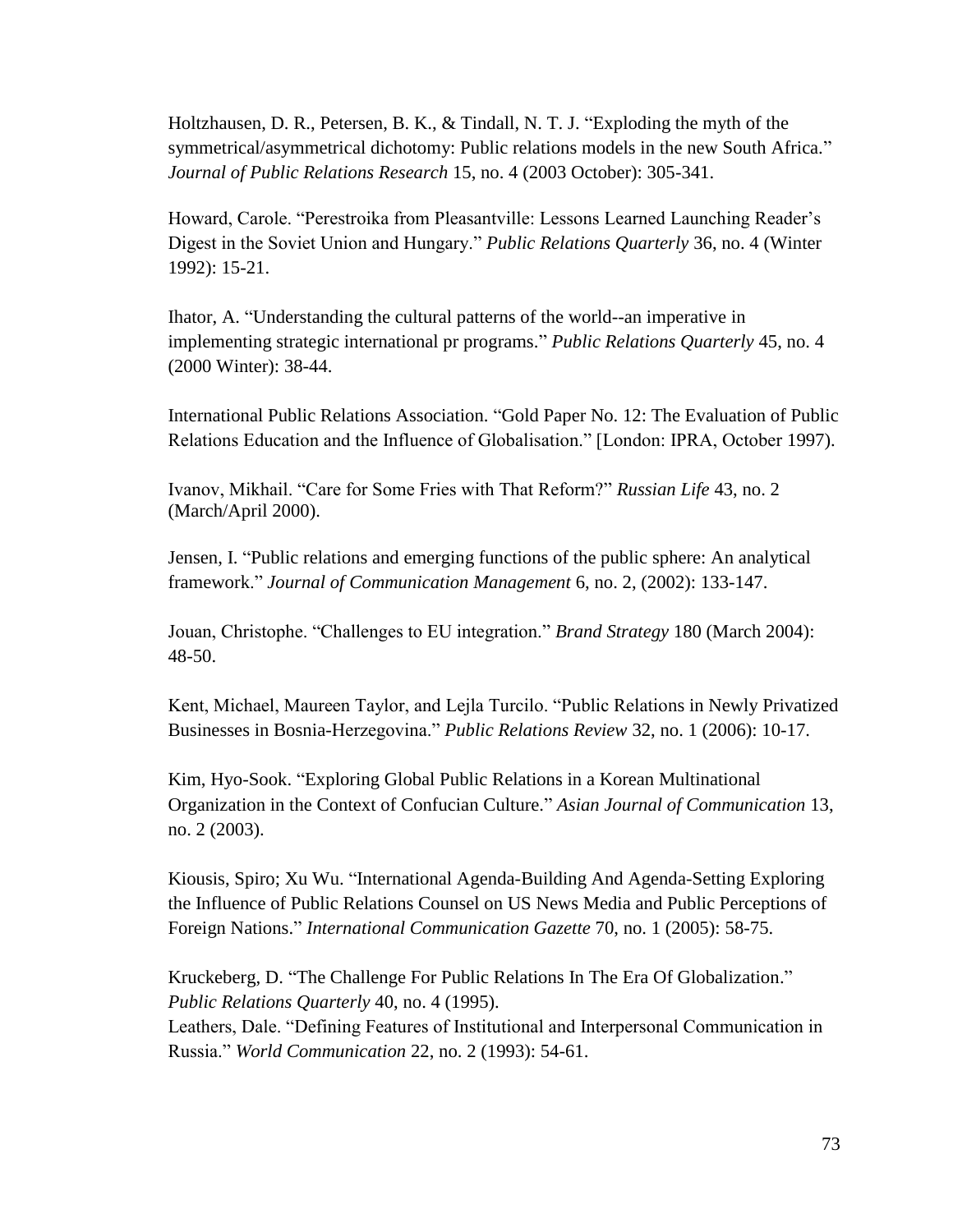Lee, Suman. "An Analysis of Other Countries' International Public Relations in The U.S." *Public Relations Review* 32, no. 2 (2006).

Lee, Suman. "International Public Relations as a Predictor of Prominence of US News coverage.‖ *Public Relations Review* 33, no. 2 (2007): p158-165.

Manz, Stefan, Andreas Musolff, J.J. Long, Ljiljana Saric. "Introduction, Discourses of Intercultural Identity in Britain, Germany, and Eastern Europe." *Journal of Multilingual and Multicultural Development* 25, no. 5&6 (2004): 361-368.

Maslov, Michael. "Western and Domestic Firms Navigate Moscow's PR Maze." *Public Relations Tactics* 5, no. 8 (August 1998).

McDonald's Corporation. "About of Pushkin Square restaurant," <http://www.mcdonalds.com/countries/russia> (accessed December 7, 2007).

McLuhan, Marshall. *The Gutenberg Galaxy*. London: Routledge & Kegan Paul, 1962.

Molleda, J. C. "International paradigms: The Latin American School of Public Relations.‖ *Journalism Studies* 2, no. 4 (2000): 513-530.

Mounter, P. "Global Internal Communication: A model." *Journal of Communication Management* 7, no.3, (February 2003): 265-286.

Murray, Danielle M. and Jeffrey D. Fisher. "The Internet: A virtually untapped tool for research.‖ In *Using the Internet as a Research Tool for Social Work and Human Services.* Ed. Goutham M. Menon. New York: The Haworth Press, Inc., 2002.

Naumov, Alexander I., and Puffer, Sheila M. "Measuring Russian culture using Hofstede's dimensions." *Applied Psychology: An International Review*,49, no. 4 (2000): 709-718.

Neff, Bonita D. "Emerging Public Relations in the Commonwealth of Independent States: An Academic Perspective." [Paper presented at the Annual Meeting of the International Communication Association, Washington, DC, May 27-31, 1993].

Nelles, Wayne. ―Toward Better Communications Co-operation for Central and South Eastern Europe: Trends and Prospects." *Higher Education in Europe* 26, no. 2 (2001): 227-236.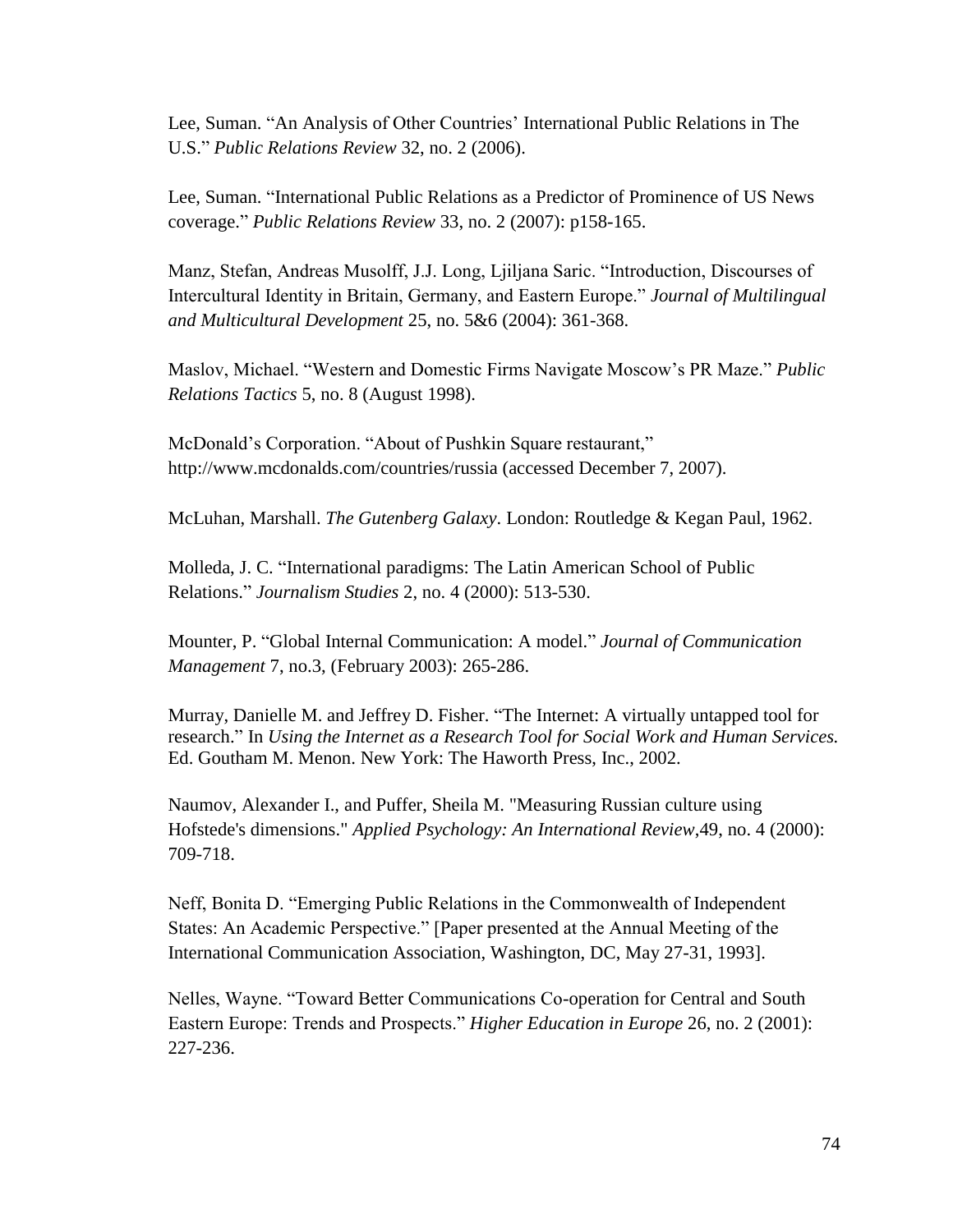Paluszek, John."Public Relations, the Global Profession." Schranz Lecture, Ball State University, Muncie, IN, November 15, 2007.

Petersone, Baiba. "The Status of Public Relations in Latvia." [Paper presented at the International Communication Association, Dresden, Germany, June 19-23, 2006].

Porter, Stephen R. *Overcoming Survey Research Problems.* San Francisco: Josey-Bass, 2004.

Qualin, Anthony. "Russian Culture." Class notes, Texas Tech University, Lubbock, TX. Spring 2007.

Sharpe, M. L. "The impact of social and cultural conditioning on global public relations." *Public Relations Review* 18, no. 2 (1992): 103-108.

Siberian Light Blog. "Russian President and his Black Market iPhone," http://www.siberianlight.net/president-russia-iphone/ (accessed April 6, 2009).

Skinner, C., Mersham, G., & Valin, J. "Global protocol on ethics in public relations." *Journal of Communication Management*, 8, no.1 (2003): 13-28.

Starck, K., & Kruekeberg, D. "Ethical obligations of public relations in an era of globalisation.‖ *Journal of Communication Management* 8, no. 1 (2003): 29-40.

Sriramesh, Krishnamurthy, Yungwook Kim, and Mioko Takasaki. "Public Relations in Three Asian Cultures: An Analysis." Journal of Public Relations Research 11, no. 4 (1999): 271-292.

Sriramesh, K., & Vercic, D. "International public relations: A Framework for Future Research.‖ *Journal of Communication Management* 6, no.2 (2001): 103-117.

Sriramesh, Krishnamurthy and Vercic, Dejan. "The Impact of Globalization on Public Relations.‖ *Public Relations Review* 33, no. 4 (November 2007): 355-359

Sung, MinJung. "Managing Global Public Relations from an Agency Perspective. Conference Papers" International Communication Association, 2003 Annual Meeting.

Synnott, G., & McKie, D. "International Issues in PR: Researching Research and Prioritizing Priorities. *Journal of Public Relations Research* 9, no. 4 (1997): 259-282.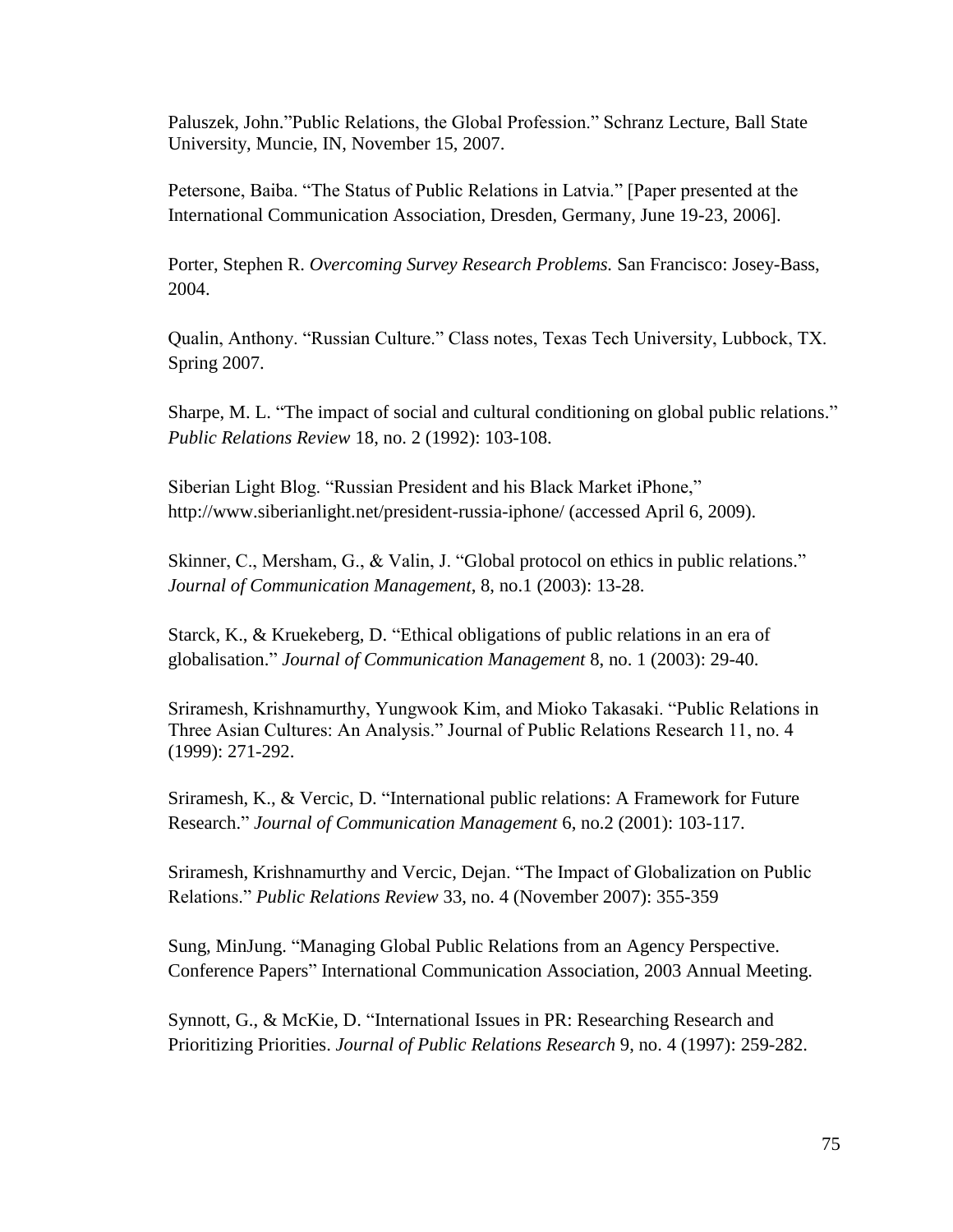Tourangeau, Roger. "Survey Research and Societal Change." *Annual Review of Psychology* 55, no.1, (2004): p775-801.

Tsetsura, Katarina. "Is Public Relations a Real Job? Constructing Public Relations as a Gendered Profession." [Paper presented at the Annual Meeting of the International Communication Association, New York, NY, 2005].

Vorvoreanu, Mihaela. "Apologia in India: An Audience-Centered Approach to International Public Relations." Conference Papers -- International Communication Association, 2007 Annual Meeting.

Vercic, D., Razpet, A., Dekleva, S., & Slenc, M. "International Public Relations and the Internet: Diffusion and linkages.‖ *Journal of Communication Management* 5, no. 2, (2000): 125-137.

Vercic, Dejan, Betteke van Ruler, Gerhard Butschi, Bertil Flodin. "On the definition of public relations: a European view.‖ *Public Relations Review* 27 (2001): 373-387.

Wakefield, R. I. "World-class public relations: A model for effective public relations in the Multinational.‖ *Journal of Communication Management* 5, no. 1, (2000): 59-71.

Wang, Jian. "Managing National Reputation and International Relations in the Global [Era: Public Diplomacy Revisited.](http://www.sciencedirect.com.proxy.bsu.edu/science?_ob=ArticleURL&_udi=B6W5W-4JMKMPR-1&_user=5172862&_coverDate=06%2F30%2F2006&_alid=897136996&_rdoc=7&_fmt=high&_orig=search&_cdi=6581&_sort=d&_docanchor=&view=c&_ct=22&_acct=C000066447&_version=1&_urlVersion=0&_userid=5172862&md5=c86fc391a7a9aa3f71d405a853b5eea9)" *Public Relations Review* 32, no. 2, (2006).

Wang, Jian. "Telling the American story to the world: The purpose of U.S. public [diplomacy in historical perspective.](http://www.sciencedirect.com.proxy.bsu.edu/science?_ob=ArticleURL&_udi=B6W5W-4MRNCKH-1&_user=5172862&_coverDate=03%2F31%2F2007&_alid=897136996&_rdoc=5&_fmt=high&_orig=search&_cdi=6581&_sort=d&_docanchor=&view=c&_ct=22&_acct=C000066447&_version=1&_urlVersion=0&_userid=5172862&md5=4800be3e4a6a50c03a3121f81bbd5f03)‖ *Public Relations Review*33, no. 1 (2007).

Washington Post, The. "Anna Politikovskya Predicts her Death," http://www.washingtonpost.com/wpdyn/content/article/2006/10/14/AR2006101400805.h tml (accessed April 2, 2009).

Wilcox D.L., Ault, P.H. and Agee, W.K. *Public Relations: Strategies and tactics.* New York: Harper Collins, 1992.

Wouters, J. *International Public Relations.* New York: Amacom, 1991.

Wu, Ming-Yi, Maureen Taylor, and Mong-Ju Chen. "Exploring Societal and Cultural Influences on Taiwanese Public Relations.‖ *Public Relations Review* 27 (2001): 317-336.

Wu, Ming-Yi; Baah-Boakye, Kwame. "Public relations in Ghana: Work-related cultural [values and public relations models.‖](http://web.ebscohost.com.proxy.bsu.edu/ehost/viewarticle?data=dGJyMPPp44rp2%2fdV0%2bnjisfk5Ie42N%2bE6qTreefkrHrx6%2bt55%2bS%2bTK2rrUquprc4r6e4S7Kws0iexss%2b8ujfhvHX4Yzn5eyB4rOySbess0%2bvr68%2b6tfsf7vb7D7i2LuN5N6kjN%2fdu1nMnN%2bGu6m0TLWsr0m3nOSH8OPfjLvc84Tq6uOQ8gAA&hid=112) *Public Relations Review* 35 (2009): 83-85.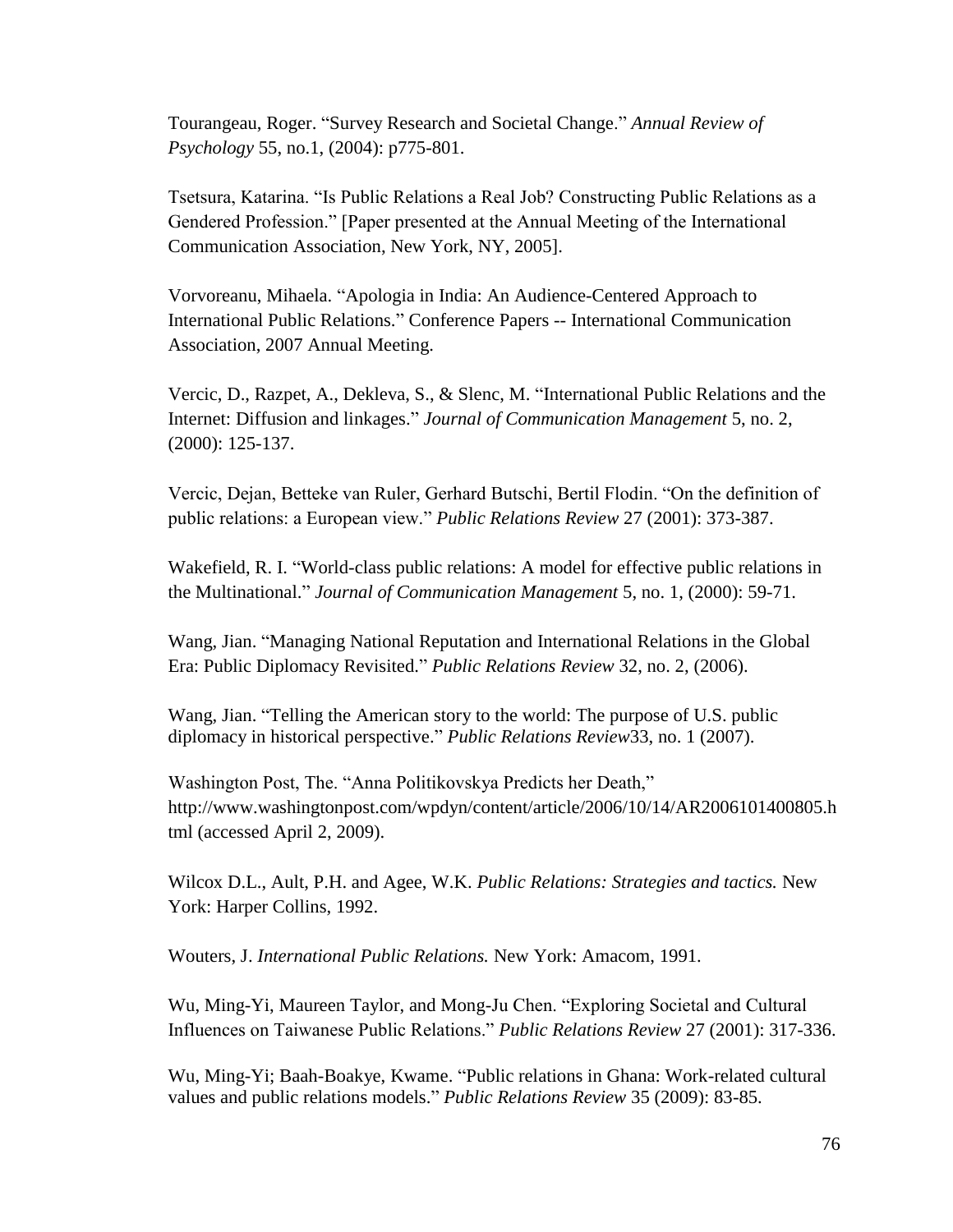Zayani, Mohamed. "Arab media, corporate communications, and public relations: the case of Al Jazeera." *Asian Journal of Communication* 18, no. 3 (2008).

Zaharna, R.S. "In-awareness' approach to international public relations." *Public Relations Review* 27, no.2 (2001).

Zaharna, R.S. "Intercultural Communication and International Public Relations: Exploring Parallels." *Communication Quarterly* 48, no. 1 (2000).

Zhang, Juyan and Glen T. Cameron. "China's agenda building and image polishing in the [US: assessing an international public relations campaign.](http://www.sciencedirect.com.proxy.bsu.edu/science?_ob=ArticleURL&_udi=B6W5W-47T20VG-2&_user=5172862&_coverDate=03%2F31%2F2003&_alid=897134532&_rdoc=27&_fmt=high&_orig=search&_cdi=6581&_sort=d&_docanchor=&view=c&_ct=42&_acct=C000066447&_version=1&_urlVersion=0&_userid=5172862&md5=4bcfa93938b89d4178ba27e10d93c7ea)"*Public Relations Review* 29, no.1 (2003).

Zhang, Juyan, Qiu,Qi, and Glen T. Cameron. "A contingency approach to the Sino–U.S. conflict resolution" *Public Relations Review* 30, no. 4 (2004).

Zlateva, Minka. "Public Relations Education—an Instrument for the Transformation and Development of Human Resources.‖ *Higher Education in Europe* 28, no. 4 (2003): 511- 518.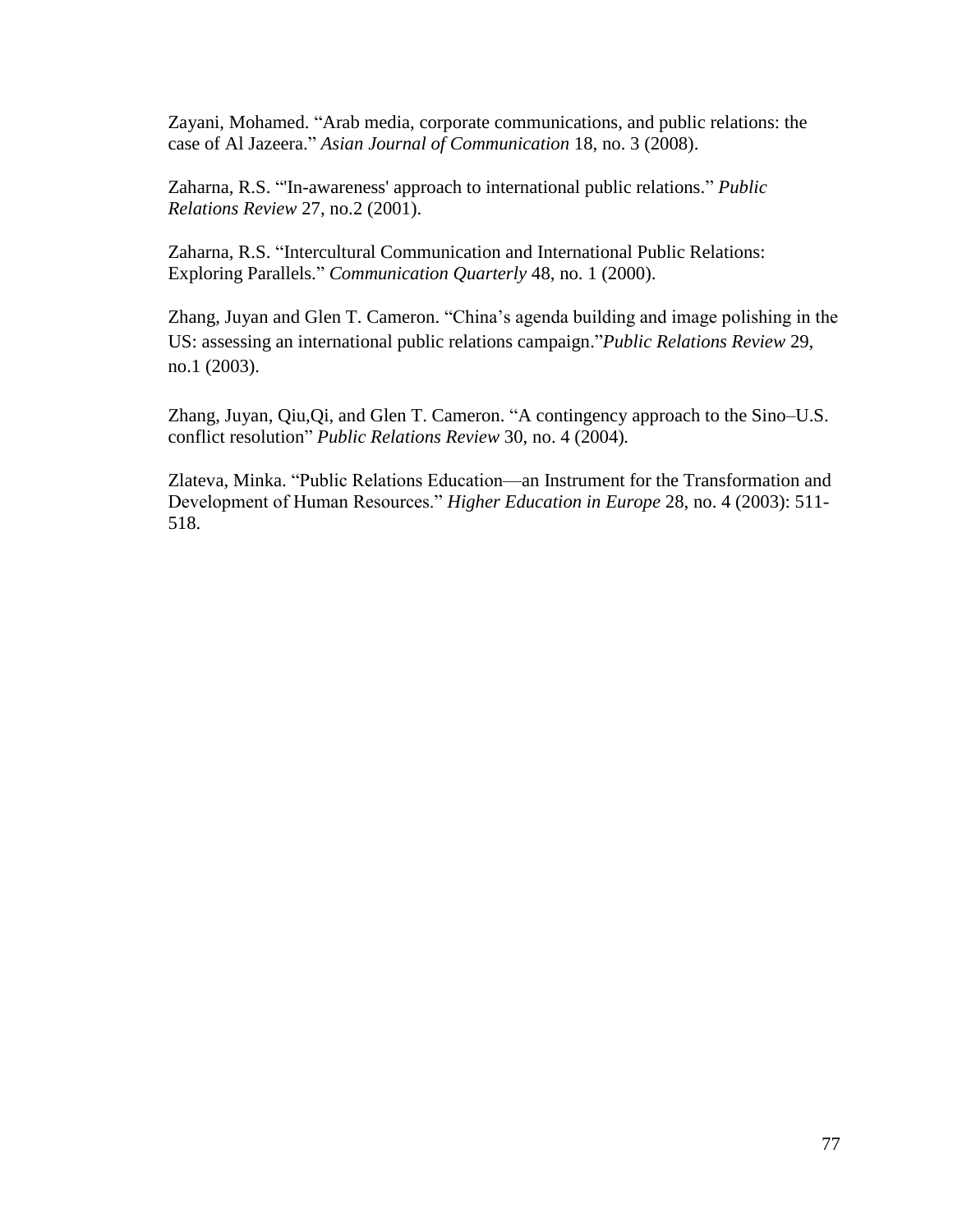# **VII. Appendix A**

The survey instrument

Текст опроса:

1.Главной целью работы отдела по связям с общественностью нашей организации является распространение информации об организации/клиенте.

- 1 Полностью не согласен
- 2 Не согласен
- 3 Немного не согласен
- 4 Нет мнения
- 5 Немного согласен
- 6 Согласен
- 7 Полностью согласен

2. В сфере по связям с общественностью мы, главным образом, пытаемся получить благоприятное освещение событий в СМИ и не допустить освещение негативных новостей. 1 – Полностью не согласен

- 2 Не согласен
- 3 Немного не согласен
- 4 Нет мнения
- 5 Немного согласен
- 6 Согласен
- 7 Полностью согласен

3. Мы определяем насколько успешна наша программа по числу людей, которые посетили мероприятие или используют наши продукты и услуги.

- 1 Полностью не согласен
- 2 Не согласен
- 3 Немного не согласен
- 4 Нет мнения
- 5 Немного согласен
- 6 Согласен
- 7 Полностью согласен

4. Связи с общественностью и известность означают по существу одно и тоже в нашей организации / агентстве.

- 1 Полностью не согласен
- 2 Не согласен
- 3 Немного не согласен
- 4 Нет мнения
- 5 Немного согласен
- 6 Согласен
- 7 Полностью согласен

5. Все, кто работают в сфере по связям с общественностью, заняты написанием статей или публикаций, и у них нет времени на проведение исследований (рынка, аудитории, и т.д).

- 1 Полностью не согласен
- 2 Не согласен
- 3 Немного не согласен
- 4 Нет мнения
- 5 Немного согласен
- 6 Согласен
- 7 Полностью согласен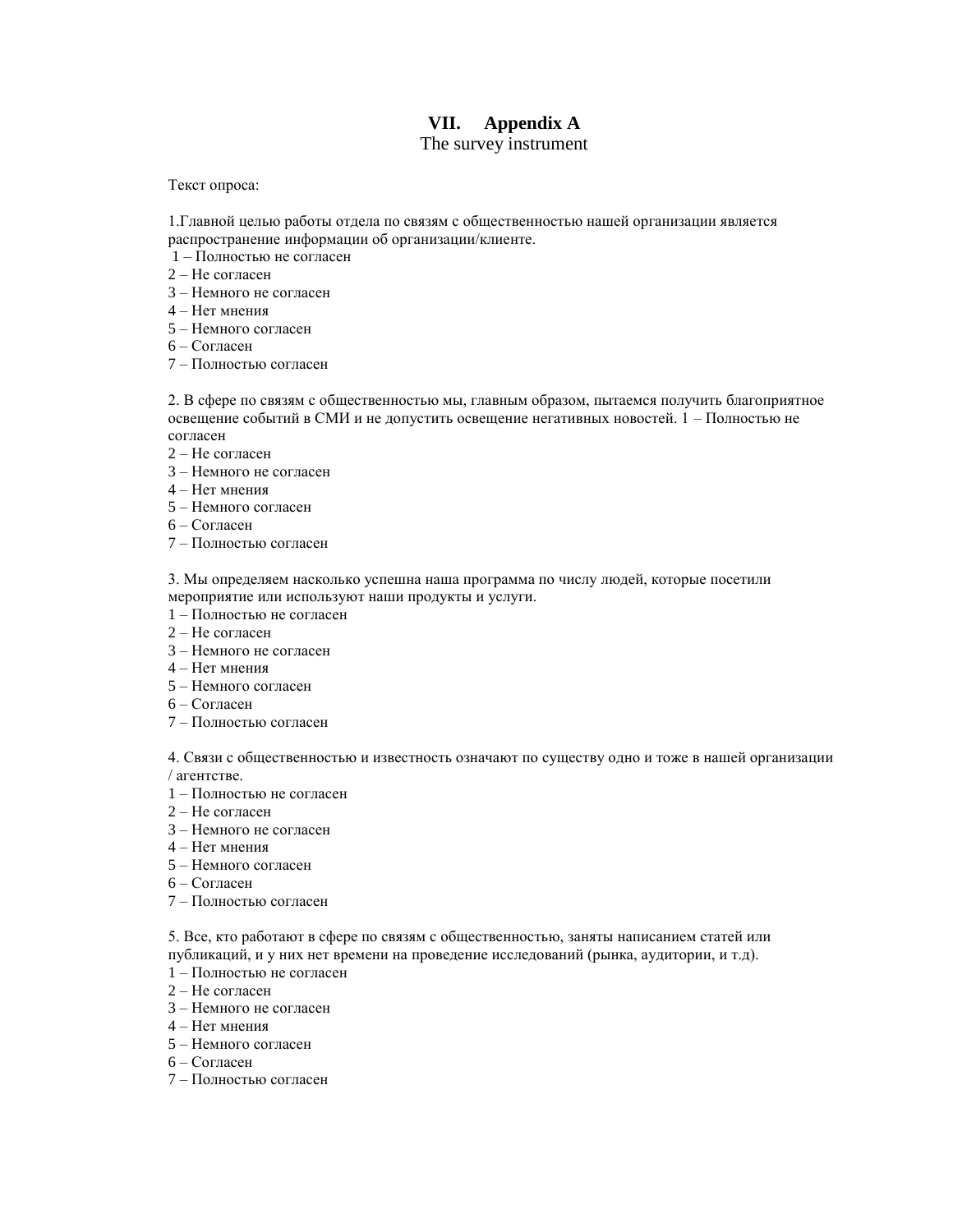6. В сфере по связям с общественностью мы распространяем точную информацию, но и не предлагаем негативную.

- 1 Полностью не согласен
- 2 Не согласен
- 3 Немного не согласен
- 4 Нет мнения
- 5 Немного согласен
- 6 Согласен
- 7 Полностью согласен

7. Подборка статей, опубликованных в СМИ, и мониторинг их размещения - это, пожалуй,

единственный способ, который мы должны использовать для определения успешности программы. 1 – Полностью не согласен

- 2 Не согласен
- 3 Немного не согласен
- 4 Нет мнения
- 5 Немного согласен
- 6 Согласен
- 7 Полностью согласен

8. В нашей организации/агентстве отдел по связям с общественностью является нейтральным распространителем информации об организации, нежели еѐ адвокатом/защитником.

- 1 Полностью не согласен
- 2 Не согласен
- 3 Немного не согласен
- 4 Нет мнения
- 5 Немного согласен
- 6 Согласен
- 7 Полностью согласен

9. После завершения программы по связям с общественностью мы проводим исследование, чтобы определить, насколько программа (PR кампания) изменила отношение людей к организации.

- 1 Полностью не согласен
- 2 Не согласен
- 3 Немного не согласен
- 4 Нет мнения
- 5 Немного согласен
- 6 Согласен
- 7 Полностью согласен

10. В сфере по связям с общественностью наша основная цель состоит в том, чтобы убедить общественность вести себя так, как хочет этого организация.

- 1 Полностью не согласен
- 2 Не согласен
- 3 Немного не согласен
- 4 Нет мнения
- 5 Немного согласен
- 6 Согласен
- 7 Полностью согласен

11. Прежде, чем запустить программу по связям с общественностью, мы изучем результаты опросов, отражающих отношения людей к организации. Это делается для того, чтобы мы смогли представить нашу организацию в наиболее выгодном свете, и чтобы люди были более положительно настроены по отношению к нашей организации.

- 1 Полностью не согласен
- 2 Не согласен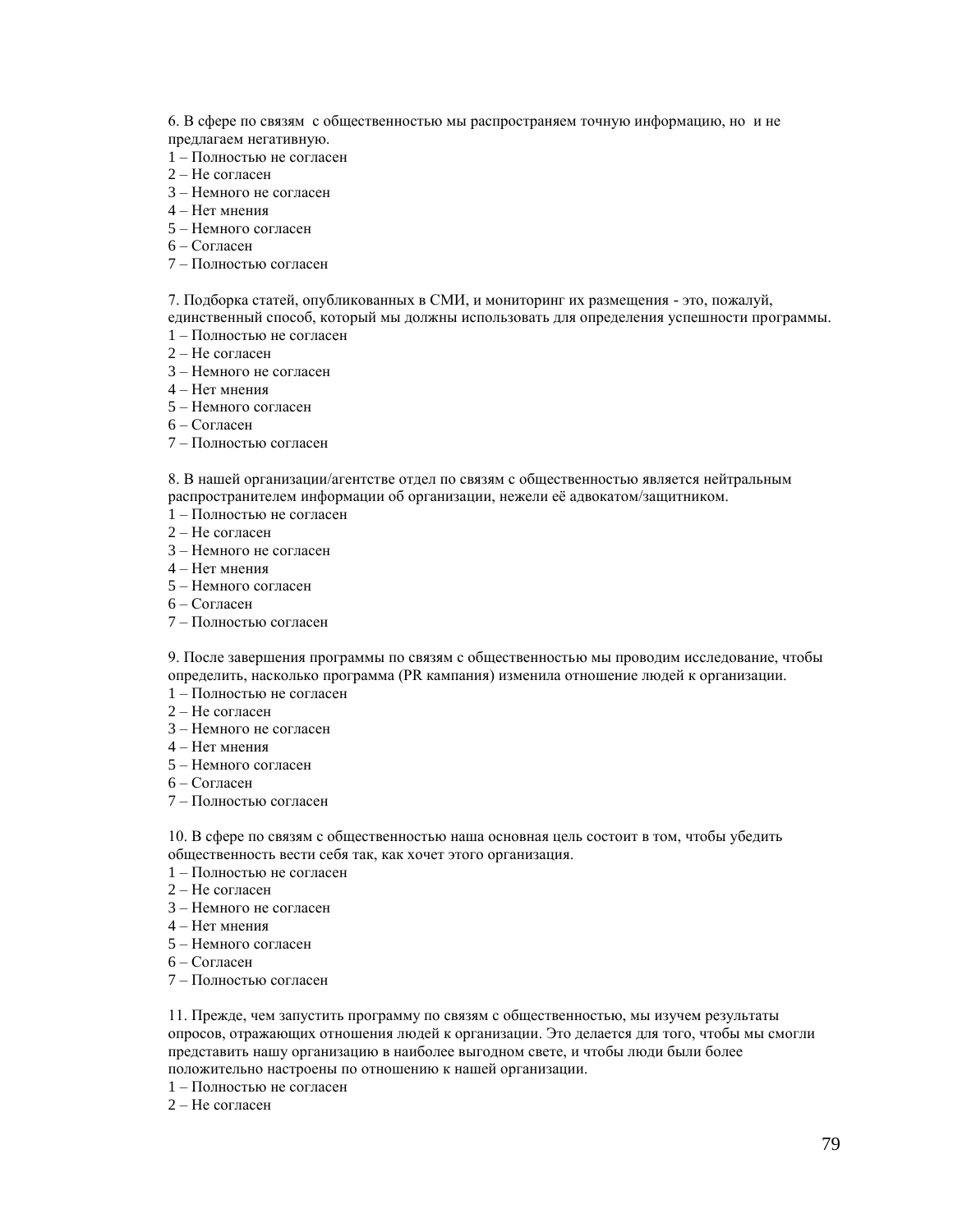- 3 Немного не согласен
- 4 Нет мнения
- 5 Немного согласен
- 6 Согласен
- 7 Полностью согласен

12. Прежде, чем начать программу, мы проводим исследование, чтобы определить отношение общественности к организации и как оно может измениться.

- 1 Полностью не согласен
- 2 Не согласен
- 3 Немного не согласен
- 4 Нет мнения
- 5 Немного согласен
- 6 Согласен
- 7 Полностью согласен

13. Цель связей с общественностью состоит в развитии взаимопонимания между управляющими организацией и общественностью, на которую организация пытается повлиять.

- 1 Полностью не согласен
- 2 Не согласен
- 3 Немного не согласен
- 4 Нет мнения
- 5 Немного согласен
- 6 Согласен
- 7 Полностью согласен

14. Прежде, чем запустить программу, мы проводим опрос или неофициальное исследование, чтобы узнать, насколько хорошо менеджеры нашей организации и общественность понимают друг друга.

- 1 Полностью не согласен
- 2 Не согласен
- 3 Немного не согласен
- 4 Нет мнения
- 5 Немного согласен
- 6 Согласен
- 7 Полностью согласен

15. Цель связей с общественностью состоит в том, чтобы изменить отношение и поведение общественности.

- 1 Полностью не согласен
- 2 Не согласен
- 3 Немного не согласен
- 4 Нет мнения
- 5 Немного согласен
- 6 Согласен
- 7 Полностью согласен

16. Наша организация/агентство считает что отдел по связям с общественностью должeн

способствовать разрешению конфликтов между управляющими организации и общественностью.

- 1 Полностью не согласен
- 2 Не согласен
- 3 Немного не согласен
- 4 Нет мнения
- 5 Немного согласен
- 6 Согласен
- 7 Полностью согласен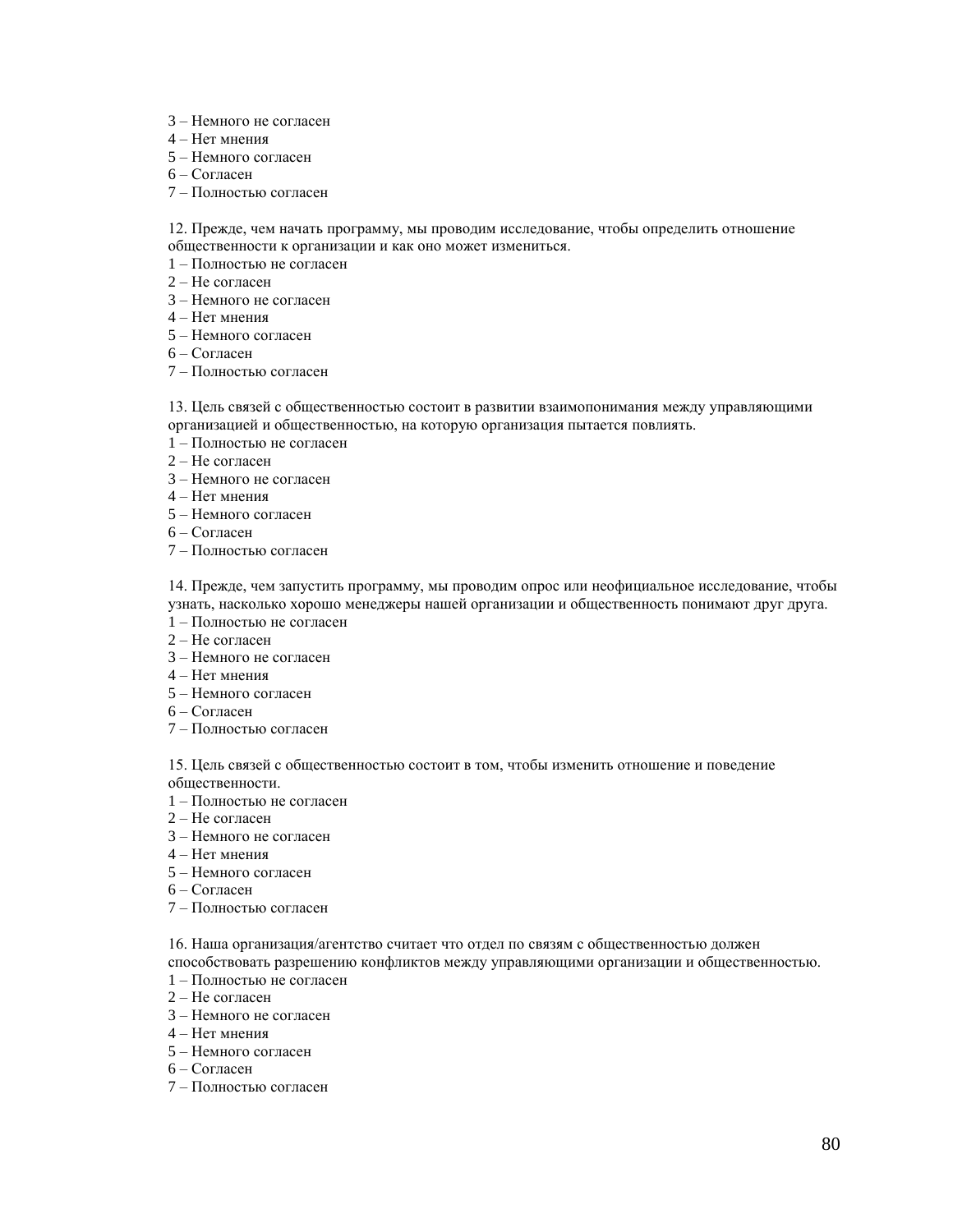17. Наличие хороших межличностных отношений между работниками в нашей организации очень важно для сотрудников отдела по связям с общественностью.

- 1 Полностью не согласен
- 2 Не согласен
- 3 Немного не согласен
- 4 Нет мнения
- 5 Немного согласен
- 6 Согласен
- 7 Полностью согласен

18. Наличие хороших межличностных отношений с работниками других компаний очень важно для цотрудников отдела по связям с общественностью нашей организации.

- 1 Полностью не согласен
- 2 Не согласен
- 3 Немного не согласен
- 4 Нет мнения
- 5 Немного согласен
- 6 Согласен
- 7 Полностью согласен

19. Социализация (общение с людьми)- это один из самых важных элементов деятельности работника по связям с общественностью.

- 1 Полностью не согласен
- 2 Не согласен
- 3 Немного не согласен
- 4 Нет мнения
- 5 Немного согласен
- 6 Согласен
- 7 Полностью согласен

20. Одним из лучших способов достижения успеха в сфере по связям с общественностью являются личные контакты, которые можно укреплять с помощью подарков, приглашения на обеды, и т.д.

- 1 Полностью не согласен
- 2 Не согласен
- 3 Немного не согласен
- 4 Нет мнения
- 5 Немного согласен
- 6 Согласен
- 7 Полностью согласен

21. Знание иностранного языка необходимо для работника по связям с общественностью.

- 1 Полностью не согласен
- 2 Не согласен
- 3 Немного не согласен
- 4 Нет мнения
- 5 Немного согласен
- 6 Согласен
- 7 Полностью согласен

22. Оказание услуг международным клиентам является важной частью нашей работы.

- 1 Полностью не согласен
- 2 Не согласен
- 3 Немного не согласен
- 4 Нет мнения
- 5 Немного согласен
- 6 Согласен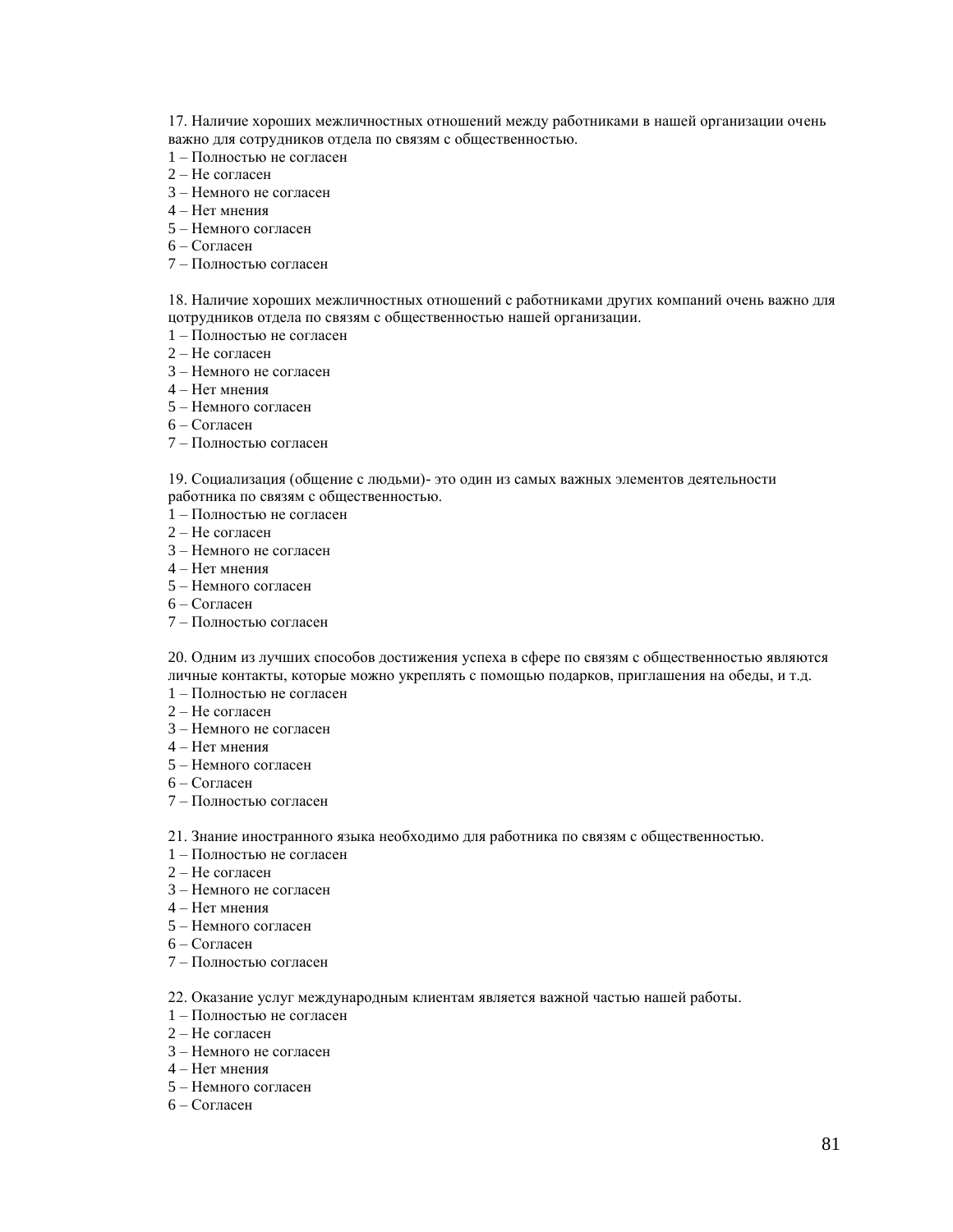#### 7 – Полностью согласен

23. Очень важно помочь нашим международным клиентам понять атмосферу российской деловой жизни.

- 1 Полностью не согласен
- 2 Не согласен
- 3 Немного не согласен
- 4 Нет мнения
- 5 Немного согласен
- 6 Согласен
- 7 Полностью согласен

24. Считаем, что это важно знакомить наших зарубежных партнѐров с влиятельными людьми России.

- 1 Полностью не согласен
- 2 Не согласен
- 3 Немного не согласен
- 4 Нет мнения
- 5 Немного согласен
- 6 Согласен
- 7 Полностью согласен
- 25. В нашей организации подчинённые боятся выразить своё несогласие с начальником.
- 1 Полностью не согласен
- 2 Не согласен
- 3 Немного не согласен
- 4 Нет мнения
- 5 Немного согласен
- 6 Согласен
- 7 Полностью согласен

26. Мой начальник обычно принимает решение самостоятельно, и ожидает, что оно будет выполнено точно и без дополнительных проблем.

- 1 Полностью не согласен
- 2 Не согласен
- 3 Немного не согласен
- 4 Нет мнения
- 5 Немного согласен
- 6 Согласен
- 7 Полностью согласен

27. Мой начальник обычно принимает решения самостоятельно, но перед этим объясняет основания для подобных решений и отвечает на любые вопросы.

- 1 Полностью не согласен
- 2 Не согласен
- 3 Немного не согласен
- 4 Нет мнения
- 5 Немного согласен
- 6 Согласен
- 7 Полностью согласен

28. Я могу работать с любым типом руководителя, за исключением того, который сначала спрашивает моего совета, а затем объявляет о своѐм решении и ожидает, что я его выполню, независимо от того сходно ли это решение с советом, предложенным мною.

- 1 Полностью не согласен
- 2 Не согласен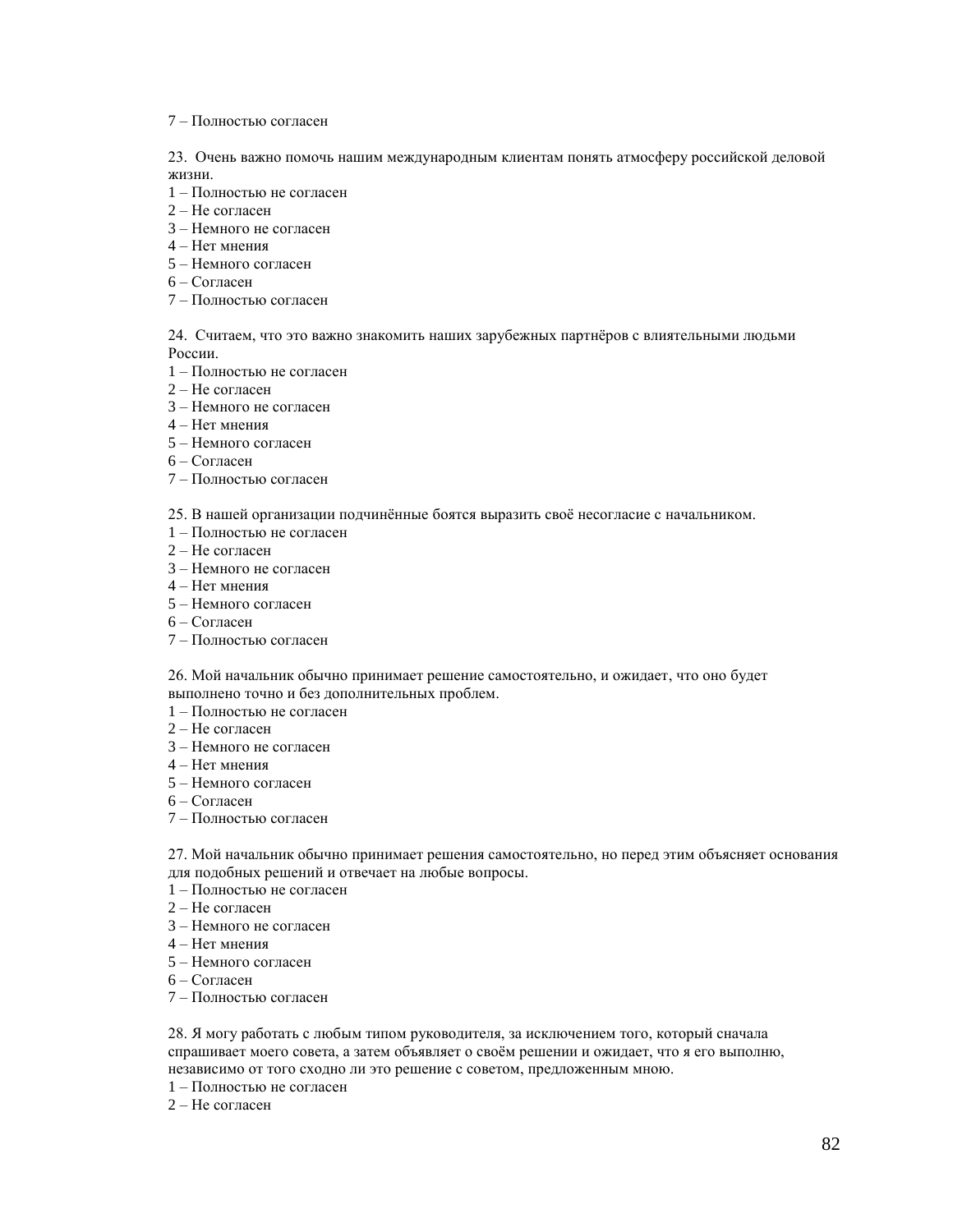- 3 Немного не согласен
- 4 Нет мнения
- 5 Немного согласен
- 6 Согласен
- 7 Полностью согласен

29. Очень важно выполнять инструкции/правила организации, даже в том случае, если, с моей точки зрения, это в интересах организации нарушить эти правила и поступить иначе.

- 1 Полностью не согласен
- 2 Не согласен
- 3 Немного не согласен
- 4 Нет мнения
- 5 Немного согласен
- 6 Согласен
- 7 Полностью согласен

30. Для меня важно, чтобы мои профессиональные обязанности и требования к моей работе были четко обозначены.

- 1 Полностью не согласен
- 2 Не согласен
- 3 Немного не согласен
- 4 Нет мнения
- 5 Немного согласен
- 6 Согласен
- 7 Полностью согласен

31. Для меня очень важно иметь гарантию долгосрочного трудоустройства в организации / компании.

- 1 Полностью не согласен
- 2 Не согласен
- 3 Немного не согласен
- 4 Нет мнения
- 5 Немного согласен
- 6 Согласен
- 7 Полностью согласен
- 32. Для меня очень важно иметь минимум стресса на работе.
- 1 Полностью не согласен
- 2 Не согласен
- 3 Немного не согласен
- 4 Нет мнения
- 5 Немного согласен
- 6 Согласен
- 7 Полностью согласен
- 33. Для меня важны хорошие рабочие отношения с моим непосредственным руководителем.
- 1 Полностью не согласен
- 2 Не согласен
- 3 Немного не согласен
- 4 Нет мнения
- 5 Немного согласен
- 6 Согласен
- 7 Полностью согласен

34. Работа с людьми, которые хорошо взаимодействуют друг с другом, представляет для меня большую важность.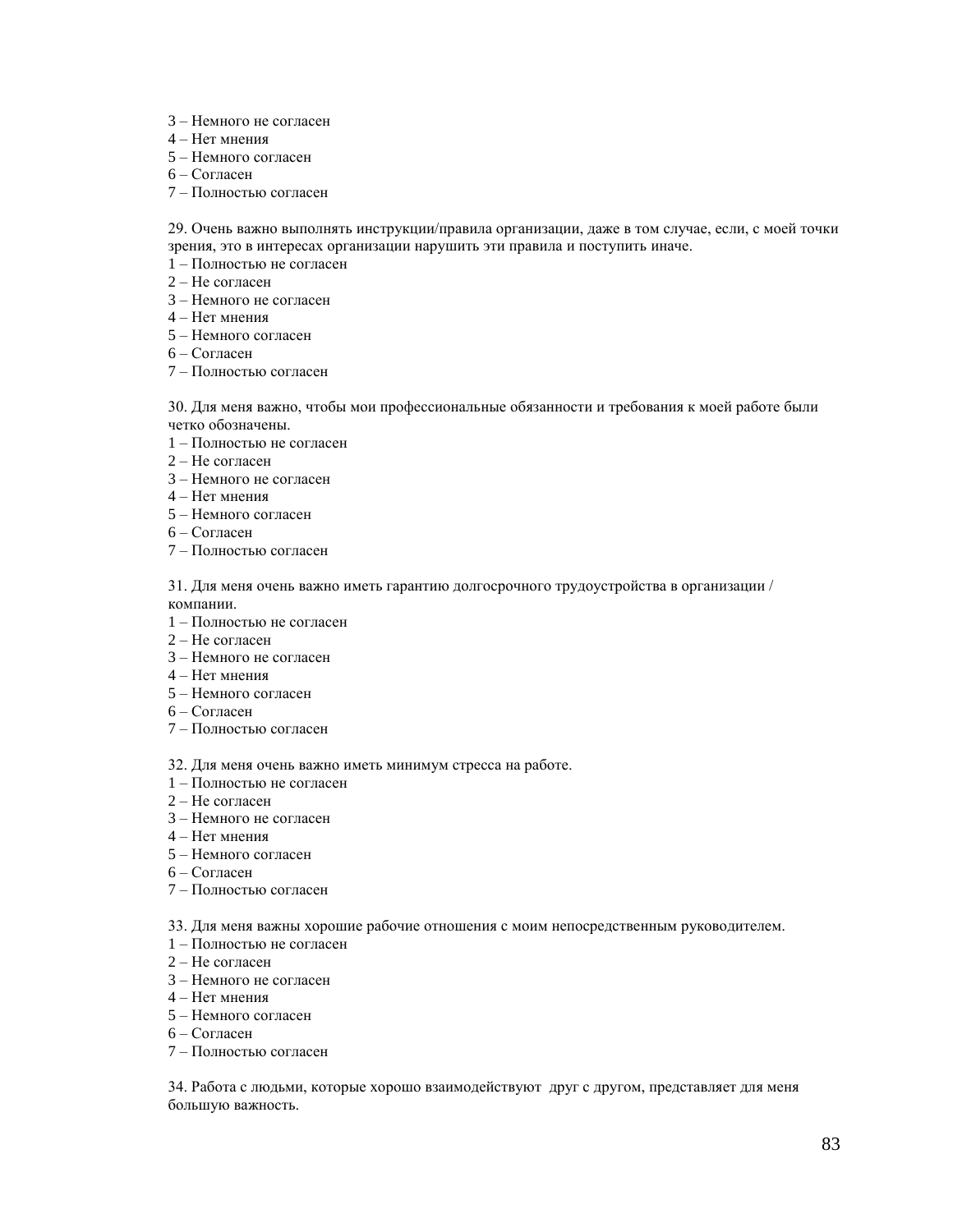- 1 Полностью не согласен
- 2 Не согласен
- 3 Немного не согласен
- 4 Нет мнения
- 5 Немного согласен
- 6 Согласен
- 7 Полностью согласен

#### 35. Для меня важно работать в коллективе, где царит дружественная атмосфера.

- 1 Полностью не согласен
- 2 Не согласен
- 3 Немного не согласен
- 4 Нет мнения
- 5 Немного согласен
- 6 Согласен
- 7 Полностью согласен

#### 36. Наличие хороших физических условий труда является важным.

- 1 Полностью не согласен
- 2 Не согласен
- 3 Немного не согласен
- 4 Нет мнения
- 5 Немного согласен
- 6 Согласен
- 7 Полностью согласен
- 37. Наличие возможностей повышения квалификации является важным.
- 1 Полностью не согласен
- 2 Не согласен
- 3 Немного не согласен
- 4 Нет мнения
- 5 Немного согласен
- 6 Согласен
- 7 Полностью согласен

#### 38. Работа в современной компании является важным.

- 1 Полностью не согласен
- 2 Не согласен
- 3 Немного не согласен
- 4 Нет мнения
- 5 Немного согласен
- 6 Согласен
- 7 Полностью согласен

#### 39. Возможность получения высокого заработка является важным.

- 1 Полностью не согласен
- 2 Не согласен
- 3 Немного не согласен
- 4 Нет мнения
- 5 Немного согласен
- 6 Согласен
- 7 Полностью согласен

#### 40. Возможность карьерного роста является важным.

- 1 Полностью не согласен
- 2 Не согласен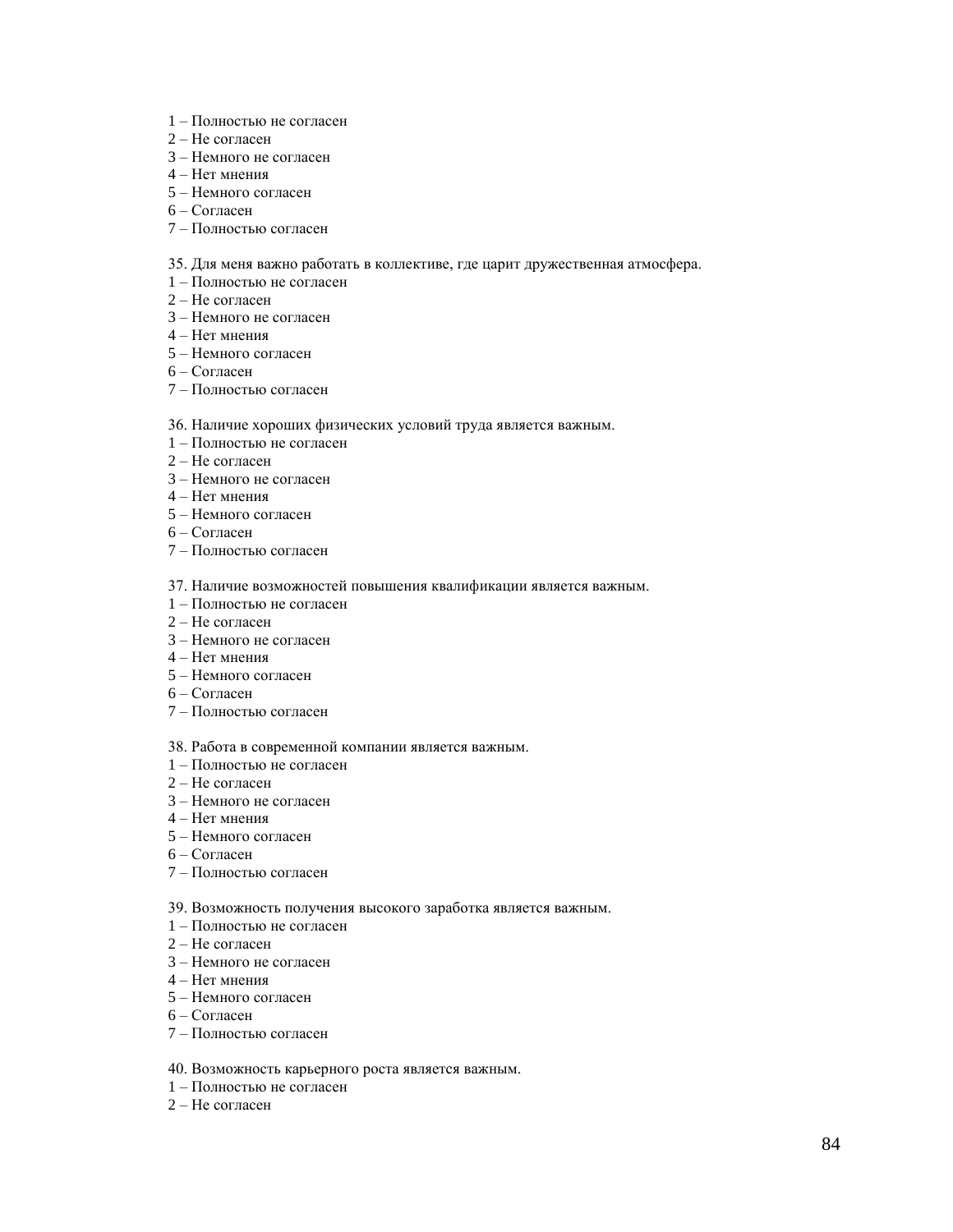- 3 Немного не согласен
- 4 Нет мнения
- 5 Немного согласен
- 6 Согласен
- 7 Полностью согласен

41. Наличие достаточного времени для моей личной и семейной жизни является важным.

- 1 Полностью не согласен
- 2 Не согласен
- 3 Немного не согласен
- 4 Нет мнения
- 5 Немного согласен
- 6 Согласен
- 7 Полностью согласен

42. Наличие задач, решение которых может принести мне личное удовлетворение, является важным для меня.

- 1 Полностью не согласен
- 2 Не согласен
- 3 Немного не согласен
- 4 Нет мнения
- 5 Немного согласен
- 6 Согласен
- 7 Полностью согласен

43. Использование всех моих навыков и способностей является важным для меня.

- 1 Полностью не согласен
- 2 Не согласен
- 3 Немного не согласен
- 4 Нет мнения
- 5 Немного согласен
- 6 Согласен
- 7 Полностью согласен

44. Работа в большой и престижной организации является важным для меня фактором.

- 1 Полностью не согласен
- 2 Не согласен
- 3 Немного не согласен
- 4 Нет мнения
- 5 Немного согласен
- 6 Согласен
- 7 Полностью согласен

45. Внесение реального вклада в успех моей организации является важным для меня.

- 1 Полностью не согласен
- 2 Не согласен
- 3 Немного не согласен
- 4 Нет мнения
- 5 Немного согласен
- 6 Согласен
- 7 Полностью согласен

#### 46. Служба моей стране является является важным.

- 1 Полностью не согласен
- 2 Не согласен
- 3 Немного не согласен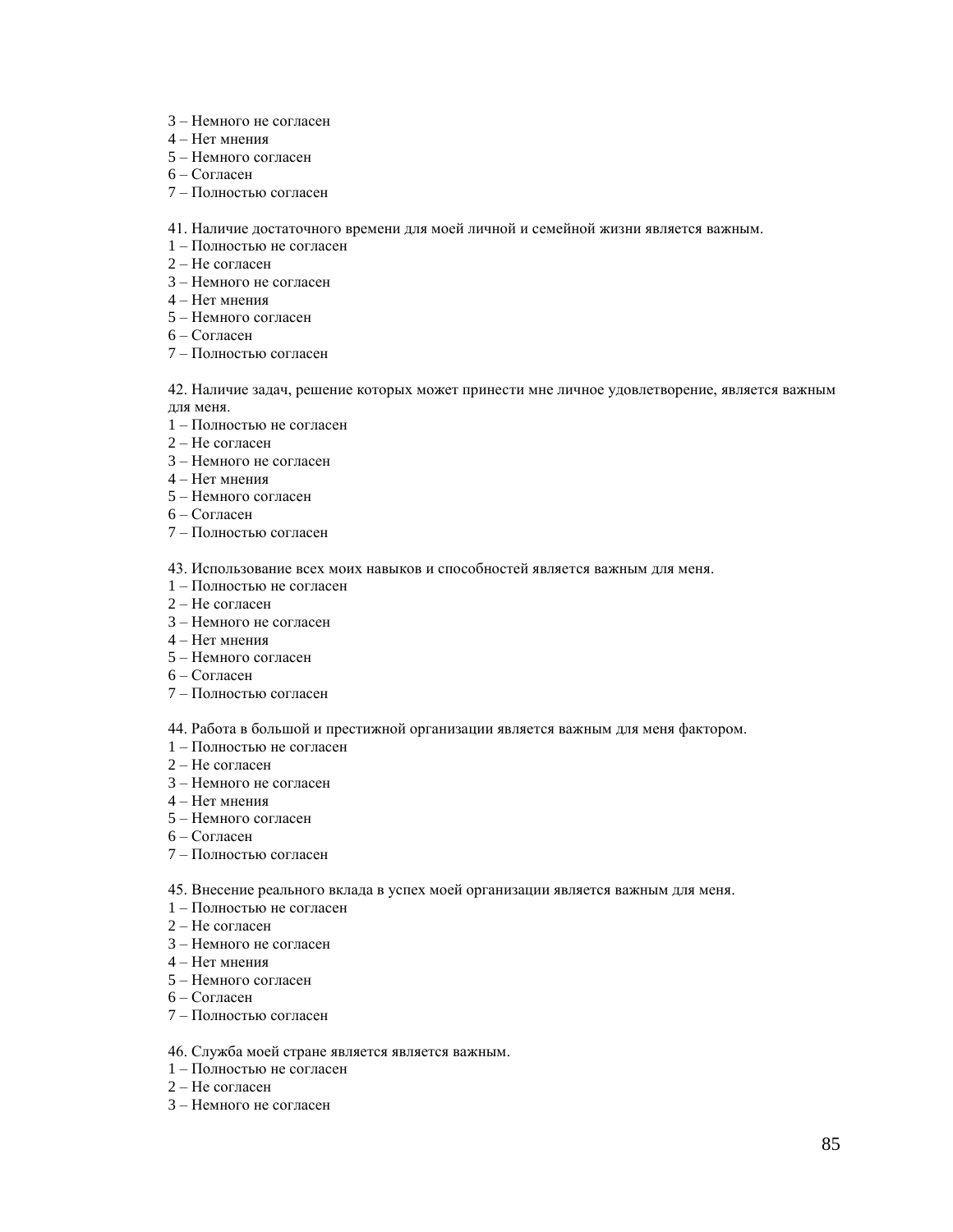- 4 Нет мнения
- 5 Немного согласен
- 6 Согласен
- 7 Полностью согласен

47. Для меня важно работать в организации, которая мне нравится, даже если она не является

крупной организацией.

- 1 Полностью не согласен 2 – Не согласен
- 
- 3 Немного не согласен
- 4 Нет мнения
- 5 Немного согласен
- 6 Согласен
- 7 Полностью согласен

48. Для меня важно, если у меня есть возможность помогать другим людям.

- 1 Полностью не согласен
- 2 Не согласен
- 3 Немного не согласен
- 4 Нет мнения
- 5 Немного согласен
- 6 Согласен
- 7 Полностью согласен

49. Каков Ваш возраст?

- 50. Каков Ваш пол? \_\_\_\_\_\_\_\_\_\_\_\_
- a. Женский
- б. Мужской

51. В каких регионах России работает ваша организация?

Пожалуйста отметьте все, что применимо к вашей организации.

- a. Москва
- б. Санкт-петербург
- в. Другой, пожалуйста объясните

52. Как долго Вы жили в Москве / Санкт-Петербурге?

53. Каков Ваш высший уровень образования, который Вы закончили? Ваше образование?

- a. 10-11 классы школы
- b. Университет
- c. Кандидатская степень

51. Где Ваши методы сконцентрированы в России? Пожалуйста проверьте все, что применяется. Где вы работаете?

- a. Москва
- б. Санкт-петербург
- в. Другой, пожалуйста объясните

52. Как долго Вы жили в Москве / Санкт-Петербурге?

53. Каков Ваш высший уровень образования, который Вы закончили? Ваше образование?

a. 10-11 классы школы

- b. Университет
- c. Кандидатская степень
- d. Докторская степень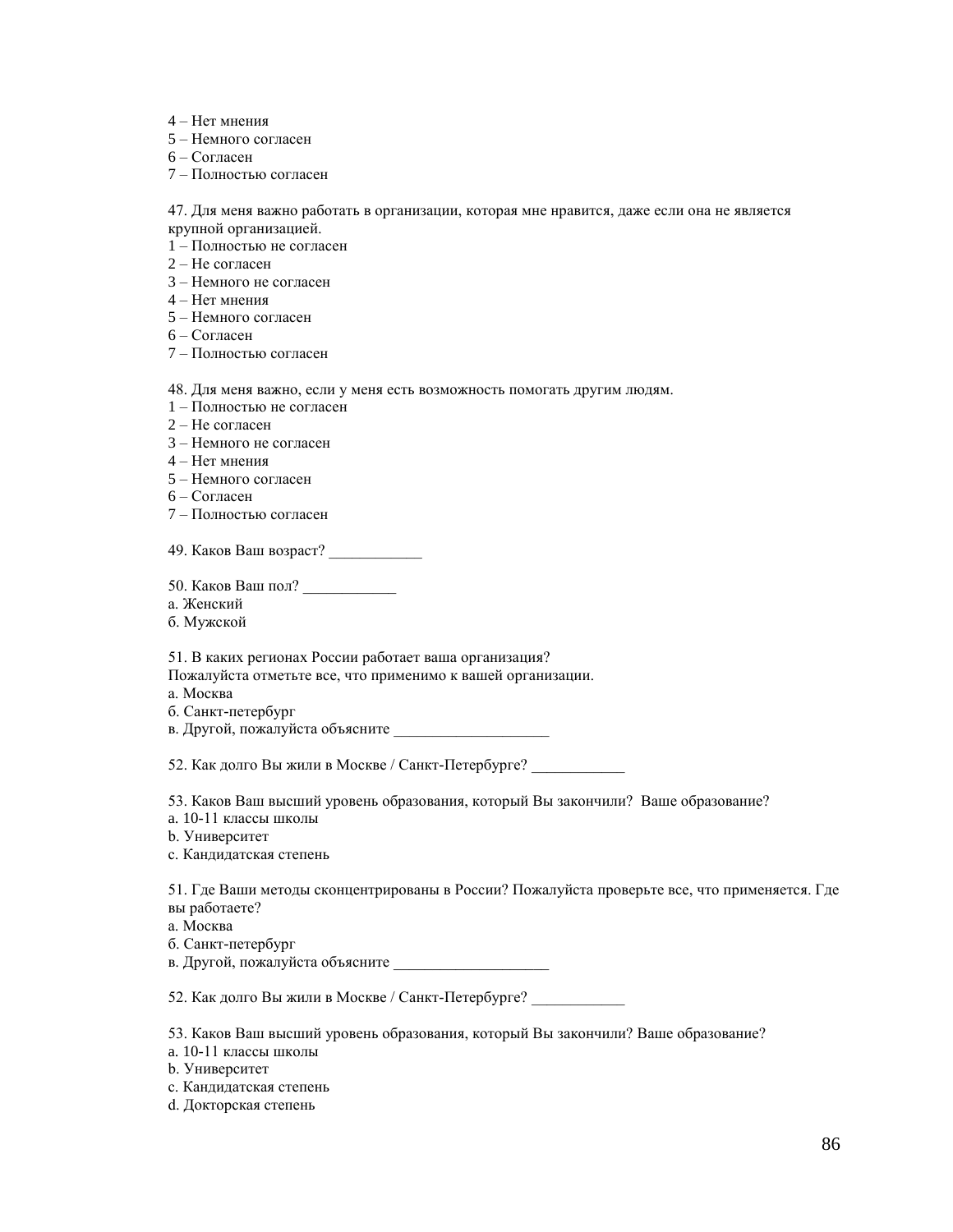## e. Другие

54. Каковы основные сферы деятельности вашей компании / организации? Пожалуйста выберите все, что относится .

- a. Потребительские товары
- б. Пищевая промышленность
- в. Лесоводство
- г. Нефтеперерабатывающая промышленность
- д. Кинофильмы
- е. Музыка. События
- ѐ. Клубы
- ж. Транспортные средства
- з. Услуги
- и. Туризм
- к. Правительство
- л. Музеи
- м. Театр
- н. Рестораны
- о. Университеты
- п. Другая(ие), пожалуйста перечислите

# **English translation of the survey questions:**

- 1. The main purpose of my organization's/agency's public relations is to get publicity about my organization/client.
- 1 Strongly disagree
- $2 Disagree$
- 3 Somewhat disagree
- 4 Neutral
- 5 Somewhat agree
- 6 Agree
- 7 Strongly agree
- 2. In public relations we mostly attempt to get favorable publicity into the media and to keep unfavorable publicity out.
- 1 Strongly disagree
- 2 Disagree
- 3 Somewhat disagree
- 4 Neutral
- 5 Somewhat agree
- $6 \text{Agree}$
- 7 Strongly agree
- 3. We determine how successful a program is from the number of people who attend an event or use our products and services.
- 1 Strongly disagree
- 2 Disagree
- 3 Somewhat disagree
- 4 Neutral
- 5 Somewhat agree
- 6 Agree
- 7 Strongly agree
- 4. In my organization/agency, public relations and publicity mean essentially the same thing.
- 1 Strongly disagree
- 2 Disagree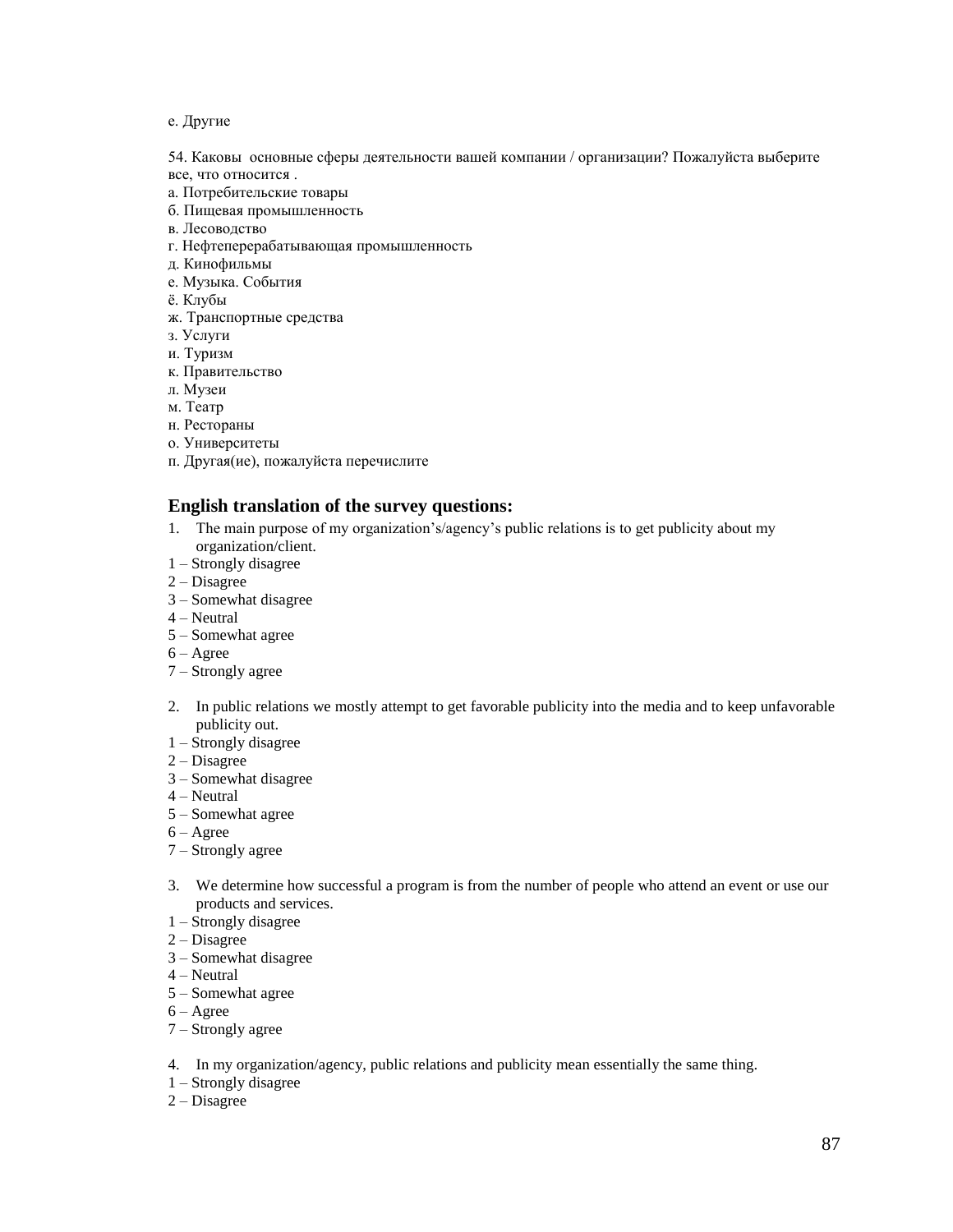- 3 Somewhat disagree
- 4 Neutral
- 5 Somewhat agree
- 6 Agree
- 7 Strongly agree
- 5. In public relations, nearly everyone is busy writing news stories or producing publications that there is no time to conduct research.
- 1 Strongly disagree
- 2 Disagree
- 3 Somewhat disagree
- 4 Neutral
- 5 Somewhat agree
- 6 Agree
- 7 Strongly agree
- 6. In public relations, we disseminate accurate information, but do not volunteer unfavorable information.
- 1 Strongly disagree
- 2 Disagree
- 3 Somewhat disagree
- 4 Neutral
- 5 Somewhat agree
- 6 Agree
- 7 Strongly agree
- 7. Keeping a list of media stories and placements is about the only way we have to determine the success of a program.
- 1 Strongly disagree
- 2 Disagree
- 3 Somewhat disagree
- 4 Neutral
- 5 Somewhat agree
- $6 \text{Agree}$
- 7 Strongly agree
- 8. In my organization/agency, public relations are more of a neutral disseminator of information than an advocate for the organization.
- 1 Strongly disagree
- 2 Disagree
- 3 Somewhat disagree
- 4 Neutral
- 5 Somewhat agree
- 6 Agree
- 7 Strongly agree
- 9. After completing a public relations program, we conduct research to determine how effective the program has been in changing people's attitudes.
- 1 Strongly disagree
- 2 Disagree
- 3 Somewhat disagree
- 4 Neutral
- 5 Somewhat agree
- 6 Agree
- 7 Strongly agree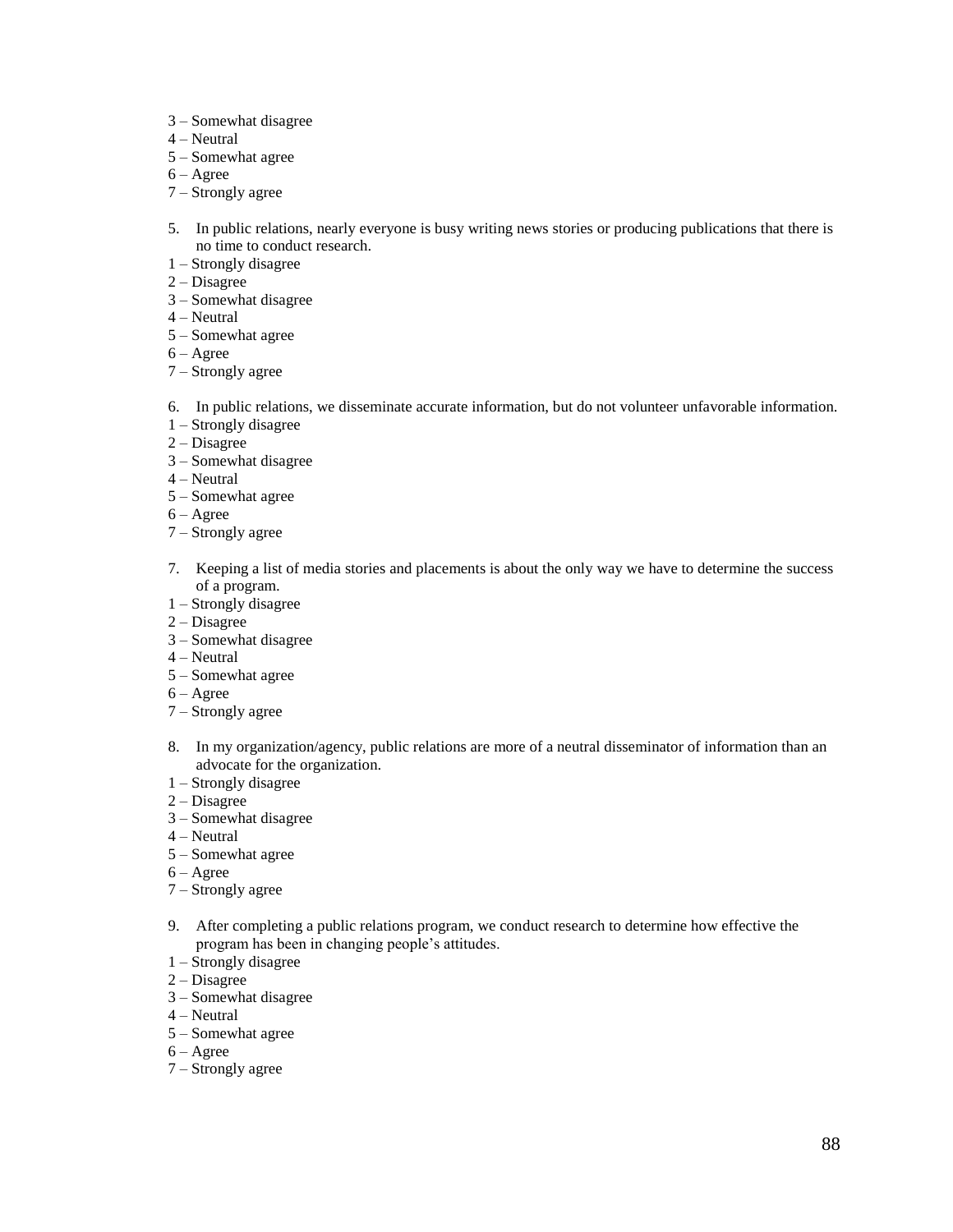- 10. In public relations, our broad goal is to persuade publics to behave as the organization wants them to behave.
- 1 Strongly disagree
- 2 Disagree
- 3 Somewhat disagree
- 4 Neutral
- 5 Somewhat agree
- 6 Agree
- 7 Strongly agree
- 11. Before starting a public relations program, we look at attitude surveys to make sure we describe the organization in ways our publics would be most likely to accept.
- 1 Strongly disagree
- 2 Disagree
- 3 Somewhat disagree
- 4 Neutral
- 5 Somewhat agree
- $6 \text{Agree}$
- 7 Strongly agree
- 12. Before beginning a program, we conduct research to determine public attitudes toward the organization and how they might change.
- 1 Strongly disagree
- 2 Disagree
- 3 Somewhat disagree
- 4 Neutral
- 5 Somewhat agree
- $6 \text{Agree}$
- 7 Strongly agree
- 13. The purpose of public relations is to develop mutual understanding between the management of the organization and publics the organization affects.
- 1 Strongly disagree
- 2 Disagree
- 3 Somewhat disagree
- 4 Neutral
- 5 Somewhat agree
- 6 Agree
- 7 Strongly agree
- 14. Before starting a program, we conduct surveys or informal research to find out how much management and our publics understand each other.
- 1 Strongly disagree
- 2 Disagree
- 3 Somewhat disagree
- 4 Neutral
- 5 Somewhat agree
- 6 Agree
- 7 Strongly agree
- 15. The purpose of public relations is to change the attitudes and behavior of publics.
- 1 Strongly disagree
- 2 Disagree
- 3 Somewhat disagree
- 4 Neutral
- 5 Somewhat agree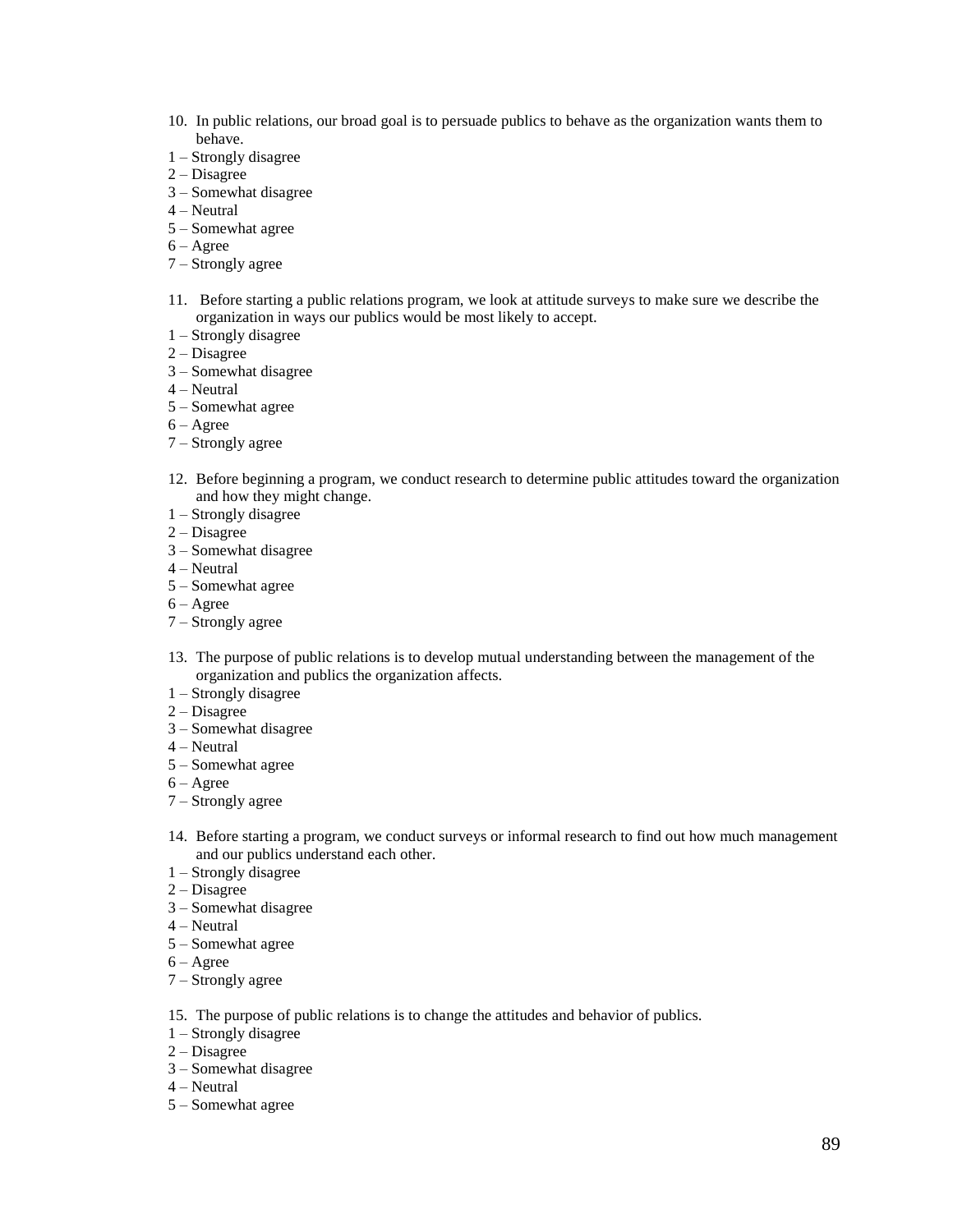- 6 Agree
- 7 Strongly agree
- 16. Our organization/agency believes public relations should provide mediation for the organization, to help management and publics negotiate conflicts.
- 1 Strongly disagree
- 2 Disagree
- 3 Somewhat disagree
- 4 Neutral
- 5 Somewhat agree
- 6 Agree
- 7 Strongly agree
- 17. Having good interpersonal relationships with other employees in my organization is very important for PR practitioners.
- 1 Strongly disagree
- 2 Disagree
- 3 Somewhat disagree
- 4 Neutral
- 5 Somewhat agree
- 6 Agree
- 7 Strongly agree
- 18. Having good interpersonal relationships with people outside my organization is very important for PR practitioners.
- 1 Strongly disagree
- 2 Disagree
- 3 Somewhat disagree
- 4 Neutral
- 5 Somewhat agree
- 6 Agree
- 7 Strongly agree
- 19. Socializing is one of the most important activities for a PR practitioner.
- 1 Strongly disagree
- 2 Disagree
- 3 Somewhat disagree
- 4 Neutral
- 5 Somewhat agree
- $6 \text{Agree}$
- 7 Strongly agree
- 20. The best way to being successful at PR is to provide benefits (dinner, gifts) to gain influence with personal contacts.
- 1 Strongly disagree
- 2 Disagree
- 3 Somewhat disagree
- 4 Neutral
- 5 Somewhat agree
- 6 Agree
- 7 Strongly agree
- 21. Understanding a second language is important for a PR practitioner. 6.00
- 1 Strongly disagree
- 2 Disagree
- 3 Somewhat disagree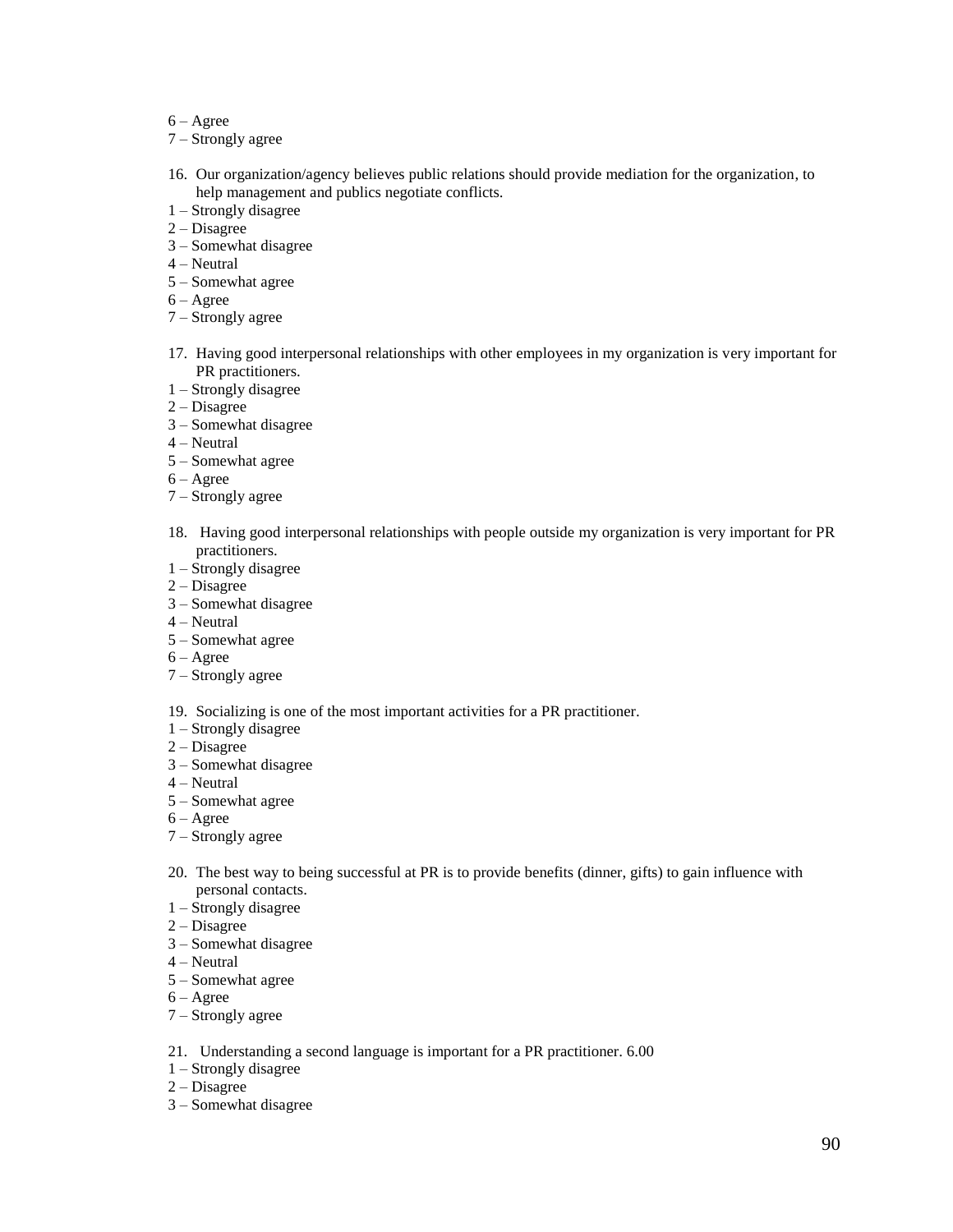- 4 Neutral
- 5 Somewhat agree
- 6 Agree
- 7 Strongly agree
- 22. Providing services to international clients is an important part of my job.
- 1 Strongly disagree
- 2 Disagree
- 3 Somewhat disagree
- 4 Neutral
- 5 Somewhat agree
- 6 Agree
- 7 Strongly agree
- 23. Helping my international clients understand the Russian business environment is important.
- 1 Strongly disagree
- 2 Disagree
- 3 Somewhat disagree
- 4 Neutral
- 5 Somewhat agree
- 6 Agree
- 7 Strongly agree
- 24. Introducing my international clients to important people in Russia is important.
- 1 Strongly disagree
- 2 Disagree
- 3 Somewhat disagree
- 4 Neutral
- 5 Somewhat agree
- 6 Agree
- 7 Strongly agree
- 25. In this organization, subordinates are afraid to express disagreement with their superior.
- 1 Strongly disagree
- 2 Disagree
- 3 Somewhat disagree
- 4 Neutral
- 5 Somewhat agree
- 6 Agree
- 7 Strongly agree
- 26. My supervisor usually makes decisions on his/her own and then expects the decisions to be carried out loyally and without raising difficulties
- 1 Strongly disagree
- 2 Disagree
- 3 Somewhat disagree
- 4 Neutral
- 5 Somewhat agree
- 6 Agree
- 7 Strongly agree
- 27. My supervisor usually makes decisions on his/her own but before going ahead explains the reasons for the decisions and answers any questions
- 1 Strongly disagree
- 2 Disagree
- 3 Somewhat disagree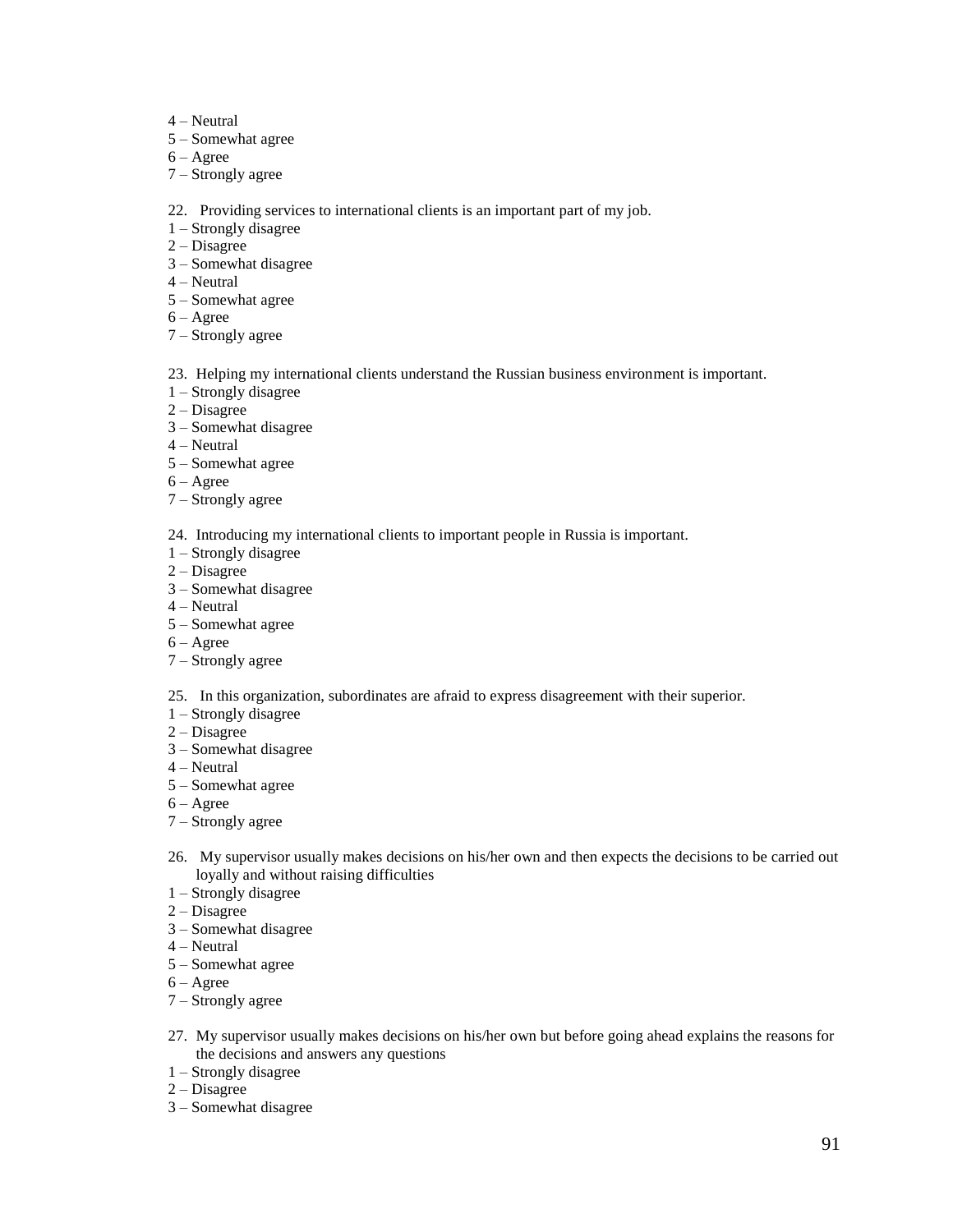- 4 Neutral
- 5 Somewhat agree
- 6 Agree
- 7 Strongly agree
- 28. I prefer to work for any type of supervisor expect for one who asks me for advice and then announces his/her decision and expects me to loyally implement the decision whether or not it was in accordance with the advice I gave.
- 1 Strongly disagree
- 2 Disagree
- 3 Somewhat disagree
- 4 Neutral
- 5 Somewhat agree
- 6 Agree
- 7 Strongly agree
- 29. It is very important to follow organizational rules even if I think it is in the organization's best interests if I break the rules.
- 1 Strongly disagree
- 2 Disagree
- 3 Somewhat disagree
- 4 Neutral
- 5 Somewhat agree
- 6 Agree
- 7 Strongly agree
- 30. It is important for me to work in a well-designed job situation where the responsibilities and requirements are clear.
- 1 Strongly disagree
- 2 Disagree
- 3 Somewhat disagree
- 4 Neutral
- 5 Somewhat agree
- 6 Agree
- 7 Strongly agree
- 31. It is very important for me to have long term security of employment.
- 1 Strongly disagree
- 2 Disagree
- 3 Somewhat disagree
- 4 Neutral
- 5 Somewhat agree
- 6 Agree
- 7 Strongly agree
- 32. It is very important for me to have little tension and stress on the job.
- 1 Strongly disagree
- 2 Disagree
- 3 Somewhat disagree
- 4 Neutral
- 5 Somewhat agree
- $6 \text{Agree}$
- 7 Strongly agree
- 33. Having a good working relationship with my direct supervisor.
- 1 Strongly disagree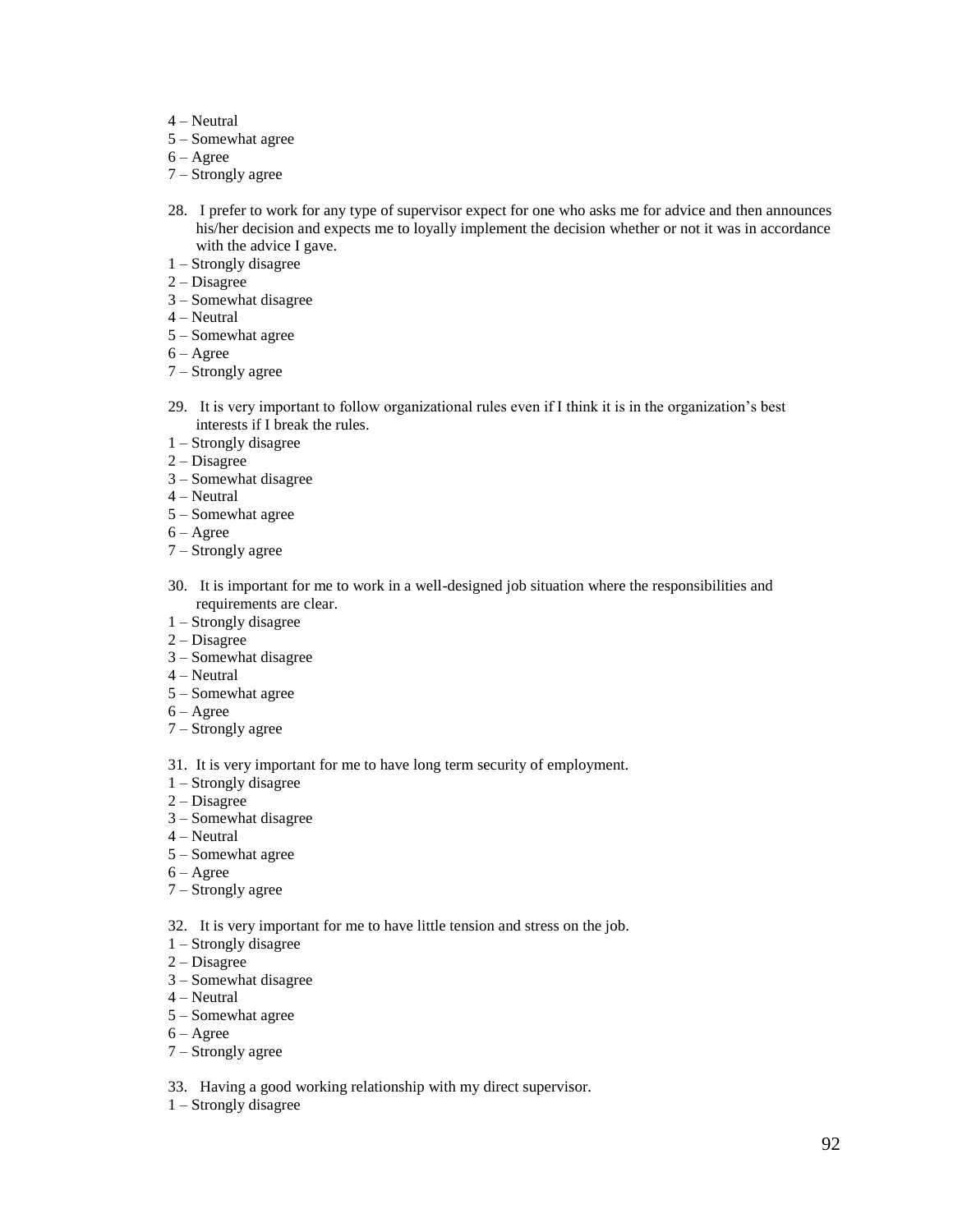- 2 Disagree
- 3 Somewhat disagree
- 4 Neutral
- 5 Somewhat agree
- 6 Agree
- 7 Strongly agree
- 34. Working with people who cooperate well with one another is important.
- 1 Strongly disagree
- 2 Disagree
- 3 Somewhat disagree
- 4 Neutral
- 5 Somewhat agree
- 6 Agree
- 7 Strongly agree
- 35. Working in a friendly atmosphere is important.
- 1 Strongly disagree
- 2 Disagree
- 3 Somewhat disagree
- 4 Neutral
- 5 Somewhat agree
- 6 Agree
- 7 Strongly agree
- 36. Having good physical working conditions is important.
- 1 Strongly disagree
- 2 Disagree
- 3 Somewhat disagree
- 4 Neutral
- 5 Somewhat agree
- 6 Agree
- 7 Strongly agree
- 37. Having training opportunities to improve or learn new skills is important.
- 1 Strongly disagree
- 2 Disagree
- 3 Somewhat disagree
- 4 Neutral
- 5 Somewhat agree
- 6 Agree
- 7 Strongly agree
- 38. Working in a modern, up-to-date company is important.
- 1 Strongly disagree
- 2 Disagree
- 3 Somewhat disagree
- 4 Neutral
- 5 Somewhat agree
- 6 Agree
- 7 Strongly agree
- 39. Having an opportunity for high earning is important.
- 1 Strongly disagree
- $2 Disagree$
- 3 Somewhat disagree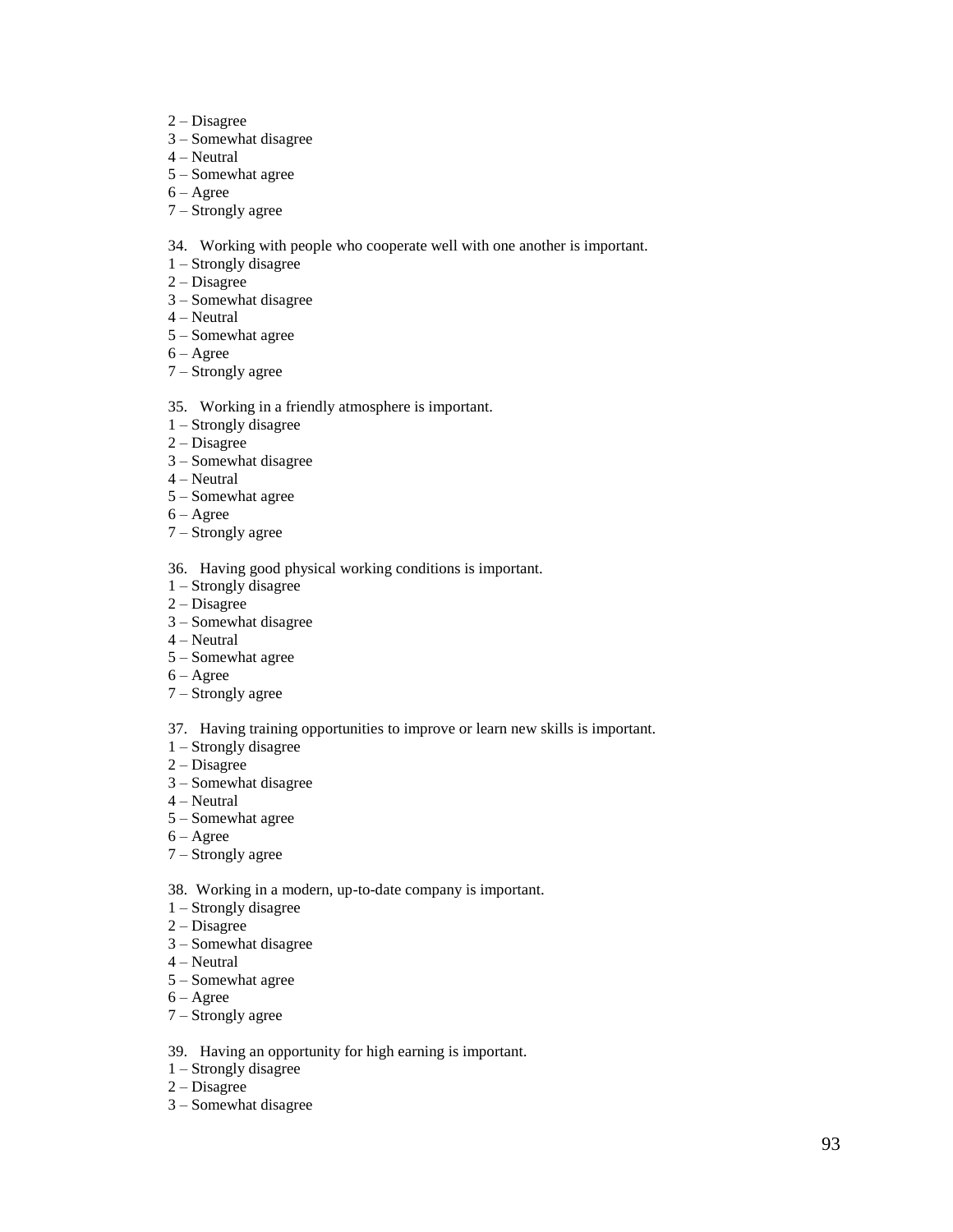- 4 Neutral
- 5 Somewhat agree
- $6 \text{Agree}$
- 7 Strongly agree

40. Having an opportunity for advancement to higher level jobs is important.

- 1 Strongly disagree
- 2 Disagree
- 3 Somewhat disagree
- 4 Neutral
- 5 Somewhat agree
- 6 Agree
- 7 Strongly agree
- 41. Having sufficient time left for my personal or family is important.
- 1 Strongly disagree
- 2 Disagree
- 3 Somewhat disagree
- 4 Neutral
- 5 Somewhat agree
- 6 Agree
- 7 Strongly agree
- 42. Having challenging tasks to do, from which I can get a personal sense of accomplishment is important
- 1 Strongly disagree
- 2 Disagree
- 3 Somewhat disagree
- 4 Neutral
- 5 Somewhat agree
- 6 Agree
- 7 Strongly agree
- 43. Fully use my skills and abilities on the job are important.
- 1 Strongly disagree
- 2 Disagree
- 3 Somewhat disagree
- 4 Neutral
- 5 Somewhat agree
- $6 \text{Agree}$
- 7 Strongly agree
- 44. Working in a large and prestigious organization is important.
- 1 Strongly disagree
- 2 Disagree
- 3 Somewhat disagree
- 4 Neutral
- 5 Somewhat agree
- 6 Agree
- 7 Strongly agree
- 45. Making a real contribution to the success of my organization is important.
- 1 Strongly disagree
- 2 Disagree
- 3 Somewhat disagree
- 4 Neutral
- 5 Somewhat agree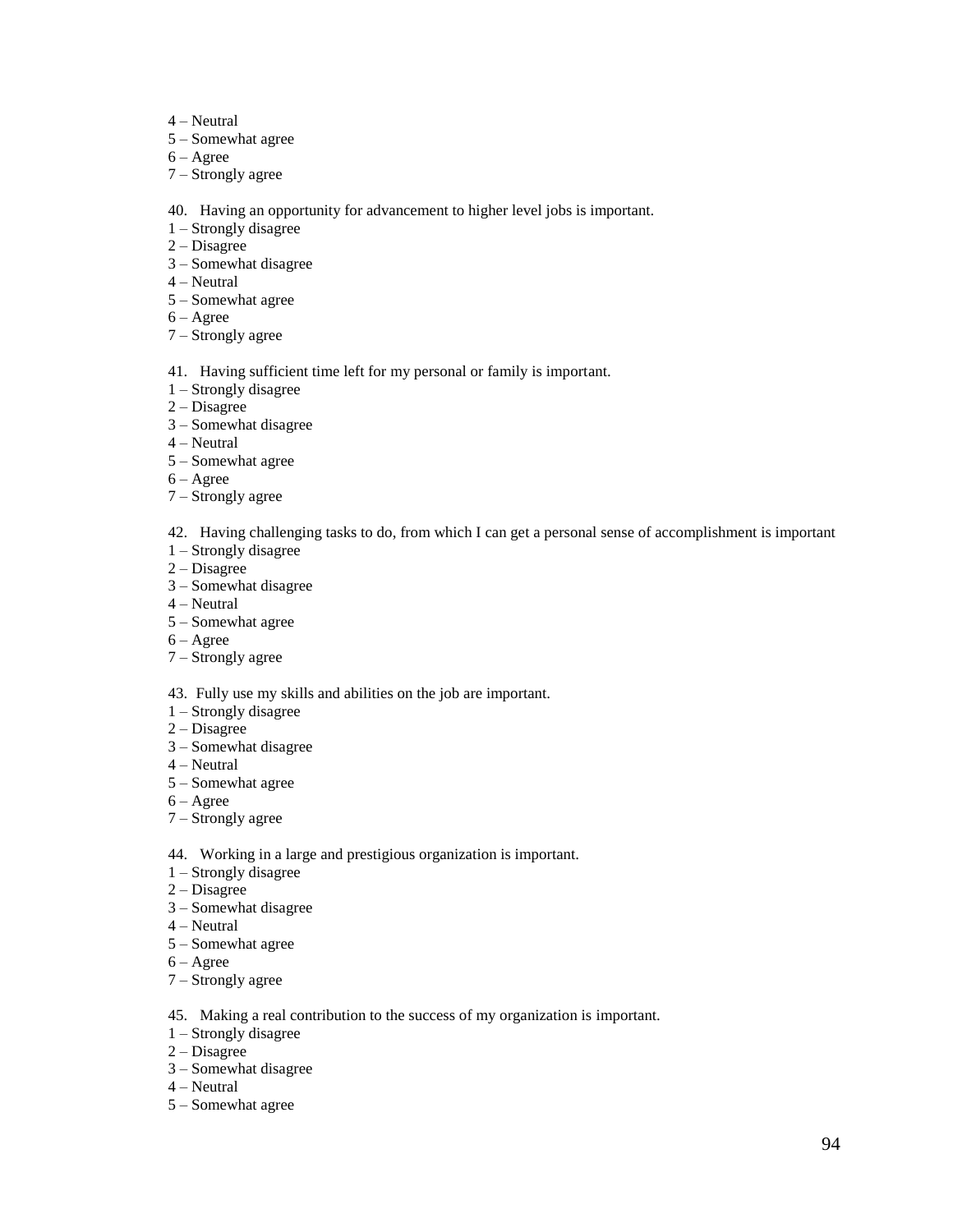- 6 Agree
- 7 Strongly agree
- 46. Serving my country is important.
- 1 Strongly disagree
- 2 Disagree
- 3 Somewhat disagree
- 4 Neutral
- 5 Somewhat agree
- 6 Agree
- 7 Strongly agree
- 47. Working in a smaller, but desirable organization is important.
- 1 Strongly disagree
- 2 Disagree
- 3 Somewhat disagree
- 4 Neutral
- 5 Somewhat agree
- $6 \text{Agree}$
- 7 Strongly agree

48. Having an opportunity for helping other people is important.

- 1 Strongly disagree
- 2 Disagree
- 3 Somewhat disagree
- 4 Neutral
- 5 Somewhat agree
- $6 \text{Agree}$
- 7 Strongly agree
- 49. What is your age? \_\_\_\_\_\_\_\_\_\_\_\_
- 50. What is your gender?
- a. Female
- b. Male
- 51. Where are your practices concentrated in Russia? Please check all that apply.
- a. Moscow
- b. St. Petersburg
- c. Other, please explain \_\_\_\_\_\_\_\_\_\_\_\_\_\_\_\_\_\_\_\_
- 52. How long have you lived in Moscow/ St. Petersburg? \_\_
- 53. What is the highest level of education you have completed?
- a. Upper level school
- b. University
- c. Graduate degree
- d. Doctoral degree
- e. Other
- 54. What are your main industries of practice? Please rank all that apply.
- a. Consumer products
- b. Food
- c. Forestry
- d. Petroleum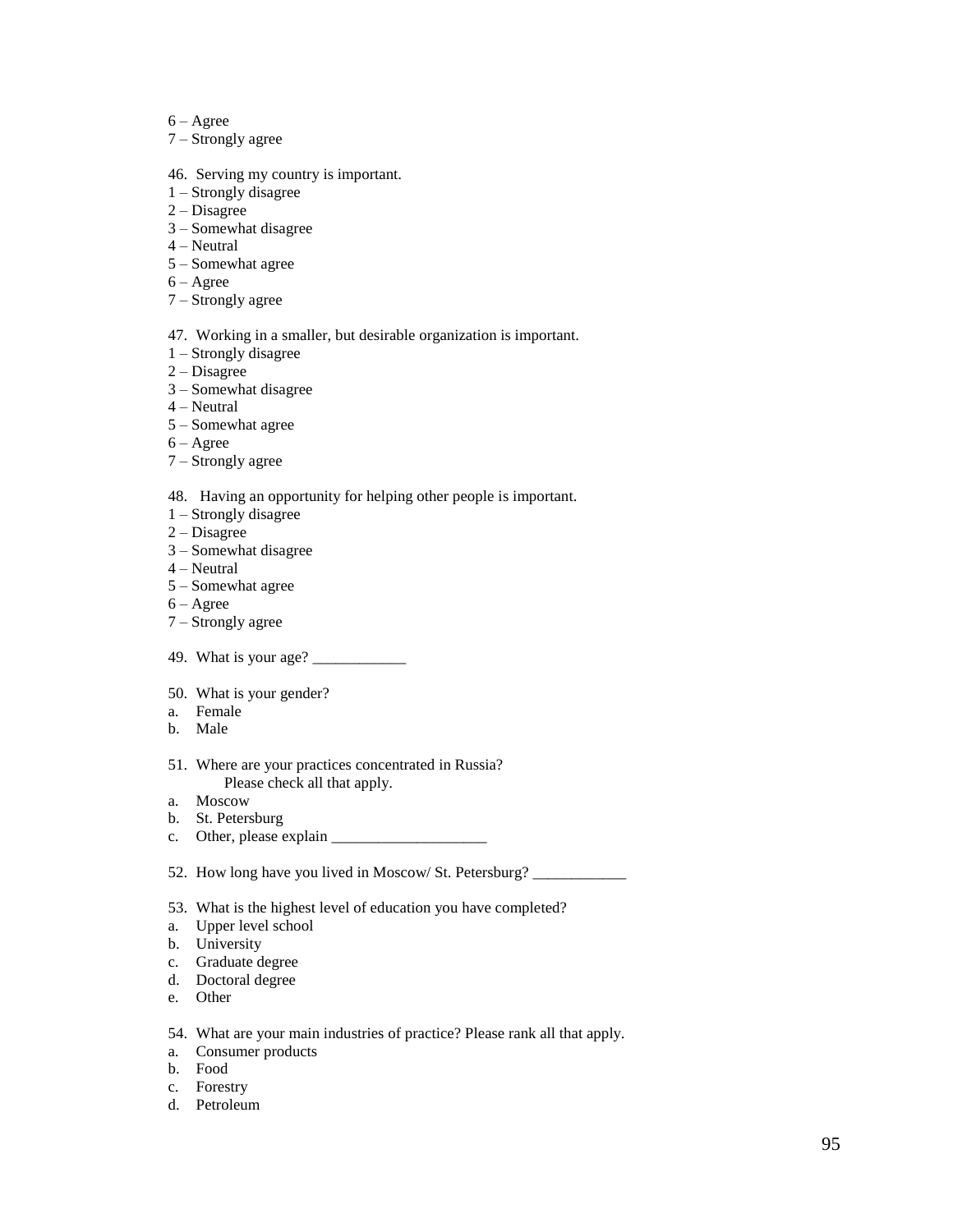- e. Movies<br>f. Music
- Music
- g. Events
- h. Clubs<br>
i. Vehicl
- **Vehicles**
- j. Services
- k. Tourism
- l. Government
- m. Museums
- n. Theatre
- o. Restaurants
- p. Universities
- q. Other, please list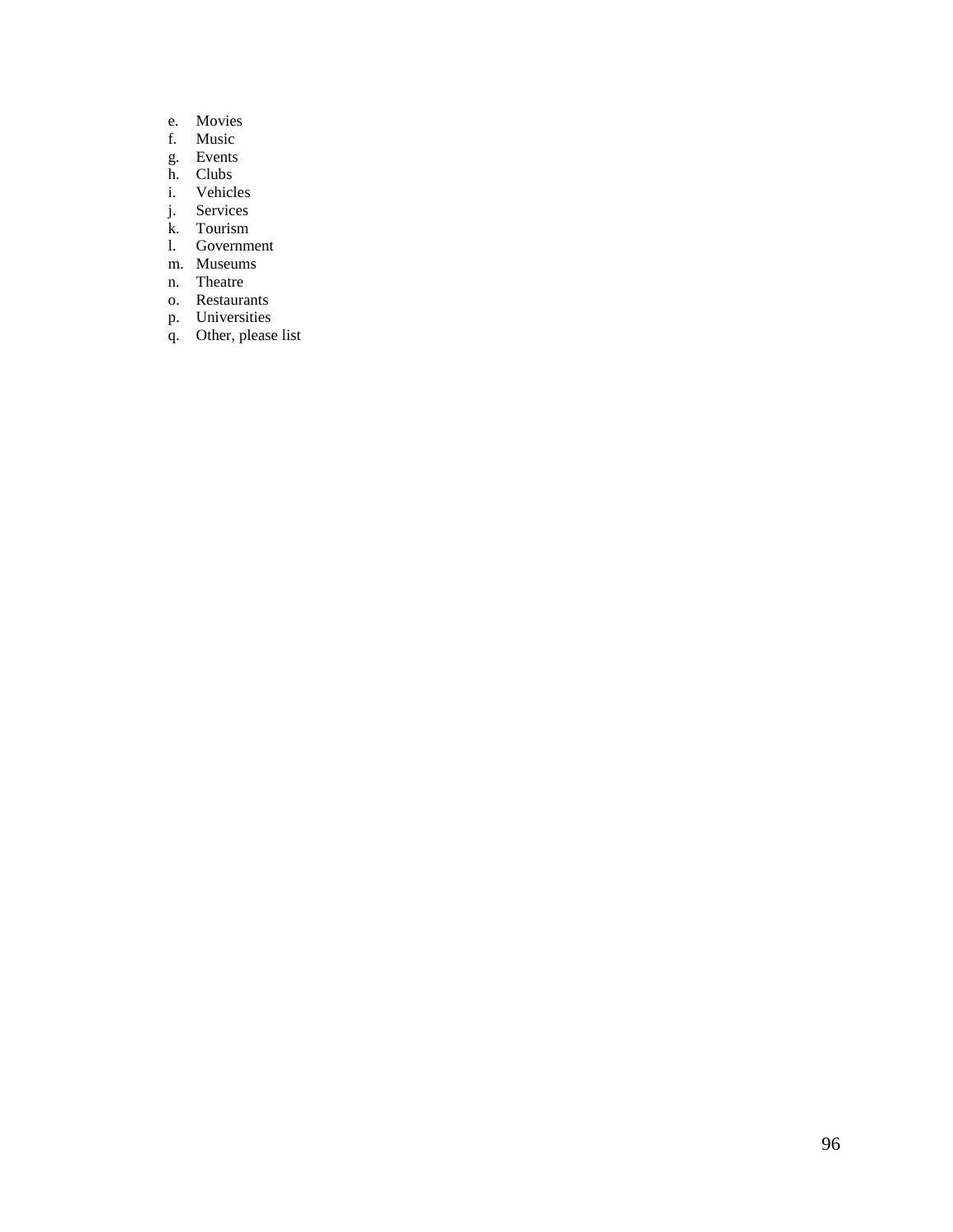# **VIII. Appendix B**

# Introductory e-mail to participants

## **The e-mail from [danya.pysh@gmail.com](mailto:danya.pysh@gmail.com) read:**

Subject: Исследования текущего статуса связей с общественностью в Российский городах Москва и Санкт-Петербург.

Message text:

Уважаемый участник(ца),

Меня зовут Даня Пиш, я учусь на аспирантуре по связям с общественностью в Государственном университете Балл, в Манси, Индиана, США.

Целью этой научно-исследовательской работы является проведение исследования текущего статуса связей с общественностью в Российский городах Москва и Санкт-Петербург. Результаты этого исследования могут помочь практикантам связей с общественностью лучше понять, как участвовать в российском бизнесе.

Чтобы иметь право участвовать в этом исследовании, Вы должны быть в возврасте от 18 до 80 лет и выполнять связи с общественностью либо в городах Москва или в Санкт-Петербург, Российской Федерации.

В целях этого проекта, пожалуйста ответьте на вопросы о своих методах связей с общественностью в России. Вам потребуется на это не более 15 минут.

Все полученные данные останутся конфиденциальными, и никакая информация, в частности такая как имена, не будет иденцифицированна ни в какой публикации или на презентации данных.

Законченные опросники будут сохранены в обеспеченной базе данных онлайн. Данные будут также храниться в безопасном компьютере по исследованиям в течение трех лет и затем будут удалены. Только главный исследователь будет иметь доступ к данным.

Единственным личным риском от участия в этом исследовании является дискомфорт при ответе на некоторые вопросы. Вы можете не отвечать на те вопросы которые являются неприемлимыемыми для вас, и Вы можете отказаться от участия в исследовании в любое время.

Ваше участие в этом проекте является на добровольной основе и вы можете забрать своѐ согласие на участие в этом проекте в любое время по любой причине без какоголибо штрафа или предубеждения со стороны исследователя.

В качестве права как субъект исследования, Вы можете связаться со следующим оффисом: Согласие на Исследования, Oфис Научного исследования и Финансируемых программ, Государственном университет Валл, Манси, Индиана, США 47306, +1 (765) 285-5070, irb@bsu.edu.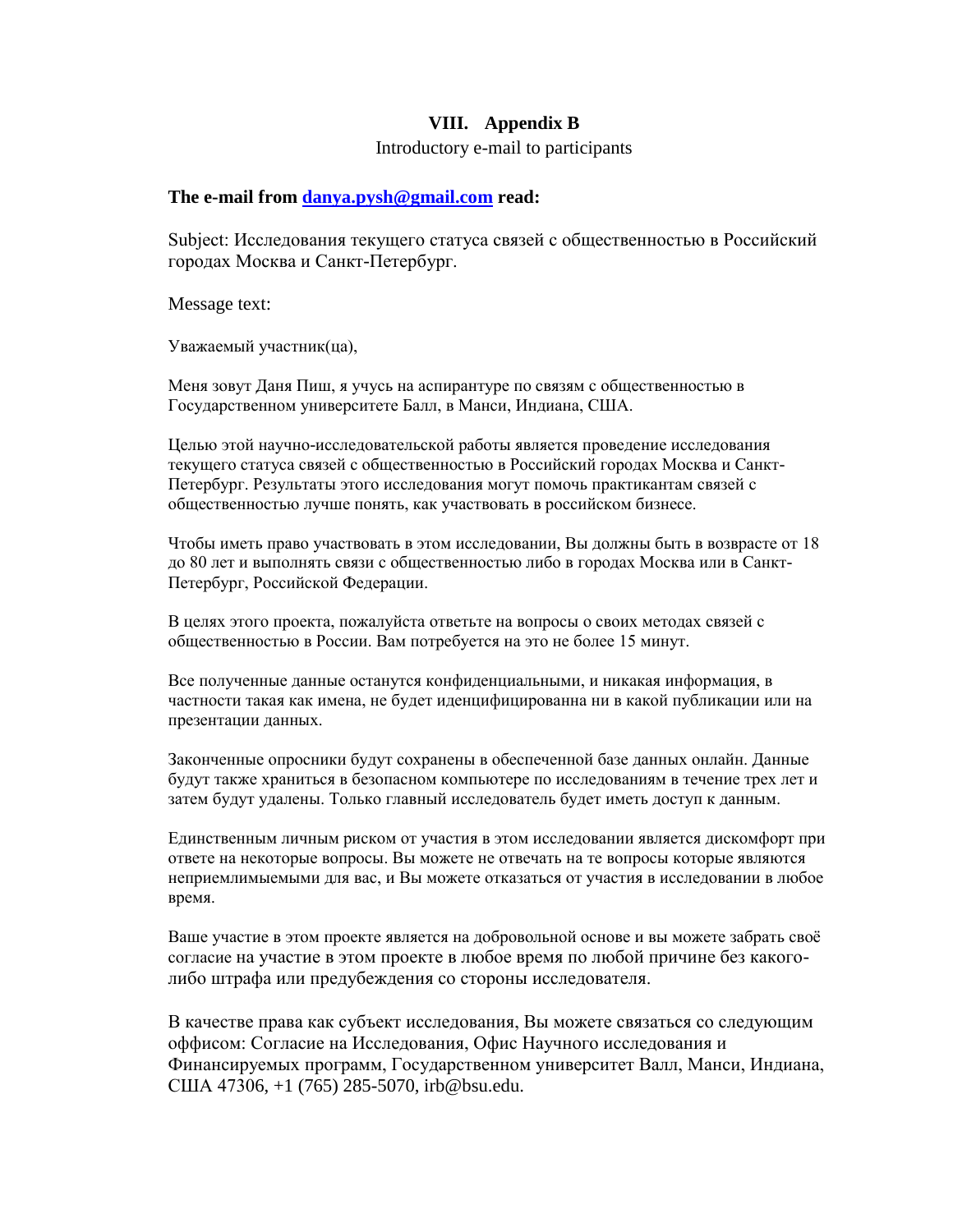Пожалуйста ответьте до 31 января 2009.

Пожалуйста получите доступ к исследованию здесь: [http://www.surveymonkey.com/s.aspx?sm=\\_2fFvUq2D\\_2f066j1lsUgbxSnA\\_3d\\_3d](http://www.surveymonkey.com/s.aspx?sm=_2fFvUq2D_2f066j1lsUgbxSnA_3d_3d)

Пожалуйста отправьте это сообщение другому выполнять связи с общественностью либо в городах Москва или в Санкт-Петербург, Российской Федерации?

Я искренне ценю Ваше время и внимание.

С благодарностью, Даня Пиш

# **English translation:**

Subject: Research on the Current State of Public Relations in Moscow and St. Petersburg, Russia

Dear [insert practitioners name,]

My name is Danya Pysh, and I am a public relations graduate student at Ball State University in Muncie, IN, USA.

The purpose of this research project is to examine examining the current status of public relations in Moscow and St. Petersburg, Russia. Findings from this research may help public relations practitioners better understand how to participate in the Russian business environment.

To be eligible to participate in this study, you must be between the ages of 18 and 80, and be a public relations practitioner based in either Moscow or St. Petersburg, Russia.

For this project, you will be asked to complete a series of questions about your experience with practicing public relations in Russia. It will take approximately 15 minutes to complete the questions.

All data will be maintained as confidential and no identifying information such as names will appear in any publication or presentation of the data.

Completed surveys will be stored in a password-protected online database. The data will also be entered into a software program and stored on the researcher's password-protected computer for three years and then deleted. Only the primary researcher will have access to the data.

The only anticipated risk from participating in this study is that you may not feel comfortable answering some of the questions. You may choose not to answer any question that makes you uncomfortable and you may quit the study at any time.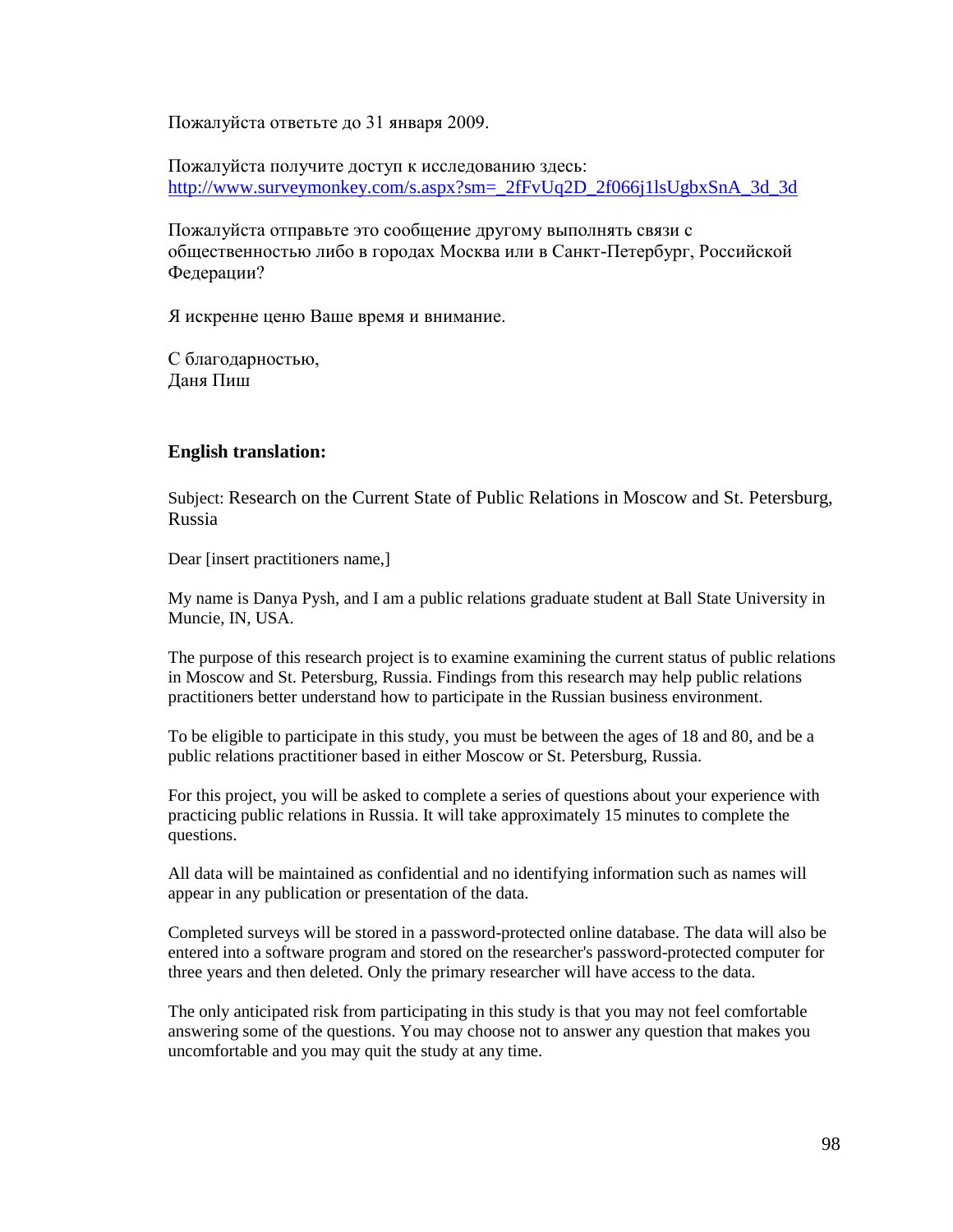Your participation in this study is completely voluntary and you are free to withdraw your permission at anytime for any reason without penalty or prejudice from the investigator. Please feel free to ask any questions of the investigator at any time during the study.

Please access the site at this link: http://www.surveymonkey.com/s.aspx?sm=\_2fFvUq2D\_2f066j1lsUgbxSnA\_3d\_3d

Also, your assistance in forwarding the link to any other practitioners in the Moscow and St. Petersburg area would be greatly appreciated.

For one's rights as a research subject, you may contact the following: Research Compliance, Office of Academic Research and Sponsored Programs, Ball State University, Muncie, IN 47306, +1(765) 285-5070, irb@bsu.edu

Please respond by January 31, 2009.

Please access the survey through this link: [http://www.surveymonkey.com/s.aspx?sm=\\_2fFvUq2D\\_2f066j1lsUgbxSnA\\_3d\\_3d](http://www.surveymonkey.com/s.aspx?sm=_2fFvUq2D_2f066j1lsUgbxSnA_3d_3d)

If possible, can you please forward this message to your professional public relations collegues in Moscow or St.-Petersburg, Russian Federation?

I appreciate your time and attention.

Sincerely, Danya Pysh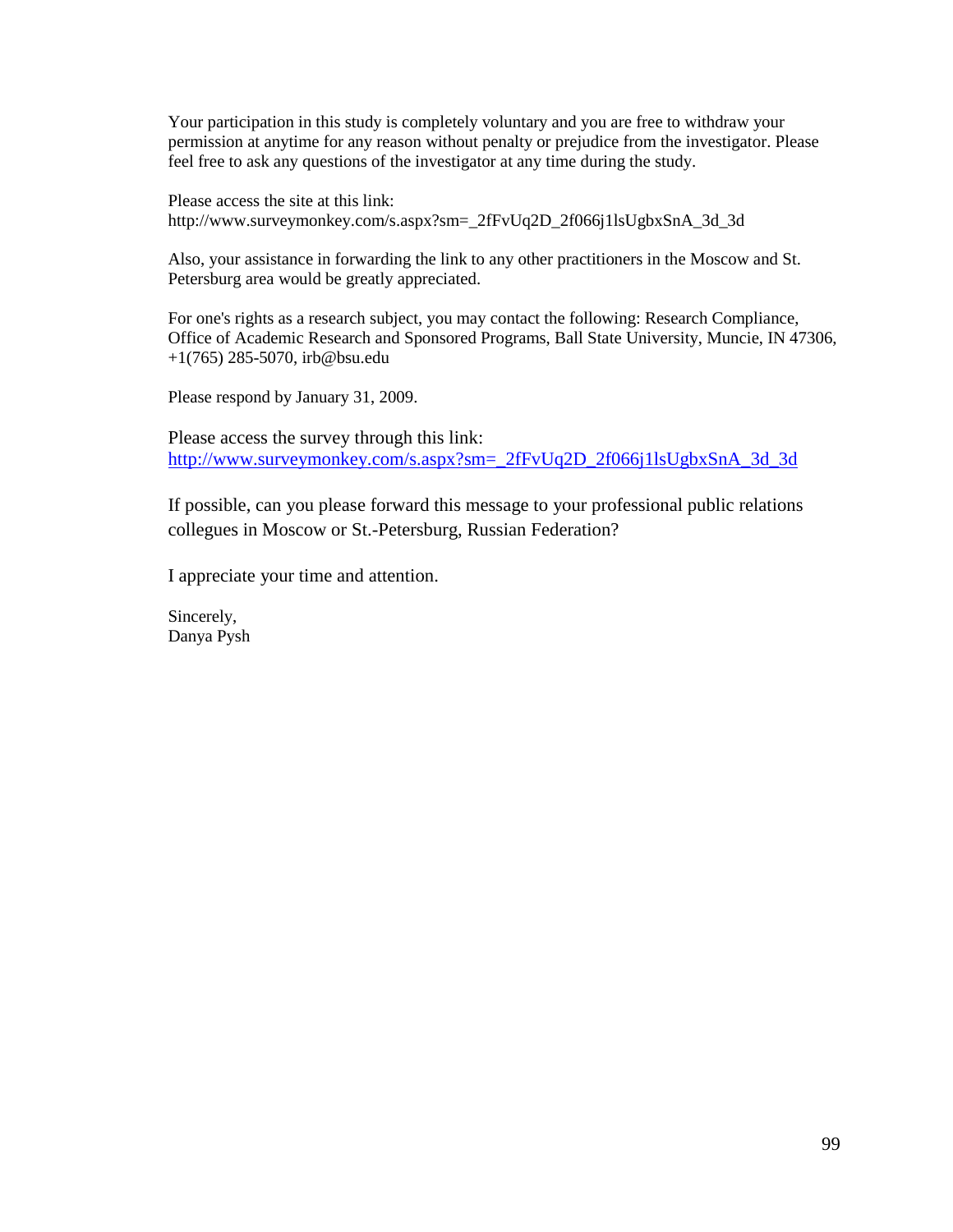# **IX. Appendix C** Reminder e-mail sent to participants

## **The reminder read as:**

*Subject: Пожалуйста помогите- Исследования текущего статуса связей с общественностью в Российский городах Москва и Санкт-Петербург*

Уважаемый участник(ца),

Меня зовут Даня Пиш, я учусь на аспирантуре по связям с общественностью в Государственном университете Балл, в Манси, Индиана, США.

Целью этой научно-исследовательской работы является проведение исследования текущего статуса связей с общественностью в Российский городах Москва и Санкт-Петербург. Результаты этого исследования могут помочь практикантам связей с общественностью лучше понять, как участвовать в российском бизнесе.

Чтобы иметь право участвовать в этом исследовании, Вы должны быть в возврасте от 18 до 80 лет и выполнять связи с общественностью либо в городах Москва или в Санкт-Петербург, Российской Федерации.

В целях этого проекта, пожалуйста ответьте на вопросы о своих методах связей с общественностью в России. Вам потребуется на это не более 15 минут.

Все полученные данные останутся конфиденциальными, и никакая информация, в частности такая как имена, не будет иденцифицированна ни в какой публикации или на презентации данных.

Законченные опросники будут сохранены в обеспеченной базе данных онлайн. Данные будут также храниться в безопасном компьютере по исследованиям в течение трех лет и затем будут удалены. Только главный исследователь будет иметь доступ к данным.

Единственным личным риском от участия в этом исследовании является дискомфорт при ответе на некоторые вопросы. Вы можете не отвечать на те вопросы которые являются неприемлимыемыми для вас, и Вы можете отказаться от участия в исследовании в любое время.

Ваше участие в этом проекте является на добровольной основе и вы можете забрать своѐ согласие на участие в этом проекте в любое время по любой причине без какого-либо штрафа или предубеждения со стороны исследователя.

В качестве права как субъект исследования, Вы можете связаться со следующим оффисом: Согласие на Исследования, Oфис Научного исследования и Финансируемых программ, Государственном университет Валл, Манси, Индиана, США 47306, +1 (765) 285-5070, irb@bsu.edu.

Пожалуйста ответьте до 31 января 2009.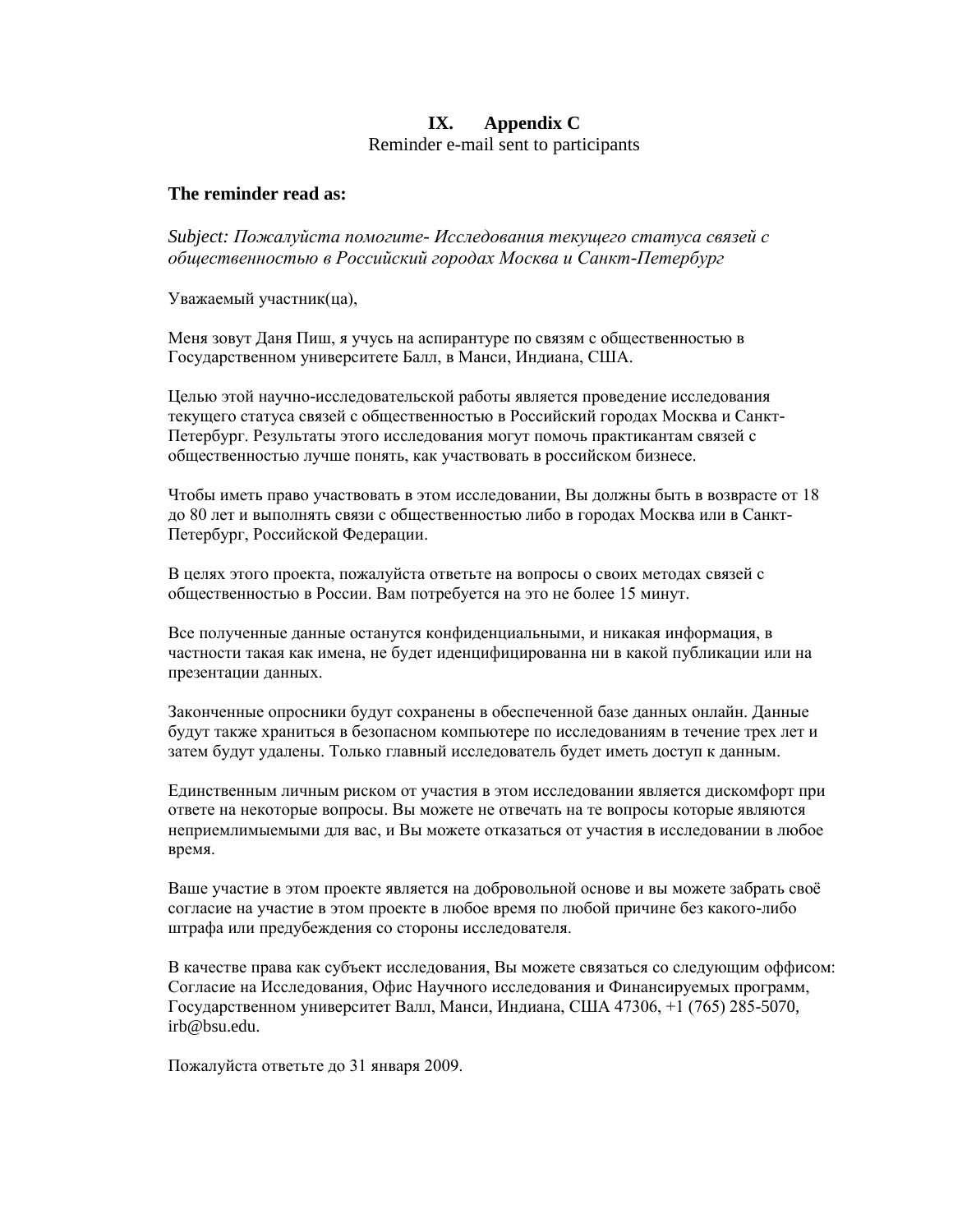Пожалуйста получите доступ к исследованию здесь: http://www.surveymonkey.com/s.aspx?sm=\_2fFvUq2D\_2f066j1lsUgbxSnA\_3d\_3d\_ Пожалуйста отправьте это сообщение другому выполнять связи с общественностью либо в городах Москва или в Санкт-Петербург, Российской Федерации. Я искренне ценю Ваше время и внимание.

С благодарностью, Даня Пиш

# **English translation:**

Subject: Please assist- Research on the Current State of Public Relations in Moscow and St. Petersburg, Russia

Message text:

Dear (if name is available); if not, To Whom this May Concern:

My name is Danya Pysh, and I am a public relations graduate student at Ball State University in Muncie, IN, USA.

The purpose of this research project is to examine examining the current status of public relations in Moscow and St. Petersburg, Russia. Findings from this research may help public relations practitioners better understand how to participate in the Russian business environment.

To be eligible to participate in this study, you must be between the ages of 18 and 80 and be a public relations practitioner based in either Moscow or St. Petersburg, Russia.

For this project, you will be asked to complete a series of questions about your experience of practicing public relations in Russia. It will take approximately 15 minutes to complete the questions.

All data will be maintained as confidential and no identifying information, such as names, will appear in any publication or presentation of the data.

Completed surveys will be stored in a password-protected online database. The data will also be entered into a software program and stored on the researcher's passwordprotected computer for three years and then deleted. Only the primary researcher will have access to the data.

The only anticipated risk from participating in this study is that you may not feel comfortable answering some of the questions. You may choose not to answer any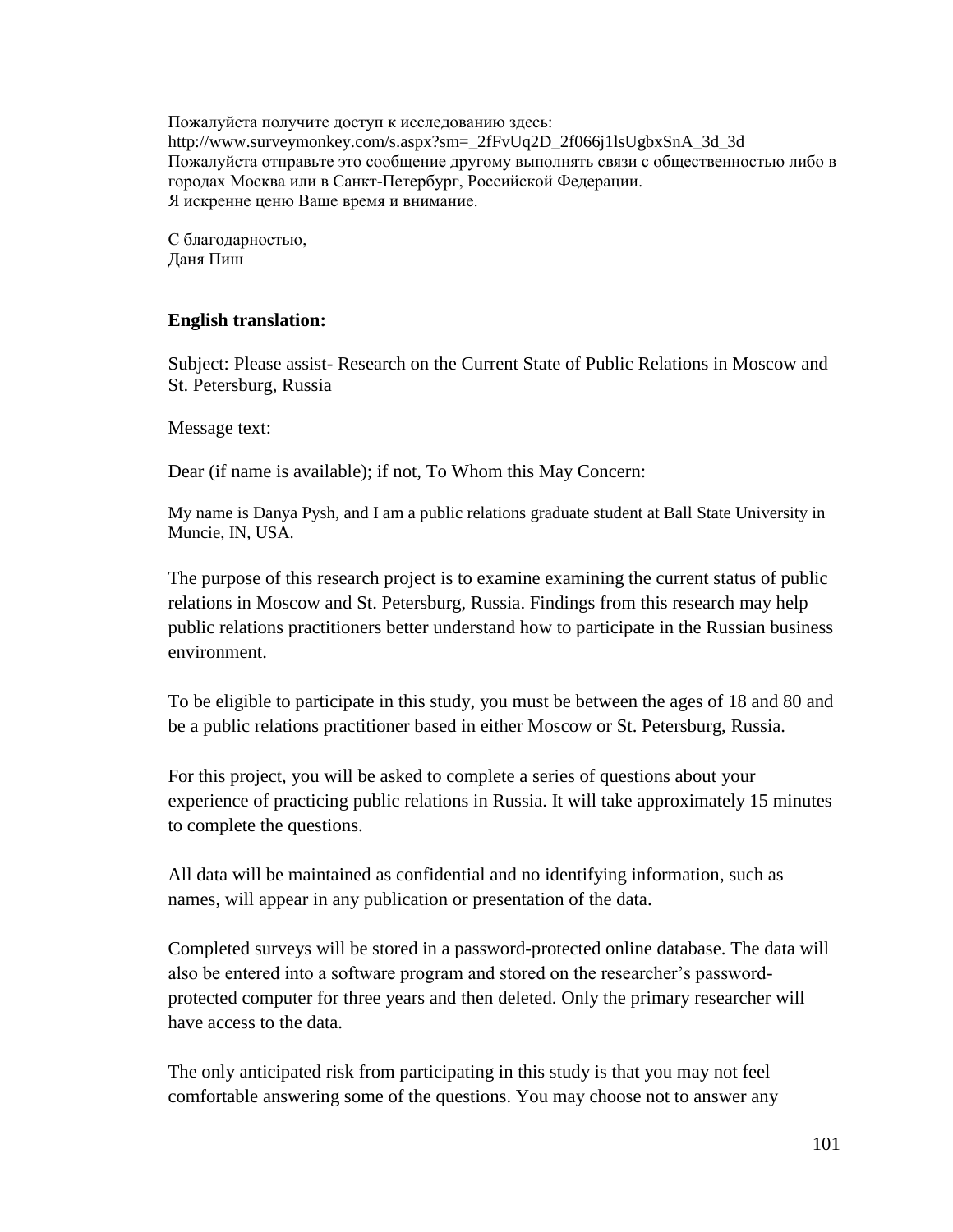question that makes you uncomfortable and you may quit the study at any time.

Your participation in this study is completely voluntary and you are free to withdraw your permission at anytime for any reason without penalty or prejudice from the investigator. Please feel free to ask any questions of the investigator at any time during the study.

For one's rights as a research subject, you may contact the following: Research Compliance, Office of Academic Research and Sponsored Programs, Ball State University, Muncie, IN 47306, +1(765) 285-5070, irb@bsu.edu

Please complete the survey by January 31, 2009.

Please access the survey through this link: [http://www.surveymonkey.com/s.aspx?sm=\\_2fFvUq2D\\_2f066j1lsUgbxSnA\\_3d\\_3d](http://www.surveymonkey.com/s.aspx?sm=_2fFvUq2D_2f066j1lsUgbxSnA_3d_3d)

I appreciate your time and attention.

Sincerely, Danya Pysh